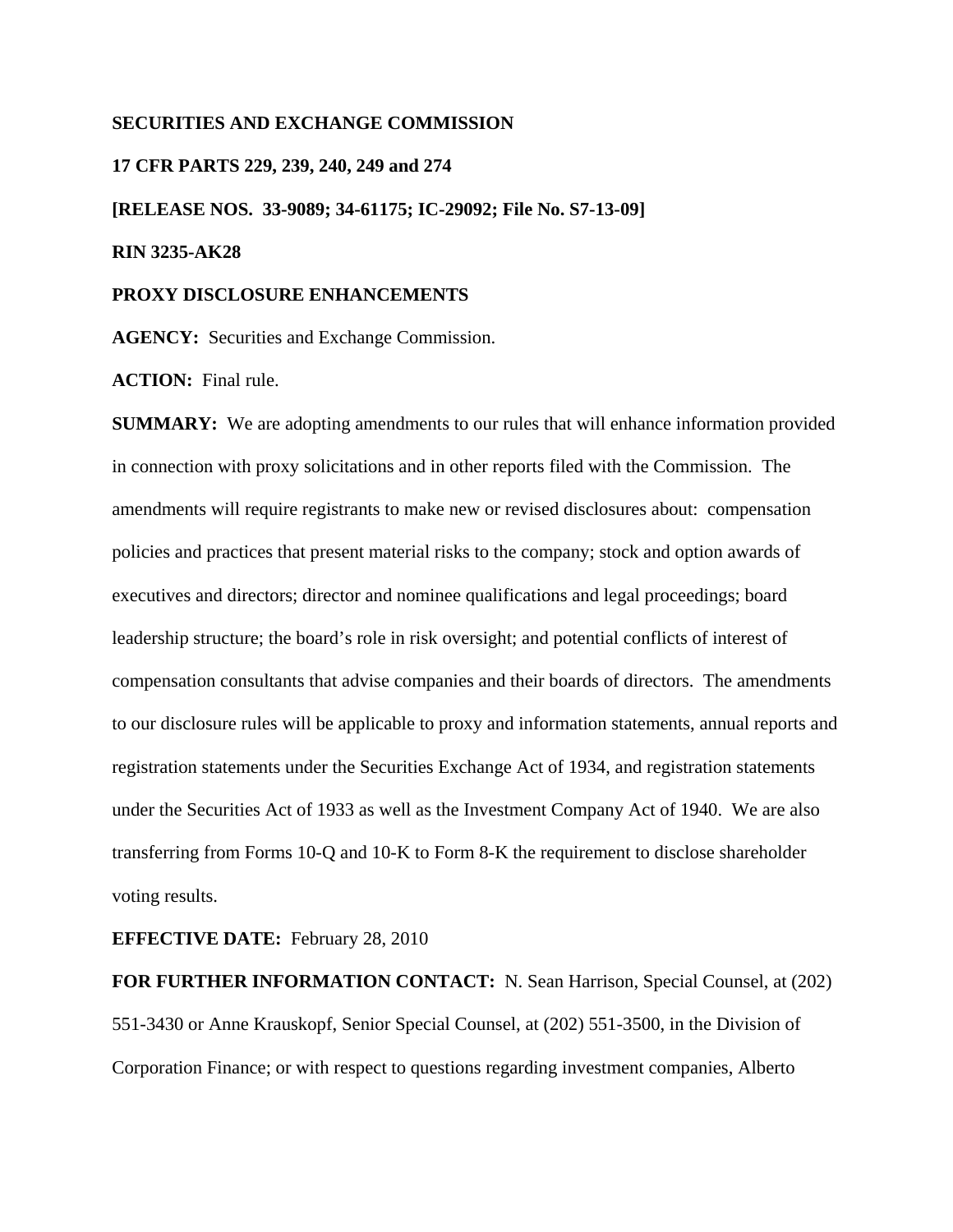Zapata, Senior Counsel, Division of Investment Management, at (202) 551-6784, U.S. Securities and Exchange Commission, 100 F Street, NE, Washington, DC 20549.

**SUPPLEMENTARY INFORMATION:** We are adopting amendments to Items  $401, 402, 2$ and  $407<sup>3</sup>$  of Regulation S-K<sup>4</sup> Schedule  $14A<sup>5</sup>$  and Forms 8-K<sub>1</sub><sup>6</sup> 10-Q<sub>1</sub><sup>7</sup> and 10-K<sup>8</sup> under the Securities Exchange Act of 1934 ("Exchange Act");<sup>9</sup> and Forms N-1A,<sup>10</sup> N-2,<sup>11</sup> and N-3,<sup>12</sup> registration forms used by management investment companies to register under the Investment Company Act of 1940 ("Investment Company Act")<sup>13</sup> and to offer their securities under the Securities Act of 1933 ("Securities Act").<sup>14</sup>

# **TABLE OF CONTENTS**

- I. Background and Overview of the Amendments
- II. Discussion of the Amendments

- <sup>3</sup> 17 CFR 229.407.
- <sup>4</sup> 17 CFR 229.10 et al.
- 5 17 CFR 240.14a-101.
- 6 17 CFR 249.308.
- 7 17 CFR 249.308a.
- 8 17 CFR 249.310.
- <sup>9</sup> 15 U.S.C. 78a <u>et seq.</u>
- 10 17 CFR 239.15A and 274.11A.
- <sup>11</sup> 17 CFR 239.14 and 274.11a-1.
- <sup>12</sup> 17 CFR 239.17a and 274.11b.
- <sup>13</sup> 15 U.S.C. 80a-1 et seq.
- <sup>14</sup> 15 U.S.C. 77a et seq.

 $1$ <sup>1</sup> 17 CFR 229.401.

<sup>&</sup>lt;sup>2</sup> 17 CFR 229.402.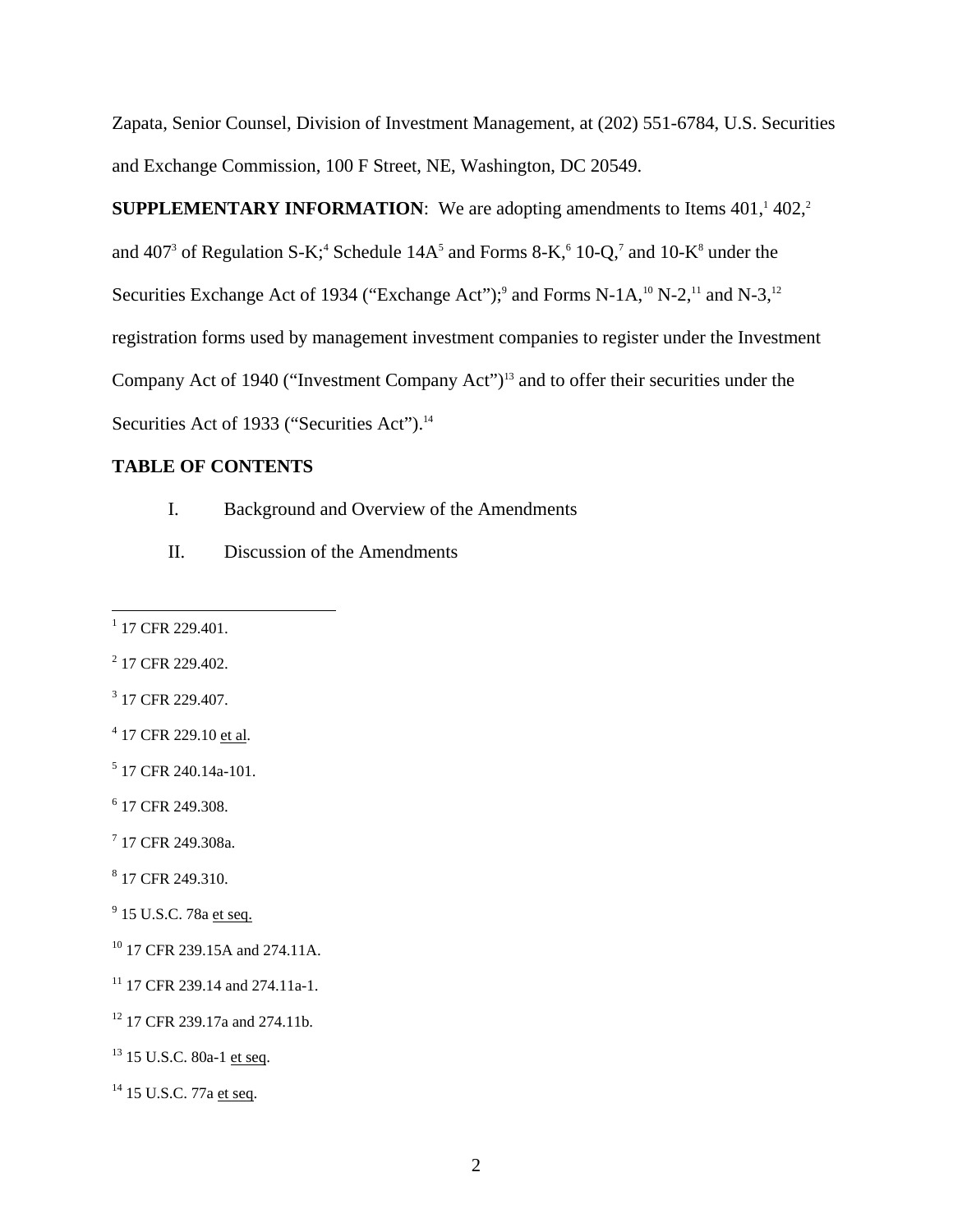- A. Enhanced Compensation Disclosure
	- 1. Narrative Disclosure of the Company's Compensation Policies and Practices as They Relate to the Company's Risk Management
		- a. Proposed Amendments
		- b. Comments on the Proposed Amendments
- c. Final Rule
	- 2. Revisions to the Summary Compensation Table
		- a. Proposed Amendments
		- b. Comments on the Proposed Amendments
- c. Final Rule
- d. Transition
	- e. Comment Responses Regarding Rulemaking Petition and Other Requests for Comment
	- B. Enhanced Director and Nominee Disclosure
		- 1. Proposed Amendments
		- 2. Comments on the Proposed Amendments
		- 3. Final Rule
	- C. New Disclosure about Board Leadership Structure and the Board's Role in Risk Oversight
		- 1. Proposed Amendments
		- 2. Comments on the Proposed Amendments
		- 3. Final Rule
	- D. New Disclosure Regarding Compensation Consultants
		- 1. Proposed Amendments
		- 2. Comments on the Proposed Amendments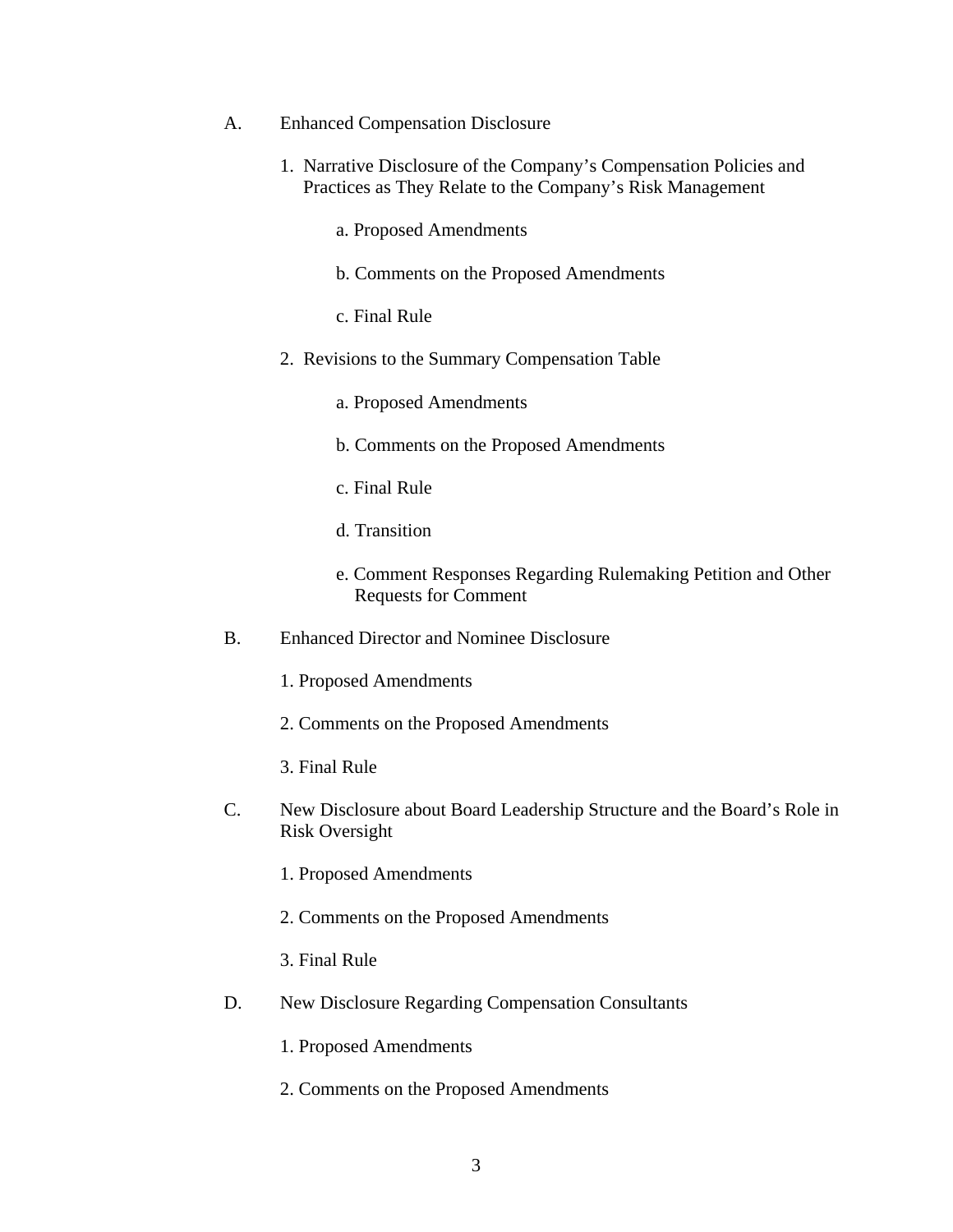3. Final Rule

- E. Reporting of Voting Results on Form 8-K
	- 1. Proposed Amendments
	- 2. Comments on the Proposed Amendments
	- 3. Final Rule
- III. Paperwork Reduction Act
- IV. Cost-Benefit Analysis
- V. Consideration of Impact on the Economy, Burden on Competition and Promotion of Efficiency, Competition and Capital Formation
- VI. Final Regulatory Flexibility Analysis
- VII. Statutory Authority and Text of the Amendments

## **I. BACKGROUND AND OVERVIEW OF THE AMENDMENTS**

On July 10, 2009, we proposed a number of revisions to our rules that were designed to improve the disclosure shareholders of public companies receive regarding compensation and corporate governance.15 As discussed in detail below, we have taken into consideration the comments received on the proposed amendments and are adopting several amendments to our rules. Among other improvements, the new disclosure requirements adopted today enhance the information provided in annual reports, and proxy and information statements to better enable shareholders to evaluate the leadership of public companies.

As discussed more fully in the Proposing Release, during the past few years, investors have increasingly focused on corporate accountability and have expressed the desire for additional information that would enhance their ability to make informed voting and investment decisions. The disclosure enhancements we are adopting respond to this focus, and will

<sup>&</sup>lt;sup>15</sup> See Release No. 33-9052 (July 10, 2009) [74 FR 35076] ("Proposing Release").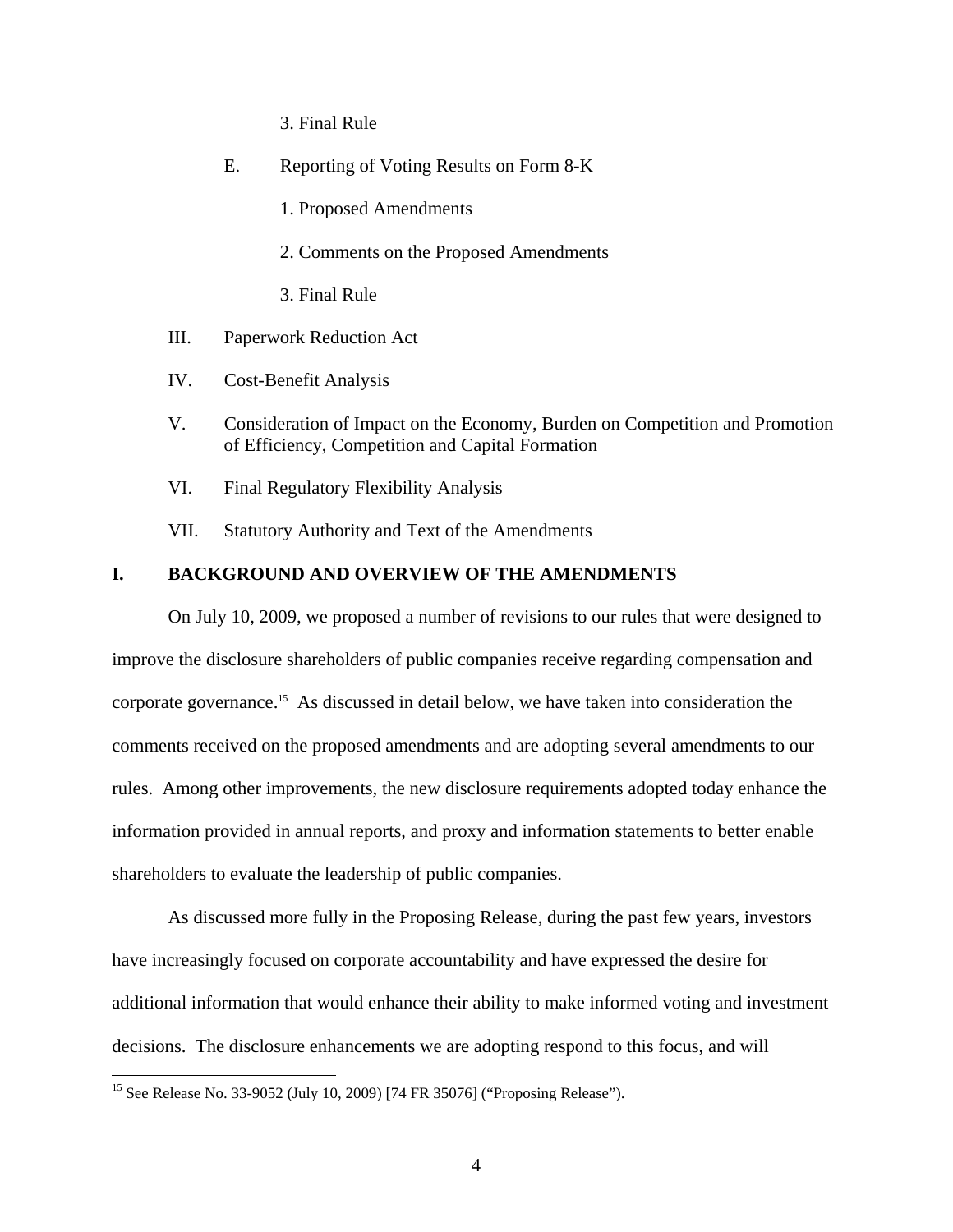significantly improve the information companies provide to shareholders with regard to the following:

- Risk: by requiring disclosure about the board's role in risk oversight and, to the extent that risks arising from a company's compensation policies and practices are reasonably likely to have a material adverse effect on the company, disclosure about such policies and practices as they relate to risk management;
- • Governance and Director Qualifications: by requiring expanded disclosure of the background and qualifications of directors and director nominees and new disclosure about a company's board leadership structure, and accelerating the reporting of information regarding voting results; and
- Compensation: by revising the reporting of stock and option awards in the Summary Compensation Table<sup>16</sup> and Director Compensation Table,<sup>17</sup> and requiring disclosure of potential conflicts of interest of compensation consultants in certain circumstances.

We believe that providing a more transparent view of these key risk, governance and compensation matters will help shareholders make more informed voting and investment decisions.

We received over 130 comment letters in response to the proposed amendments.<sup>18</sup> These letters came from corporations, pension funds, professional associations, trade unions, accounting firms, law firms, consultants, academics, individual investors and other interested parties. In general, the commenters supported the objectives of the proposed new requirements.

<sup>&</sup>lt;sup>16</sup> Item 402(c) and 402(n) of Regulation S-K [17 CFR 229.402(c) and 229.402(n)].

<sup>&</sup>lt;sup>17</sup> Item 402(k) and 402(r) of Regulation S-K [17 CFR 229.402(k) and 229.402(r)].

 Reference Room, 100 F Street, NE, Washington, DC 20549, on official business days between the hours of 10:00  $18$  The public comments we received are available on our Web site at http://www.sec.gov/comments/s7-13-09/s71309.shtml. Comments are also available for Web site viewing and copying in the Commission's Public a.m. and 3:00 p.m.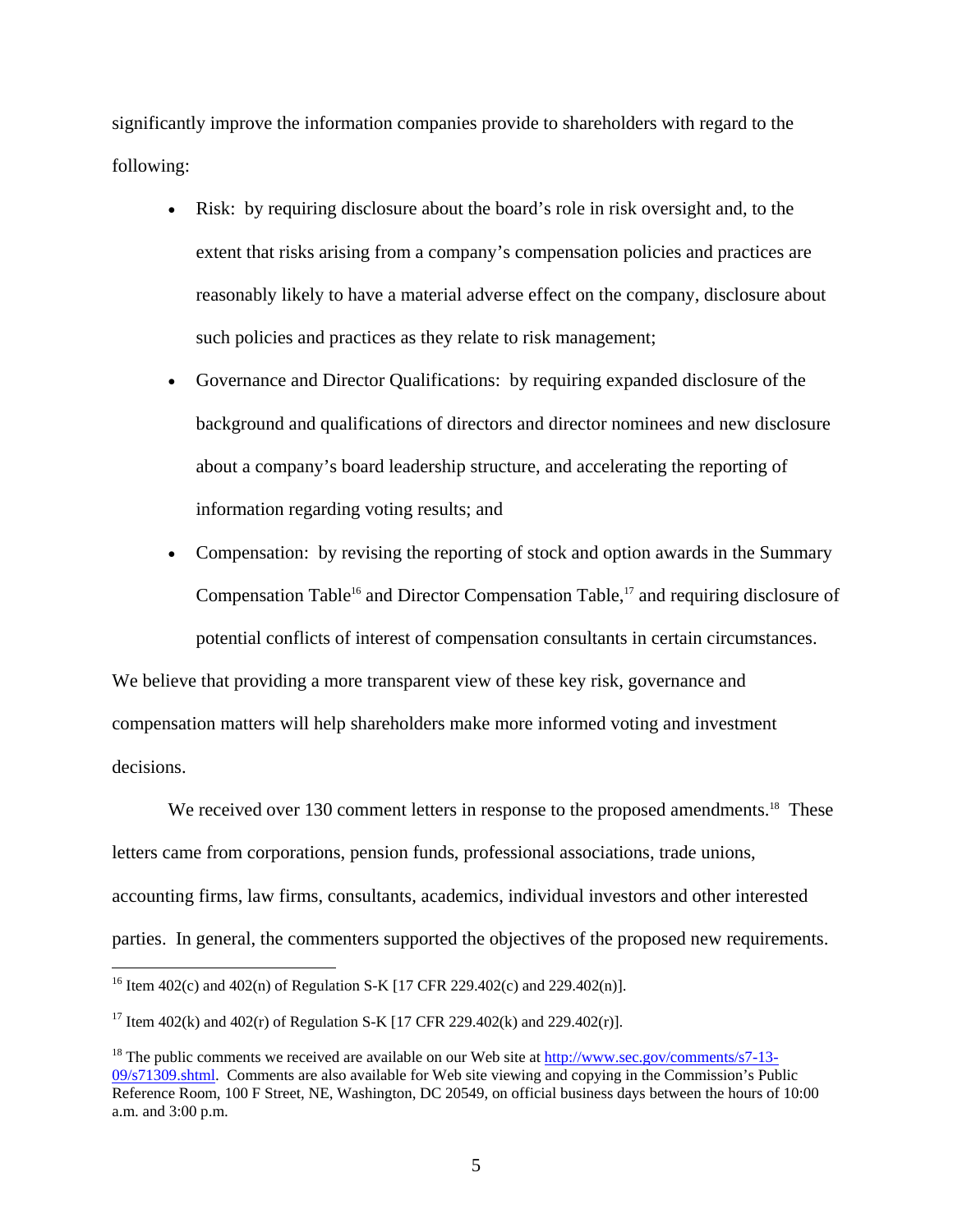Most investors supported the manner in which we proposed to achieve these objectives and, in some cases, urged us to require additional disclosure from companies. Other commenters, however, opposed some of the proposed revisions and suggested modifications to the proposals.

We have reviewed and considered all of the comments that we received on the proposed amendments. The adopted rules reflect changes made in response to many of these comments. We discuss our revisions with respect to each proposed rule amendment in more detail throughout this release. The amendments that we are adopting will require:

- To the extent that risks arising from a company's compensation policies and practices for employees are reasonably likely to have a material adverse effect on the company, discussion of the company's compensation policies or practices as they relate to risk management and risk-taking incentives that can affect the company's risk and management of that risk;
- Reporting of the aggregate grant date fair value of stock awards and option awards granted in the fiscal year in the Summary Compensation Table and Director Compensation Table to be computed in accordance with Financial Accounting Standards Board Accounting Standards Codification Topic 718, Compensation— Stock Compensation ("FASB ASC Topic 718"),<sup>19</sup> rather than the dollar amount recognized for financial statement purposes for the fiscal year, with a special instruction for awards subject to performance conditions;

Standards Board Statement of Financial Accounting Standards No. 123 (revised 2004) Share-Based Payment (FAS 123R). We are updating our references in this release and the final rules to reflect that the FASB Accounting Standards Codification has superseded all references to previous FASB standards for interim or annual periods <sup>19</sup> Both our rule proposal and the former disclosure requirement used the nomenclature Financial Accounting ending on or after September 15, 2009.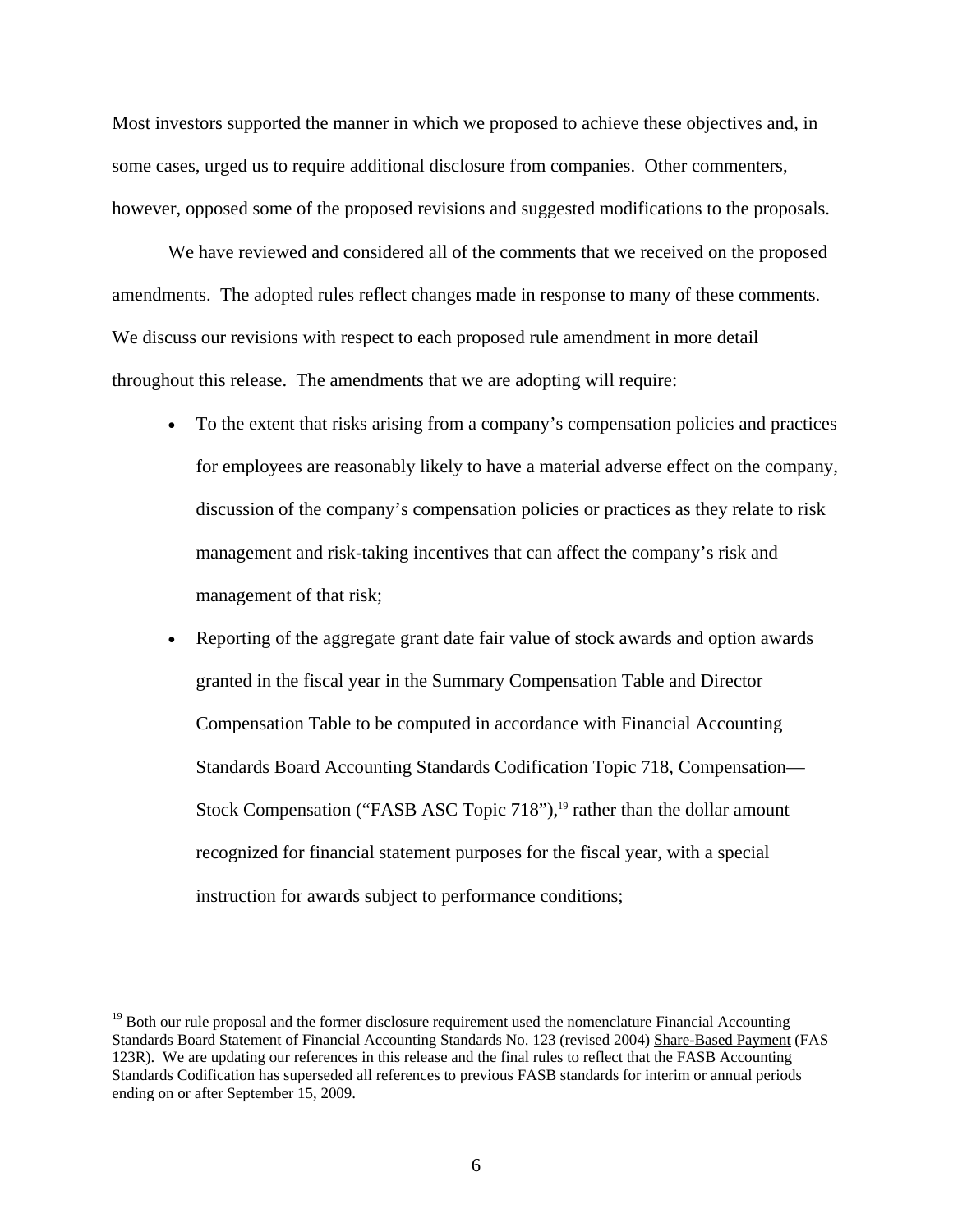- New disclosure of the qualifications of directors and nominees for director, and the reasons why that person should serve as a director of the company at the time at which the relevant filing is made with the Commission; the same information would be required in the proxy materials prepared with respect to nominees for director nominated by others;
- Additional disclosure of any directorships held by each director and nominee at any time during the past five years at any public company or registered investment company;
- New disclosure regarding the consideration of diversity in the process by which candidates for director are considered for nomination by a company's nominating committee;
- Additional disclosure of other legal actions involving a company's executive officers, directors, and nominees for director, and lengthening the time during which such disclosure is required from five to ten years;
- New disclosure about a company's board leadership structure and the board's role in the oversight of risk;
- New disclosure about the fees paid to compensation consultants and their affiliates under certain circumstances; and
- Disclosure of the vote results from a meeting of shareholders on Form 8-K generally within four business days of the meeting.

With respect to management investment companies that are registered under the Investment Company Act ("funds"), $^{20}$  the amendments we are adopting will require expanded

 $20$  Management investment companies typically issue shares representing an interest in a changing pool of securities, and include open-end and closed-end companies. An open-end company is a management company that is offering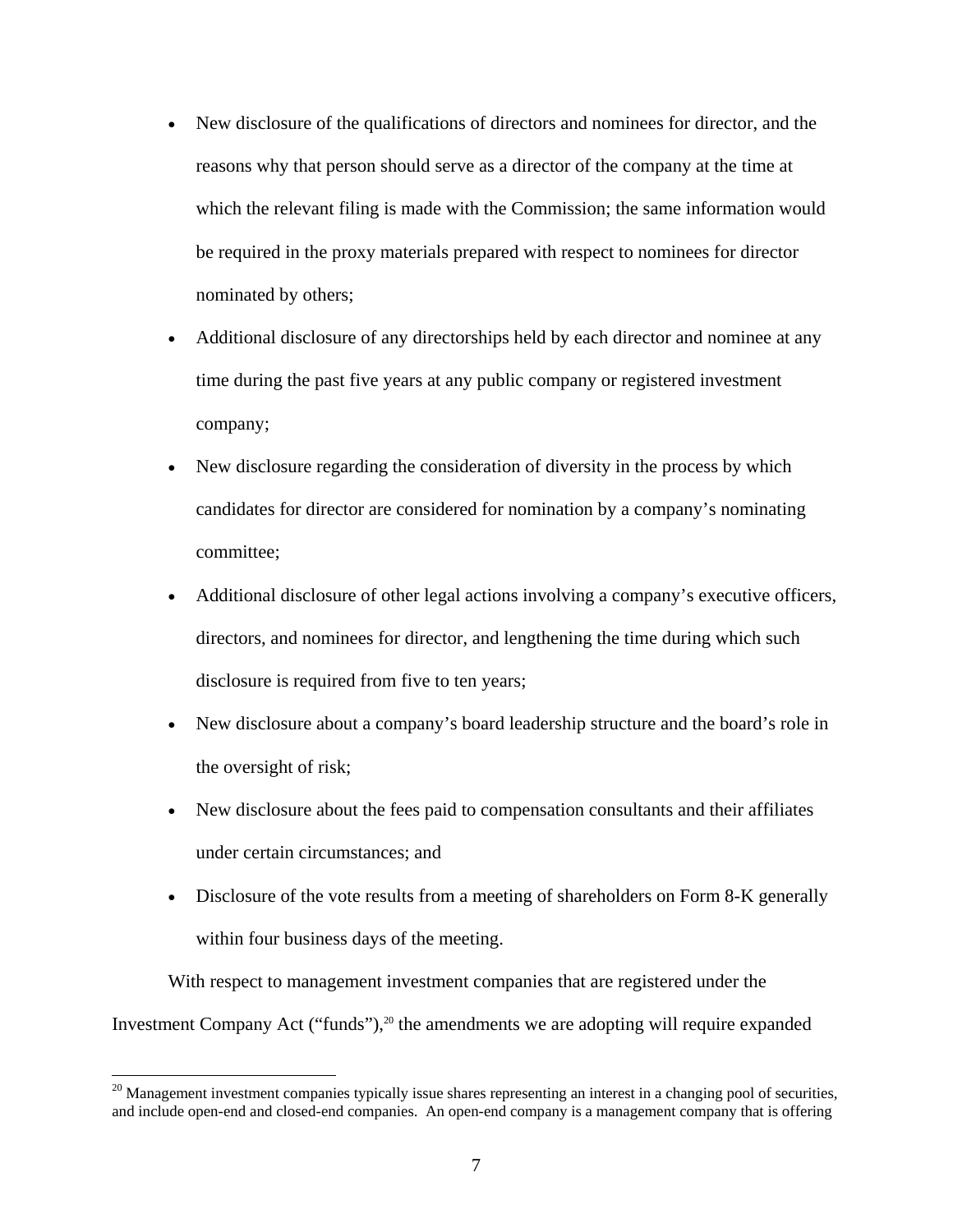disclosure regarding director and nominee qualifications; past directorships held by directors and nominees; and legal proceedings involving directors, nominees, and executive officers to funds; and new disclosure about leadership structure and the board's role in the oversight of risk.

The Proposing Release also included several proposed amendments to our rules governing the proxy solicitation process. We have decided to defer consideration of those proposed amendments at this time, pending our consideration of our proposal intended to facilitate shareholder director nominations in companies' proxy materials.<sup>21</sup>

#### **II. DISCUSSION OF THE AMENDMENTS**

#### **A. Enhanced Compensation Disclosure**

## **1. Narrative Disclosure of the Company's Compensation Policies and Practices as They Relate to the Company's Risk Management**

We proposed amendments to our Compensation Discussion and Analysis ("CD&A") requirements to broaden their scope to include a new section regarding how the company's overall compensation policies for employees create incentives that can affect the company's risk and management of that risk. We are adopting the disclosure requirements generally as proposed, but we are revising the placement of the new required disclosures and the disclosure threshold, as suggested by commenters.

#### **a. Proposed Amendments**

Under the amendments we proposed, companies would be required to discuss and analyze their broader compensation policies and overall actual compensation practices for employees generally, including non-executive officers, if risks arising from those compensation

for sale or has outstanding any redeemable securities of which it is the issuer. A closed-end company is any management company other than an open-end company. See Section 5 of the Investment Company Act [15 U.S.C. 80a-5].

<sup>&</sup>lt;sup>21</sup> See Release No. 33-9046 (June 10, 2009) [74 FR 29024].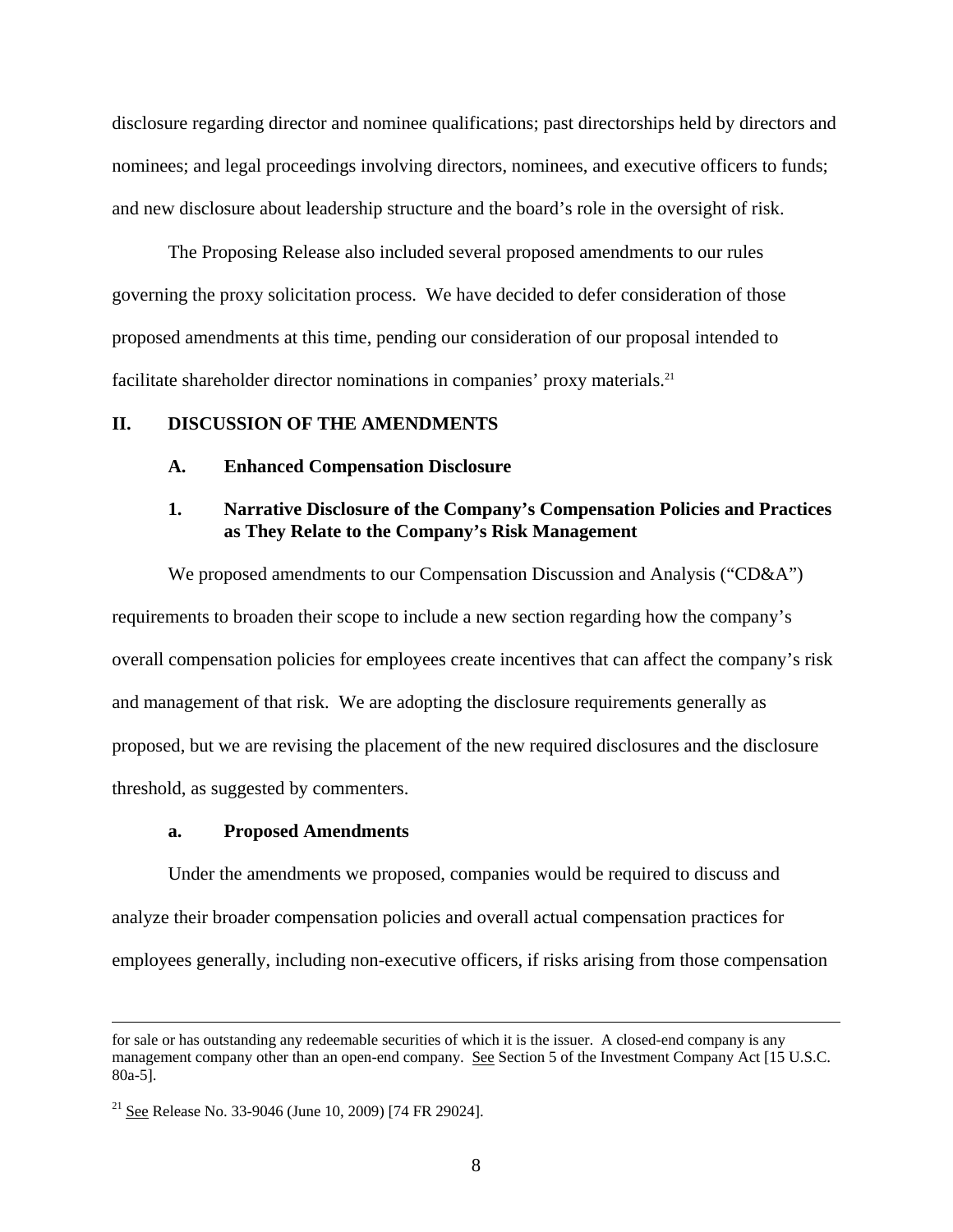policies or practices may have a material effect on the company. As we stated in the Proposing Release, we believe that disclosure of a company's compensation policies and practices in certain circumstances can help investors identify whether the company has established a system of incentives that can lead to excessive or inappropriate risk taking by employees.

The proposed amendments enumerated a non-exclusive list of situations where compensation programs may raise material risks to companies, and several examples of the types of issues that would be appropriate for a company to discuss and analyze. The illustrative examples, consistent with the principles-based approach of the CD&A, were intended to help identify the types of situations in which the disclosure may be required.

### **b. Comments on the Proposed Amendments**

policies or awarding compensation.<sup>24</sup> Comments on the proposal were mixed. Individual investors, trade unions, institutional investors and pension funds supported the proposals.<sup>22</sup> Some of these commenters believed the new CD&A disclosure would improve the ability of investors to make informed investment decisions.23 Other commenters believed the amendments would significantly improve shareholders' understanding of both the process by which pay is set and the substantive policies that guide companies' risk assessment or incentive considerations in structuring compensation

 American Association of Retired Persons ("AARP"), Grahall Partners LLC, Institute of Internal Auditors ("IIA"), <sup>22</sup> See, e.g., letters from American Federation of Labor and Congress of Industrial Organizations ("AFL-CIO"), Pfizer Inc., Risk and Insurance Management Society, Inc. ("RIMS"), State of Connecticut Treasurer's Office ("CTO"), State of Wisconsin Investment Board ("SWIB"), Ralph S. Saul, Teachers Insurance and Annuity Association of America - College Retirement and Equities Fund ("TIAA-CREF"), and Mark Whitton.

 $^{23}$  See, e.g., letters from California State Teachers' Retirement System ("CalSTRS"), and RIMS.

 $^{24}$  See, e.g., letters from Service Employees International Union ("SEIU"), and Walden Asset Management.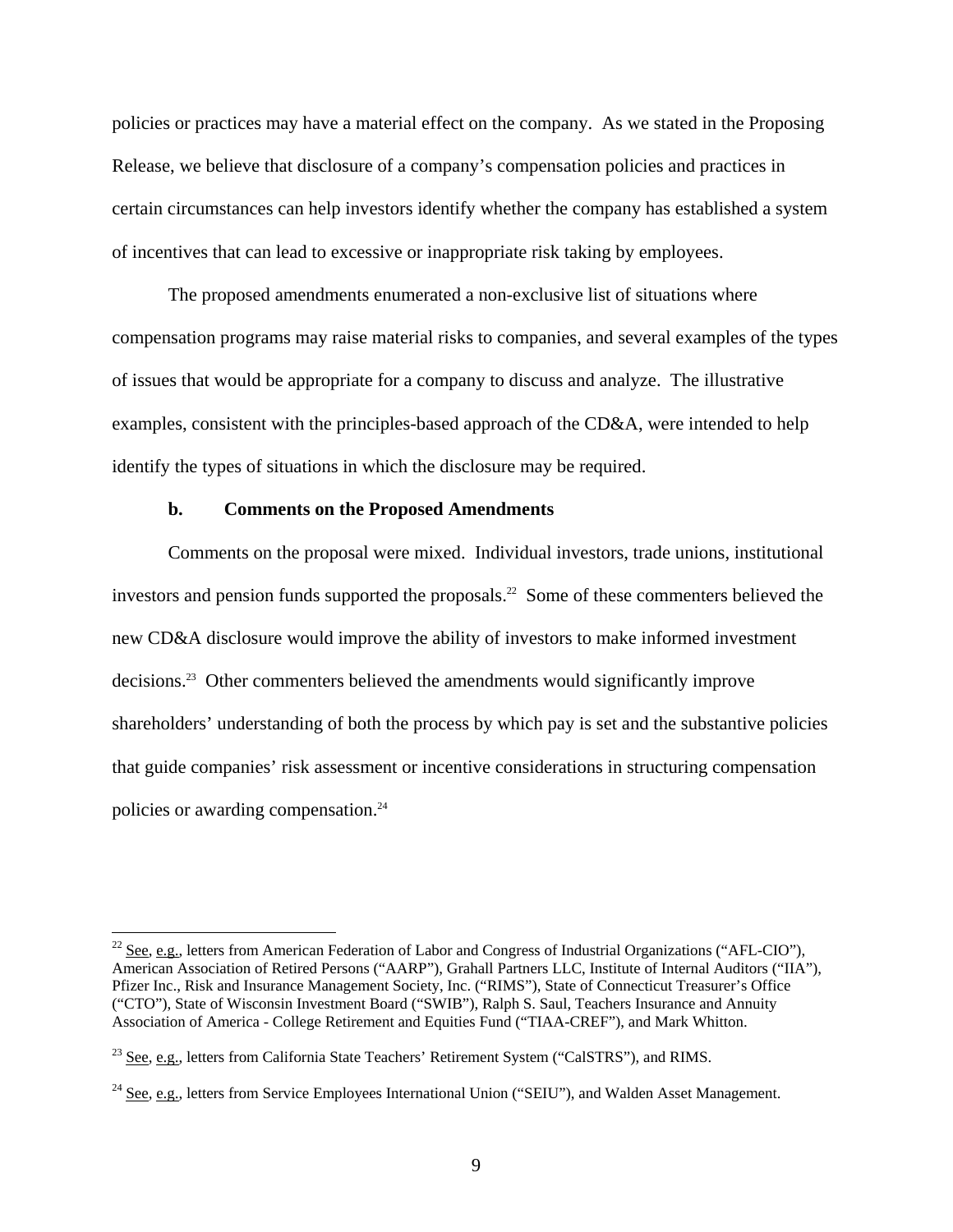Most companies, law firms and bar groups opposed the proposal.<sup>25</sup> Concerns that were expressed included, for example, that the proposed amendments would not lead to meaningful disclosures,<sup>26</sup> and that the CD&A was already long and the proposed amendments would add length without a corresponding benefit to shareholders.<sup>27</sup> Another concern expressed by commenters was that the linkage between risk-taking and executive compensation is not well understood, and that the disclosures provided under the proposed amendments would likely be boilerplate that could give investors a false sense of comfort regarding risk and risk-taking.<sup>28</sup>

Other commenters argued that it was not appropriate to expand the CD&A beyond the named executive officers to include disclosure of the company's broader compensation policies and overall compensation practices for employees generally.<sup>29</sup> Some of these commenters argued that expanding the CD&A would represent a fundamental shift in the approach to the CD&A.30 Concerns were also expressed that risk management, risk-taking incentives and related business strategy are complex subjects that could not be adequately analyzed in CD&A without adding voluminous text to an already lengthy proxy statement.<sup>31</sup>

Comments also were mixed on the illustrative examples included with the proposed amendments. Some commenters supported the list, noting that the additional disclosures would

<sup>&</sup>lt;sup>25</sup> See, e.g., letters from the American Bar Association ("ABA"), Robert Ahrenholz, American Electric Power, Business Roundtable, StanCorp Financial Group, and Wisconsin Electric Corporation.

<sup>&</sup>lt;sup>26</sup> See, e.g., letters from Association Corporate Counsel ("ACC"), BorgWarner Inc., NACCO Industries, Inc. ("NACCO"), and Sullivan & Cromwell ("S&C").

<sup>&</sup>lt;sup>27</sup> See, e.g., letters from National Association of Corporate Directors ("NACD") and S&C.

<sup>28</sup> See, e.g., letters from ABA and DolmatConnell Partners, Inc. ("DolmatConnell").

<sup>&</sup>lt;sup>29</sup> See, e.g., letters from BorgWarner, NACCO and the Society of Corporate Secretaries and Corporate Governance Professionals ("SCSGP").

<sup>&</sup>lt;sup>30</sup> See, e.g., letters from BorgWarner and NACCO.

 $31$  See e.g., letter of NACD.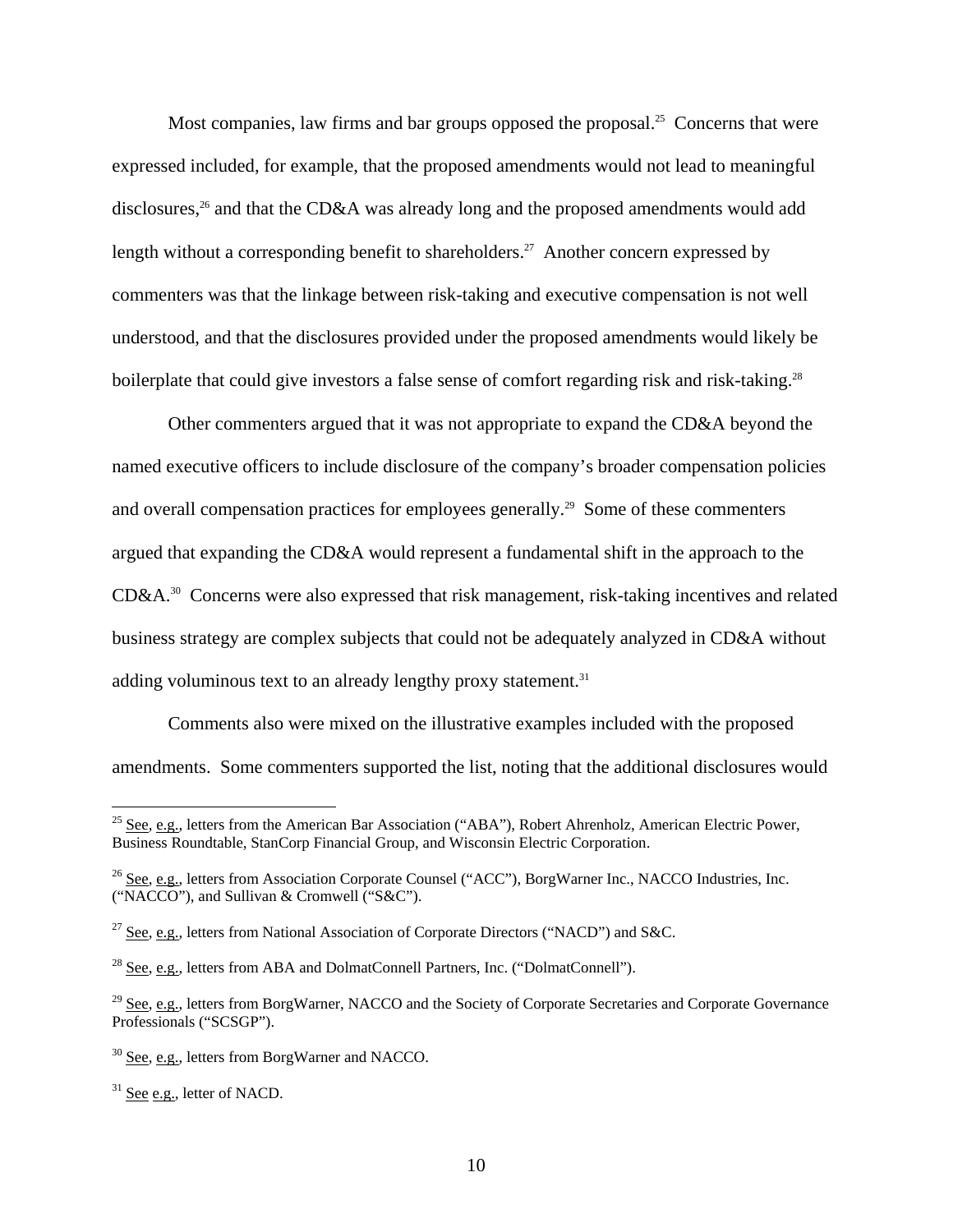boilerplate disclosures and information that would not be meaningful to investors.<sup>33</sup> provide investors with a better understanding of a company's compensation policies and how such policies can create incentives that could affect the company's risk profile and ability to manage that risk.<sup>32</sup> Other commenters asserted that the proposed revisions would lead to

proposed amendments, which we proposed as "may have a material effect" on the company.<sup>34</sup> Several commenters recommended that we revise the disclosure threshold in the Suggested alternatives included changing the standard to "likely to have a material effect," "reasonably likely to have a material effect," or "will likely have a material effect."35 Some commenters believed the "may have a material effect" standard was too speculative and that basing the disclosure standard on whether the risks are "reasonably likely to have a material effect" would give companies more certainty and provide investors with more meaningful disclosure.<sup>36</sup> Commenters also noted that, to avoid voluminous and extraneous disclosure, the requirement should focus on compensation arrangements that are likely to promote risk-taking behavior that could have a significant and damaging impact on the company's operations.<sup>37</sup>

#### **c. Final Rule**

1

After considering the comments, we are adopting the disclosure requirement substantially as proposed with some modifications. We continue to believe that it is important for investors to

 $32$  See, e.g., letters from CalSTRS, Council of Institutional Investors ("CII"), Glass Lewis & Co ("Glass Lewis"), and RIMS.

 $33$  See e.g., letters of Business Roundtable and Cleary Gottlieb Steen & Hamilton LLP ("Cleary Gottlieb").

<sup>&</sup>lt;sup>34</sup> See letters from ACC, BorgWarner, Davis Polk & Wardwell LLP ("Davis Polk"), Honeywell International Inc. ("Honeywell"), NACCO, and SCSGP.

<sup>&</sup>lt;sup>35</sup> See letters from ABA, ACC, BorgWarner, Davis Polk, Honeywell, NACCO, and SCSGP.

<sup>&</sup>lt;sup>36</sup> See letters from ABA and Davis Polk.

 $37$  See letters from ABA and Pearl Meyer & Partners ("Pearl Meyer").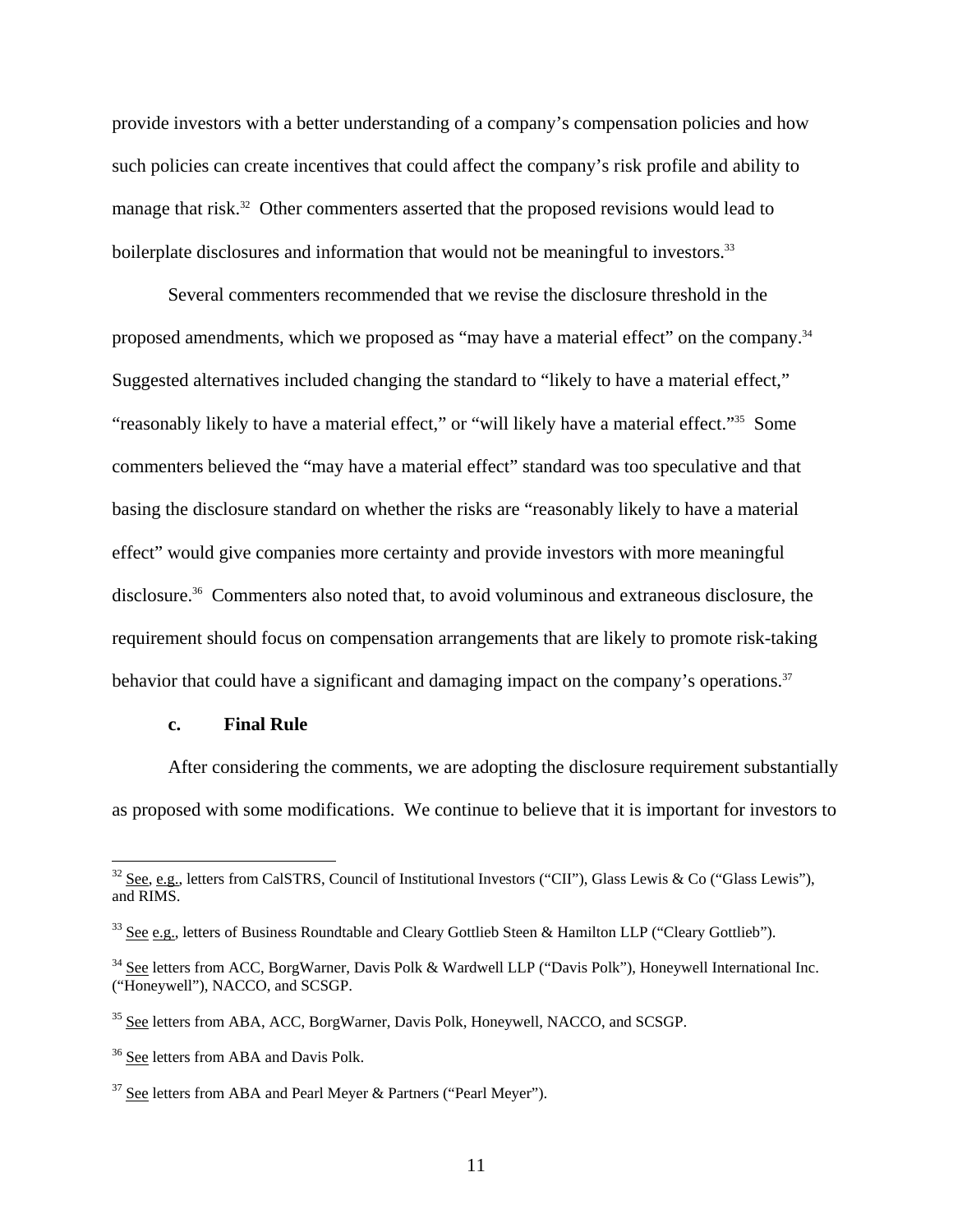be informed of the compensation policies and practices that are likely to expose the company to material risk, but we recognize that, consistent with the comments received, we should revise our proposals. We have tailored the final amendments to address many of the concerns expressed by commenters, consistent with the purposes to be advanced by the disclosure.

The final rule requires a company to address its compensation policies and practices for all employees, including non-executive officers, if the compensation policies and practices create risks that are reasonably likely to have a material adverse effect on the company.<sup>38</sup> As noted above, the proposed rules would have required discussion and analysis of compensation policies if risks arising from those compensation policies "may have a material effect on the company." We agree with the suggestions of several commenters that the new requirements should have a "reasonably likely" disclosure threshold. Companies are familiar with the "reasonably likely" disclosure threshold used in our Management Discussion and Analysis ("MD&A") rules,<sup>39</sup> and this approach would parallel the MD&A requirement, which requires risk-oriented disclosure of known trends and uncertainties that are material to the business. We believe that the "reasonably likely" threshold also addresses concerns of some commenters that the proposed requirements might have caused companies attempting compliance to burden shareholders and investors with voluminous disclosure of potentially insignificant and unnecessarily speculative information about their compensation policies. By focusing on risks that are "reasonably likely to have a material adverse effect" on the company, the amendments are intended to elicit disclosure about incentives in the company's compensation policies and practices that would be most relevant to

 officers, the company is required to discuss them as part of its CD&A under the current rules.  $38$  See new Item 402(s) of Regulation S-K. As we noted in the Proposing Release, to the extent that risk considerations are a material aspect of the company's compensation policies or decisions for named executive

 $39$  See Item 303 of Regulation S-K [17 CFR 229.303].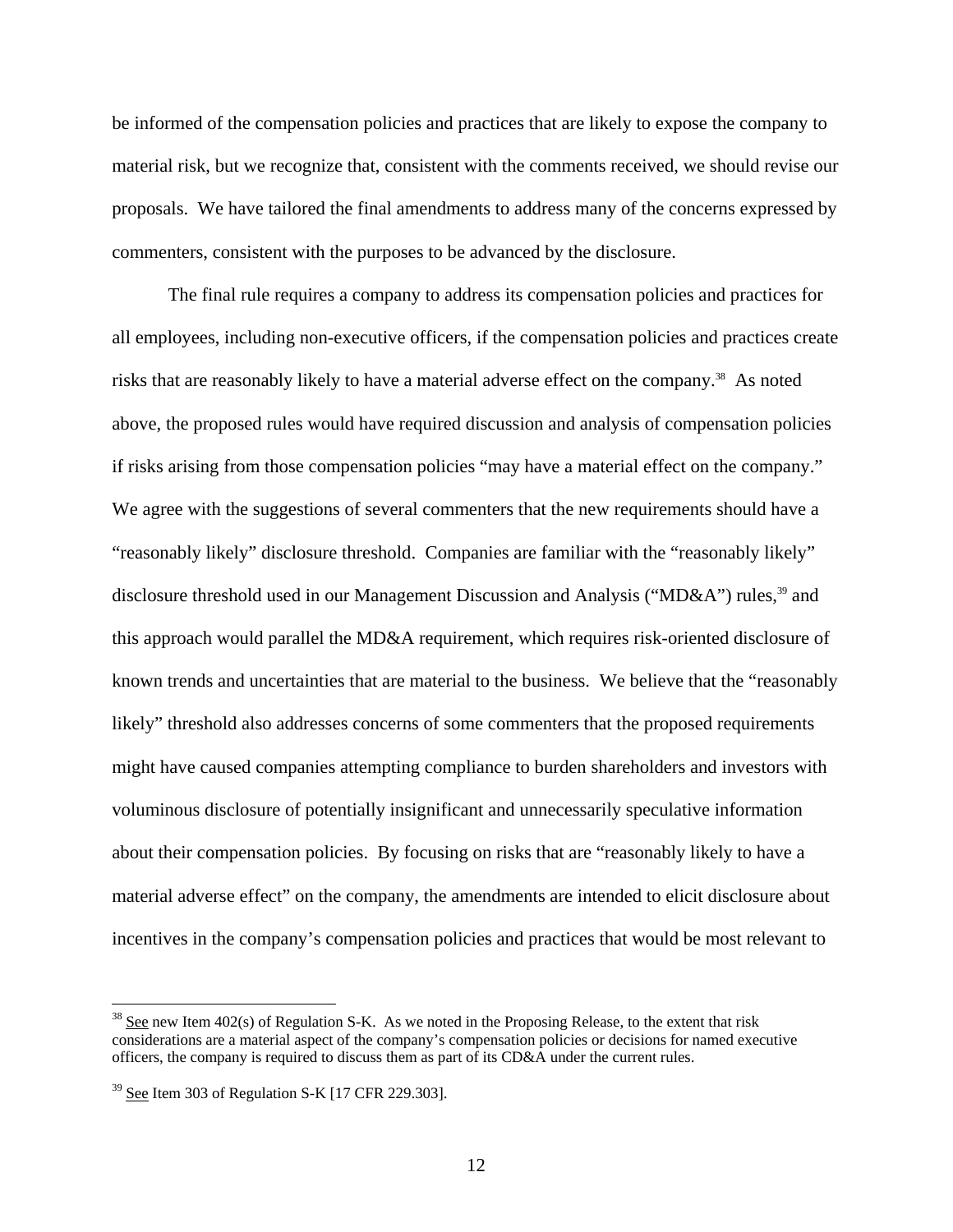investors.40 This change from the proposal also addresses concerns some commenters raised that the proposal did not allow companies to consider compensating or offsetting steps or controls designed to limit risks of certain compensation arrangements.<sup>41</sup> If a company has compensation policies and practices for different groups that mitigate or balance incentives, these could be considered in deciding whether risks arising from the company's compensation policies and practices for employees are reasonably likely to have a material adverse effect on the company as a whole.

In addition, we have modified the proposal to provide that disclosure is only required if the compensation policies and practices are reasonably likely to have a material "adverse" effect on the company, as opposed to any "material effect" as proposed. As noted in the Proposing Release, well-designed compensation policies can enhance a company's business interests by encouraging innovation and appropriate levels of risk-taking. By focusing the disclosure on material adverse effects, the final rule should help avoid voluminous and unnecessary discussion of compensation arrangements that may mitigate inappropriate risk-taking incentives.

Regulation S-K.<sup>42</sup> As adopted, the new disclosure requirements will not be a part of the CD&A.<sup>43</sup> We are also moving the new requirements into a separate paragraph in Item 402 of We were persuaded by commenters who asserted that it would be potentially confusing to expand the CD&A beyond the named executive officers to include disclosure of the company's

<sup>40</sup> See note 36 above and accompanying text.

<sup>&</sup>lt;sup>41</sup> See letters from ABA and Center on Executive Compensation.

 $42$  See new Item 402(s) of Regulation S-K.

<sup>&</sup>lt;sup>42</sup> <u>See</u> new Item 402(s) of Regulation S-K.<br><sup>43</sup> In making this change, we also revised the final rule from what was proposed by eliminating the term "generally." Previously, we believed this term was helpful to distinguish the proposed amendments from the CD&A for the named executive officers by emphasizing that it also applied to non-executive officers. Because we are moving the new requirements into a separate paragraph, we do not believe the term is needed. Moreover, one commenter noted that the term could be confusing in light of the examples listed in the rule. See letter from ABA.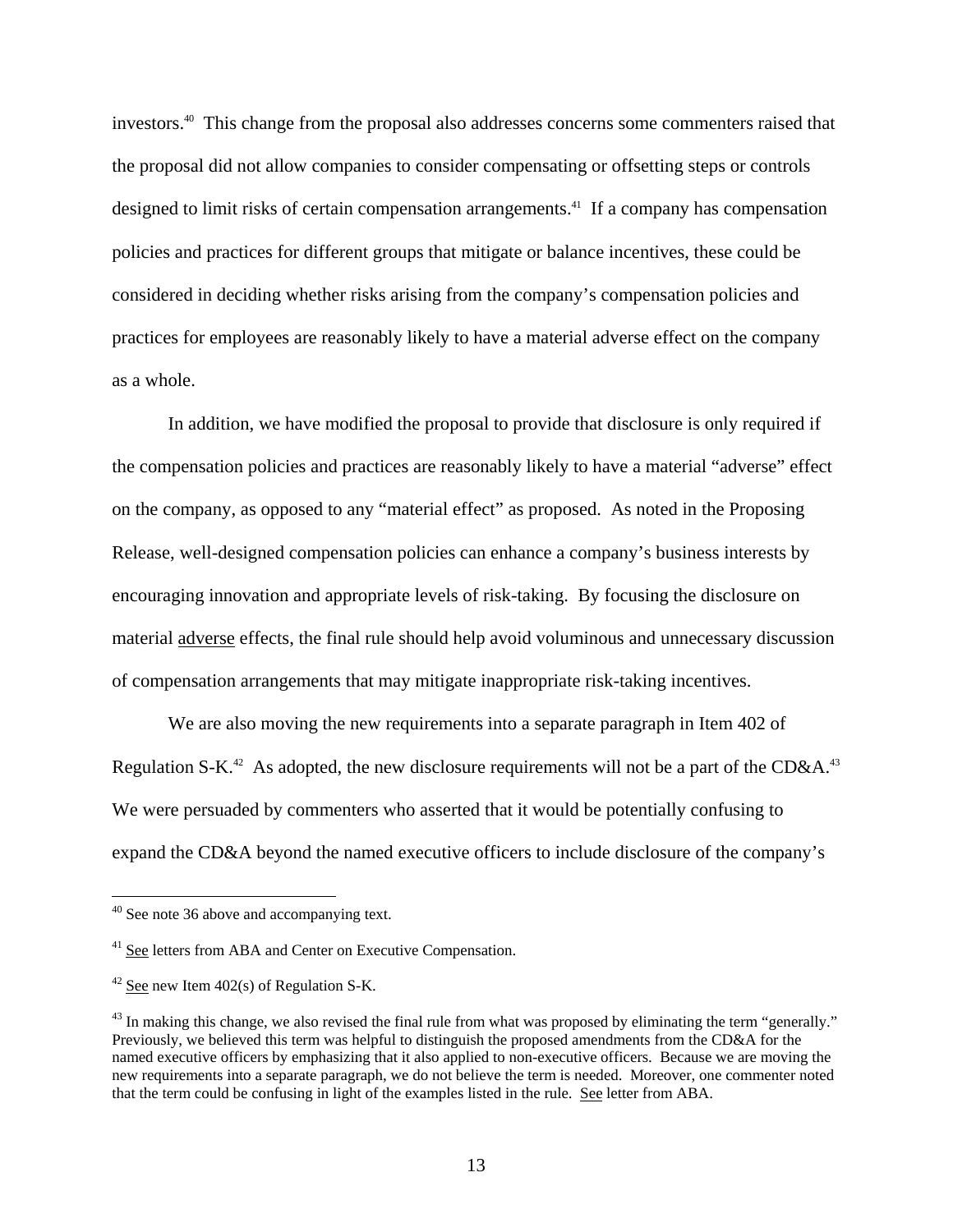not just the named executive officers.<sup>44</sup> broader compensation policies and practices for employees. CD&A provides discussion and analysis of the compensation of the named executive officers and the information contained in the Summary Compensation Table and other required tables, and the new disclosure requirements would be inconsistent with that approach because they would cover all employees,

The final rule will contain, as proposed, the non-exclusive list of situations where compensation programs may have the potential to raise material risks to companies, and the examples of the types of issues that would be appropriate for a company to address. Under the amendments, the situations that would require disclosure will vary depending on the particular company and its compensation program. We believe situations that potentially could trigger discussion include, among others, compensation policies and practices:

- At a business unit of the company that carries a significant portion of the company's risk profile;
- At a business unit with compensation structured significantly differently than other units within the company;
- At a business unit that is significantly more profitable than others within the company;
- At a business unit where the compensation expense is a significant percentage of the unit's revenues; and
- That vary significantly from the overall risk and reward structure of the company, such as when bonuses are awarded upon accomplishment of a task, while the income and risk to the company from the task extend over a significantly longer period of time.

<u>.</u>

<sup>&</sup>lt;sup>44</sup> See letters from BorgWarner, NACCO and SCSGP.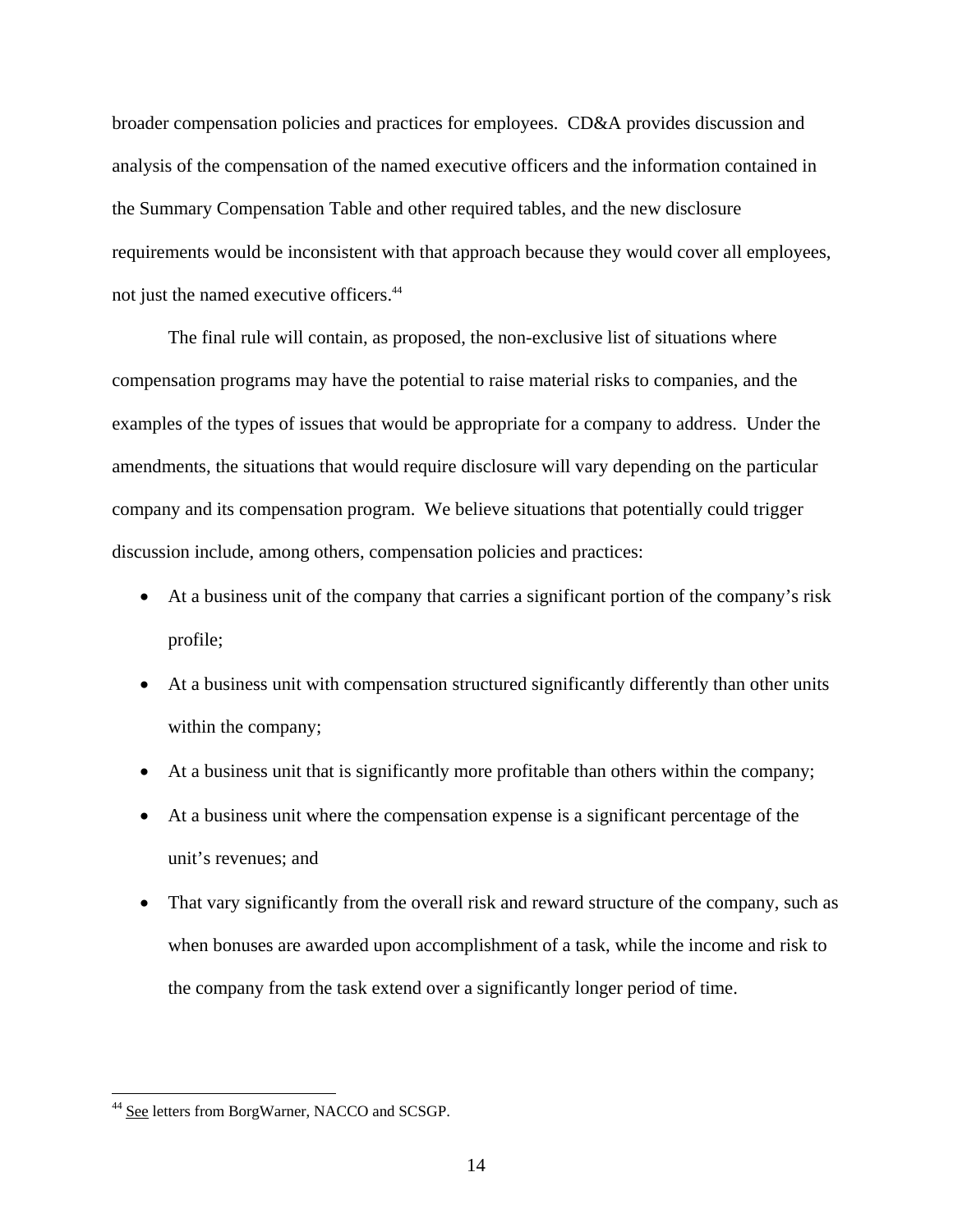This is a non-exclusive list of situations where compensation programs may have the potential to raise material risks to the company. There may be other features of a company's compensation policies and practices that have the potential to incentivize its employees to create risks that are reasonably likely to have a material adverse effect on the company. However, disclosure under the amendments is only required if the compensation policies and practices create risks that are reasonably likely to have a material adverse effect on the company. We note that in the situations listed above, a company may under appropriate circumstances conclude that its compensation policies and practices are not reasonably likely to have a material adverse effect on the company.

We are adopting, as proposed, the illustrative examples of the issues that would potentially be appropriate for a company to address. As we stated in the Proposing Release, the examples are non-exclusive and that the application of an example should be tailored to the facts and circumstances of the company. We believe that a principles-based approach, similar to our CD&A requirements, utilizing illustrative examples strikes an appropriate balance that will effectively elicit meaningful disclosure. If a company determines that disclosure is required, we believe examples of the issues that companies may need to address regarding their compensation policies or practices include the following:

- The general design philosophy of the company's compensation policies and practices for employees whose behavior would be most affected by the incentives established by the policies and practices, as such policies and practices relate to or affect risk taking by those employees on behalf of the company, and the manner of their implementation;
- The company's risk assessment or incentive considerations, if any, in structuring its compensation policies and practices or in awarding and paying compensation;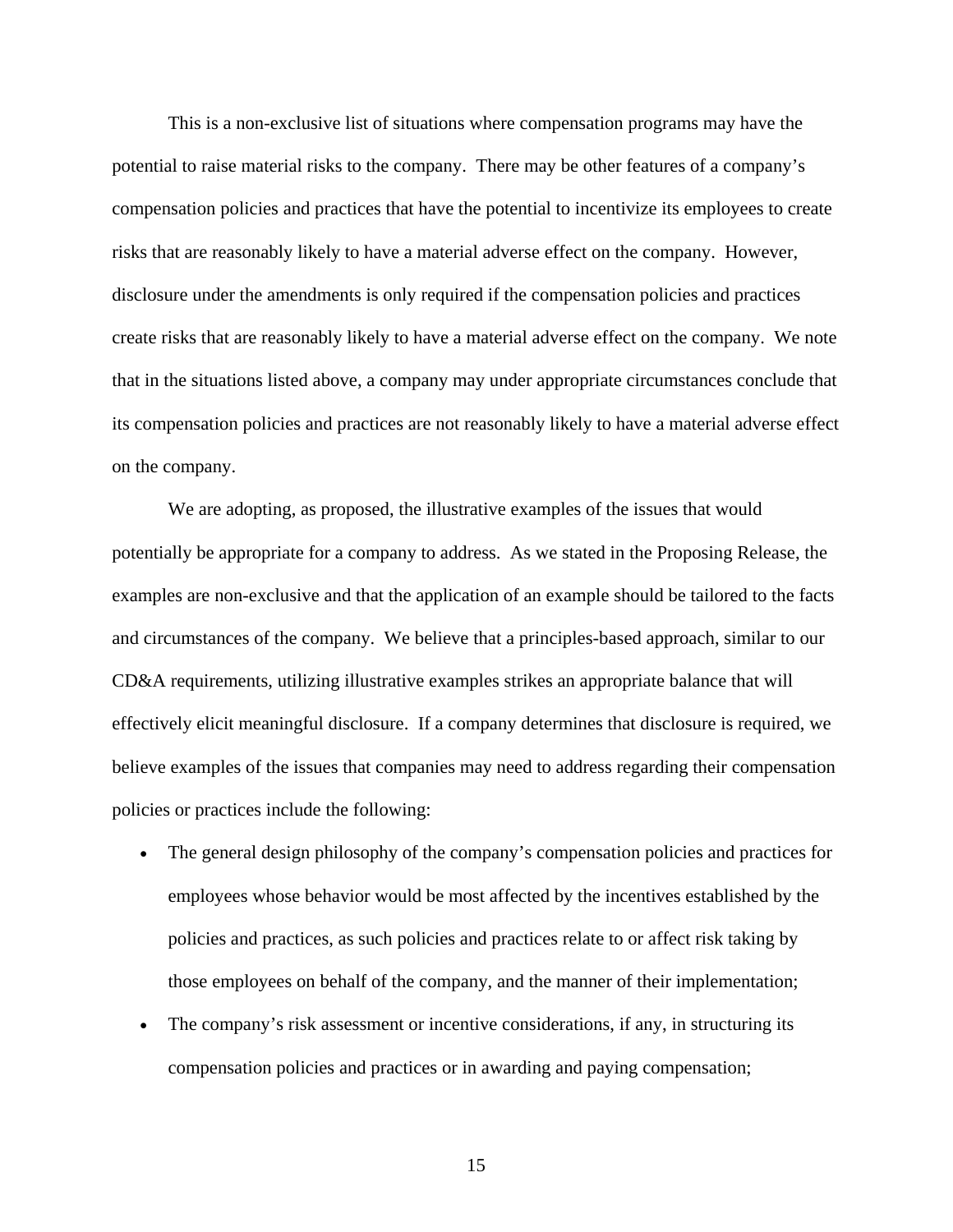- How the company's compensation policies and practices relate to the realization of risks resulting from the actions of employees in both the short term and the long term, such as through policies requiring claw backs or imposing holding periods;
- The company's policies regarding adjustments to its compensation policies and practices to address changes in its risk profile;
- Material adjustments the company has made to its compensation policies and practices as a result of changes in its risk profile; and
- The extent to which the company monitors its compensation policies and practices to determine whether its risk management objectives are being met with respect to incentivizing its employees.

We believe using illustrative examples helps to identify the types of disclosure that may be applicable. However, companies must assess the information that is identified by the example in light of the company's particular situation. Thus, for example, we would not expect to see generic or boilerplate disclosure that the incentives are designed to have a positive effect, or that compensation levels may not be sufficient to attract or retain employees with appropriate skills in order to enable the company to maintain or expand operations.

be required to provide the new disclosure, even though the new rule will not be part of  $CD&A.<sup>45</sup>$ policies and practices that are intended to be addressed in this rulemaking.<sup>46</sup> Consistent with the approach taken in the proposals, smaller reporting companies will not At this time, we believe that such companies are less likely to have the types of compensation

 $45$  Because smaller reporting companies are not required to provide CD&A disclosure, we did not propose to require that they provide the new disclosure.

 Association ("In our view smaller reporting companies and their compensation structures generally are not geared towards the kind of disclosure that would be required by the proposal"). The amendments will not alter the reporting <sup>46</sup> See, e.g., letter of Committee on Securities Law of the Business Law Section of the Maryland State Bar requirements for smaller reporting companies under Item 402. Specifically, smaller reporting companies are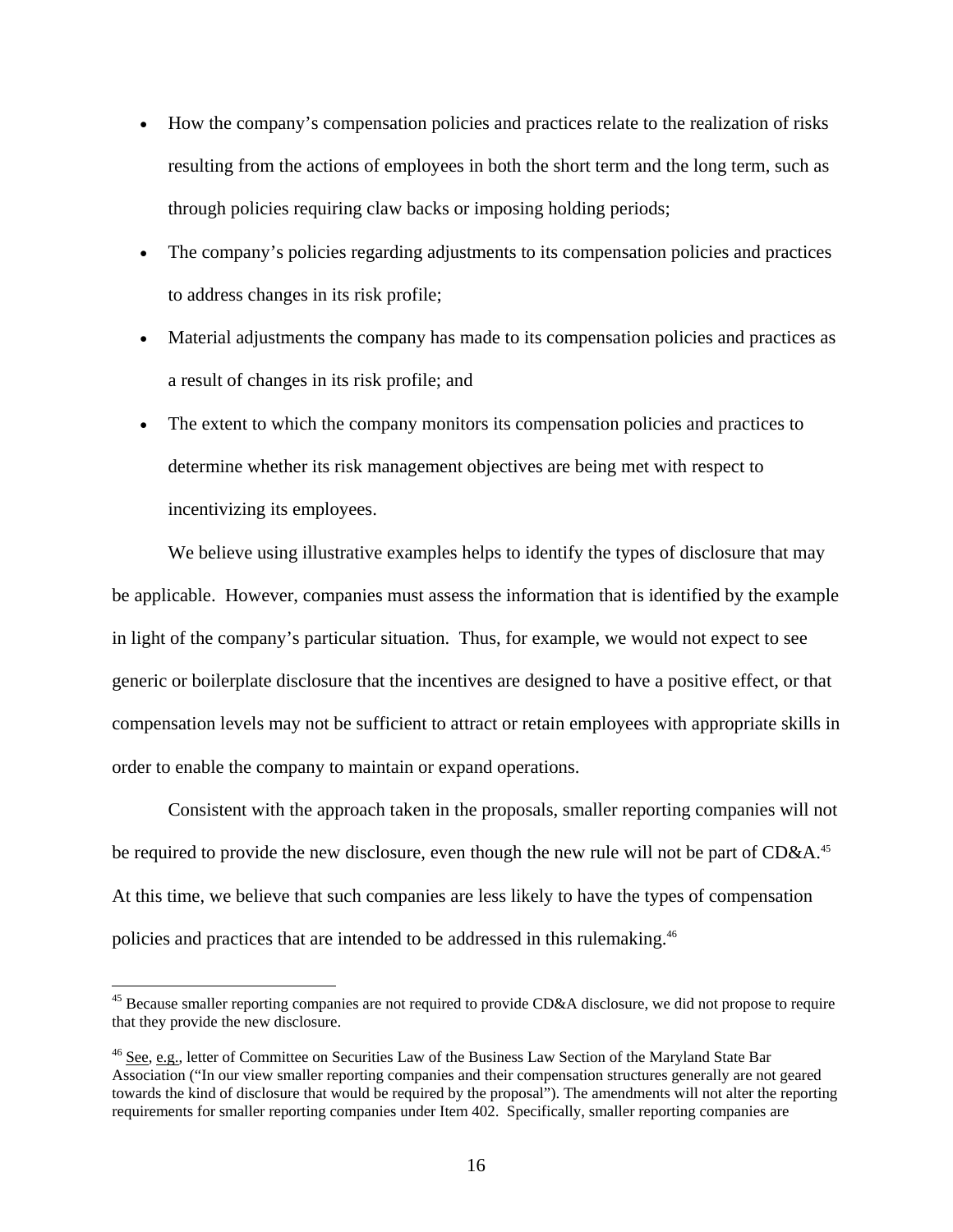In the Proposing Release, we requested comment on whether we should require a company to affirmatively state that it has determined that the risks arising from its compensation policies are not reasonably expected to have a material effect on the company if it has concluded that disclosure was not required. Commenters were mixed in their response to this request. Several commenters believed that companies should be required to affirmatively state that they have determined that the risks arising from their broader compensation policies are not reasonably expected to have a material effect.<sup>47</sup> Others believed that the proposed amendments should not require an affirmative statement because it would not provide investors with useful information and would create potential liability for companies.<sup>48</sup> Another commenter noted that our disclosure rules have not traditionally required companies to address affirmatively matters that the company has determined are not applicable to it.<sup>49</sup> We believe an approach consistent with our prior practice is appropriate and the final rule does not require a company to make an affirmative statement that it has determined that the risks arising from its compensation policies and practices are not reasonably likely to have a material adverse effect on the company.

#### **2. Revisions to the Summary Compensation Table**

We proposed to amend Item 402 of Regulation S-K to revise Summary Compensation Table and Director Compensation Table disclosure of stock awards and option awards to require disclosure of the aggregate grant date fair value of awards computed in accordance with FASB

permitted to provide the scaled disclosures specified in Items 402(l) through (r) of Regulation S-K, rather than the disclosure specified in Items 402(a) through (k) of Regulation S-K.

<sup>&</sup>lt;sup>47</sup> See, e.g., letters from Calvert Group, Ltd. ("Calvert"), Grahall Partners and Integrated Governance Solutions.

 $48$  See, e.g., letters from the Business Roundtable, Honeywell, Pfizer and S&C.

<sup>&</sup>lt;sup>49</sup> See letter from ABA.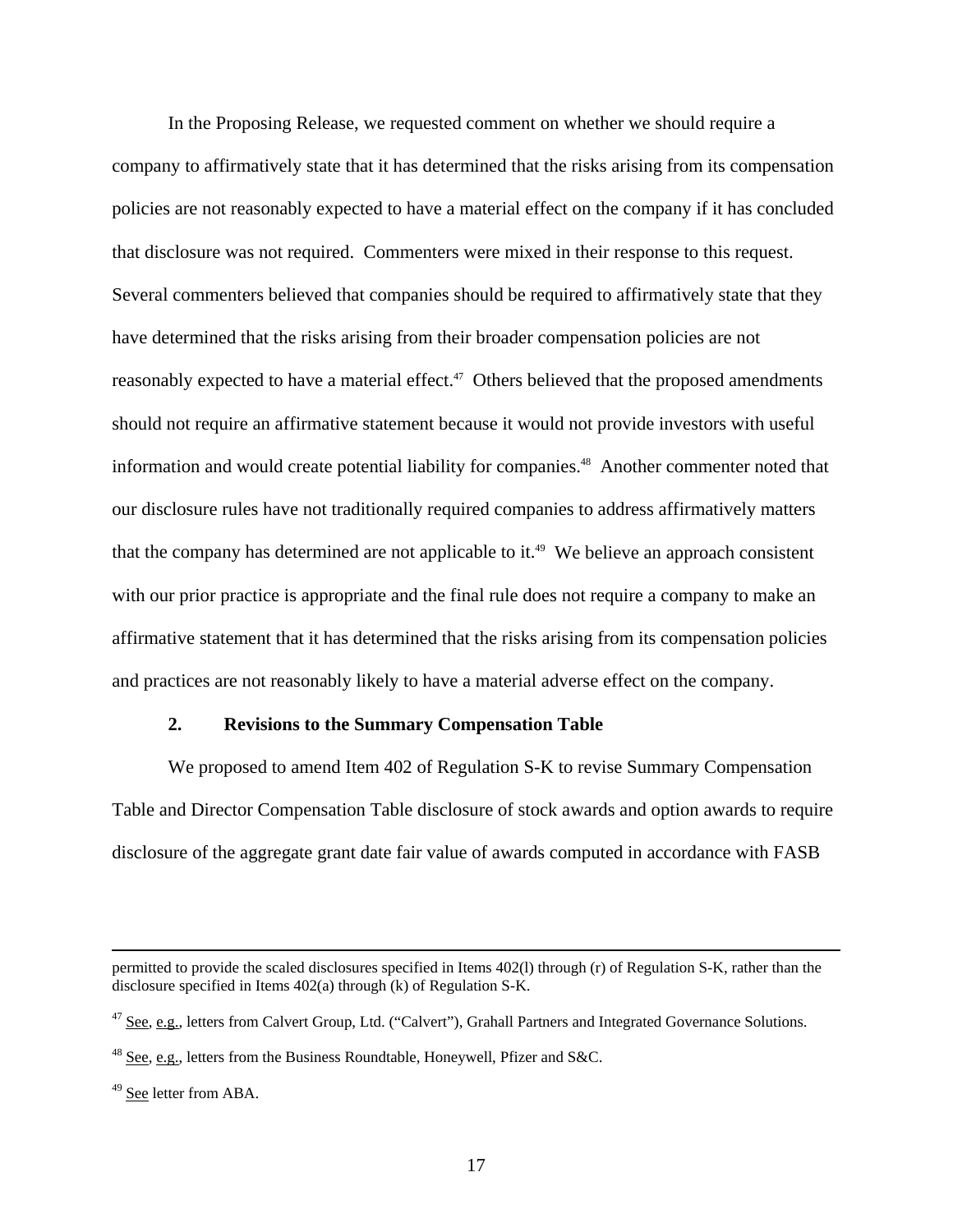ASC Topic 718. The revised disclosure<sup>50</sup> would replace previously mandated disclosure of the dollar amount recognized for financial statement reporting purposes for the fiscal year in accordance with FASB ASC Topic 718, and would affect the calculation of total compensation, including for purposes of determining who is a named executive officer.<sup>51</sup> We are adopting the revisions substantially as proposed with some changes in response to comments.

## **a. Proposed Amendments**

As we stated in the Proposing Release, we proposed these amendments because of comments we previously received from a variety of sources that the information that investors would find most useful and informative in the Summary Compensation Table and Director Compensation Table is the full grant date fair value of equity awards made during the covered fiscal year. Investors may consider compensation decisions made during the fiscal year, which usually are reflected in the full grant date fair value measure but not in the financial statement recognition measure, to be material to voting and investment decisions.

We also proposed to rescind the requirement to report the full grant date fair value of each individual equity award in the Grants of Plan-Based Awards Table<sup>52</sup> and the corresponding footnote disclosure to the Director Compensation Table<sup>53</sup> because these disclosures may be considered duplicative of the aggregate grant date fair value to be provided in the amended Summary Compensation Table. In addition, we proposed to amend Instruction 2 to the salary and bonus columns of the Summary Compensation Table so that companies would not be

<sup>&</sup>lt;sup>50</sup> Items 402(c)(2)(v) and (vi), 402(k)(2)(iii) and (iv), 402(n)(2)(v) and (vi), and 402(r)(2)(iii) and (iv) of Regulation S-K.

<sup>&</sup>lt;sup>51</sup> Items  $402(a)(3)(iii)$  and (iv) and  $402(m)(2)(ii)$  and (iii) of Regulation S-K.

<sup>&</sup>lt;sup>52</sup> Item 402(d)(2)(viii) of Regulation S-K and Instruction 7 to Item 402(d).

 $53$  Instruction to Item  $402(k)(2)(iii)$  and (iv) of Regulation S-K.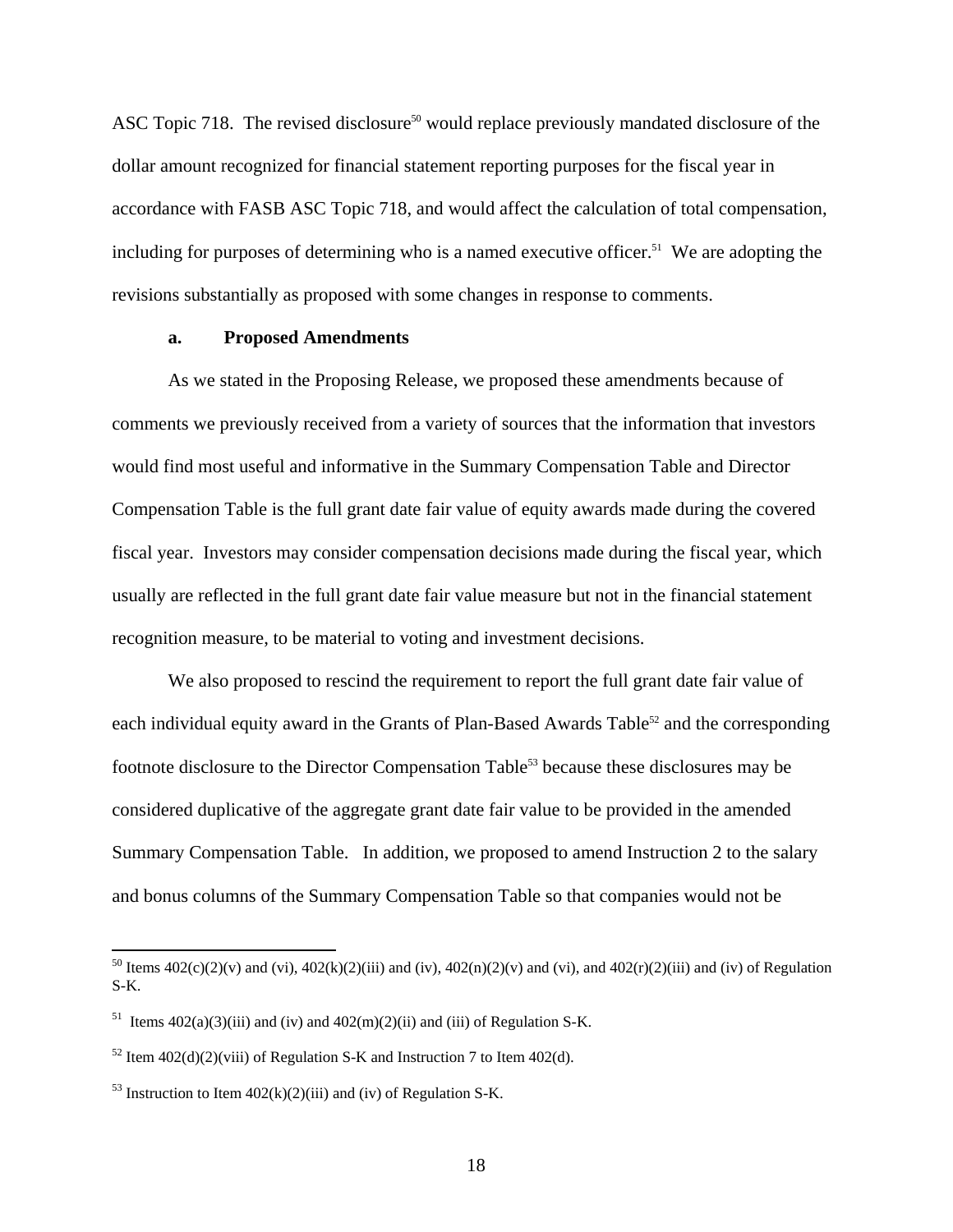required to report in those columns the amount of salary or bonus forgone at a named executive officer's election, and the non-cash awards received instead of salary or bonus would be reported in the column applicable to the form of award elected. As proposed, the Summary Compensation Table disclosure would reflect the form of compensation ultimately received by the named executive officer.

## **b. Comments on the Proposed Amendments**

1

A broad spectrum of commenters supported the proposal to revise the Summary Compensation Table and Director Compensation Table disclosure of stock awards and option awards to require disclosure of the aggregate grant date fair value of awards.<sup>54</sup> Most commenters agreed that because aggregate grant date fair value disclosure better reflects compensation committee decisions with respect to stock and option awards,<sup>55</sup> it is more informative to voting and investment decisions<sup>56</sup> and a better measure for purposes of identifying named executive officers.<sup>57</sup> However, some commenters objected that use of grant date fair value to identify named executive officers may result in relatively frequent changes in the named executive

<sup>&</sup>lt;sup>54</sup> See, e.g., letters from AARP, Business Roundtable, State of Wisconsin Investment Board ("SWIB"), Pfizer, SCSGP, S&C, United Brotherhood of Carpenters and Joiners of America ("United Brotherhood of Carpenters"), United States Proxy Exchange ("USPX").

 SCSGP ("We support this change. The aggregate grant date fair value is generally used by compensation confusingly focuses on accounting considerations that may have no bearing on compensation decisions."). <sup>55</sup> See, e.g., letters from Business Roundtable ("Generally, we support the Proposed Rules, as they likely will produce disclosure that, in most situations, is more in line with how compensation committees view annual equity compensation – that is, disclosure of the equity compensation that a company grants in a particular year."); and committees in determining the amount of stock and options to award, whereas the current disclosure requirement

<sup>&</sup>lt;sup>56</sup> See, e.g., letter of United Brotherhood of Carpenters ("The proposed SCT reporting of equity awards will help inform investment decisions, as well as important investor voting decisions regarding executive compensation and director performance.").

 $57$  See, e.g., letter of Mercer ("Because the value included in the SCT determines the identification of at least three of the named executive officers (other than the principal executive officer and the principal financial officer), disclosure of the full grant-date fair value would also better align the identification of these officers with company compensation decisions.").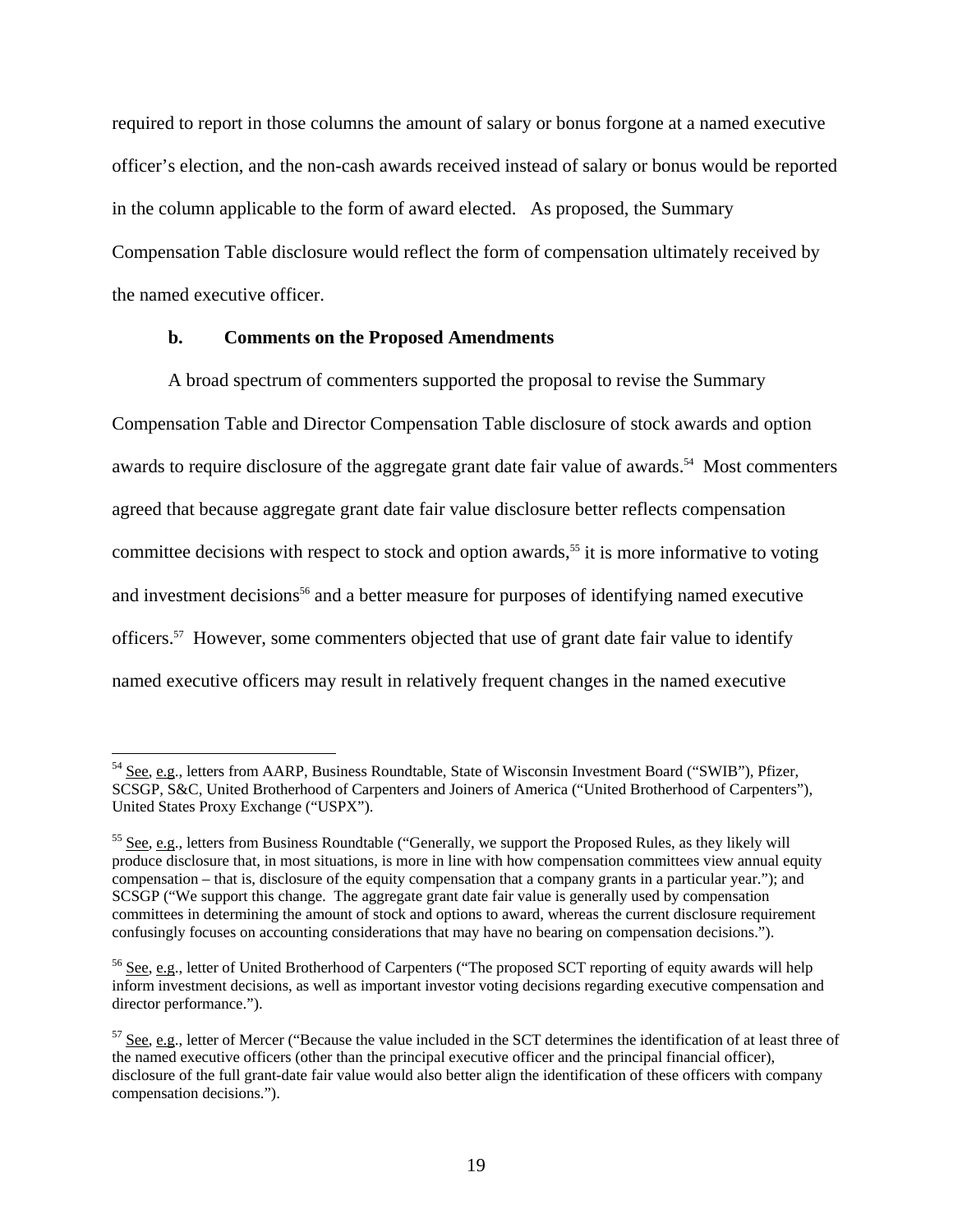officer group based on grants of "one time" multi-year awards to newly hired executives or special awards to enhance retention.<sup>58</sup>

As discussed in detail below, many commenters expressed concern that the amount to be reported in the table for performance awards would be calculated without regard to the likelihood of achieving the relevant performance objectives, which could discourage companies from granting these awards.<sup>59</sup> Others, however, suggested that the design of equity awards is driven by numerous considerations, and companies would continue to make equity awards subject to performance conditions.<sup>60</sup>

easier for investors to assess how companies determined fair value for individual grants.<sup>62</sup> With respect to the proposal to rescind the requirement to report the full grant date fair value of each individual equity award in the Grants of Plan-Based Awards Table, the comments were mixed. While some commenters supported this proposal,<sup>61</sup> others stated that retaining disclosure of the grant date fair value of individual awards would continue to provide investors valuable information. Because different companies may vary in the assumptions they apply to compute grant date fair value, some commenters noted that retaining this disclosure makes it Further, different types of equity awards can have different incentive effects, making it important that shareholders understand the value associated with each type of award granted and the mix of

<sup>58</sup> See, e.g., letter of Protective Life Corporation.

<sup>&</sup>lt;sup>59</sup> See, e.g., letters from ABA, Business Roundtable, Center on Executive Compensation, Cleary Gottlieb, Compensia, Honeywell, Frederic W. Cook & Co., Inc., Pearl Meyer, Protective Life Corporation, Securities Industry and Financial Markets Association (SIFMA), SCSGP, and Towers Perrin.

 $60$  See, e.g., letter from Hewitt Associates LLC ("Hewitt").

<sup>&</sup>lt;sup>61</sup> See letters from Buck Consultants, Chadbourne Park, Mercer, Pfizer, Protective Life Corporation, and S&C.

<sup>&</sup>lt;sup>62</sup> See letters from AFL-CIO, Compensia and Graef Crystal.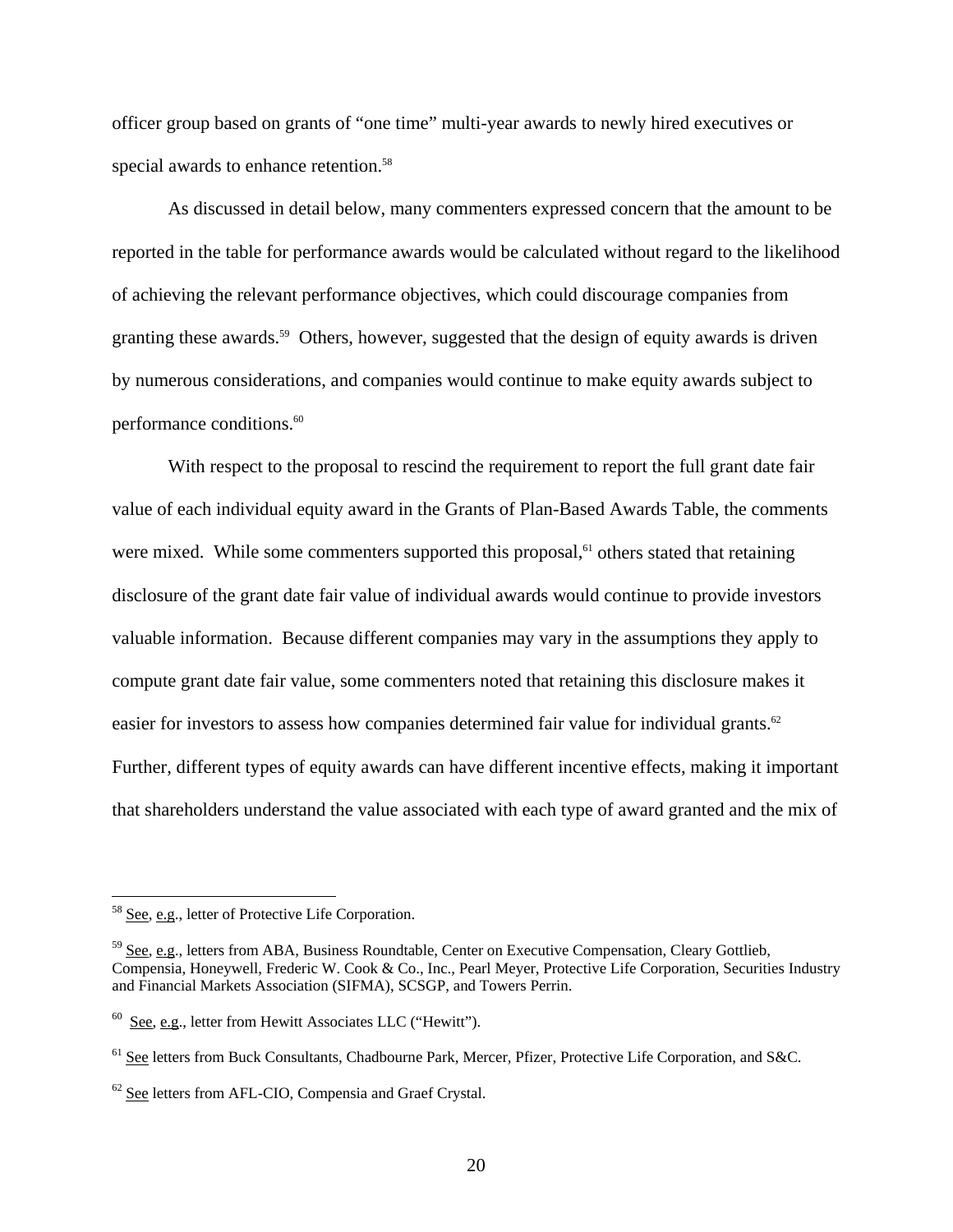values among various award types.<sup>63</sup> Commenters pointed out that reporting the separate value of multiple individual awards provides investors more information regarding the specific decisions of the compensation committee, so that investors can better evaluate those decisions and understand pay for performance.<sup>64</sup>

We also received a wide range of comments on our proposal to amend Instruction 2 to the salary and bonus columns of the Summary Compensation Table. Some commenters favored this amendment because, as stated in the Proposing Release, it would report compensation in the form actually received.<sup>65</sup> Other commenters, however, said it is important to report the form of compensation that the compensation committee originally awarded, so that investors can understand the overall compensation strategy and the intended distribution of risk among different types of compensation.<sup>66</sup>

### **c. Final Rule**

After considering the comments received, we are adopting the proposed amendments to revise Summary Compensation Table and Director Compensation Table disclosure of stock awards and option awards to require disclosure of the aggregate grant date fair value of awards computed in accordance with FASB ASC Topic 718, with a special instruction for awards subject to performance conditions as described below. We agree with commenters that aggregate grant date fair value disclosure better reflects the compensation committee's decision with regard to stock and option awards. We remain of the view that it is more meaningful to

 $63$  See letters from Compensia, Frederic W. Cook & Co., Inc., and Risk Metrics.

<sup>&</sup>lt;sup>64</sup> See letters from Center on Executive Compensation, Hewitt, Pearl Meyer, Towers Perrin, and Universities Superannuation Scheme, et al.

<sup>&</sup>lt;sup>65</sup> See, e.g., letters from Pfizer and RiskMetrics.

<sup>&</sup>lt;sup>66</sup> See letters from Center on Executive Compensation, and Pearl Meyer.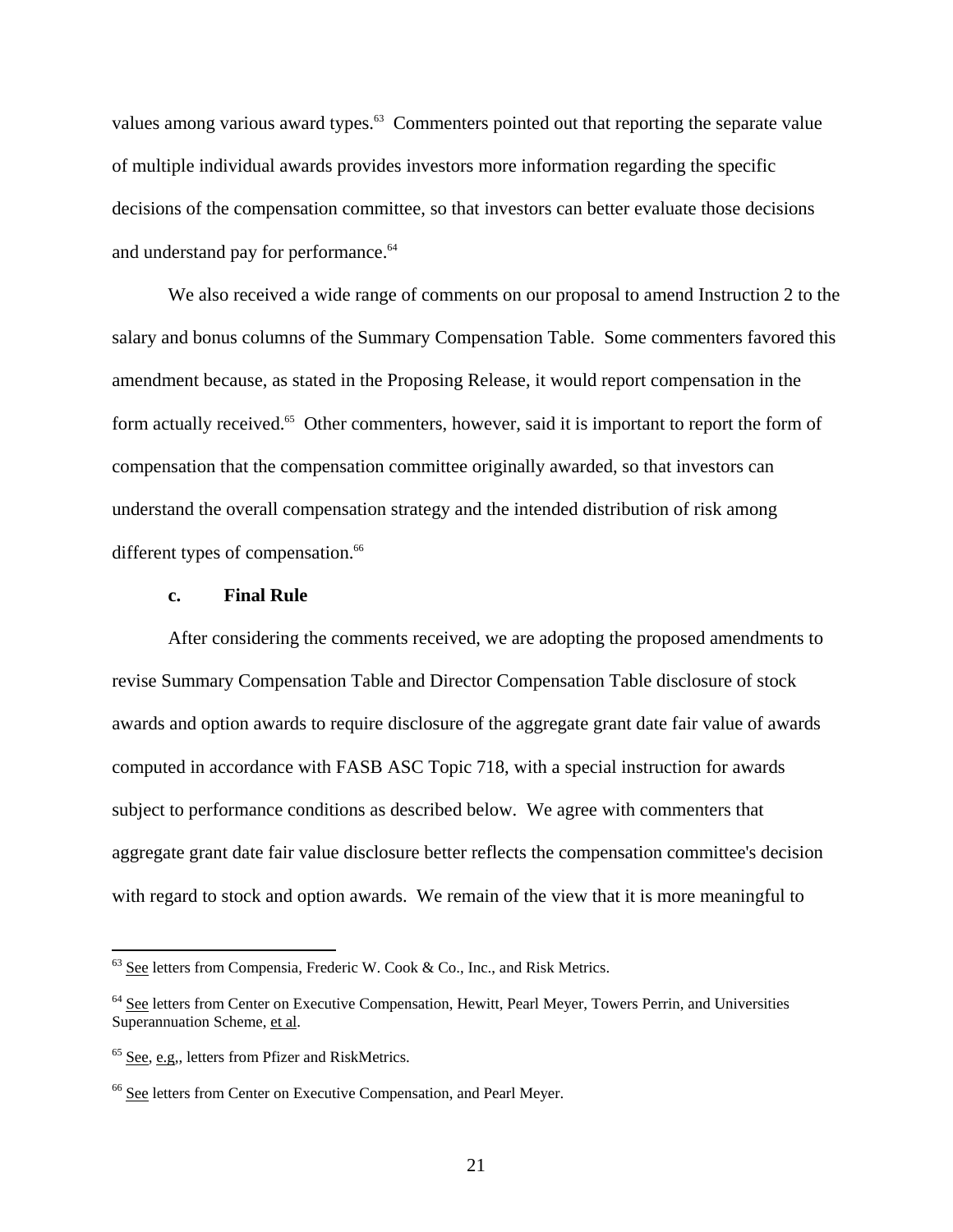shareholders if company compensation decisions–including decisions to grant large "one time" multi-year awards–cause the named executive officers to change. In circumstances where such a large "new hire" or "retention" grant results in the omission from the Summary Compensation Table of another executive officer whose compensation otherwise would have been subject to reporting, the company can consider including compensation disclosure for that executive officer to supplement the required disclosures.

based on maximum performance could discourage companies from granting these awards.<sup>68</sup> Based on comments received, we are clarifying how performance awards $67$  are disclosed. Most commenters stated that reporting the aggregate grant date fair value of performance awards Noting that compensation committees take performance-contingent conditions into account when granting such awards, commenters said that the grant date fair value reported for awards with a performance condition should instead be based on the probable outcome of the performance conditions, consistent with the recognition criteria in the accounting literature.<sup>69</sup> As commenters stated, because performance awards generally are designed to incentivize attainment of target performance and set a higher maximum performance level as a "cap" on attainable compensation, requiring disclosure of an award's value to always be based on maximum performance would overstate the intended level of compensation and result in investor misinterpretation of compensation decisions. This could also discourage the grant of awards

 $67$  Performance awards include only those awards that are subject to performance conditions as defined in the Glossary to FASB ASC Topic 718.

<sup>68</sup> See, e.g., letters from ABA, Business Roundtable, Center on Executive Compensation, Cleary Gottlieb, Compensia, Honeywell, Frederic W. Cook & Co., Inc., Pearl Meyer, Protective Life Corporation, SIFMA, SCSGP, and Towers Perrin.

<sup>&</sup>lt;sup>69</sup> FASB ASC Topic 718.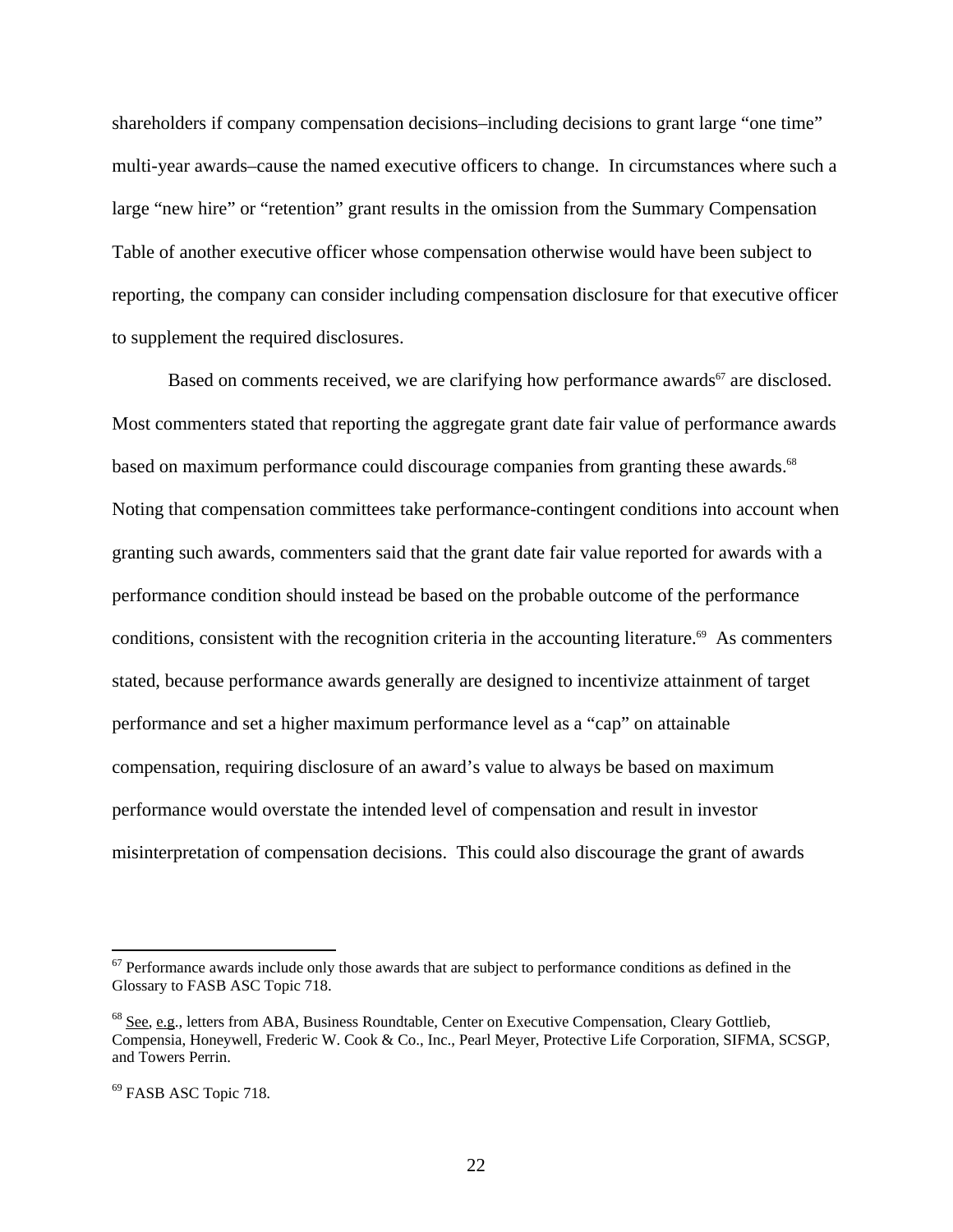with difficult – or any – performance conditions, and lead to inflated benchmarking values used to set equity award or total compensation levels at other companies.

We are persuaded that the value of performance awards reported in the Summary Compensation Table, Grants of Plan-Based Awards Table and Director Compensation Table should be computed based upon the probable outcome of the performance condition(s) as of the grant date because that value better reflects how compensation committees take performancecontingent vesting conditions into account in granting such awards. We are adopting new Instructions to these tables to clarify that this amount will be consistent with the grant date estimate of compensation cost to be recognized over the service period, excluding the effect of forfeitures.<sup>70</sup> To provide investors additional information about an award's potential maximum value subject to changes in performance outcome, we will also require in the Summary Compensation Table and Director Compensation Table footnote disclosure of the maximum value assuming the highest level of performance conditions is probable.<sup>71</sup> Such footnote disclosure will permit investors to understand an award's maximum value without raising the concerns associated with requiring its tabular disclosure.<sup>72</sup>

We are requiring disclosure of awards granted during the year, as proposed. A number of commenters responded to our request for comment by indicating that they would prefer disclosure of the aggregate grant date fair value of equity awards granted for services in the relevant fiscal year, even if granted after fiscal year end, rather than awards granted during the

<u>.</u>

 $70$  See Instruction 3 to Item 402(c)(2)(v) and (vi), Instruction 8 to Item 402(d), and Instruction 3 to Item 402(n)(2)(v) and (vi).

<sup>&</sup>lt;sup>71</sup> See Instruction 3 to Item  $402(c)(2)(v)$  and (vi), and Instruction 3 to Item  $402(n)(2)(v)$  and (vi).

 $72$  See, e.g., letter from ABA.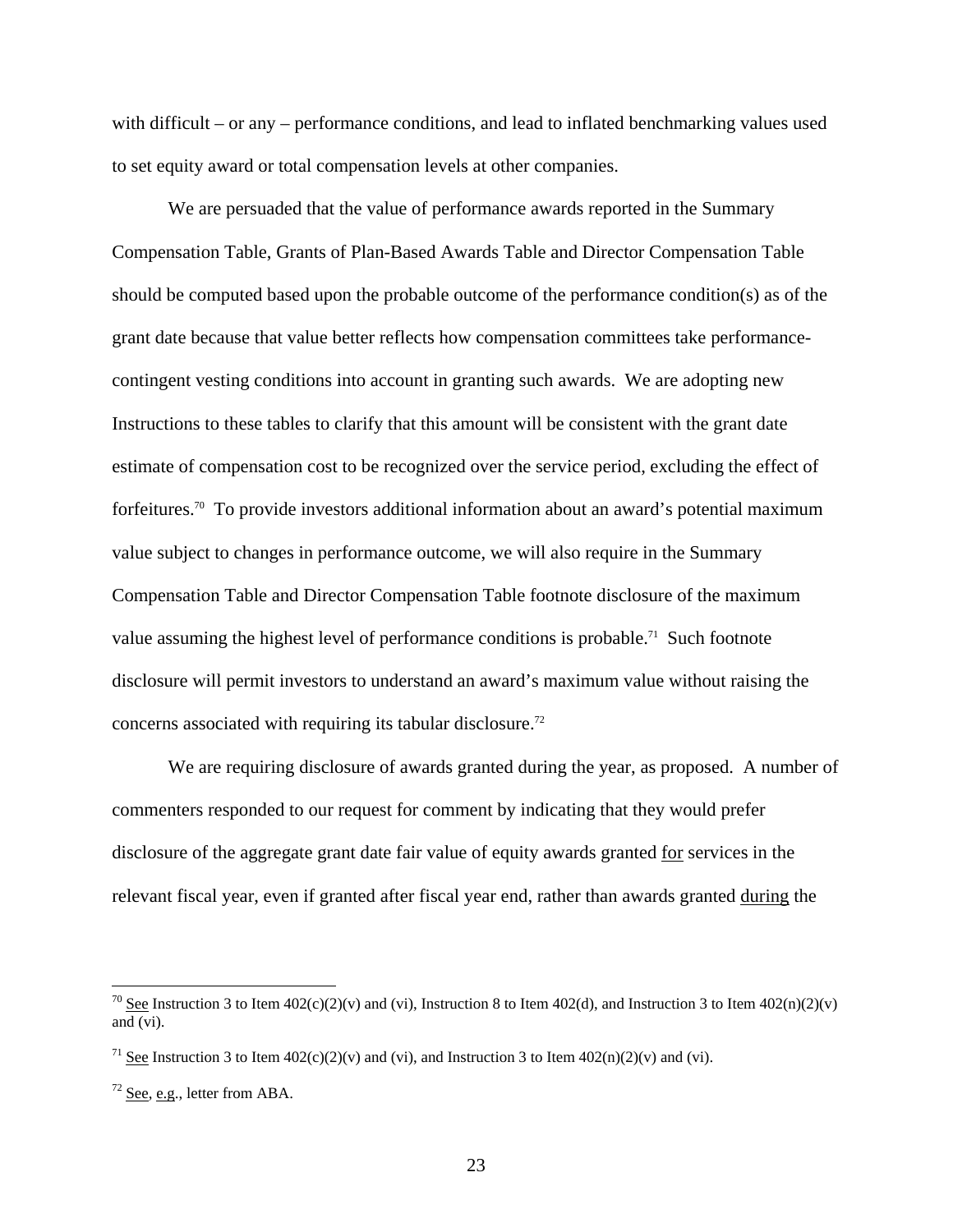inconsistent with the FASB ASC Topic 718 grant date, and could invite manipulated reporting.<sup>74</sup> relevant fiscal year, as proposed.73 Other commenters expressed concern that revising the proposal in this way would result in a lack of uniformity that would confuse investors, would be We recognize that a "performance year" standard for reporting equity awards in securities in the relevant fiscal year may sometimes better align compensation disclosure with compensation decision making, and may be more consistent with Summary Compensation Table salary and bonus disclosure.<sup>75</sup> However, because it appears that multiple subjective factors, which could vary significantly from company to company, influence equity awards granted after fiscal year end, we are concerned that changing the approach to reporting could result in inconsistencies that would erode comparability. One commenter noted that many companies make equity awards after the end of the fiscal year based on executive performance during the last completed fiscal year, but determining whether an equity award was granted primarily for services performed during the last completed fiscal year can be a highly subjective determination and the factors that influence the decision of when to report an equity award may vary significantly from company to company.76 Companies should continue to analyze in CD&A their decisions to grant post-fiscal year end equity awards where those decisions could affect a fair understanding of named

 $^{73}$  See, e.g., letters from ACC, Ameriprise Financial, Inc., BorgWarner, Business Roundtable, Cleary Gottlieb, Committee on Securities Law of the Business Law Section of the Maryland State Bar Association, Frederic W. Cook & Co., Inc., Graef Crystal, Davis Polk, General Mills, Inc., Glass Lewis, Grahall Partners, LLC., Honeywell, JP Morgan Chase & Co., RiskMetrics, SCSGP, SIFMA, and S&C. These commenters suggested this approach would better align the amounts reported in the Summary Compensation Table with the compensation decisions discussed in CD&A, and clarify the relationship between pay and performance

<sup>&</sup>lt;sup>74</sup> See letters from Buck Consultants, Compensia, Pearl Meyer, Protective Life Corporation, and United Brotherhood of Carpenters.

<sup>&</sup>lt;sup>75</sup> Instruction 1 to Item  $402(c)(2)(iii)$  and (iv) provides that if the amount of salary or bonus earned for the fiscal year cannot be calculated as of the most recent practicable date, footnote disclosure of this fact and the date the amount is expected to be determined is required. When determined, the omitted amount and a recalculated total compensation figure must be reported in a filing under Item 5.02(f) of Form 8-K [17 CFR 249.308].

<sup>76</sup> See letter from Compensia.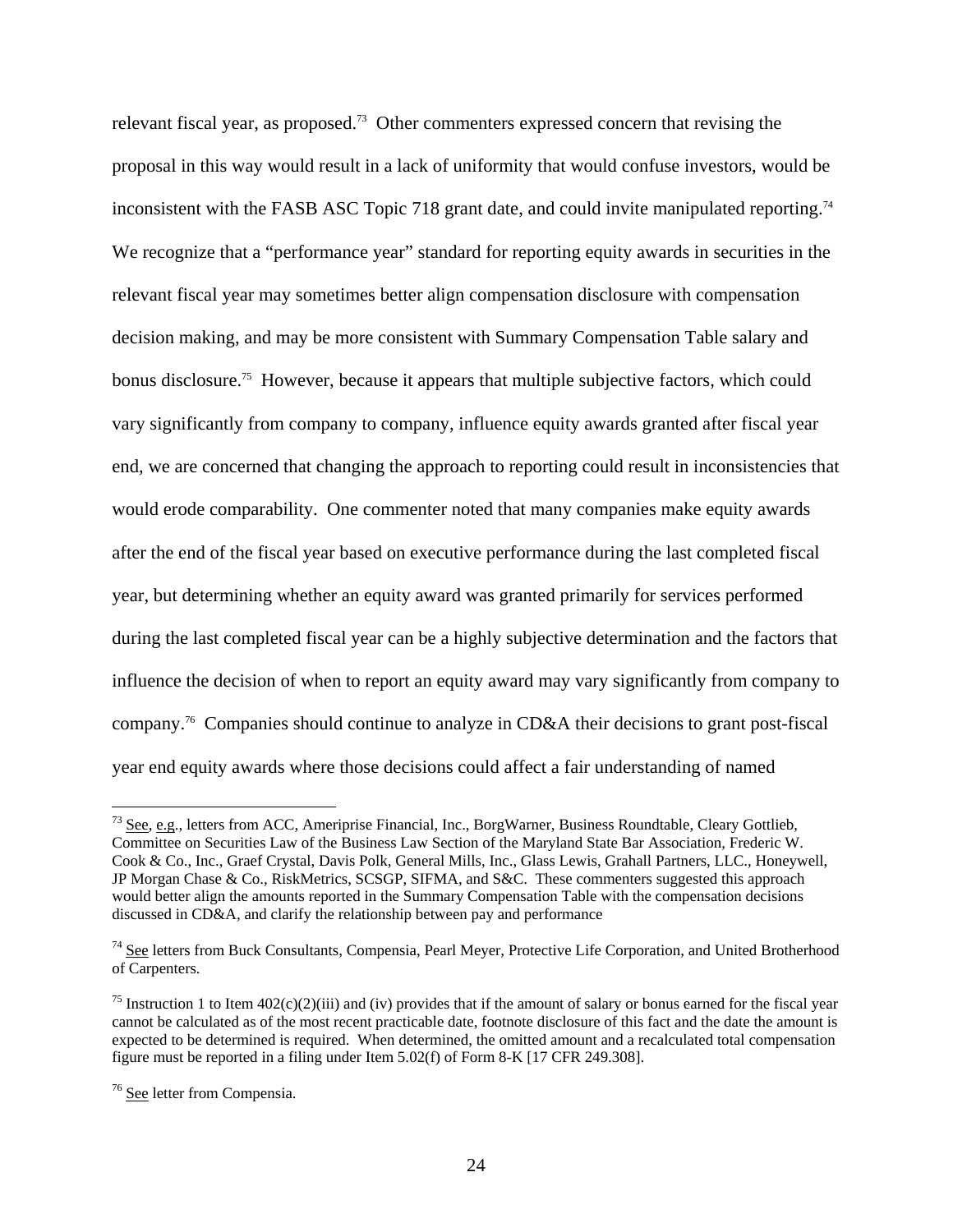executive officers' compensation for the last fiscal year, $\frac{7}{7}$  and consider including supplemental tabular disclosure where it facilitates understanding the CD&A.

Although we proposed to revise Instruction 2 to the salary and bonus column of the Summary Compensation Table so that companies would not be required to report in those columns the amount of salary or bonus forgone at a named executive officer's election and the non-cash awards received instead of salary or bonus would be reported in the column applicable to the form of award elected, we have decided not to adopt this amendment. We agree with commenters that disclosing the amounts of salary and bonus that the compensation committee awarded better enables investors to understand the relative weights the company applied to annual incentives and salary.78 This information provides investors more insight into the extent to which a company's compensation strategy pays for performance, may be heavily weighted in salary, or may be heavily weighted in annual incentives. Consistent with our decision to amend our rules to require disclosure enabling investors to better understand the risks involved in compensation programs, we are retaining the current version of this instruction, so that investors can understand overall compensation strategy and the intended distribution of risk among different types of compensation. Companies will continue to report the forgone amounts in the salary or bonus column, with footnote disclosure of the receipt of non-cash compensation that refers to the Grants of Plan-Based Awards Table where the stock, option or non-equity incentive plan award the named executive officer elected is reported.79

 $77$  Instruction 2 to Item 402(b).

 $78$  See, e.g., letters from Center on Executive Compensation and Pearl Meyer.

<sup>&</sup>lt;sup>79</sup> Instruction 2 to Item  $402(c)(2)(iii)$  and (iv).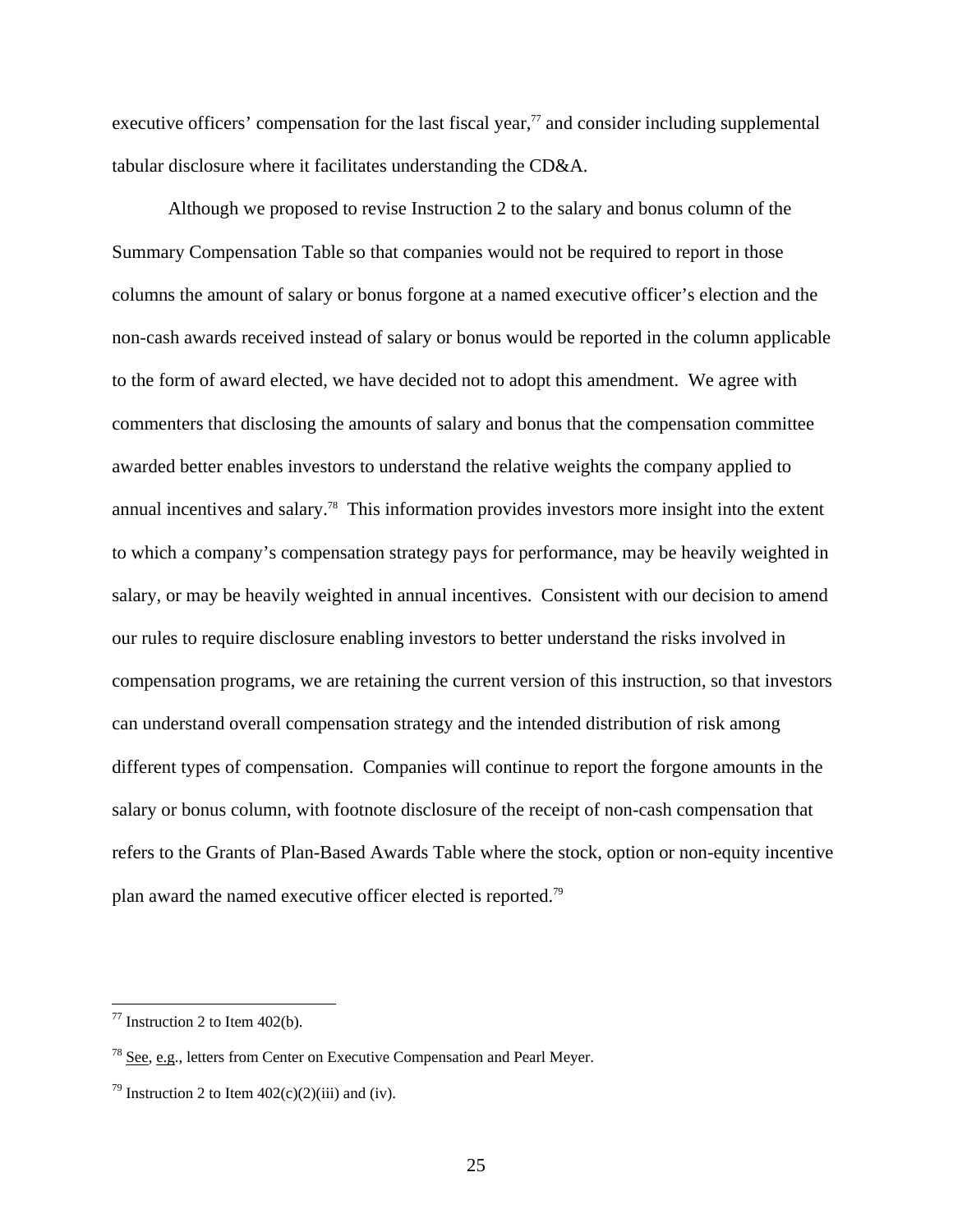Finally, based on the comments received, we have decided not to rescind, as was proposed, the requirement to report the full grant date fair value of each equity award in the Grants of Plan-Based Awards Table and the Director Compensation Table. We agree with commenters that, because this disclosure reveals the value associated with each type of equity award granted and the mix of values among various awards with different incentive effects, retaining it will help investors better evaluate the decisions of the compensation committee.<sup>80</sup>

## **d. Transition**

To facilitate year-to-year comparisons, consistent with our proposal, we will implement the Summary Compensation Table amendments by requiring companies providing Item 402 disclosure for a fiscal year ending on or after December 20, 2009 to present recomputed disclosure for each preceding fiscal year required to be included in the table, so that the stock awards and option awards columns present the applicable full grant date fair values, and the total compensation column is correspondingly recomputed.<sup>81</sup> The stock awards and option awards columns amounts should be computed based on the individual award grant date fair values reported in the applicable year's Grants of Plan-Based Awards Table, except that awards with performance conditions should be recomputed to report grant date fair value based on the probable outcome as of the grant date, consistent with FASB ASC Topic 718. In addition, if a person who would be a named executive officer for the most recent fiscal year (2009) also was disclosed as a named executive officer for 2007, but not for 2008, the named executive officer's

<sup>&</sup>lt;sup>80</sup> See letters from Center on Executive Compensation and Pearl Meyer.

<sup>&</sup>lt;sup>81</sup> Commenters generally favored this approach as a means of ensuring year-to-year comparability, and said it would not be difficult to comply. See, e.g., letters from Glass Lewis, Mercer, and Pfizer.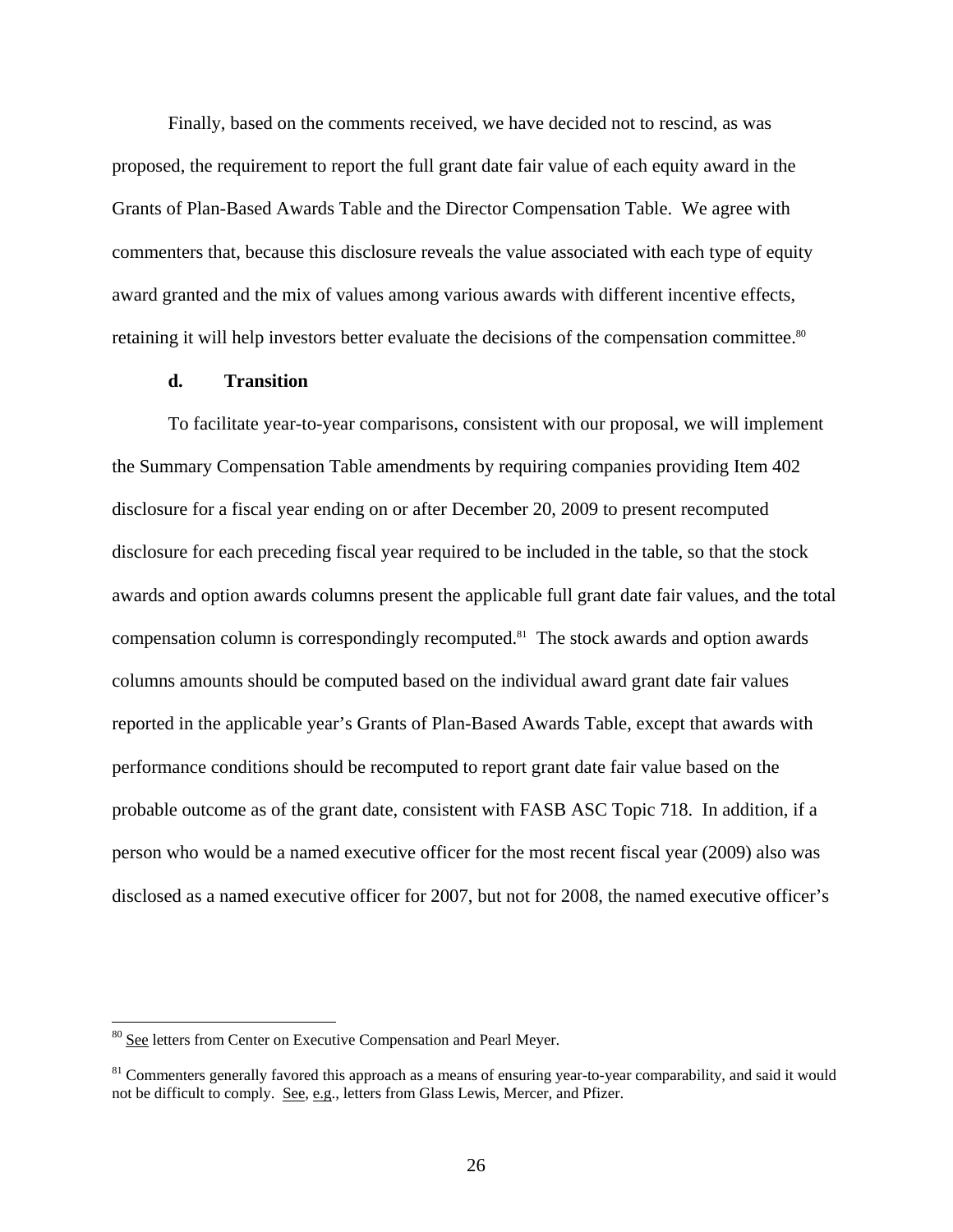compensation for each of those three fiscal years must be reported pursuant to the amendments.<sup>82</sup> However, companies are not required to include different named executive officers for any preceding fiscal year based on recomputing total compensation for those years pursuant to the amendments, or to amend prior years' Item 402 disclosure in previously filed Forms 10-K or other filings.

## **e. Comment Responses Regarding Rulemaking Petition and Other Requests for Comment**

We requested comment regarding a rulemaking petition recommending Summary Compensation Table disclosure of stock and option awards based on the annual change in value of awards.<sup>83</sup> We also requested comment on whether any potential amendments to the Grants of Plan-Based Awards Table or the Outstanding Equity Awards at Fiscal Year-End Table should be considered to better illustrate the relationship between pay and company performance. Most commenters did not support the petition's recommendation because they believed it would not report the board's compensation decisions, on which investors focus in making voting and investment decisions, and could result in disclosure of negative numbers.<sup>84</sup> However, several commenters recommended other tabular revisions to highlight how compensation may be related to the company's performance.<sup>85</sup> Most of these suggestions were in anticipation that legislation

<sup>&</sup>lt;sup>82</sup> However, a smaller reporting company, which is required to provide disclosure only for the two most recent fiscal years, could provide Summary Compensation Table disclosure only for 2009 if the person was a named executive officer for 2009 but not for 2008.

<sup>&</sup>lt;sup>83</sup> See May 26, 2009, rulemaking petition submitted by Ira T. Kay and Steven Seelig, Watson Wyatt Worldwide, File No. 4-585, at http://www.sec.gov/rules/petitions/2009/petn4-585.pdf.

<sup>&</sup>lt;sup>84</sup> See, e.g., letters from Protective Life Corporation, RiskMetrics.

<sup>&</sup>lt;sup>85</sup> See, e.g., letters from Center on Executive Compensation, Graef Crystal, Paul Hodgson, Don Meiers and Dan Gode.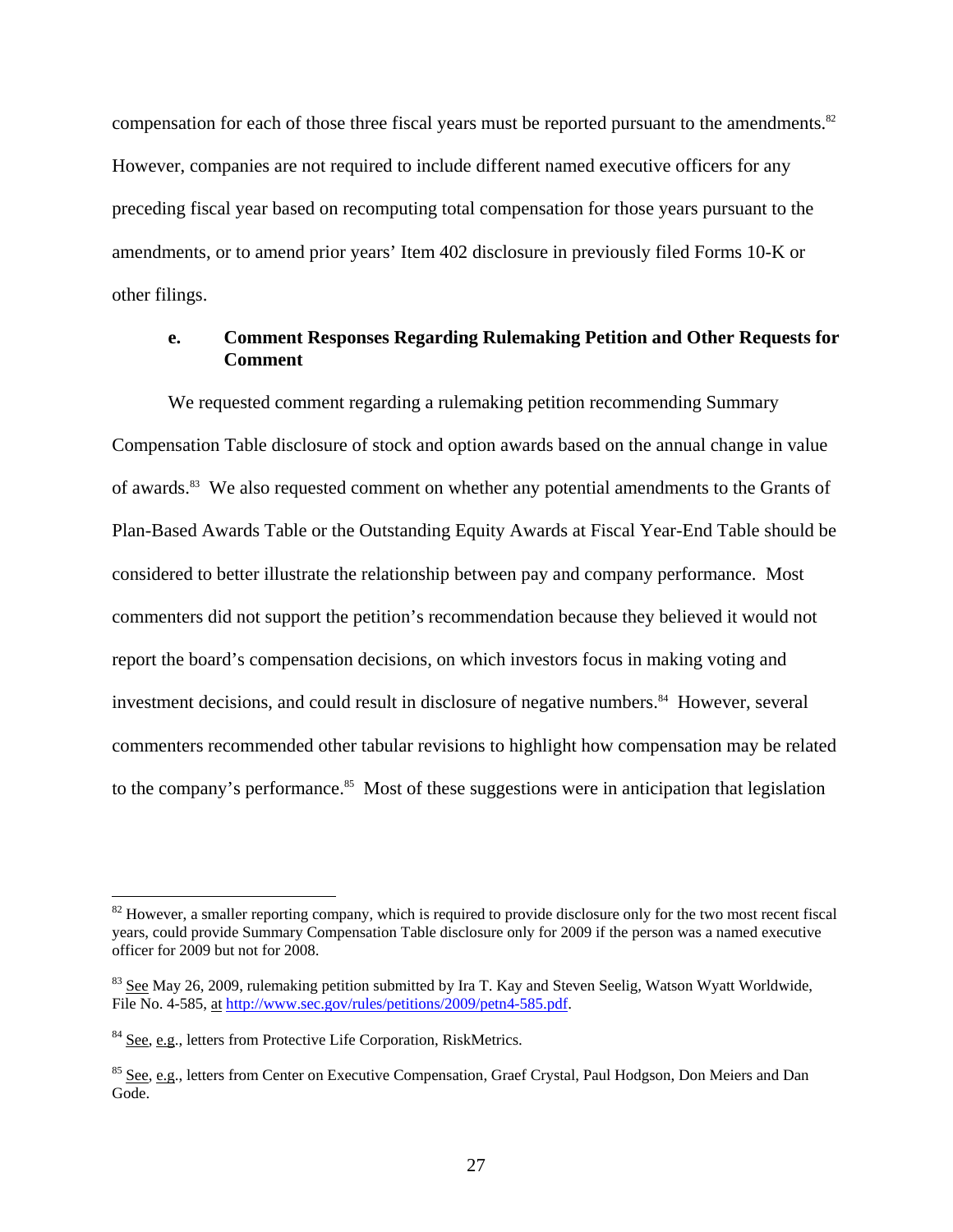appreciation rights ("SARs").<sup>87</sup> establishing an annual "say-on-pay" shareholder advisory vote may be enacted.<sup>86</sup> Commenters most frequently recommended adding a column to the Outstanding Equity Awards at Fiscal Year-End Table to report the fiscal year end intrinsic value of outstanding options and stock

regarding "hold to retirement" and/or claw back provisions; and internal pay ratios.<sup>88</sup> Commenters who addressed these topics expressed mixed views.<sup>89</sup> In addition, we solicited comment on whether there are other initiatives we should consider proposing to improve executive compensation disclosure, such as including disclosure of each executive officer's compensation, not just the named executive officers; eliminating the instruction providing that performance targets can be excluded based on the potential adverse competitive effect on the company of their disclosure; making the CD&A part of the Compensation Committee Report, and requiring the report to be "filed;" additional disclosure

compensation of executives in any proxy, consent, or authorization for an annual meeting. <sup>86</sup> The United States House of Representatives has passed H.R. 3269, the Corporate and Financial Institution Compensation Fairness Act of 2009, which would provide shareholders an advisory vote to approve the

compensation of executives in any proxy, consent, or authorization for an annual meeting.<br><sup>87</sup> <u>See, e.g</u>., letters from Cleary Gottlieb, Compensia, Grant Thornton, Hewitt, Pearl Meyer, and Towers Perrin. We would not object if companies voluntarily add a column captioned "Value of unexercised in-the-money options/SARs at fiscal year end (\$)" to the Outstanding Awards at Fiscal Year-End Table to report these fiscal year end intrinsic values.

<sup>88</sup> See Proposing Release at Section II.H.

 BorgWarner, Business Roundtable, Hewitt, Pearl Meyer, SCSGP and SIFMA. Some commenters opposed that disclosure would discourage use of performance targets or that adverse consequences to the company would commenters supported making CD&A part of the Compensation Committee Report as a means to improve CD&A <sup>89</sup> Commenters who addressed these topics generally opposed expanding executive compensation disclosure beyond the named executive officers, stating that it would not add meaningful information. See, e.g., letters from eliminating the ability to omit disclosure of performance targets based on competitive harm to the company, stating outweigh the targets' informative value to investors. See, e.g., letters from BorgWarner, Business Roundtable, SCSGP, and Pearl Meyer (supporting disclosure of the percentage of target awards actually earned). Other commenters supported requiring retrospective disclosure of performance targets for awards in completed periods. See letters from RiskMetrics, SEIU, State Board of Administration of Florida, and Towers Perrin (supporting the competitive harm exclusion for performance cycles in effect when the proxy statement is distributed). Some disclosure quality, often recommending that the combined document be "filed." See letters from AFL-CIO, Jesse M. Brill, United Brotherhood of Carpenters, Hodak Value Advisors, RiskMetrics, and SEIU. Others supported retaining the current disclosure roles and status of the CD&A and Compensation Committee Report, finding no compelling reasons to change them. See, e.g., letters from Ameriprise Financial, Pearl Meyer, and SIFMA. Some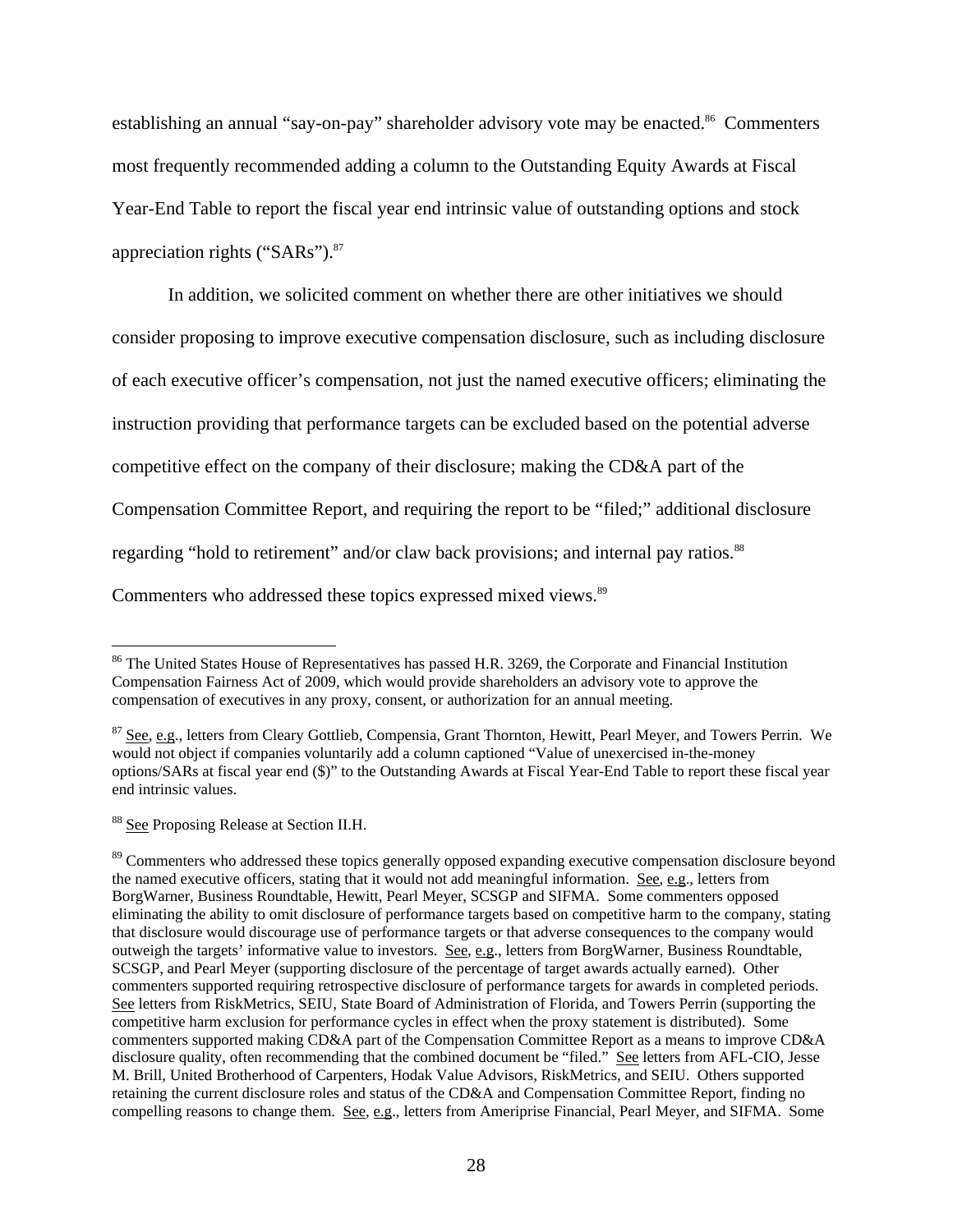Our goal at this stage is to adopt discrete amendments to improve compensation disclosure in proxy statements, such as the changes to option reporting in the Summary Compensation Table and Director Compensation Table, that can be implemented for the 2010 proxy season. Therefore, we are not adopting any other changes to executive compensation disclosure at this time. However, we will consider the comments received in connection with future rulemaking initiatives on compensation disclosure.

#### **B. Enhanced Director and Nominee Disclosure**

We proposed to amend Item 401 of Regulation S-K to expand the disclosure requirements regarding the qualifications of directors and nominees, past directorships held by directors and nominees, and the time period for disclosure of legal proceedings involving directors, nominees and executive officers. We are adopting the changes generally as proposed, but have made revisions in response to comments.

### **1. Proposed Amendments**

1

Under the proposed amendments, a company would be required to disclose for each director and any nominee for director the particular experience, qualifications, attributes or skills that qualified that person to serve as a director of the company, and as a member of any committee that the person serves on or is chosen to serve on, in light of the company's business. In addition to the expanded narrative disclosure regarding director and nominee qualifications, the proposed amendments would require disclosure of any directorships held by each director

 SIFMA. One commenter opposed all of the potential initiatives on which we solicited comment, stating that they commenters favored requiring enhanced disclosure of hold-to-retirement and clawback policies to demonstrate whether compensation practices foster a long-term value approach. See letters from Jesse M. Brill, SEIU, and State Board of Administration of Florida. Others opposed adding specific requirements, often noting that if such policies are material to compensation decisions, principles-based CD&A currently subjects them to disclosure. See, e.g., letters from Buck Consultants, Business Roundtable, Pearl Meyer, and Towers Perrin. Commenters similarly divided about requiring disclosure of internal pay ratios. See letters from Jesse M. Brill, Pearl Meyer, SCSGP and "would generate extensive disclosures of questionable relevance." See letter from Pfizer.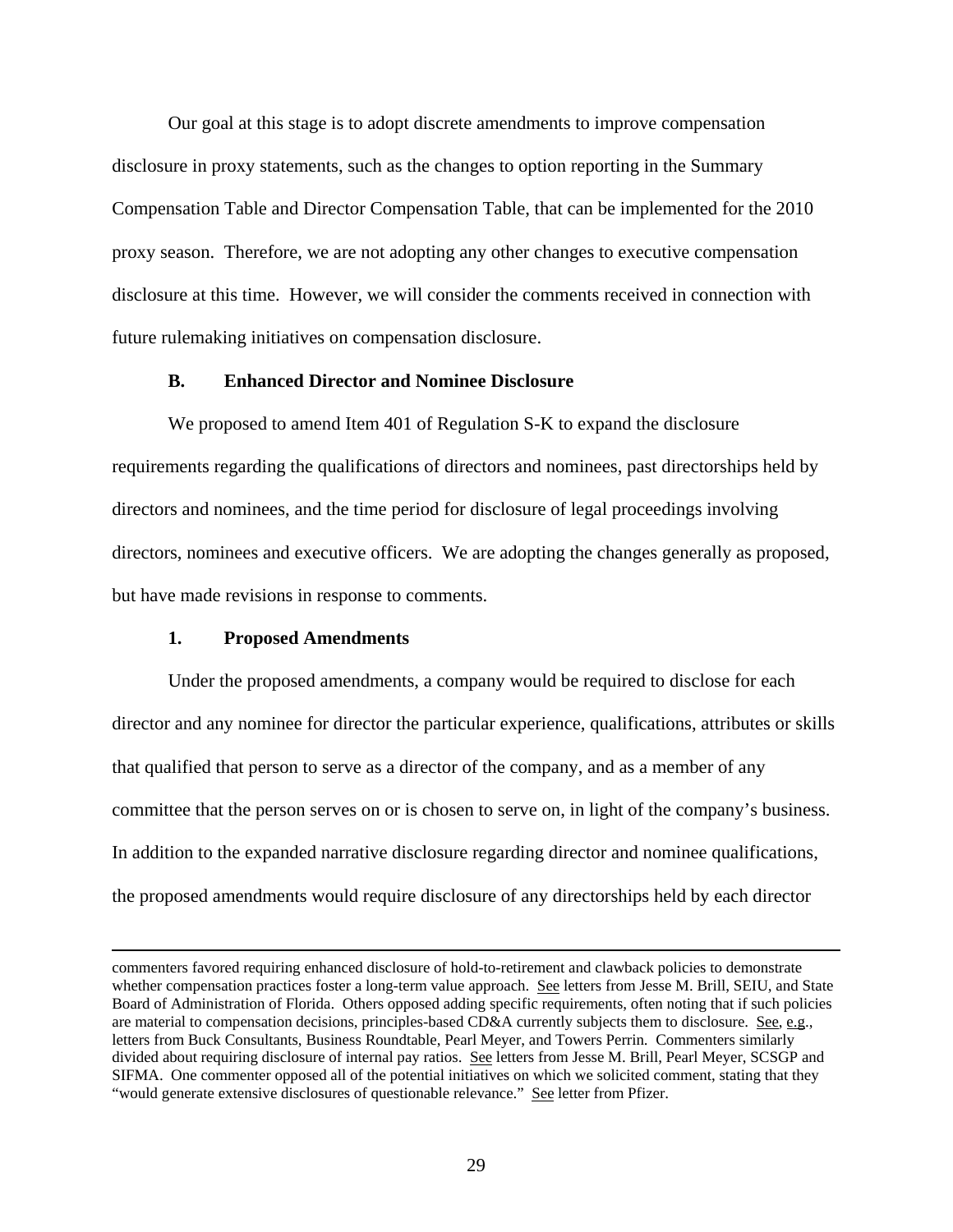and nominee at any time during the past five years at public companies and registered investment companies, and would lengthen the time during which disclosure of legal proceedings involving directors, director nominees and executive officers is required from five to ten years. As proposed, this expanded disclosure would apply to incumbent directors, to nominees for director who are selected by a company's nominating committee, and to any nominees put forward by another proponent in its proxy materials.

We proposed that the disclosures under the Item 401 amendments would appear in proxy and information statements on Schedules 14A and 14C, annual reports on Form 10-K and registration statements on Form 10 under the Exchange Act, as well as in registration statements under the Securities Act.

We also proposed to apply the expanded disclosure requirements regarding director and nominee qualifications, past directorships held by directors and nominees, and the time frame for disclosure of legal proceedings involving directors, nominees, and executive officers to funds. Specifically, we proposed to amend Schedules 14A and 14C to apply these expanded requirements to fund proxy and information statements, where action is to be taken with respect to the election of directors, and to amend Forms N-1A, N-2, and N-3 to require that funds include the expanded disclosures regarding director qualifications and past directorships in their statements of additional information.<sup>90</sup>

#### **2. Comments on the Proposed Amendments**

1

Comments on the proposal were mixed. Individual investors, trade unions, institutional investors and pension funds supported the proposals. Several of these commenters noted that the

 $90$  Form N-1A is used by open-end management investment companies. Form N-2 is used by closed-end management investment companies. Form N-3 is used by separate accounts, organized as management investment companies, which offer variable annuity contracts.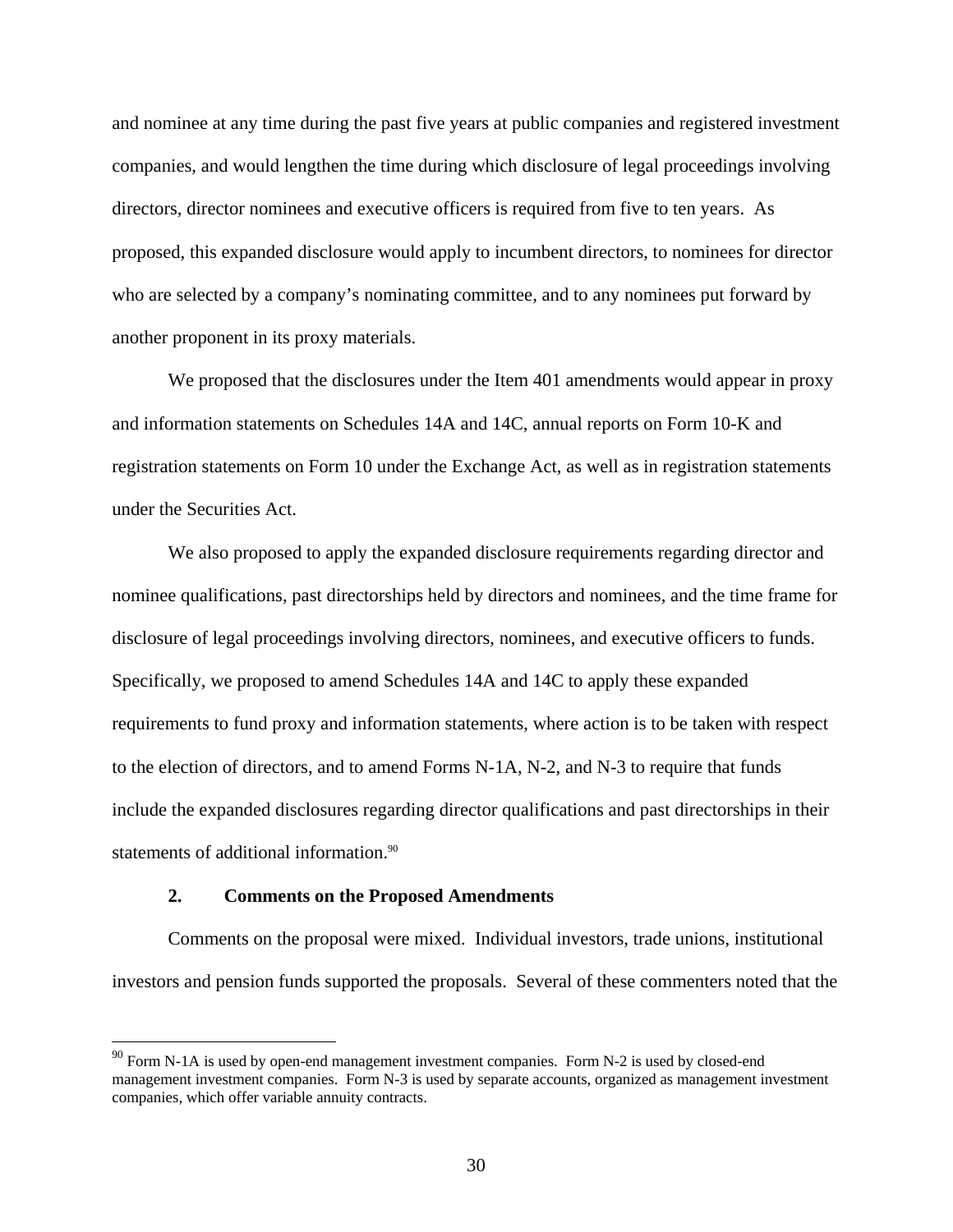amendments would be a helpful step forward in providing investors and shareholders with additional information they need to make more informed investment and voting decisions relating to corporate governance and the election of directors.<sup>91</sup> Most companies, law firms and bar groups opposed the proposal. Many of the commenters opposed to the proposed amendments expressed concern about requiring companies to disclose the qualifications, attributes and skills of directors and nominees on a person-by-person basis.<sup>92</sup> Some of these commenters believed that requiring disclosure of the qualifications, attributes and skills of directors and nominees on a person-by-person basis would not elicit meaningful disclosure. They asserted that well-assembled boards usually consist of a diverse collection of individuals who bring a variety of complementary skills that nominating committees and boards generally consider in the broader context of the board's overall composition, with a view toward constituting a board that, as a body, possesses the appropriate skills and experience to oversee the company's business. Another concern expressed by commenters opposed to the proposed amendments was that the disclosure of specialized knowledge or background of particular directors could lead to heightened liability.<sup>93</sup>

Commenters also objected to the use of term "qualify" in the proposed amendment. They noted that the term "qualify" would only be relevant to the extent that a company's governing instruments create minimum qualifications for directors, such as a requirement to own a certain amount of shares in the company.<sup>94</sup> Other commenters believed that "risk assessment skills"

 $91$  See, e.g., letters from Board of Directors Network, Forum of Executive Women, Integrated Governance Solutions, Norges Bank Investment Management ("Norges Bank"), and Ralph Saul.

 $92$  See, e.g., letters from ABA, Ameriprise, Business Roundtable, BorgWarner, Davis Polk, Honeywell, JPMorgan, Southern Company ("Southern"), and Wisconsin Energy.

 $93$  See, e.g., letters from ABA, Ameriprise and Business Roundtable.

<sup>&</sup>lt;sup>94</sup> See letter from ABA.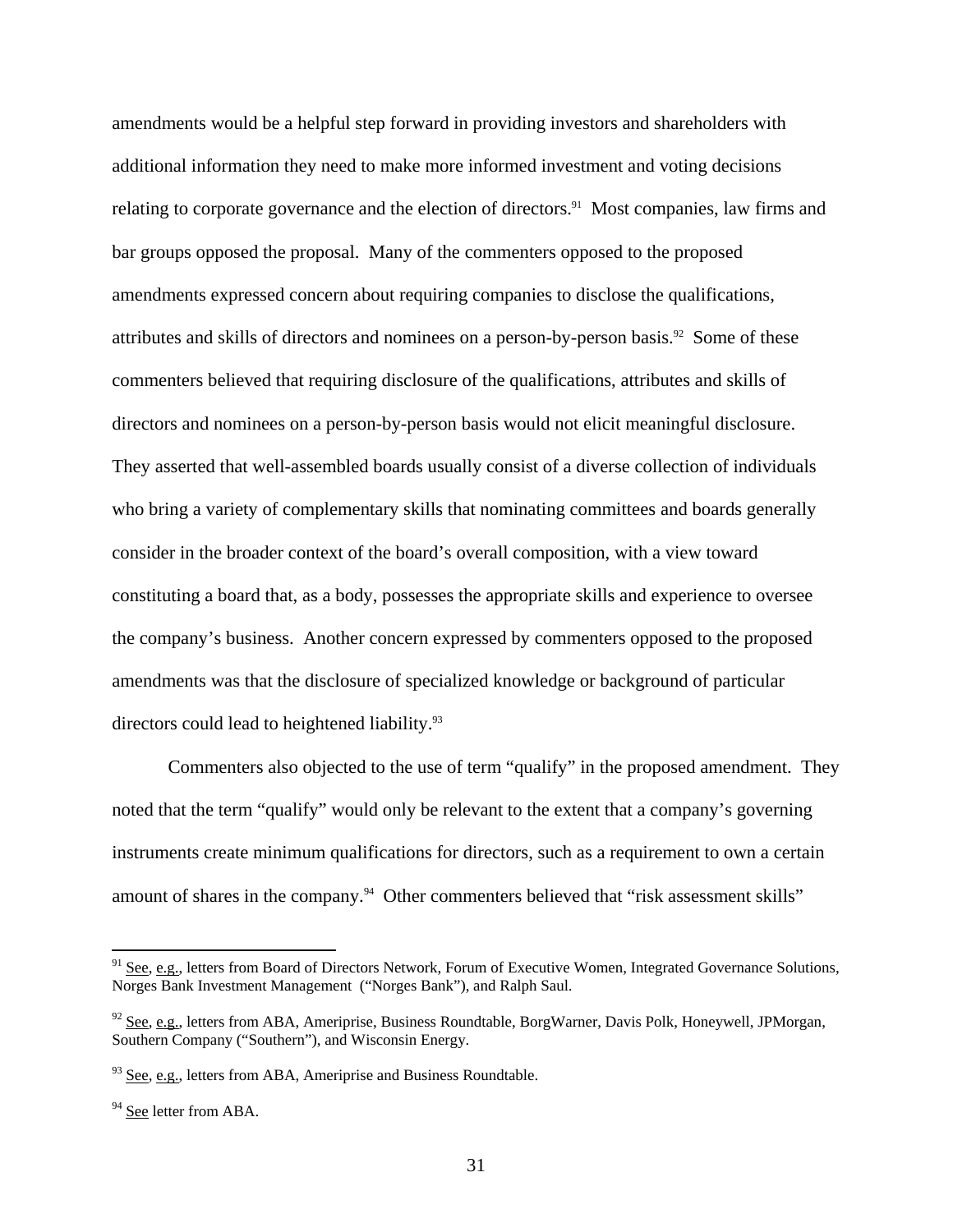should not be singled out for specific discussion, but rather should be considered as part of the discussion of the board's aggregate skills and attributes.<sup>95</sup> These commenters stated that a better alternative may be to address risk as separate disclosure topic to elicit more detailed disclosure about risk.

Several commenters believed that it would be inappropriate to require disclosure of the specific experience, qualifications or skills that qualify a person to serve as a member of a particular board committee.<sup>96</sup> According to these commenters, other than having a least one member of the board with "financial expertise" satisfying the requirements for the audit committee, companies generally do not select individuals to serve on the board based on what committee they will serve on. These commenters noted that in many instances, companies will rotate directors among several committee positions during their tenure on the board.<sup>97</sup>

On the question of how frequently the disclosure should be required, many commenters supported having the disclosure provided on an annual basis for all continuing directors and new nominees.<sup>98</sup> These commenters noted that the overall composition of the board changes when new nominees are introduced and annual disclosure would facilitate shareholders' assessments of the quality of the board as a whole, which must be analyzed in relation to any changes in the company's strategy, relevant risks, operations and organization. However, several other commenters stated that if the requirements are adopted, they should only be required when a director is first nominated.<sup>99</sup>

 $95$  See, e.g., letters from Honeywell and Protective Life Corporation.

<sup>&</sup>lt;sup>96</sup> See letters from SCSGP, S&C and Southern.

 $97$  See, e.g., letters from SCSGP and S&C.

<sup>&</sup>lt;sup>98</sup> See, e.g., letters from IIA, Norges Bank, Pax World Management Corporation, and RiskMetrics.

<sup>&</sup>lt;sup>99</sup> See letters from BorgWarner, Business Roundtable, Cleary Gottlieb, SCSGP and S&C.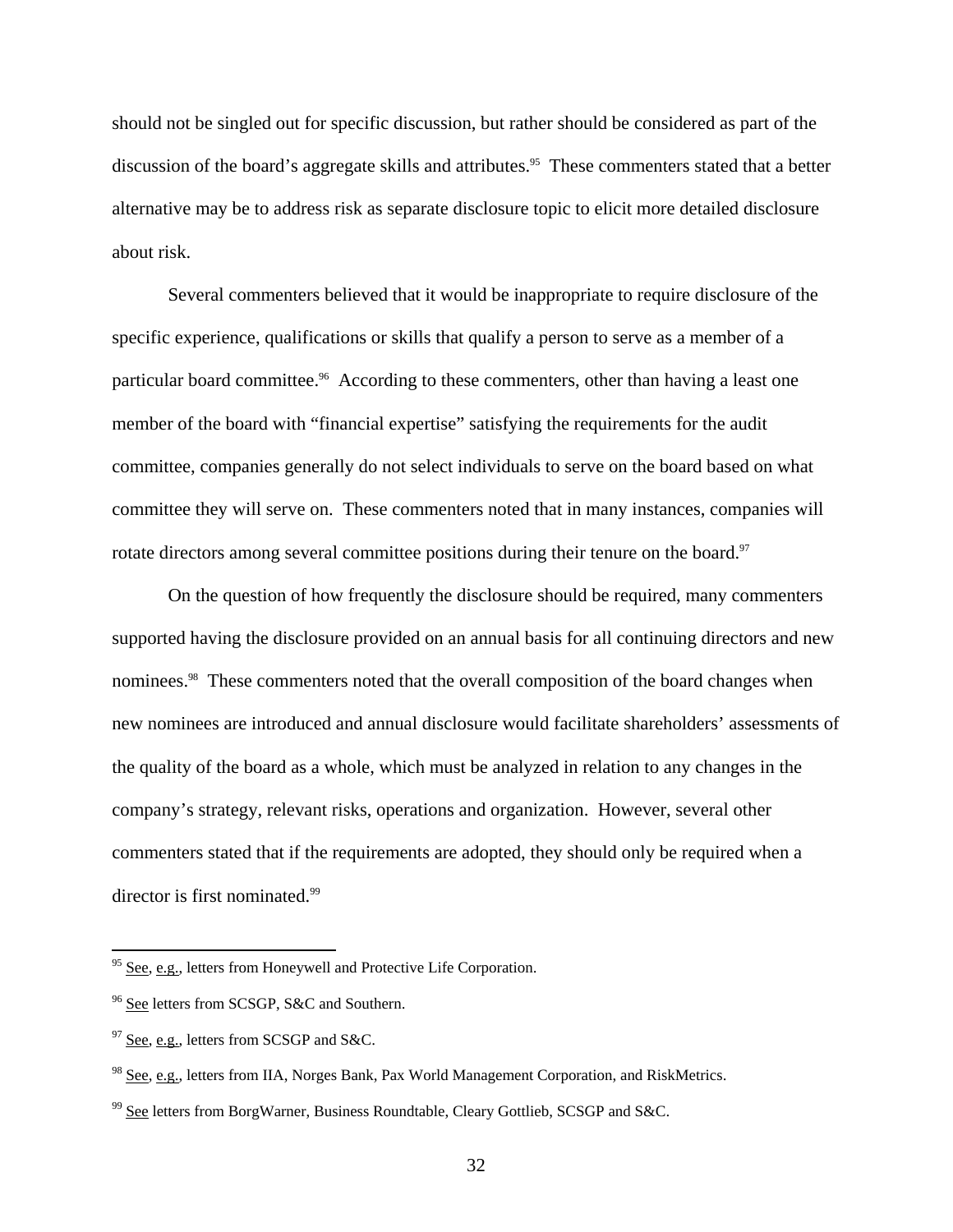voluminous and tend to obfuscate a nominee's most relevant credentials.<sup>101</sup> A broad spectrum of commenters supported the proposed amendments to require disclosure of any directorships at public companies held by each director and nominee at any time during the past five years instead of only currently held directorships, and to lengthen the time during which disclosure of legal proceedings is required from five to ten years.<sup>100</sup> However, other commenters asserted that additional disclosure of past directorships would become

We requested comment on whether we should retain Item  $407(c)(2)(v)$  of Regulation S-K in light of the proposed amendments to Item 401 of Regulation S-K. This item, among other things, requires disclosure of any minimum qualifications that a nominating committee believes must be met by someone nominated by a committee for a position on the board. Several commenters believed we should retain the disclosure currently required by Item  $407(c)(2)(v)$ because this information allows shareholders to gain an understanding of the overall quality of the board and the board's priorities, and would improve the ability of shareholders to compare a nominee's background to the standards set by the board itself and to further evaluate board and committee composition.102

We also requested comment on whether there were additional legal proceeding disclosures that reflect on a director's, executive officer's, or nominee's character and fitness to serve as a public company official that should be required to be disclosed, and we listed several possible additions to the current list. Several commenters agreed that the disclosure about the

 State Board of Administration (supporting the proposed amendment and also suggesting that the disclosure of legal <sup>100</sup> See, e.g., letters from AARP, AFL-CIO, CII, Evolution Petroleum, Pfizer, RILA, SCSGP, TIAA-CREF, United Brotherhood of Carpenters, and Universities Superannuation Scheme, et al. Cf. letters from AFSCME and Florida proceedings involving fraud should not be subject to a time limit).

 $101$  See, e.g., letter from S&C.

 $102$  See, e.g., letters from ABA and CII.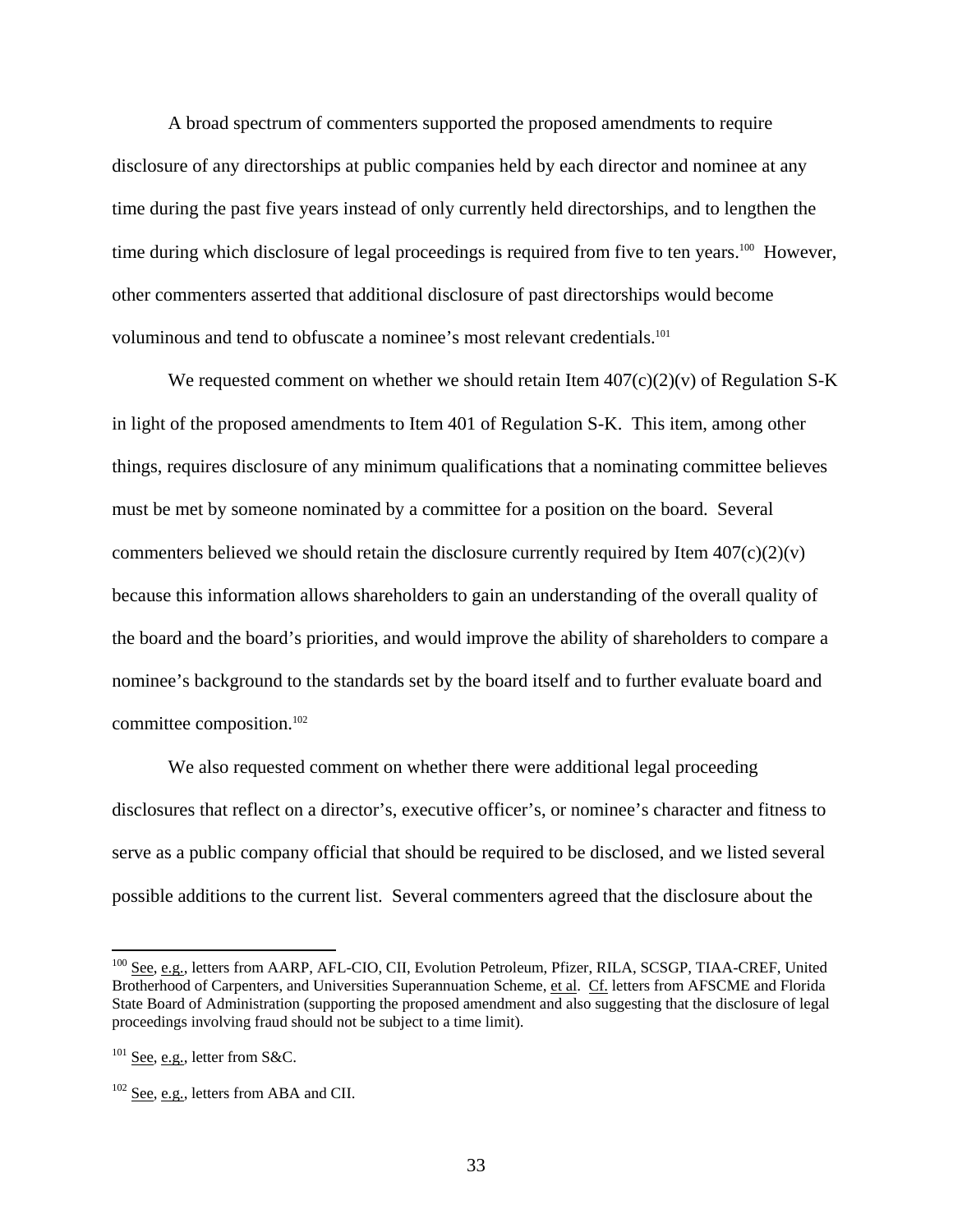additional legal proceedings noted was important information that reflected on an individual's competence and integrity and as such, should be disclosed.103 Other commenters believed the current disclosure requirements were adequate.<sup>104</sup>

#### **3. Final Rule**

After considering the comments, we are adopting the amendments to Item 401, but with several revisions. We believe the amendments will provide investors with more meaningful disclosure that will help them in their voting decisions by better enabling them to determine whether and why a director or nominee is an appropriate choice for a particular company.

The final rules require companies to disclose for each director and any nominee for director the particular experience, qualifications, attributes or skills that led the board to conclude that the person should serve as a director for the company as of the time that a filing containing this disclosure is made with the Commission.<sup>105</sup> The same disclosure, with respect to any nominee for director put forward by another proponent, would be required in the proxy soliciting materials of that proponent. This new disclosure will be required for all nominees and for all directors, including those not up for reelection in a particular year. The final rule requires this disclosure to be made annually because the composition of the entire board is important information for voting decisions. Although we are adopting the amendments to Item 401, we are not eliminating the disclosure requirements in Item  $407(c)(2)(v)$  of Regulation S-K regarding the specific minimum qualifications and specific qualities or skills used by the nominating committee. We agree with commenters that this requirement should be retained because it will

<sup>&</sup>lt;sup>103</sup> See, e.g., letters from AARP, Colorado Public Employees' Retirement Association ("COPERA"), and Interfaith Center on Corporate Responsibility.

 $104$  See, e.g., letters from American Electric Power and S&C.

 $105$  Consistent with the comments, we are revising the requirement to delete the term "qualify," and instead we are focusing on the reasons for the decision that the person should serve as a director.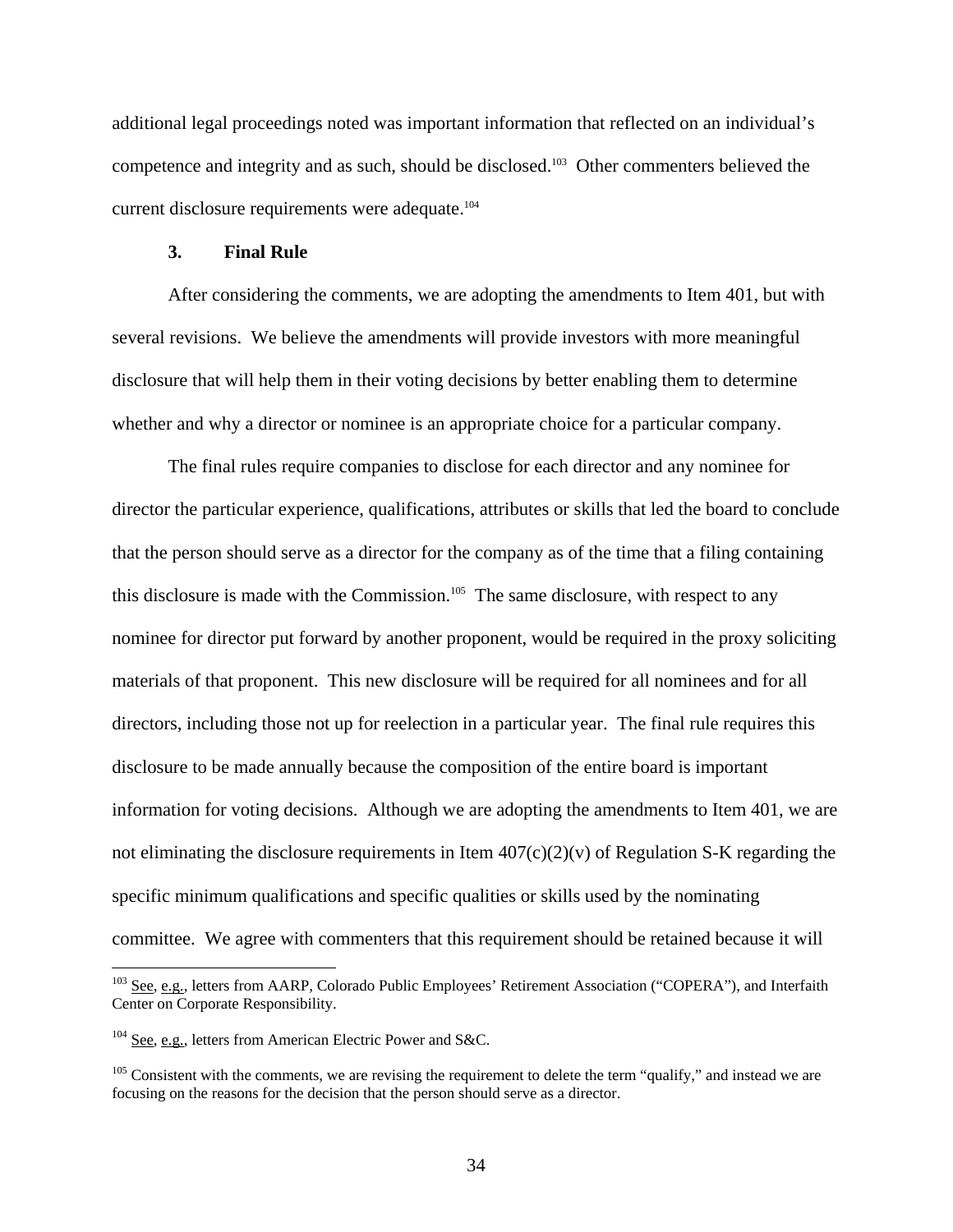nominee against the standards established by the board.<sup>106</sup> allow investors to compare and evaluate the skills and qualifications of each director and

different committee positions to allow directors to gain different perspectives of the company.<sup>107</sup> The final rules do not require disclosure of the specific experience, qualifications or skills that qualify a person to serve as a committee member. In making this change from the proposal, we were persuaded by commenters who noted that many companies rotate directors among However, if an individual is chosen to be a director or a nominee to the board because of a particular qualification, attribute or experience related to service on a specific committee, such as the audit committee, then this should be disclosed under the new requirements as part of the individual's qualifications to serve on the board.

The final amendments do not specify the particular information that should be disclosed. We believe companies and other proponents should be afforded flexibility in determining the information about a director's or nominee's skills, qualifications or particular area of expertise that would benefit the company and should be disclosed to shareholders. Accordingly, we have deleted the reference to "risk assessment skills" that was included in the proposed amendments.108 However, we note that if particular skills, such as risk assessment or financial reporting expertise, were part of the specific experience, qualifications, attributes or skills that led the board or proponent to conclude that the person should serve as a director, this should be disclosed.

 $106$  See, e.g., letter from CII.

 $107$  See, e.g., letters from Davis Polk and Pfizer.

<sup>&</sup>lt;sup>108</sup> See, e.g., letters from Honeywell and Protective Life Corporation.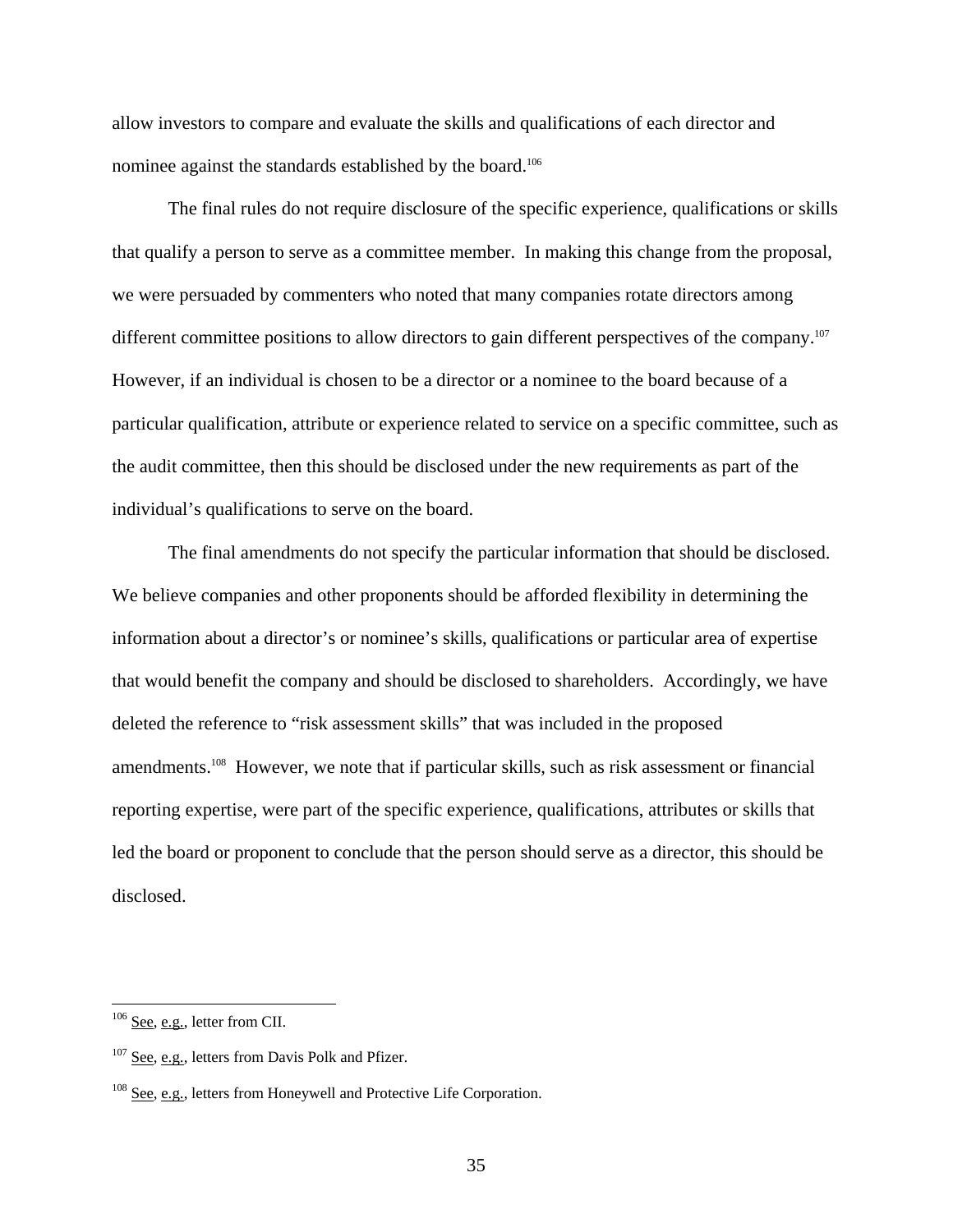We are adopting substantially as proposed the amendments to require disclosure of any directorships at public companies and registered investment companies held by each director and nominee at any time during the past five years. Item 401 presently requires disclosure of any current director positions held by each director and nominee in any company with a class of securities registered pursuant to Section 12 of the Exchange Act,<sup>109</sup> or subject to the requirements of Section 15(d) of that Act,<sup>110</sup> or any company registered as an investment company under the Investment Company Act. We believe that expanding this disclosure to include service on boards of those companies for the past five years (even if the director or nominee no longer serves on that board) will allow investors to better evaluate the relevance of a director's or nominee's past board experience, as well as professional or financial relationships that might pose potential conflicts of interest (such as past membership on boards of major suppliers, customers, or competitors).

In addition to these amendments, we are adopting amendments as proposed to lengthen the time during which disclosure of legal proceedings involving directors, director nominees and executive officers is required from five to ten years. We believe it is appropriate to extend the required reporting period from five to ten years as a means of providing investors with more extensive information regarding an individual's competence and character. We were persuaded by commenters who believed that disclosures of legal proceedings during the ten-year period would provide investors with additional important information.<sup>111</sup> We are also adopting amendments to expand the list of legal proceedings involving directors, executive officers, and

1

 $109$  15 U.S.C. 781.

 $110$  15 U.S.C. 78 $o(d)$ .

<sup>&</sup>lt;sup>111</sup> See, e.g., letters from ABA, AARP and COPERA.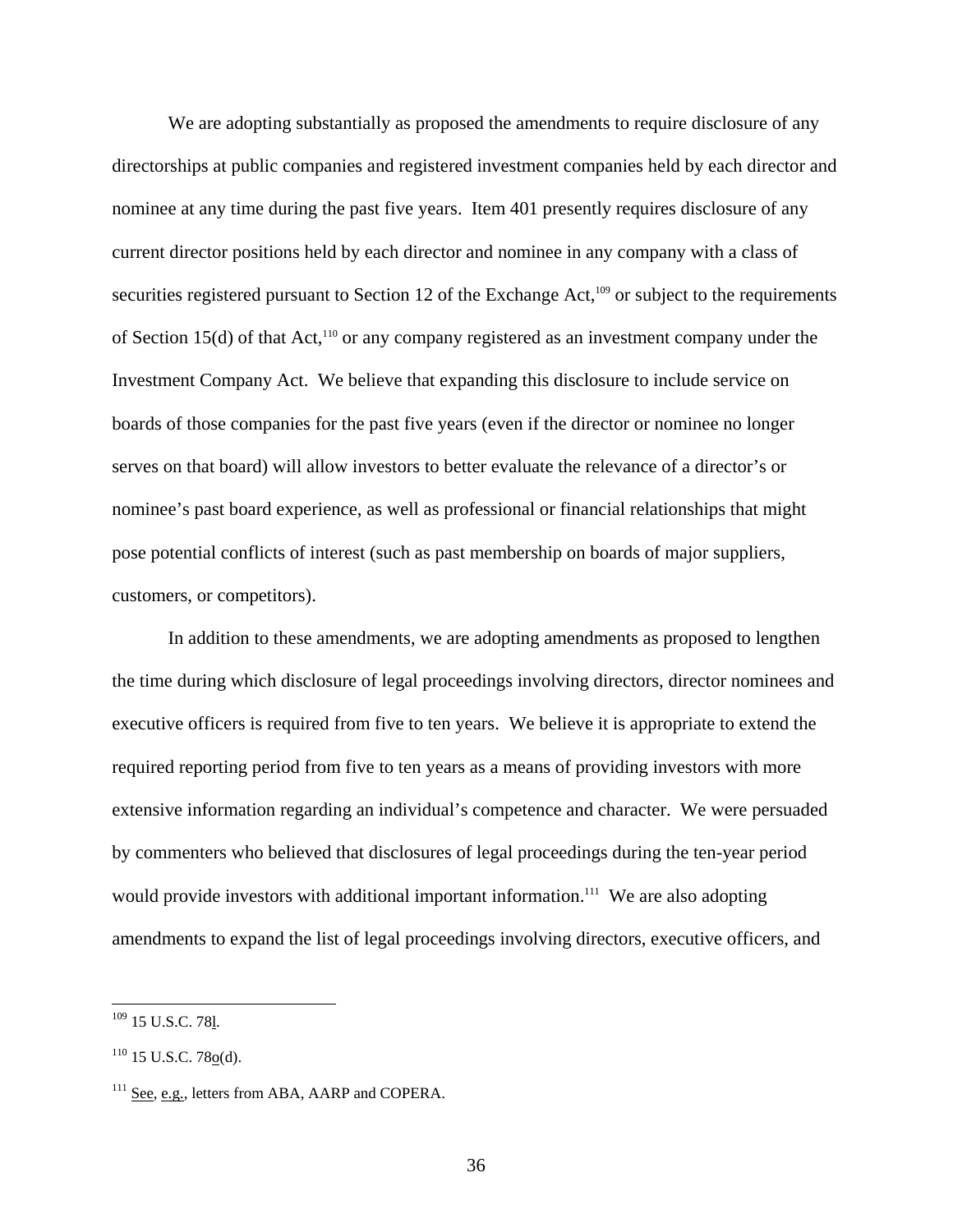nominee or executive officer.<sup>112</sup> nominees covered under Item 401(f) of Regulation S-K. Some commenters agreed that certain legal proceedings can reflect on an individual's competence and integrity to serve as a director, and that the additional disclosure noted in the proposing release would provide investors with valuable information for assessing the competence, character and overall suitability of a director,

In addition, consistent with our request for comment and comments received, $113$  we are amending Item 401(f) to require disclosure of additional legal proceedings. These new legal proceedings include:

- Any judicial or administrative proceedings resulting from involvement in mail or wire fraud or fraud in connection with any business entity;
- Any judicial or administrative proceedings based on violations of federal or state securities, commodities, banking or insurance laws and regulations, or any settlement $114}$  to such actions; and
- Any disciplinary sanctions or orders imposed by a stock, commodities or derivatives exchange or other self-regulatory organization.

We believe this amendment will provide investors with information that is important to an evaluation of an individual's competence and character to serve as a public company official.<sup>115</sup>

<sup>112</sup> See, e.g., letters from AARP, CII, COPERA, SEIU, and USPX.

 $113$  See note 103 above and accompanying text.

 $114$  This does not include disclosure of a settlement of a civil proceeding among private parties. We are including an instruction as part of the amendments to clarify this.

<sup>&</sup>lt;sup>115</sup> Consistent with the current disclosure requirement regarding legal proceedings, the additional legal proceedings included in the new requirements will not need to be disclosed if they are not material to an evaluation of the ability or integrity of the director or director nominee. See 17 CFR 229.401(f).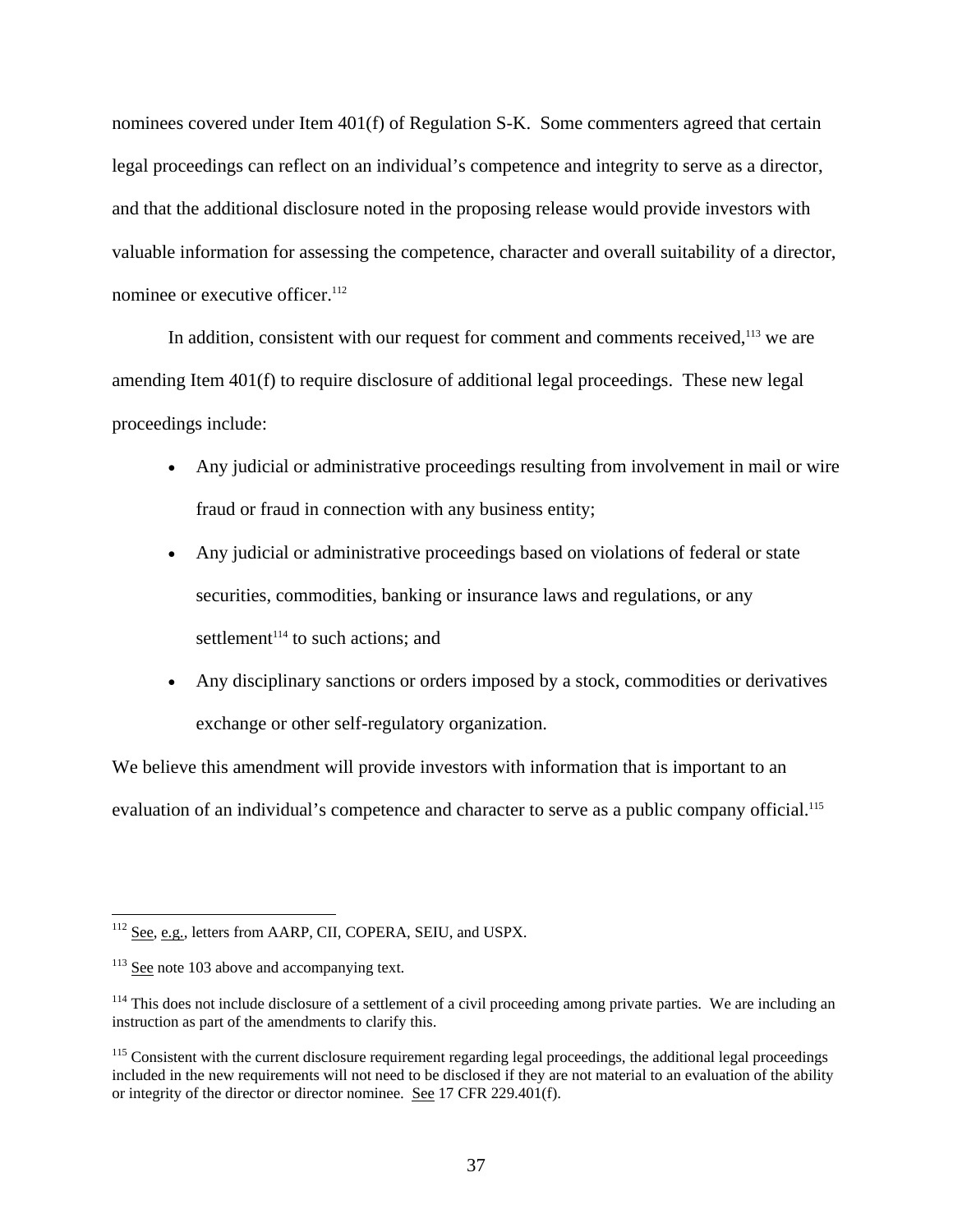In the Proposing Release, we also requested comment on whether we should amend our rules to require disclosure of additional factors considered by a nominating committee when selecting someone for a board position, such as board diversity. A significant number of commenters responded that disclosure about board diversity was important information to investors.116 Many of these commenters believed that requiring this disclosure would provide investors with information on corporate culture and governance practices that would enable investors to make more informed voting and investment decisions.<sup>117</sup> Commenters also noted that there appears to be a meaningful relationship between diverse boards and improved corporate financial performance, and that diverse boards can help companies more effectively recruit talent and retain staff.<sup>118</sup> We agree that it is useful for investors to understand how the board considers and addresses diversity, as well as the board's assessment of the implementation of its diversity policy, if any. Consequently, we are adopting amendments to Item  $407(c)$  of Regulation S-K to require disclosure of whether, and if so how, a nominating committee considers diversity in identifying nominees for director.<sup>119</sup> In addition, if the nominating committee (or the board) has a policy with regard to the consideration of diversity in identifying director nominees, disclosure would be required of how this policy is implemented, as well as how the nominating committee (or the board) assesses the effectiveness of its policy. We

<sup>&</sup>lt;sup>116</sup> See, e.g., letters from Board of Directors Network, Boston Common Asset Management, CalPERS, CalSTRS, Calvert, Council of Urban Professionals, Ernst & Young LLP ("E&Y"), Greenlining Institute, Hispanic Association on Corporate Responsibility, Interfaith Center on Corporate Responsibility, InterOrganization Network, Latino Business Chamber of Greater Los Angeles, Pax World Management Corporation, Prout Group, Inc., RiskMetrics, Sisters of Charity BVM, Sisters of St. Joseph Carondelet, and Trillium Asset Management Corporation.

<sup>&</sup>lt;sup>117</sup> See, e.g., letters from the Boston Club, Boston Common Asset Management, CalPERS, Pax World Management Corporation, Trillium Asset Management Corporation, and Social Investment Forum.

 $118$  See, e.g., letters from Catalyst and the Social Investment Forum.

 $407(c)(2)(vi)$  of Regulation S-K under Item  $22(b)(15)(ii)(A)$  of Schedule 14A. See 17 CFR 240.14a-101, Item  $22(b)(15)(ii)(A).$  $119$  See Item  $407(c)(2)(vi)$  of Regulation S-K. Funds will be subject to the diversity disclosure requirement of Item  $22(b)(15)(ii)(A).$  38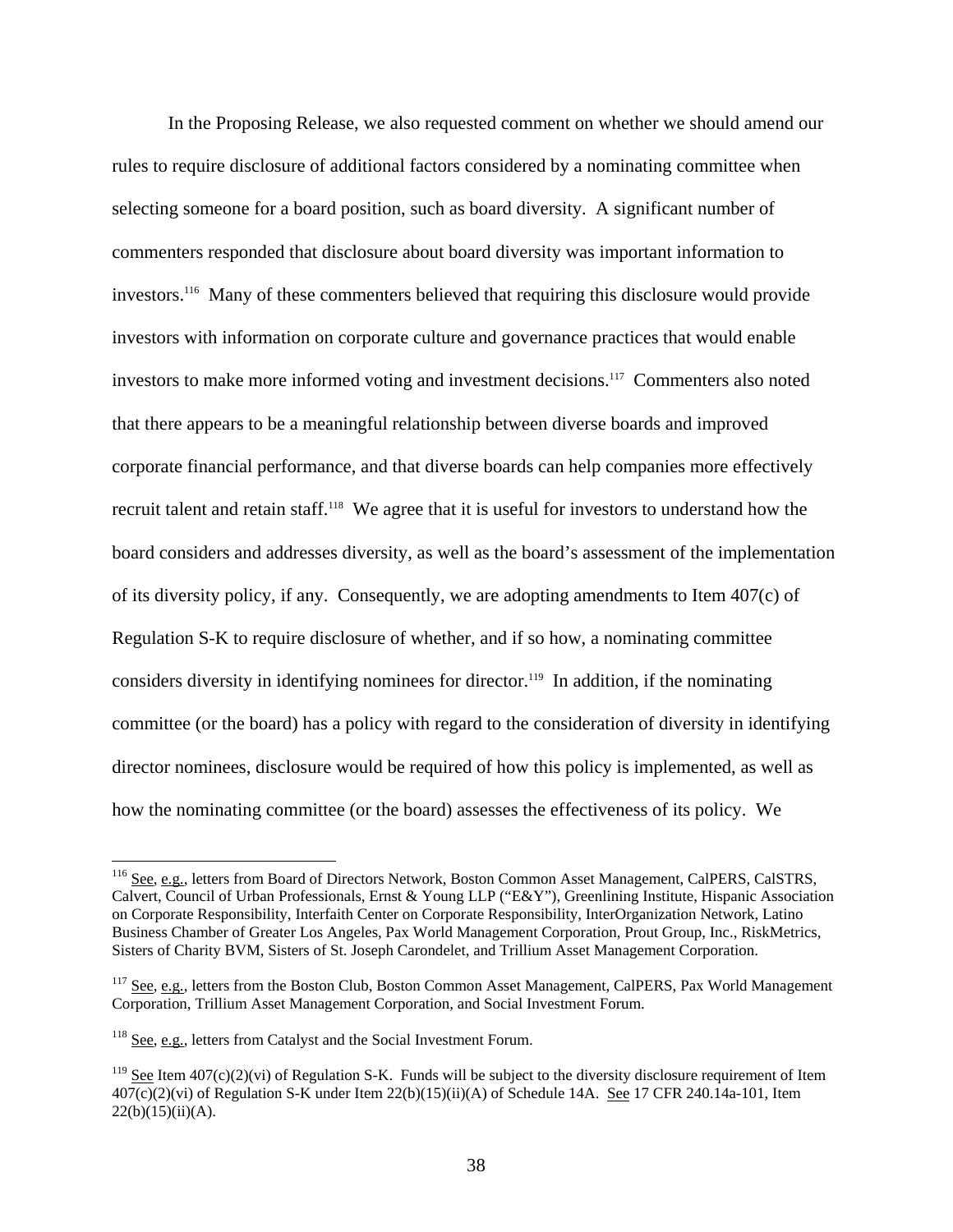recognize that companies may define diversity in various ways, reflecting different perspectives. For instance, some companies may conceptualize diversity expansively to include differences of viewpoint, professional experience, education, skill and other individual qualities and attributes that contribute to board heterogeneity, while others may focus on diversity concepts such as race, gender and national origin. We believe that for purposes of this disclosure requirement, companies should be allowed to define diversity in ways that they consider appropriate. As a result we have not defined diversity in the amendments.

# **C. New Disclosure about Board Leadership Structure and the Board's Role in Risk Oversight**

We proposed a new disclosure requirement to Item 407 of Regulation S-K and a corresponding amendment to Item 7 of Schedule 14A to require disclosure of the company's leadership structure and why the company believes it is the most appropriate structure for it at the time of the filing. The proposal also required disclosure about the board's role in the company's risk management process. We are adopting the proposals with some changes.

# **1. Proposed Amendments**

Under the proposed amendments, companies would be required to disclose their leadership structure and the reasons why they believe that it is an appropriate structure for the company. As part of this proposed disclosure, companies would be required to disclose whether and why they have chosen to combine or separate the principal executive officer and board chair positions. In addition, in some companies the role of principal executive officer and board chairman are combined, and a lead independent director is designated to chair meetings of the independent directors. For these companies, the proposed amendments would require disclosure of whether and why the company has a lead independent director, as well as the specific role the lead independent director plays in the leadership of the company. In proposing this requirement,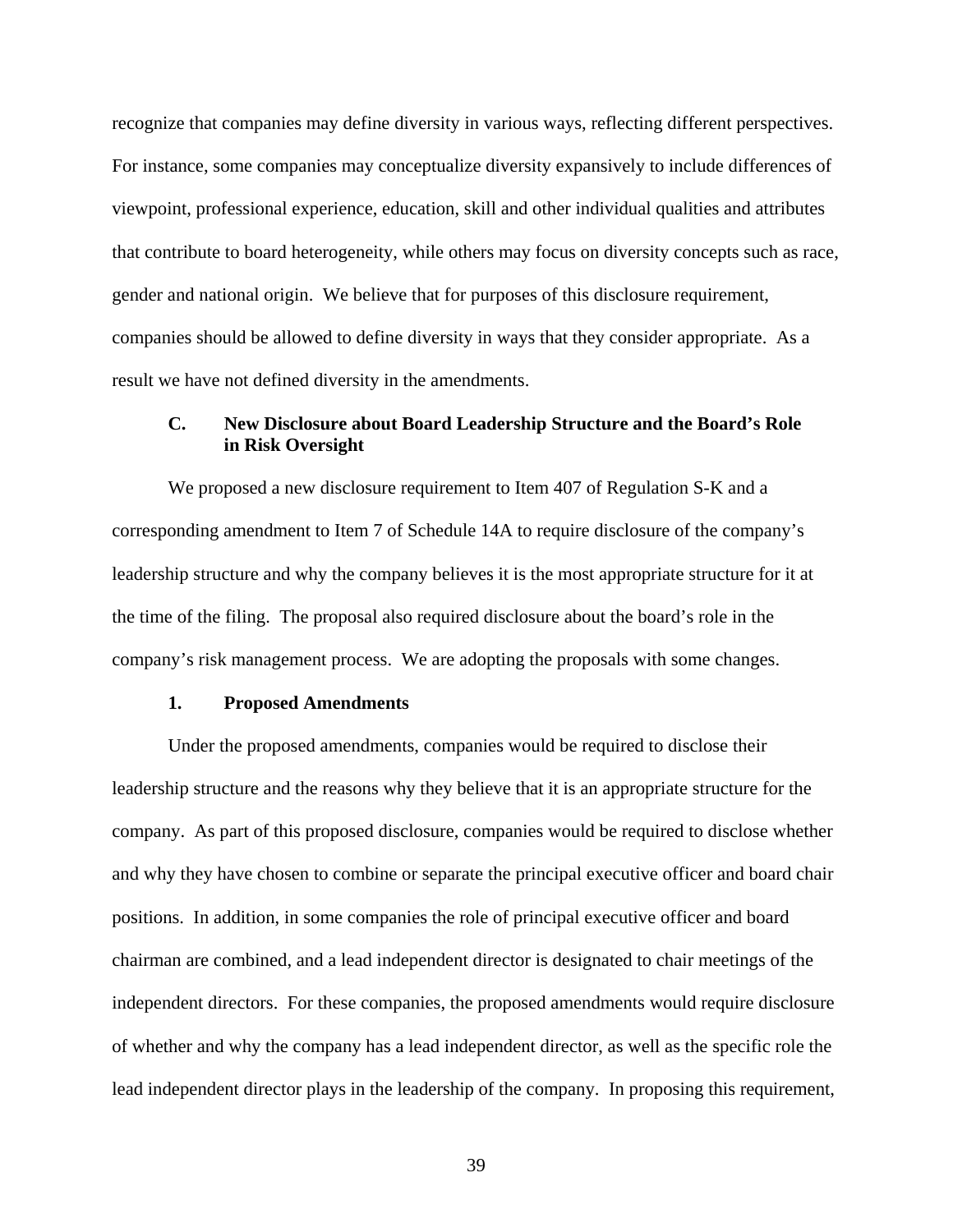we noted that different leadership structures may be suitable for different companies depending on factors such as the size of a company, the nature of a company's business, or internal control considerations, among other things. Irrespective of the type of leadership structure selected by a company, the proposed requirements were intended to provide investors with insights about why the company has chosen that particular leadership structure.

We also proposed to require additional disclosure in proxy and information statements about the board's role in the company's risk management process. Disclosure about the board's approach to risk oversight might address questions such as whether the persons who oversee risk management report directly to the board as whole, to a committee, such as the audit committee, or to one of the other standing committees of the board; and whether and how the board, or board committee, monitors risk.

We also proposed that funds provide the new Item 407 disclosure about leadership structure and the board's role in the risk management process in proxy and information statements and similar disclosure as part of registration statements on Forms N-1A, N-2 and N-3. The proposed amendments were tailored to require that a fund disclose whether the board chair is an "interested person" of the fund, as defined in Section  $2(a)(19)$  of the Investment Company Act. We proposed that if the board chair is an interested person, a fund would be required to disclose whether it has a lead independent director and what specific role the lead independent director plays in the leadership of the fund.

### **2. Comments on the Proposed Amendments**

1

Comments were mostly supportive of the proposals.<sup>120</sup> Commenters believed the disclosure regarding a company's leadership structure and the board's role in risk management

<sup>&</sup>lt;sup>120</sup> See, e.g., letters from AFL-CIO, Chairmen's Forum, Calvert, CII, CalSTRS, the General Board of Pension and Health Benefits of the United Methodist Church, Hermes, Norges Bank, Pfizer, RiskMetrics, and SEIU.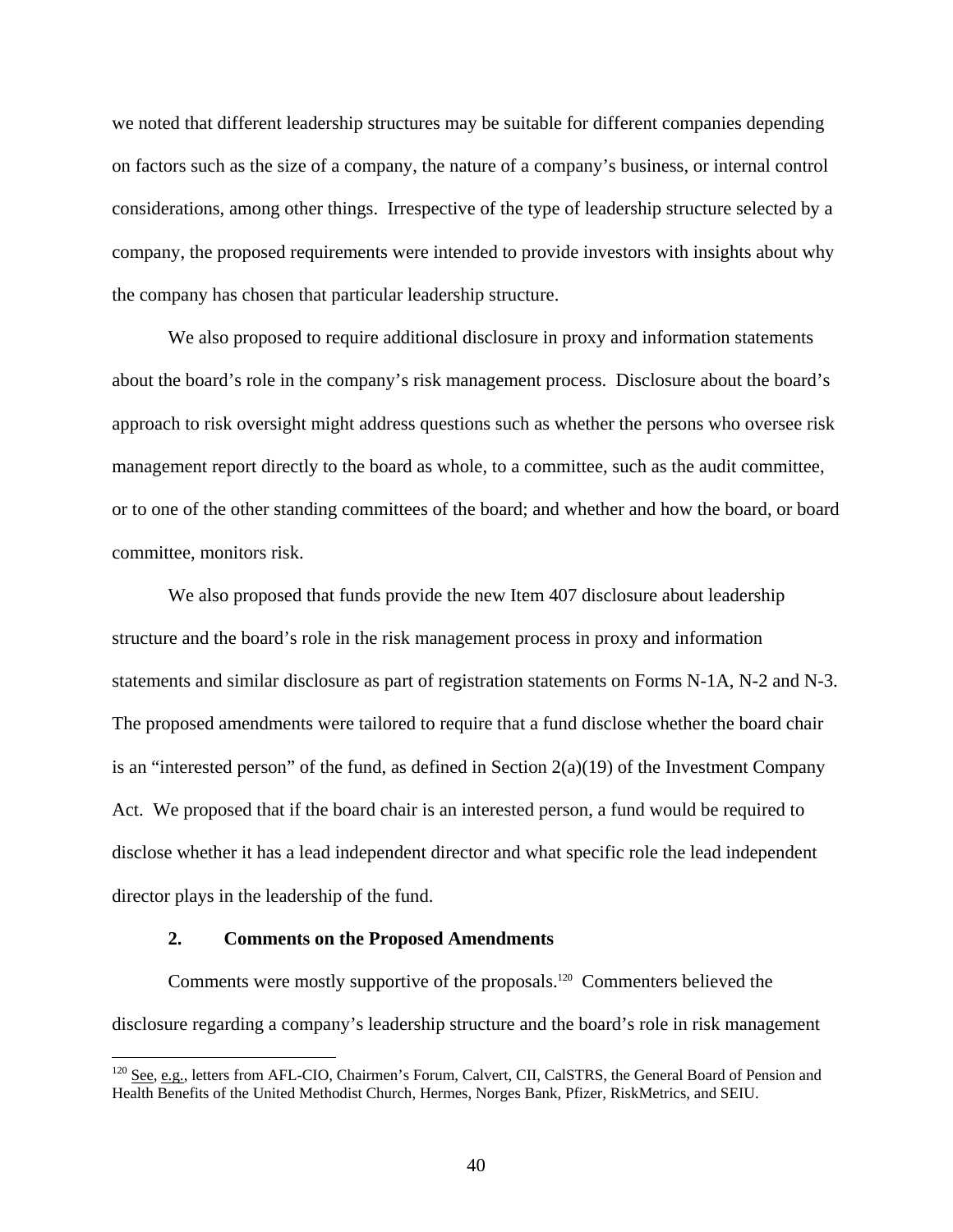management that would not provide significant insight or meaning to investors.<sup>122</sup> process would provide useful information to investors and improve investor understanding of the role of the board in a company's risk management practices.<sup>121</sup> Some commenters opposed the disclosures. Many of these commenters believed that the proposed amendments were too vague and would likely elicit boilerplate descriptions of a company's management hierarchy and risk

issues of risk management.<sup>124</sup> Many commenters suggested revisions to the proposed disclosure requirements. For instance, several commenters recommended that we use the phrase "board leadership structure" rather than "company leadership structure" and noted that the discussion of the board leadership structure and the board's role in risk management are two separate disclosure items.<sup>123</sup> These commenters believed that the use of the phrase "company leadership structure" could be misinterpreted to require a discussion of a company's management leadership structures. Other commenters suggested that we replace the phrase "risk management" with "risk oversight" because the board's role is to oversee management, which is responsible for the day-to-day

Several commenters believed disclosure of the board's role in risk management would be more effective as part of a comprehensive discussion of a company's risk management processes, rather than as stand-alone disclosure.<sup>125</sup> They suggested that companies be allowed to provide the required disclosure in the MD&A discussion included in the Form l0-K, and to

 $121$  See, e.g., letters from CII, the General Board of Pension and Health Benefits of the United Methodist Church, IGS, and RIMS.

<sup>&</sup>lt;sup>122</sup> See, e.g., letters from Cleary Gottlieb, S&C and Theragenics.

<sup>&</sup>lt;sup>123</sup> See, e.g., letters from Business Roundtable and Honeywell.

<sup>&</sup>lt;sup>124</sup> See, e.g., letters from GovernanceMetrics and PLC.

 $125$  See, e.g., letters from ABA and JPMorgan.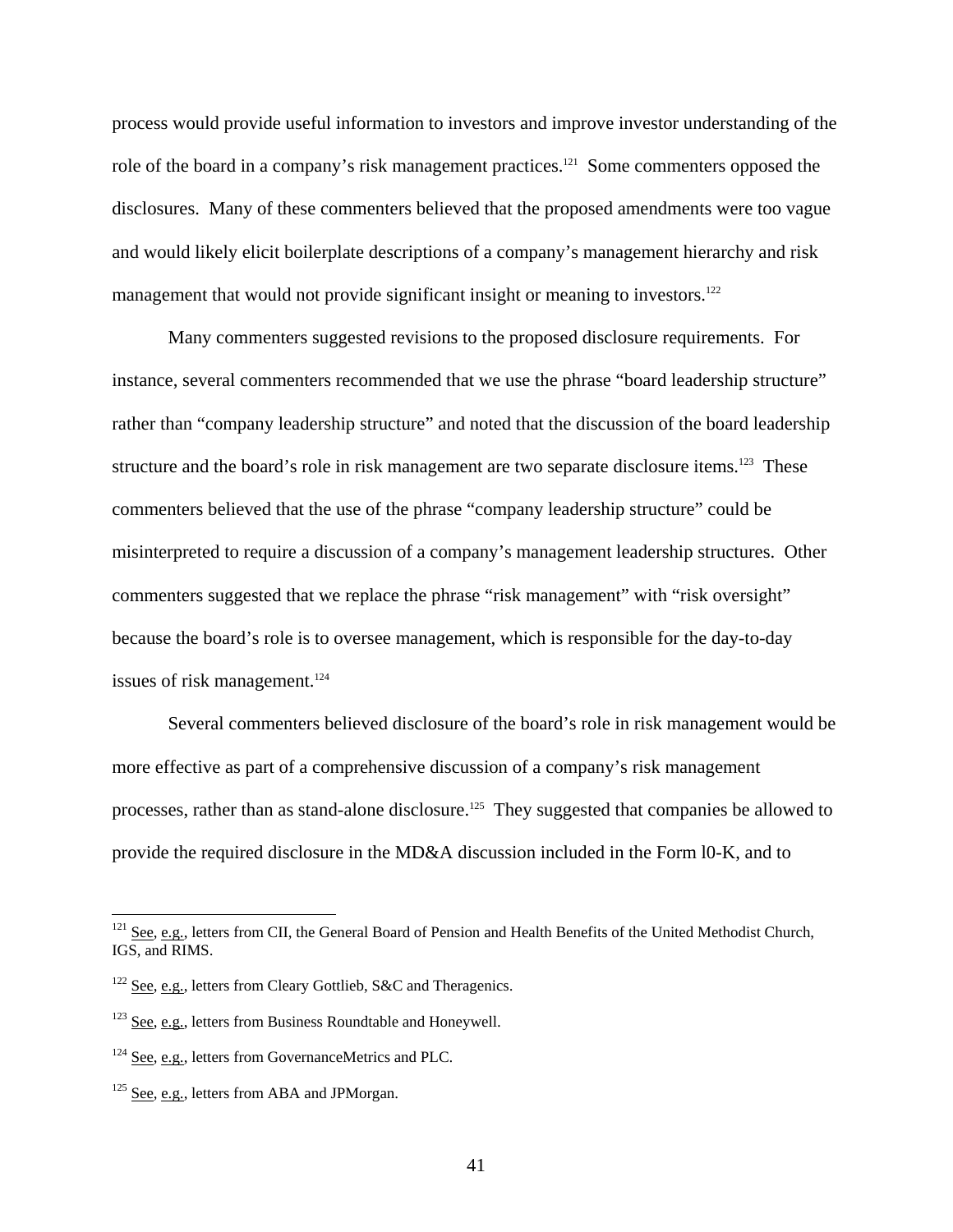incorporate by reference this information in the proxy statement rather than repeat the information.

With respect to funds, commenters addressing the issue generally supported the proposal that funds disclose whether the board chair is an "interested person" as defined under the Investment Company Act.126 In addition, commenters noted the importance of fund board oversight of risk management,<sup>127</sup> but commenters were split regarding whether we should require disclosure about fund board oversight of risk management.<sup>128</sup>

#### **3. Final Rule**

After consideration of the comments, we are adopting the proposals substantially as proposed with a few technical revisions in response to comments. We believe that, in making voting and investment decisions, investors should be provided with meaningful information about the corporate governance practices of companies.<sup>129</sup> As we noted in the Proposing Release, one important aspect of a company's corporate governance practices is its board's leadership structure. Disclosure of a company's board leadership structure and the reasons the company believes that its board leadership structure is appropriate will increase the transparency for investors as to how the board functions.

As stated above, the amendments were designed to provide shareholders with disclosure of, and the reasons for, the leadership structure of a company's board concerning the principal

 $126$  See, e.g., letters from Independent Directors Council ("IDC") and Mutual Fund Directors Forum ("MFDF").

<sup>&</sup>lt;sup>127</sup> See, e.g., letters from IDC and MFDF.

 $128$  See letters from Calvert and MFDF (supporting disclosure). But see letters from the Investment Company Institute and IDC (opposing disclosure).

Governance for U.S. Publicly Traded Companies, (Mar. 2009) ("Every board should explain, in proxy materials and other communications with shareholders, why the governance structures and practices it has developed are best <sup>129</sup> See, e.g., National Association of Corporate Directors, Key Agreed Principles to Strengthen Corporate suited to the company.").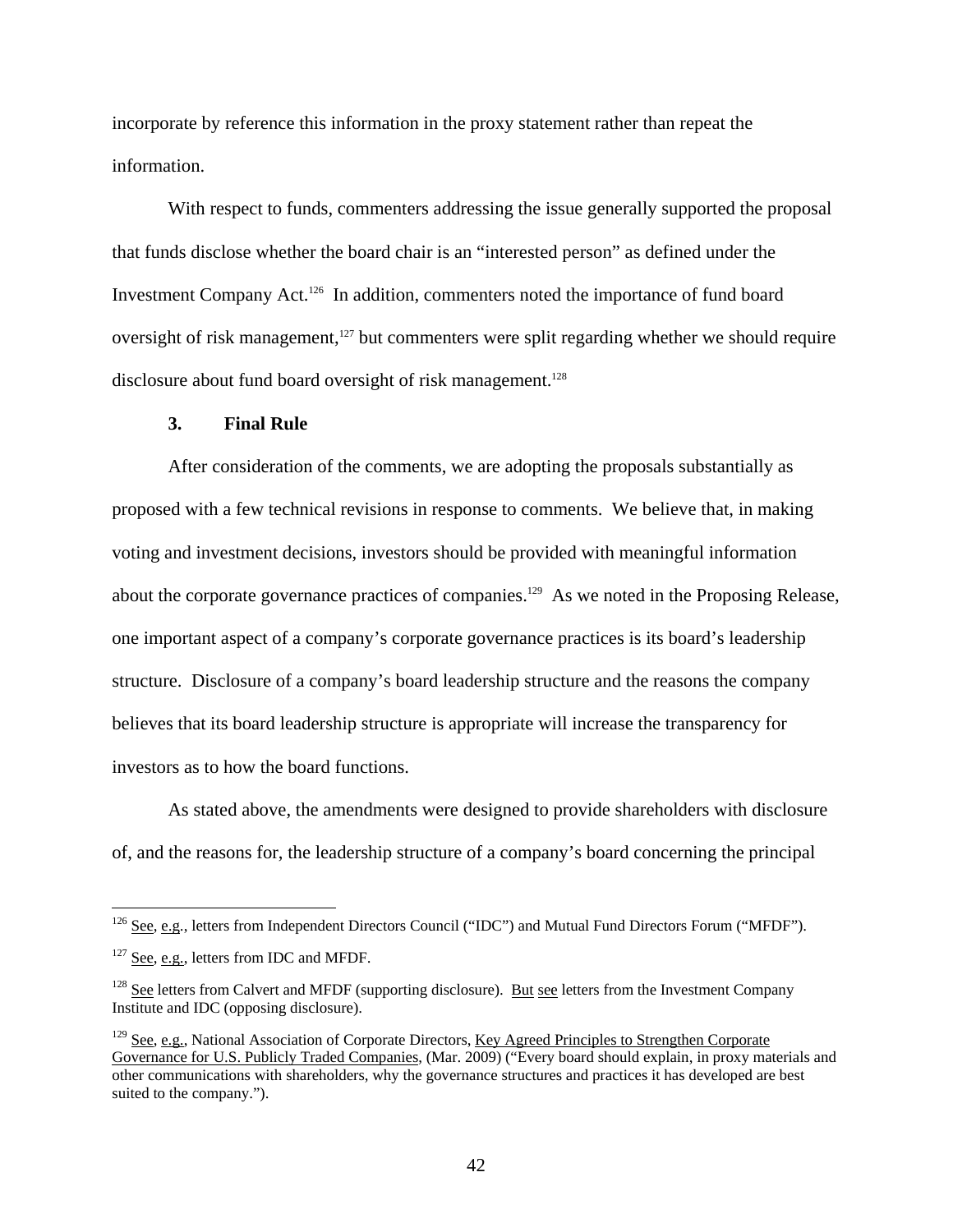executive officer, the board chairman position and, where applicable, the lead independent director position. We agree with commenters that the phrase "board leadership structure" instead of "company leadership structure" would avoid potential misunderstanding that the amendments require a discussion of the structure of a company's management leadership.<sup>130</sup> We also agree with commenters that the phrase "risk oversight" instead of "risk management" would be more appropriate in describing the board's responsibilities in this area.<sup>131</sup>

Under the amendments, a company is required to disclose whether and why it has chosen to combine or separate the principal executive officer and board chairman positions, and the reasons why the company believes that this board leadership structure is the most appropriate structure for the company at the time of the filing. In addition, in some companies the role of principal executive officer and board chairman are combined, and a lead independent director is designated to chair meetings of the independent directors. In these circumstances, the amendments will require disclosure of whether and why the company has a lead independent director, as well as the specific role the lead independent director plays in the leadership of the company. As we previously stated in the Proposing Release, these amendments are intended to provide investors with more transparency about the company's corporate governance, but are not intended to influence a company's decision regarding its board leadership structure.

The final rules also require companies to describe the board's role in the oversight of risk. We were persuaded by commenters who noted that risk oversight is a key competence of the board, and that additional disclosures would improve investor and shareholder understanding of

<u>.</u>

<sup>&</sup>lt;sup>130</sup> See letter from Honeywell.

 $131$  See, e.g., letters from Ameriprise Financial and Protective Life Corporation.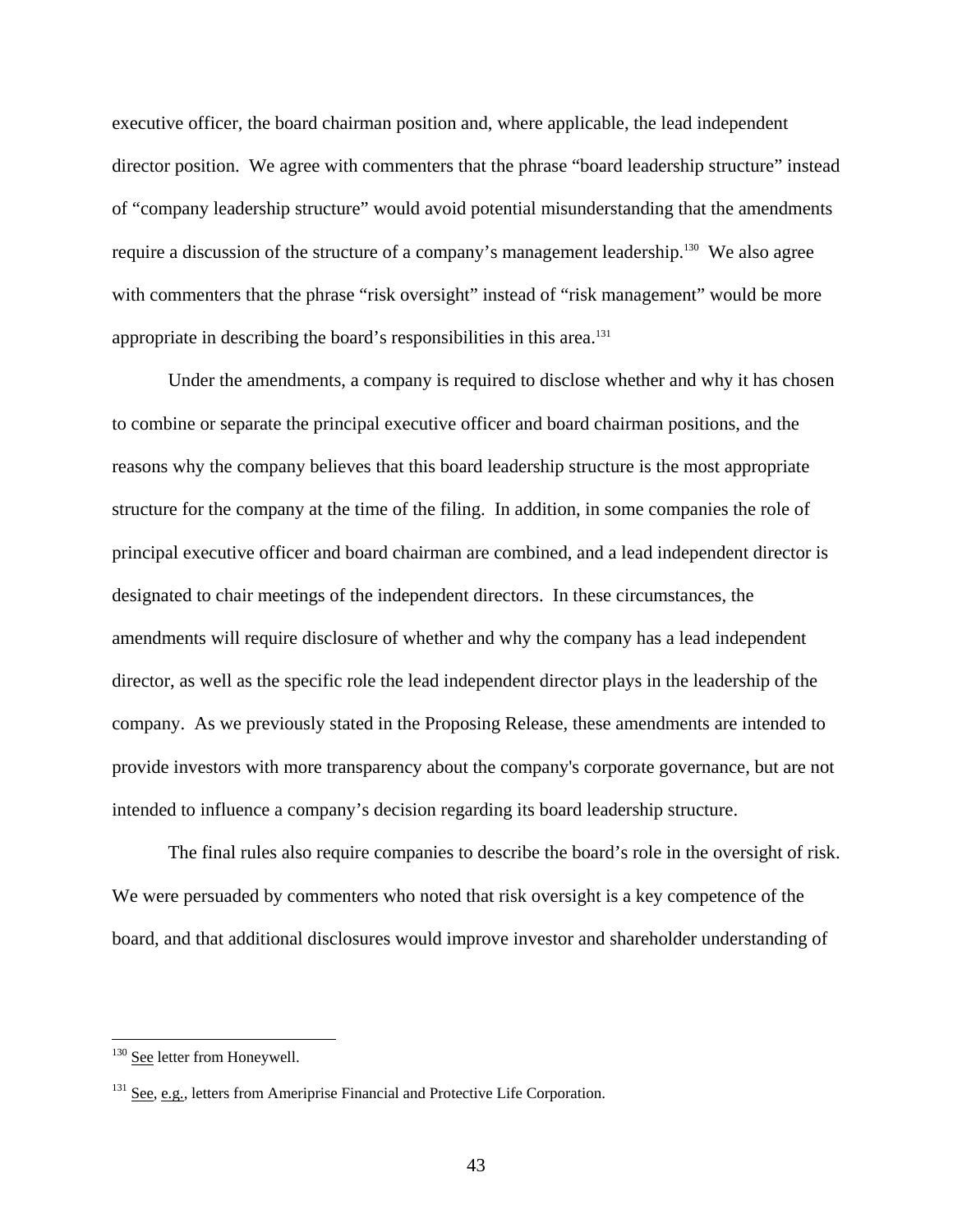the role of the board in the organization's risk management practices.132 Companies face a variety of risks, including credit risk, liquidity risk, and operational risk. As we noted in the Proposing Release, similar to disclosure about the leadership structure of a board, disclosure about the board's involvement in the oversight of the risk management process should provide important information to investors about how a company perceives the role of its board and the relationship between the board and senior management in managing the material risks facing the company. This disclosure requirement gives companies the flexibility to describe how the board administers its risk oversight function, such as through the whole board, or through a separate risk committee or the audit committee, for example. Where relevant, companies may want to address whether the individuals who supervise the day-to-day risk management responsibilities report directly to the board as a whole or to a board committee or how the board or committee otherwise receives information from such individuals.

The final rules also require funds to provide disclosure about the board's role in risk oversight. Funds face a number of risks, including investment risk, compliance, and valuation; and we agree with commenters who favored disclosure of board risk oversight by funds.<sup>133</sup> As with corporate issuers, we believe that additional disclosures would improve investor understanding of the role of the board in the fund's risk management practices. Furthermore, the disclosure should provide important information to investors about how a fund perceives the role of its board and the relationship between the board and its advisor in managing material risks facing the fund.

 $132$  See, e.g., letters from Norges Bank and RIMS.

<sup>&</sup>lt;sup>133</sup> See letters from Calvert and MFDF.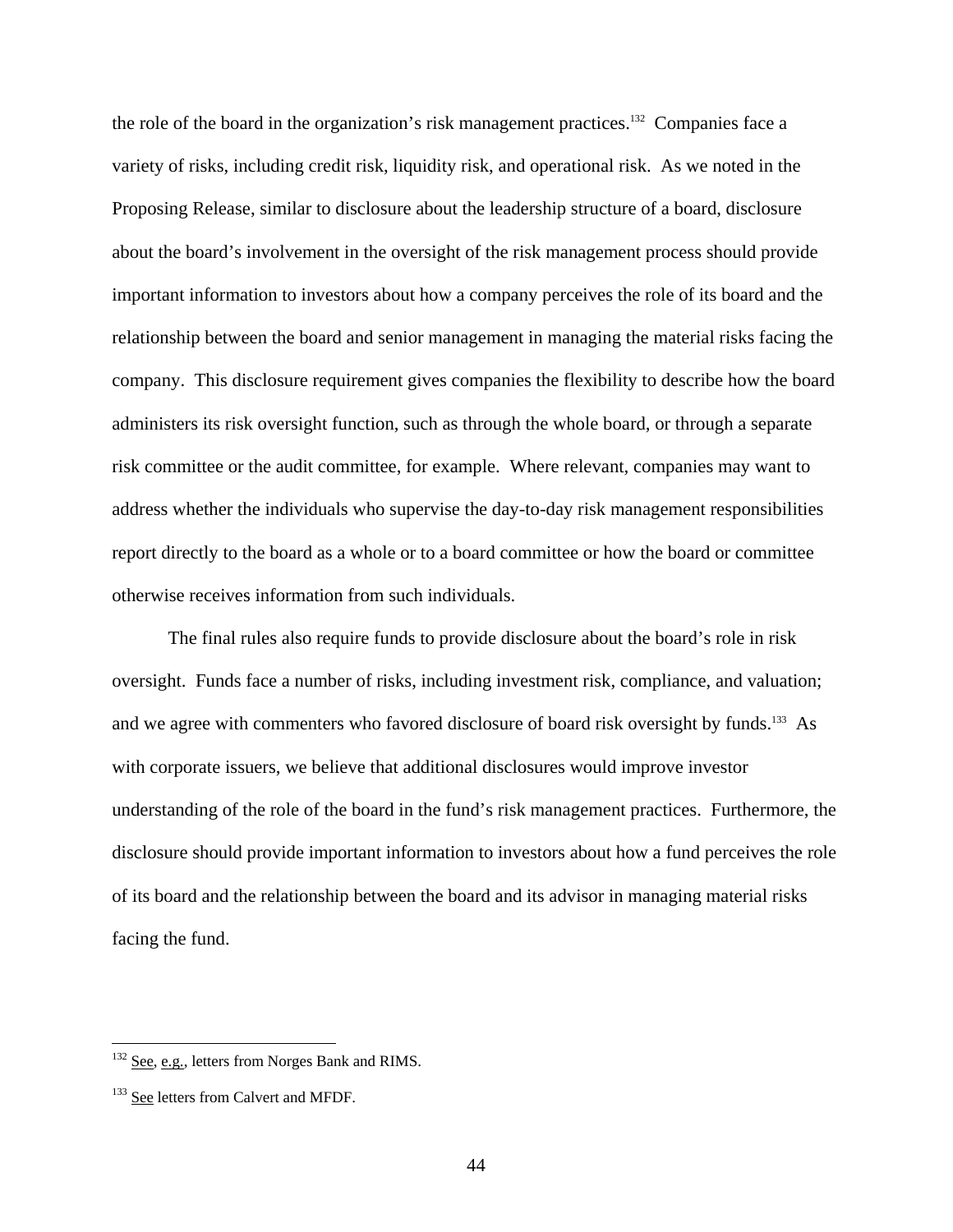#### **D. New Disclosure Regarding Compensation Consultants**

We proposed amendments to Item 407 of Regulation S-K to require, for the first time, disclosure about the fees paid to compensation consultants and their affiliates when they played a role in determining or recommending the amount or form of executive and director compensation, and they also provided additional services to the company. The proposed amendments also would have required a description of the additional services provided to the company by the compensation consultants and any affiliates of the consultants. We are adopting the amendments with changes in response to comments.

### **1. Proposed Amendments**

Under the proposed amendments to Item 407, if a compensation consultant or its affiliates played a role in determining or recommending the amount or form of executive and director compensation, and also provided additional services, then the company would be required to disclose the following:

- The nature and extent of all additional services provided to the company or its affiliates during the last fiscal year by the compensation consultant and any affiliates of the consultant;
- The aggregate fees paid for all additional services, and the aggregate fees paid for work related to determining or recommending the amount or form of executive and director compensation;
- Whether the decision to engage the compensation consultant or its affiliates for nonexecutive compensation services was made, recommended, subject to screening or reviewed by management; and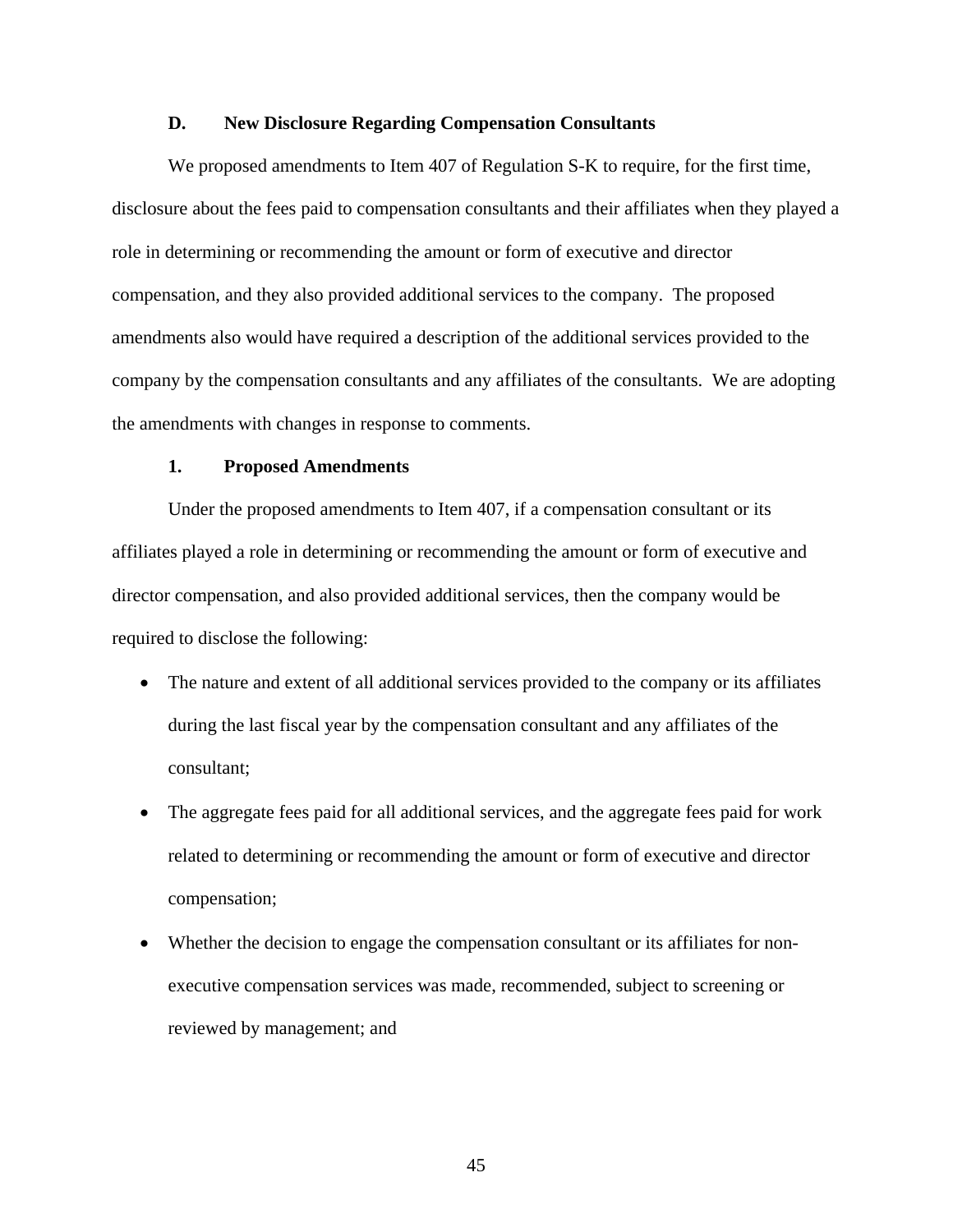• Whether the board of directors or the compensation committee has approved the other services provided by the compensation consultant in addition to executive compensation services.

The proposed disclosure requirements would have applied to all services provided by a compensation consultant and its affiliates if the compensation consultant played any role in determining or recommending the amount or form of executive and director compensation. The proposed amendments did not distinguish between consultants engaged by the board and consultants engaged by management. We provided an exception from the proposed disclosure requirements for those situations in which the compensation consultant's role in recommending the amount or form of executive and director compensation was limited to consulting on broadbased plans that did not discriminate in favor of executive officers or directors of the company, such as 401(k) plans or health insurance plans. We believed that when a compensation consultant's services were limited to consulting on broad-based, non-discriminatory plans, these services did not give rise to the type of potential conflict of interest intended to be addressed by our proposed amendments.<sup>134</sup>

### **2. Comments on the Proposed Amendments**

1

A significant number of commenters generally supported the proposed amendments to Item 407 of Regulation S-K to require disclosure of the fees paid to compensation consultants as well as a description of other services provided by compensation consultants.<sup>135</sup> Many of these

<sup>&</sup>lt;sup>134</sup> We also proposed to amend Item 407 along the same lines to clarify that the current disclosure requirements under the item were not triggered for a compensation consultant whose only services with regard to executive or director compensation were limited to these types of broad-based, non-discriminatory plans. Many commenters supported this amendment and we are adopting it as proposed.

<sup>&</sup>lt;sup>135</sup> See, e.g., letters from AFL-CIO, AFSCME, Business Roundtable, CalSTRS, CII, COPERA, Evolution Petroleum, Glass Lewis, Grahall, Hermes Equity Ownership Services, NACD, Oppenheimer Funds, Pax World Management Corporation, State of Connecticut Treasurer's Office, TIAA-CREF, Trillium Asset Management Corporation, and Walden Asset Management.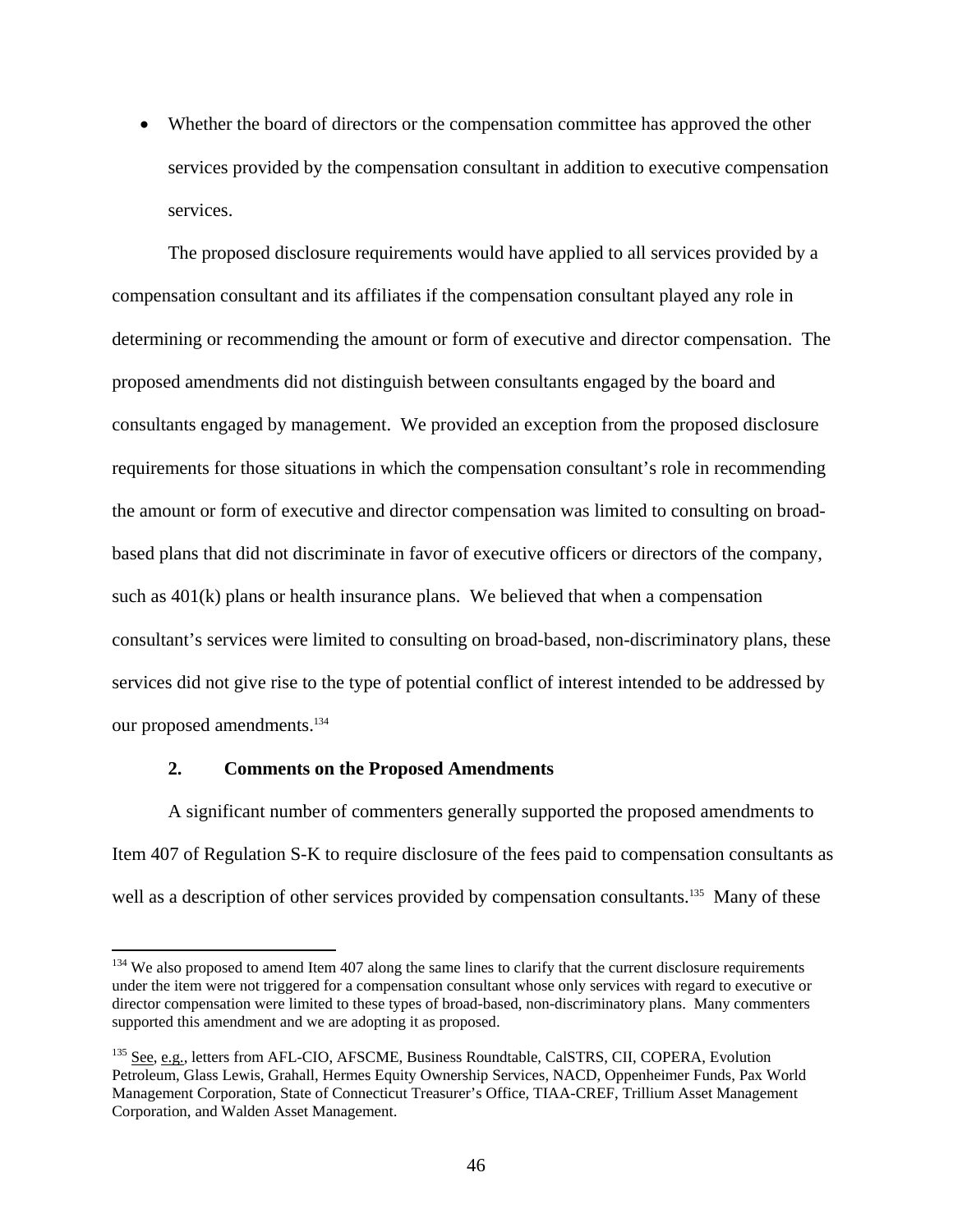commenters believed investors would benefit from disclosure regarding the potential conflicts of interests of compensation consultants when they advise on the amount or form of executive and director compensation and also provide additional services to the company.<sup>136</sup> These commenters believed that disclosure of the fees paid to compensation consultants would go a long way towards minimizing potential conflicts of interests and would allow shareholders to assess the potential conflicts of interest in regard to the compensation advice given to companies.

However, several commenters, primarily multi-service compensation consulting firms, opposed the proposed amendments.137 These commenters believed the proposed amendments were too narrowly focused on fees paid to multi-service consulting firms and ignored important considerations relating to the consultant's qualifications, selection, and role.<sup>138</sup> They also asserted that the proposed disclosure could give investors a distorted view of how companies use and select compensation consultants. Because the role of consultants is not uniform and varies considerably from company to company, these commenters asserted that investors should be given an understanding not only of the role consultants serve for each company, but also of the board's or compensation committee's selection process. This would include how it assessed the consultant's qualifications and how any potential conflicts of interest that may have been identified are mitigated by formal processes, or by the internal controls and processes maintained by the consulting firm.<sup>139</sup>

<sup>&</sup>lt;sup>136</sup> See, e.g., letters from AFL-CIO, Frank Inman, Hermes Equity Ownership Services Ltd., TIAA-CREF, and Trillium Asset Management.

<sup>&</sup>lt;sup>137</sup> See letters from ABA, Hewitt, Mercer, Pfizer, Protective Life Corporation, Radford, Towers Perrin, Value Alliance, and Watson Wyatt.

<sup>&</sup>lt;sup>138</sup> See, e.g., letters from Hewitt, Mercer and Towers Perrin.

 $139$  See, e.g., letter from Hewitt.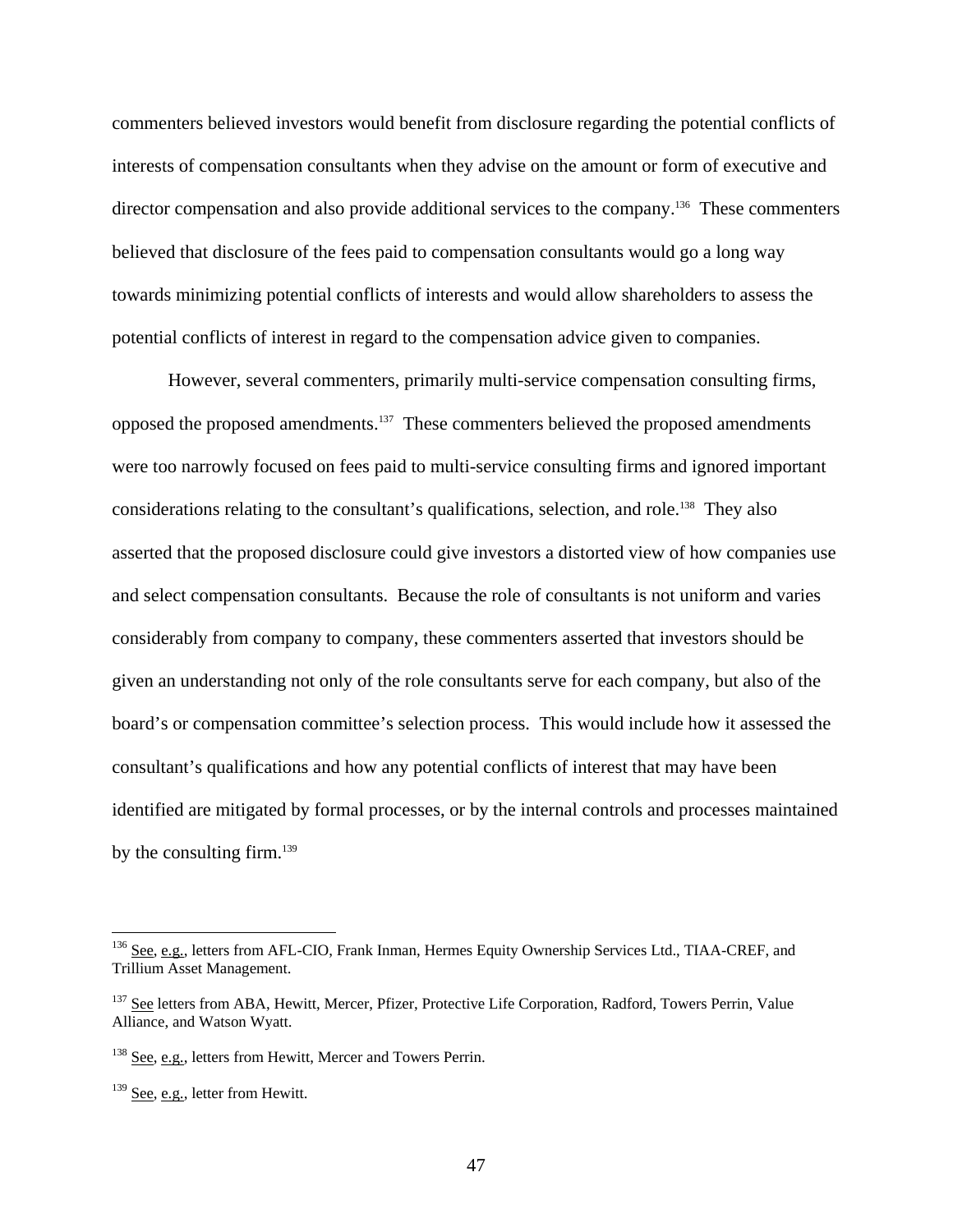services.<sup>142</sup> Several commenters opposed to the proposed amendments asserted that the amendments would decrease the compensation consulting resources available to companies.<sup>140</sup> Other commenters asserted that the proposed amendments would cause competitive harm to multiservice consulting firms who provide services other than executive compensation consulting, as companies would be discouraged from using multi-service compensation consulting firms in more than one capacity.<sup>141</sup> These commenters also claimed that the proposed amendments would cause competitive harm because disclosure of the nature and extent of all additional services provided by the consultant would reveal confidential and competitively sensitive pricing information that could allow competitors to determine the fee structure for these additional

These commenters also expressed concern that the proposed amendments did not address potential conflicts of interest that may occur when a compensation consultant that only provides executive-compensation related services to the board is overly reliant on the fees it receives from a particular client. They suggested an alternative rule that would require disclosure of fees paid to a compensation consultant when a significant portion of the annual revenues of the compensation consultant were generated from any one client.<sup>143</sup>

Several commenters expressed concern that the scope of the proposed amendments was too broad. These commenters believed that when a compensation committee engages its own compensation consultant, it mitigates any concerns about potential conflicts of interest involving

 $140$  See, e.g., letters from Hewitt and Mercer.

<sup>&</sup>lt;sup>141</sup> See, e.g., letters from Mercer, Towers Perrin and Watson Wyatt.

<sup>&</sup>lt;sup>142</sup> See, e.g., letter from Mercer.

<sup>&</sup>lt;sup>143</sup> See, e.g., letters from Hewitt, Mercer, Towers Perrin and Watson Wyatt.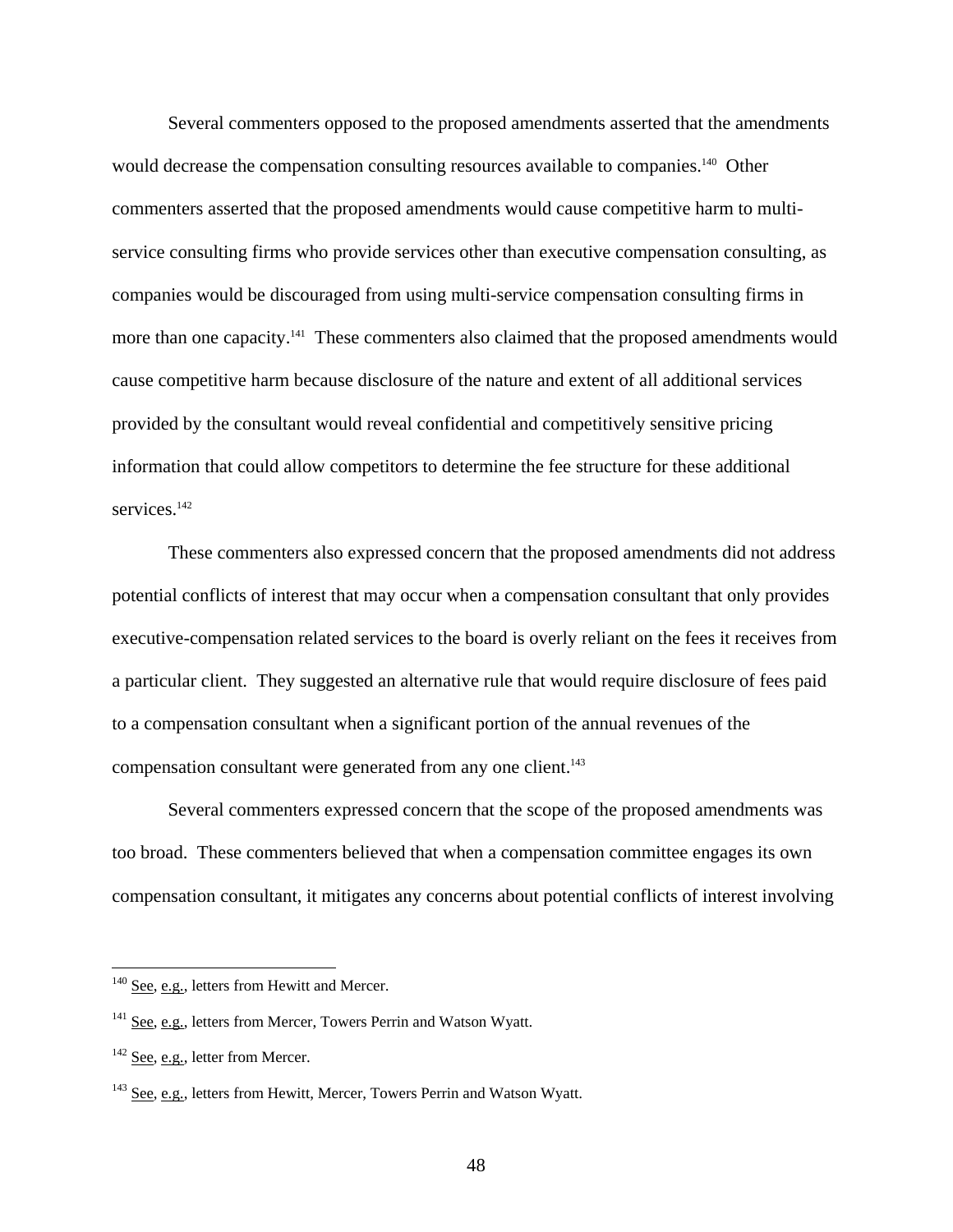consultants engaged by management.<sup>144</sup> According to these commenters, from that perspective, a compensation consulting firm that provides executive compensation consulting services to the company, and also provides other services to the company, would not present a conflict of interest issue when the compensation committee retains a different consultant.<sup>145</sup> Noting that management should have broad access to compensation experts and other third parties when developing executive pay proposals for board consideration, and that it is the board's responsibility to evaluate management's compensation proposals when determining whether or not to approve them, some commenters expressed concerns about the potential effect of the proposed disclosure on the board's discharge of its oversight responsibility.<sup>146</sup>

compensation typically paid to executive officers and directors within a particular industry.<sup>147</sup> In the Proposing Release, we requested comment on whether there were other consulting services that do not give rise to potential conflicts of interest that should be excluded from the proposed disclosure requirements similar to the proposed exemption for consulting services that are limited to broad-based, non-discriminatory plans. Several commenters responded by suggesting that we exclude consulting services where the compensation consultant only provides the board with peer surveys that provide general information regarding the forms and amounts of Another commenter suggested that surveys that are either not customized for a particular company, or that are customized based on parameters that are not developed by the compensation consultant, should be excluded from the amendments.148 These commenters

 $144$  See, e.g., letters from E&Y and Deloitte.

 $^{145}$  Id.

 $146$  See letters from Hewitt and E&Y.

 $147$  See, e.g., letters from BorgWarner, Davis Polk, Honeywell, JPMorgan and Wisconsin Energy.

<sup>&</sup>lt;sup>148</sup> See letter from ABA.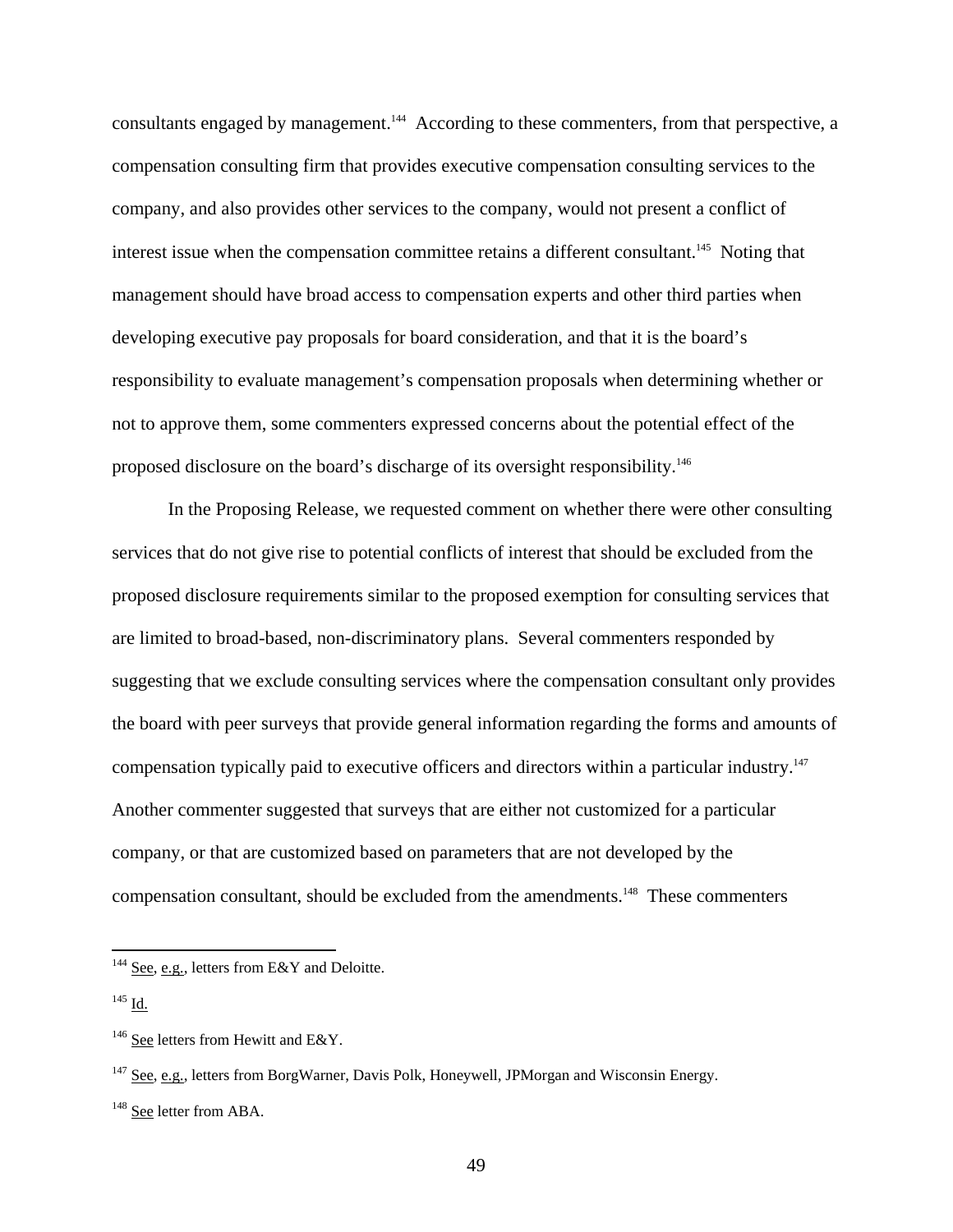conflicts of interest that the proposed amendments were intended to address.<sup>149</sup> believed that in situations where the compensation consultant's services provided to a company were limited to providing those types of surveys, such services did not raise the potential

provided by the consultant and its affiliates exceeded \$120,000.<sup>150</sup> We also requested comment on whether we should establish a disclosure threshold based on the amount of the fees for the non-executive compensation related services, such as above a certain dollar amount or a percentage of income or revenues. Several commenters recommended that the proposed amendments should include a disclosure threshold, including many who suggested that we should require disclosure only if the aggregate fees for all additional services

### **3. Final Rule**

After considering the comments received, we are adopting a modified version of the proposed amendments. We believe the new disclosure requirements will provide investors with information that will enable them to better assess the potential conflicts a compensation consultant may have in recommending executive compensation, and the compensation decisions made by the board. As we noted in the Proposing Release, many companies engage compensation consultants to make recommendations on appropriate executive and director compensation levels, to design and implement incentive plans, and to provide information on industry and peer group pay practices. The services offered by compensation consultants, however, are often not limited to recommending executive and director compensation plans or

<sup>149</sup> See, e.g., letters from BorgWarner, Davis Polk and Honeywell.

Cleary Gottlieb. See also, letter from ABA (suggesting a percentage threshold set at a level where the effect of such <sup>150</sup> See, e.g., letters from ACC, Business Roundtable, Davis Polk, and SCSGP. Some commenters also suggested a disclosure threshold based on tests in effect under rules with a similar focus in self-regulatory organizations, such as the 2% (for New York Stock Exchange-listed companies) or 5% (for NASDAQ-listed companies) of gross revenues test for disclosure of business relationships between a company and a director-affiliated entity. See, e.g., letter from fees diminishes the possible appearance of a conflict of interest).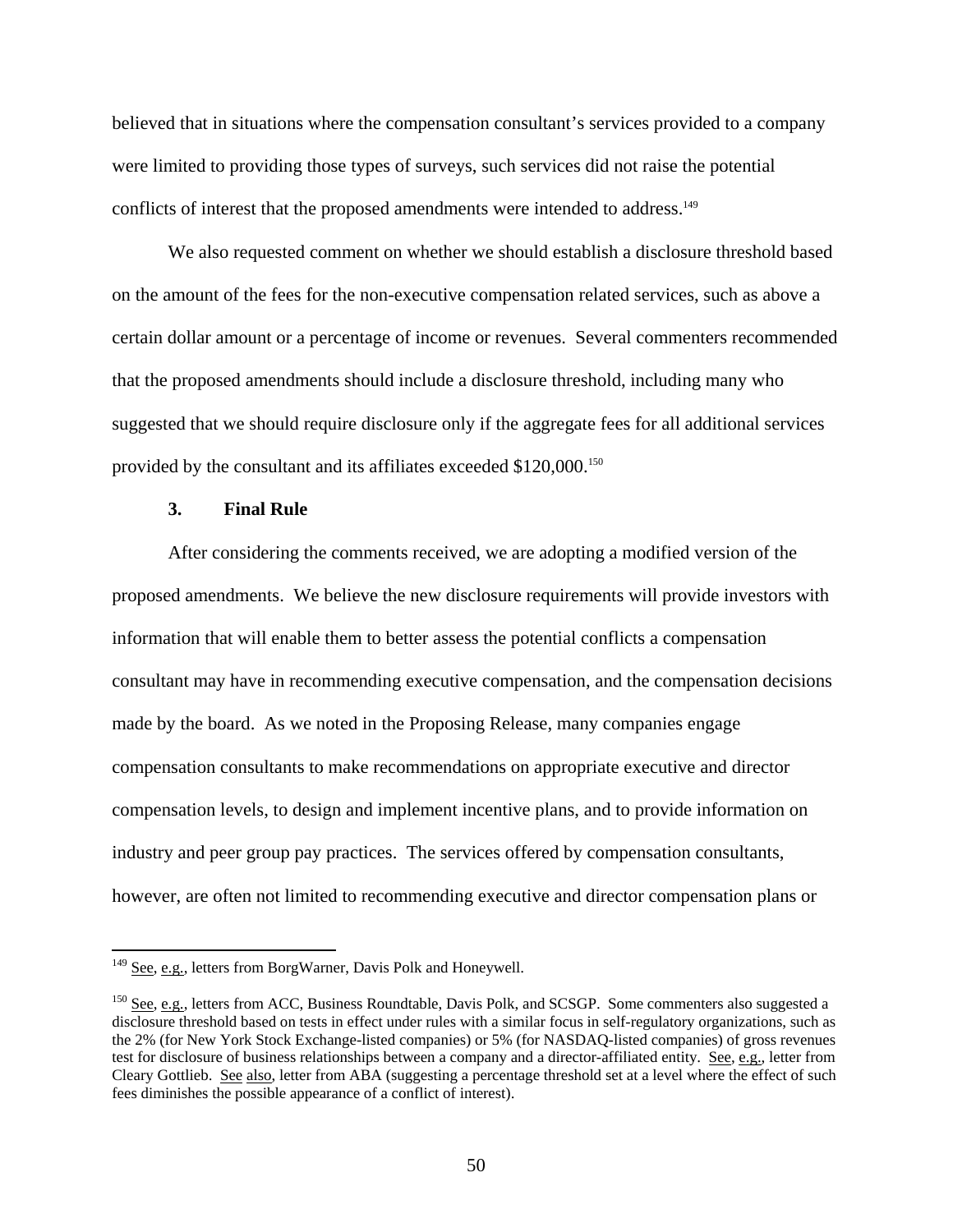policies. Many compensation consultants, or their affiliates, are retained by management to provide a broad range of additional services, such as benefits administration, human resources consulting and actuarial services. The fees generated by these additional services may be more significant than the fees earned by the consultants for their executive and director compensation services. The extent of the fees and provision of additional services by a compensation consultant or its affiliate may create the risk of a conflict of interest that may call into question the objectivity of the consultant's advice and recommendations on executive compensation.

At the same time, we are persuaded that there are circumstances where this disclosure should not be required either because of the limited nature of the additional services or because of other factors that mitigate the concern that the board may be receiving advice potentially influenced by a conflict of interest.

#### **a. Summary of the Final Rule**

As more fully described below, under our final rule, in addition to the requirement under the current rule to describe the role of the compensation consultant in determining or recommending the amount or form of executive and director compensation, fee disclosure related to the retention of a compensation consultant will be required in certain circumstances. The final rules can be summarized generally as follows:

• If the board, compensation committee or other persons performing the equivalent functions (collectively, "board") has engaged its own consultant to provide advice or recommendations on the amount or form of executive and director compensation and the board's consultant or its affiliates provide other non-executive compensation consulting services to the company, fee and related disclosure is required, provided the fees for the non-executive compensation consulting services exceed \$120,000 during the company's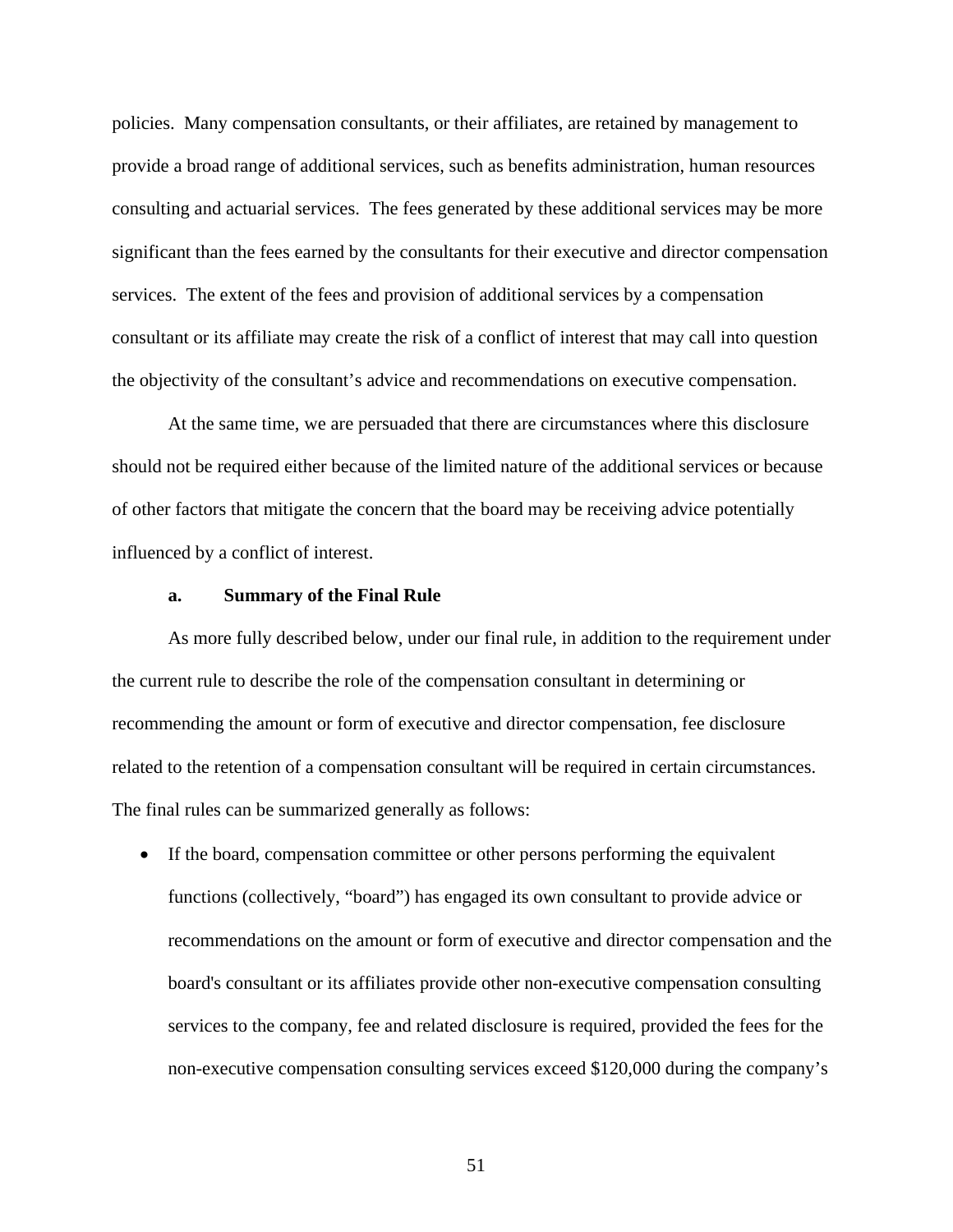fiscal year. Disclosure is also required of whether the decision to engage the compensation consultant or its affiliates for non-executive compensation consulting services was made or recommended by management, and whether the board has approved these non-executive compensation consulting services provided by the compensation consultant or its affiliate;

- If the board has not engaged its own consultant, fee disclosures are required if there is a consultant (including its affiliates) providing executive compensation consulting services and non-executive compensation consulting services to the company, provided the fees for the non-executive compensation consulting services exceed \$120,000 during the company's fiscal year;
- Fee and related disclosure for consultants that work with management (whether for only executive compensation consulting services, or for both executive compensation consulting and other non-executive compensation consulting services) is not required if the board has its own consultant; and
- Services involving only broad-based non-discriminatory plans or the provision of information, such as surveys, that are not customized for the company, or are customized based on parameters that are not developed by the consultant, are not treated as executive compensation consulting services for purposes of the compensation consultant disclosure rules.

# **b. Disclosure required if the board's compensation consultant provides additional services to the company**

If the board has engaged a compensation consultant to advise the board as to executive and director compensation, and such consultant or its affiliates provides other non-executive compensation consulting services to the company, the disclosures specified by the new rules are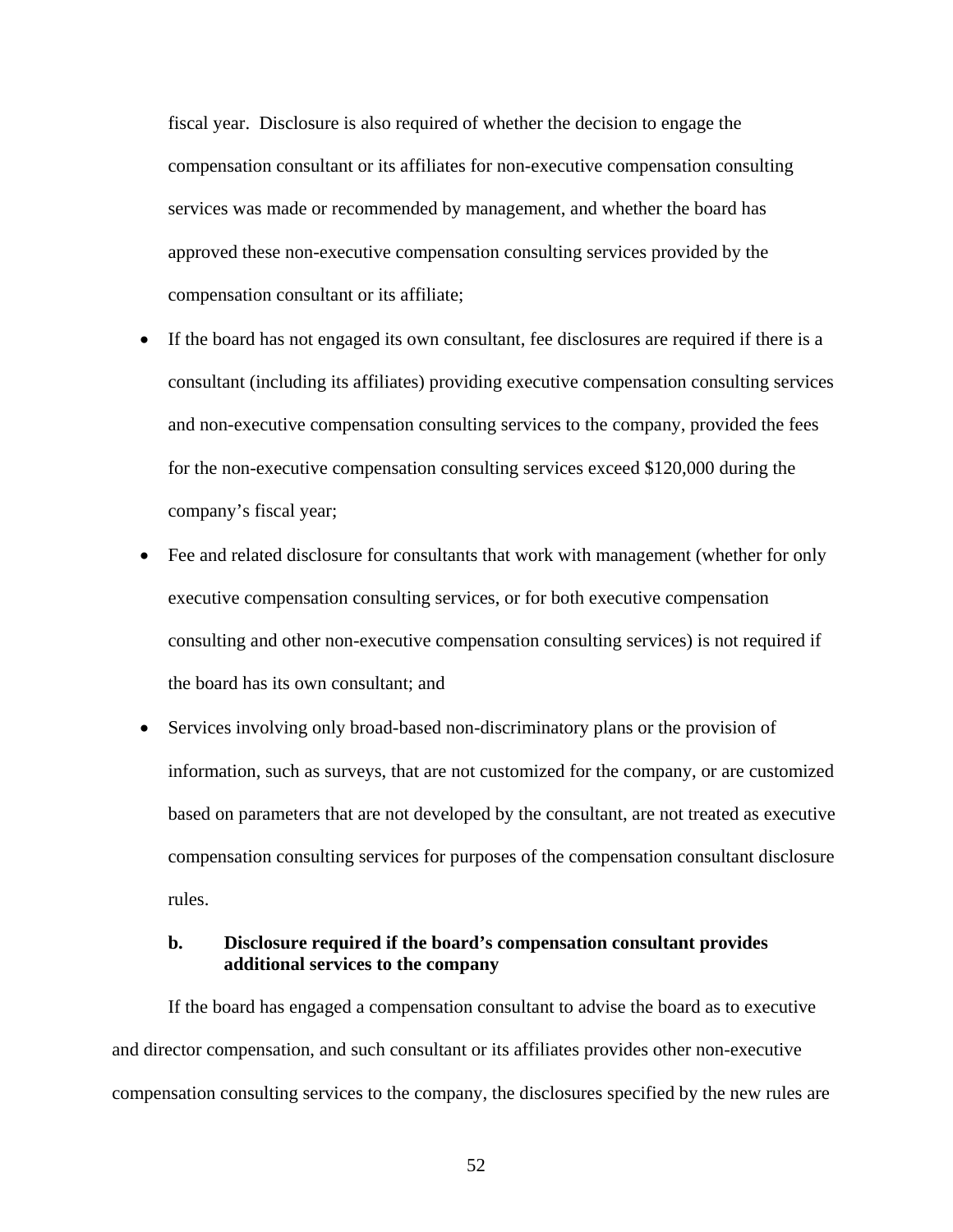required. We believe that in that situation, the receipt of fees for non-executive compensation consulting services by the board's consultant presents the potential conflict of interest intended to be highlighted for investors by our new rules. Subject to the disclosure threshold discussed below, the final rule requires disclosure of the aggregate fees paid for services provided to either the board or the company with regard to determining or recommending the amount or form of executive and director compensation, and the aggregate fees paid for any non-executive compensation consulting services provided by the compensation consultant or its affiliates.

In addition, the new rules require disclosure of whether the decision to engage the compensation consultant or its affiliates for the non-executive compensation consulting services was made, or recommended by, management, and whether the board approved such other services.<sup>151</sup>

## **c. Disclosure required if the board does not have a compensation consultant, but the company receives executive compensation and non-executive compensation services from its consultant**

The new rule also requires disclosure of fees in situations where the board has not engaged a compensation consultant, but management or the company received executive compensation consulting services and other non-executive compensation consulting services from a consultant or its affiliates, and the fees from the non-executive compensation consulting services provided by that consultant or its affiliates exceed \$120,000 for the company's fiscal year.152 We recognize that in that situation the board, which generally is primarily responsible for determining the compensation paid to senior executives, may not be relying on the consultant used by management, and, therefore, conflicts of interest may be less of a concern. However, we

<u>.</u>

<sup>&</sup>lt;sup>151</sup> Item  $407(e)(3)(iii)(A)$  of Regulation S-K.

 $152$  Item  $407(e)(3)(iii)(B)$ .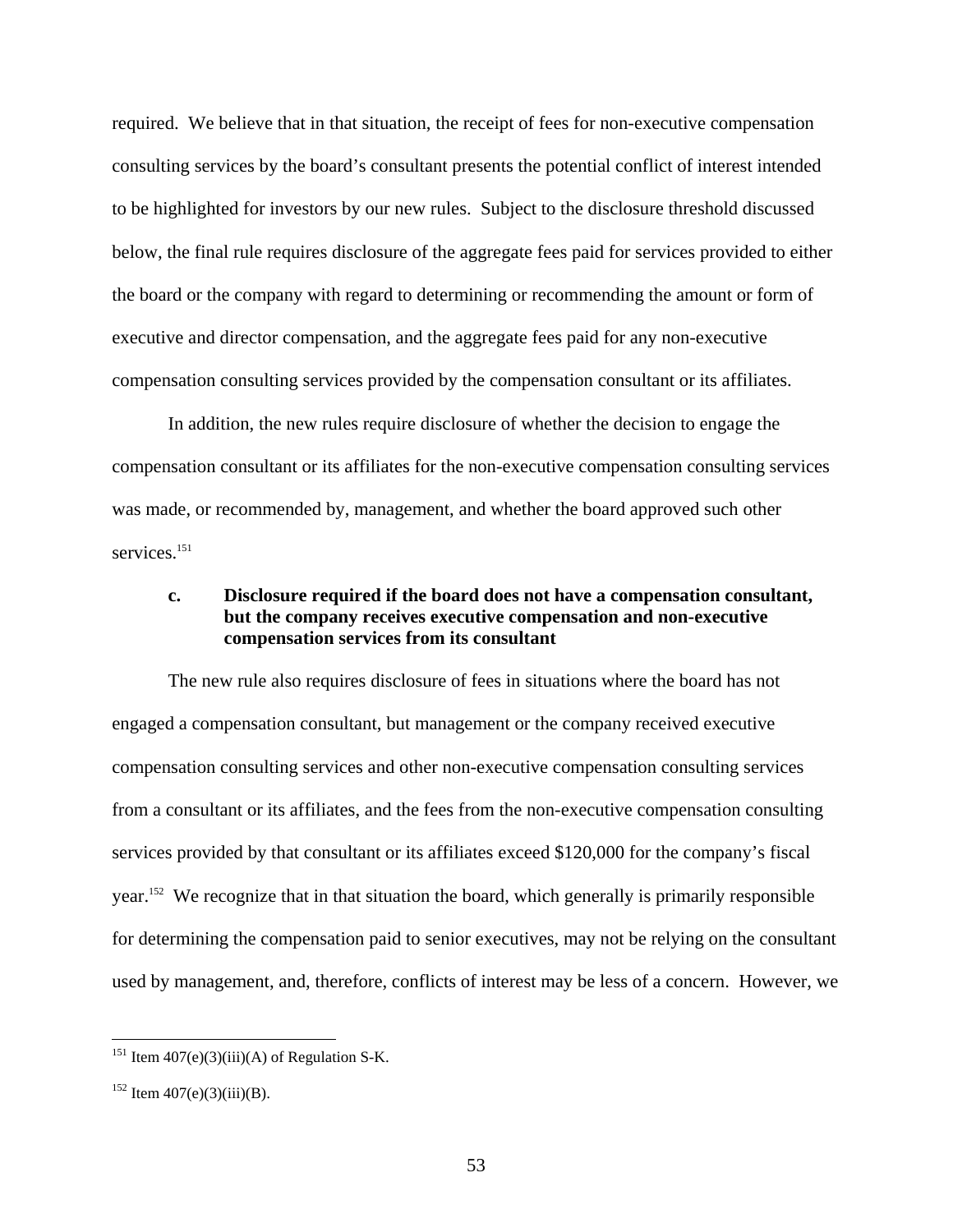believe that when management has a compensation consultant and the board does not have its own compensation consultant to help filter any advice provided by management's compensation consultant, the concerns about board reliance on consultants that may have a conflict are sufficiently present to require this approach. Consequently, the final rule provides that in this fact pattern, fee disclosure is required if the fees from the non-executive compensation consulting services provided by the compensation consultant exceed the disclosure threshold described below.

# **d. Disclosure not required if the board and management have different compensation consultants, even if management's consultant provides additional services to the company**

In some instances, the board may engage a compensation consultant to advise it on executive or director compensation, and management may engage a separate consultant to provide executive compensation consulting services and one or more additional non-executive compensation consulting services. We believe there is less potential for a conflict of interest to arise when the board has retained its own compensation consultant, and the company or management has a different consultant to provide executive compensation consulting and other non-executive compensation consulting services.<sup>153</sup> When the board engages its own compensation consultant, it mitigates concerns about potential conflicts of interest involving compensation consultants engaged by management.154 Accordingly, the final rules provide a limited exception to the disclosure requirements for fees paid to other compensation consultants retained by the company if the board has retained its own consultant that reports to the board. In addition to limiting disclosure to circumstances that are more likely to present potential conflicts

<u>.</u>

 $^{153}$  See, e.g., letters from Hewitt and E&Y.

 $154$  See letter from E&Y.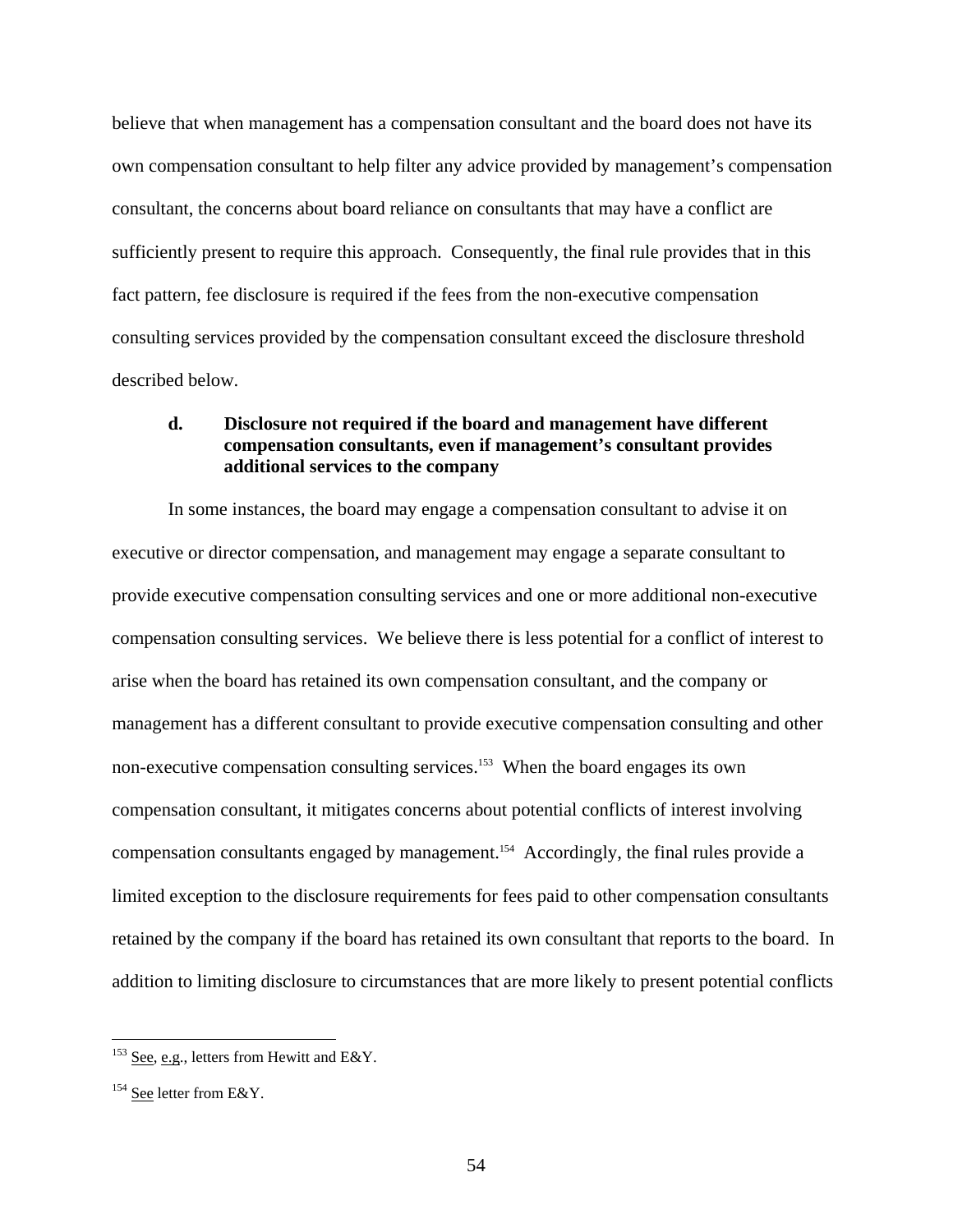of interests, we believe this approach should address some concerns about competitive harm that were raised by commenters. The exception would be available without regard to whether management's consultant participates in board meetings. Where the board's compensation consultant provides additional non-executive compensation consulting services to the company, the rule would, as described above, require fee and other related disclosures, which should address concerns about conflicts of interest by that consultant. Fee disclosure for services provided by management's compensation consultant would be less relevant in this situation because the board is able to rely on its own compensation consultant's advice, rather than the advice provided by management's compensation consultant, when making its executive compensation decisions.

### **e. Disclosure required only if fees for additional services exceed \$120,000 during the company's last completed fiscal year**

As noted previously, we agree with commenters that the final rule should have a disclosure threshold.<sup>155</sup> We believe that when aggregate fees paid for the non-executive compensation consulting services are limited, the potential conflict of interest is likely to be commensurately reduced. A disclosure threshold would also reduce the compliance burdens on companies when the potential conflict of interest is minimal. Under the rule as adopted, if the board has engaged a compensation consultant to provide executive and director compensation consulting services to the board or if the board has not retained a consultant but there is a firm providing executive compensation consulting services, fee disclosure is required if the consultant or its affiliates also provides other non-executive compensation consulting services to the company, and the fees paid for the other services exceed \$120,000 for the company's fiscal year.

<sup>&</sup>lt;sup>155</sup> See, e.g., letters from ACC, Davis Polk and SCSGP. This threshold requirement should also help address some of the competitive concerns expressed by some commenters. See, e.g., note 150 above and accompanying text.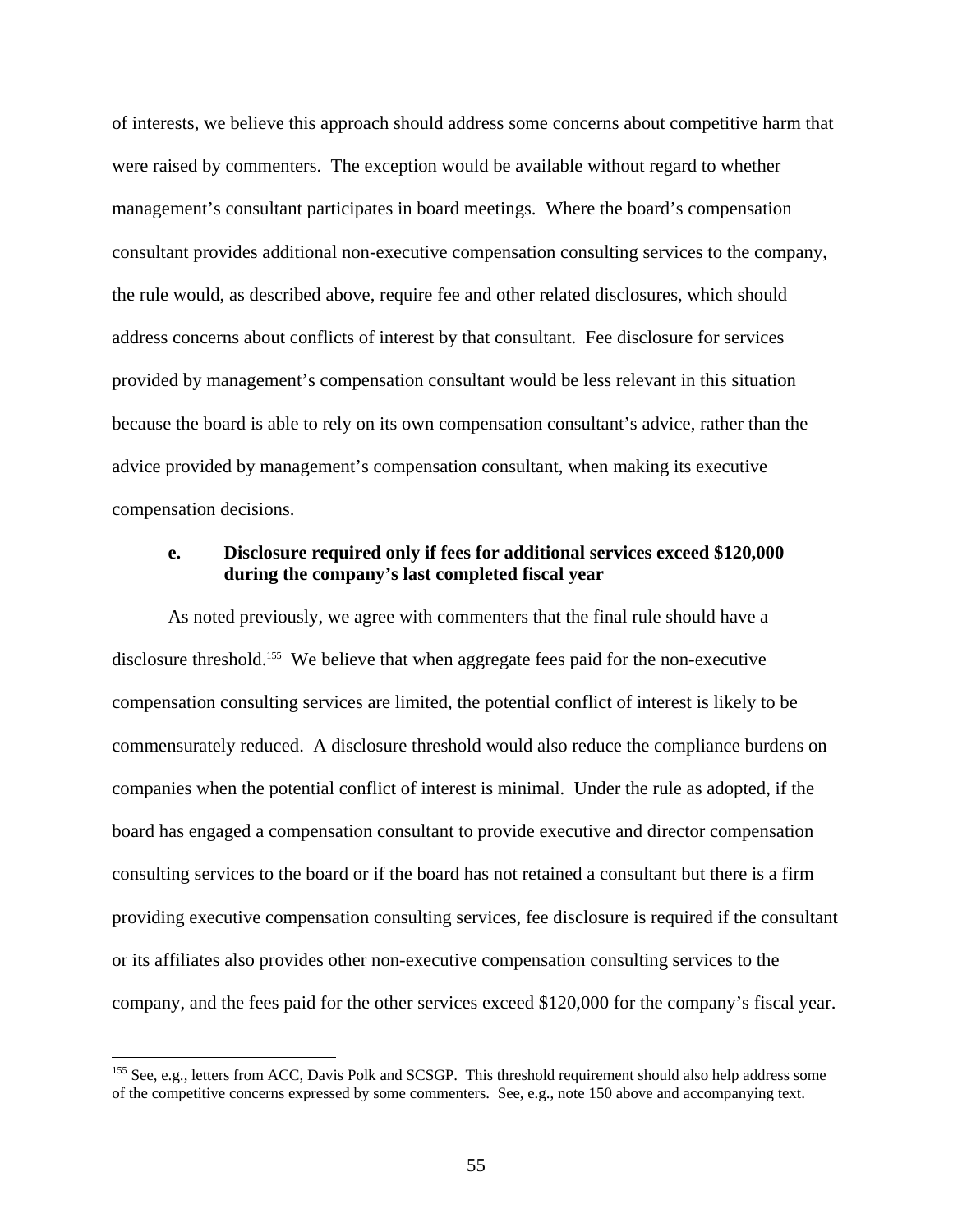consistency.156 We believe fees for other non-executive compensation consulting services below that threshold are less likely to raise potential conflicts of interest concerns, and note this disclosure threshold should reduce the recordkeeping burden on companies. This threshold is similar to the disclosure threshold for transactions with related persons in Item 404 of Regulation S-K, which also deals with potential conflicts of interest on the part of related persons who have financial transactions or arrangements with the company, and therefore provides some regulatory

## **f. Disclosure of nature and extent of additional services not required**

The rule, as adopted, does not require disclosure of the nature and extent of additional services provided by the compensation consultant and its affiliates to the company, as we proposed. We made this change from the proposal because we are persuaded by commenters who noted that requiring this disclosure could cause competitive harm by revealing confidential and sensitive pricing information, and we believe that the critical information about the potential conflict is adequately conveyed through the fee disclosure requirement. Although we are not adopting this requirement, companies may at their discretion include a description of any additional non-executive compensation consulting services provided by the compensation consultant and its affiliates where such information would facilitate investor understanding of the existence or nature of any potential conflict of interest.

# **g. Exceptions to the disclosure requirement for consulting on broad-based plans and provision of survey information**

We are adopting substantially as proposed the exception from the disclosure requirements for situations in which the compensation consultant's only role in recommending the amount or form of executive or director compensation is in connection with consulting on broad-based

<sup>&</sup>lt;sup>156</sup> See 17 CFR 229.404.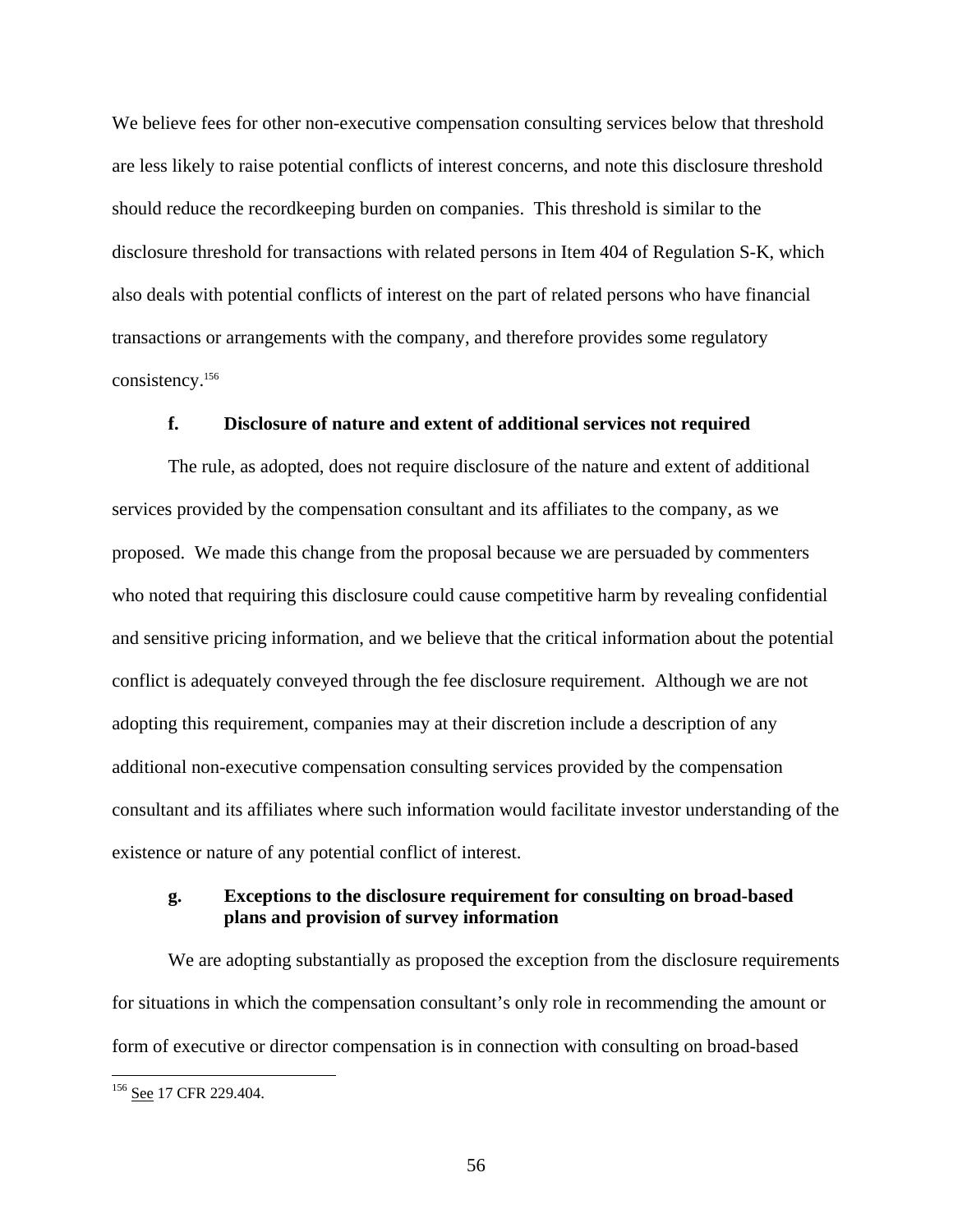plans that do not discriminate in favor of executive officers or directors of the company. In addition, in response to comments received, we are expanding the exception to include situations where the compensation consultant's services are limited to providing information, such as surveys, that either is not customized for a particular company, or that is customized based on parameters that are not developed by the compensation consultant.<sup>157</sup> We are persuaded by commenters who noted that surveys that provide general information regarding the form and amount of compensation typically paid to executive officers and directors within a particular industry generally do not raise the potential conflicts of interest that the amendments are intended to address.158 However, the exception would not be available if the compensation consultant provides advice or recommendations in connection with the information provided in the survey.

### **h. Other concerns**

We did not propose, and do not at this time adopt, disclosure of consulting fees based on a percentage of revenues received from a company. We have considered the concern expressed by some commenters that compensation consultants, even if they are only retained by the board for executive compensation related services and do not provide any additional services to the company, may become overly reliant on a single client for revenues, which could affect the advice the consultant provides to the board.<sup>159</sup> However, we are not currently persuaded that such reliance would cause a consultant to provide advice to the board that inappropriately

 $157$  See, e.g., letters from ABA, Mercer and Towers Perrin.

<sup>&</sup>lt;sup>158</sup> See letters from Davis Polk and Mercer.

<sup>&</sup>lt;sup>159</sup> See letters from Hewitt, Mercer, Pearl Meyer, and Towers Perrin.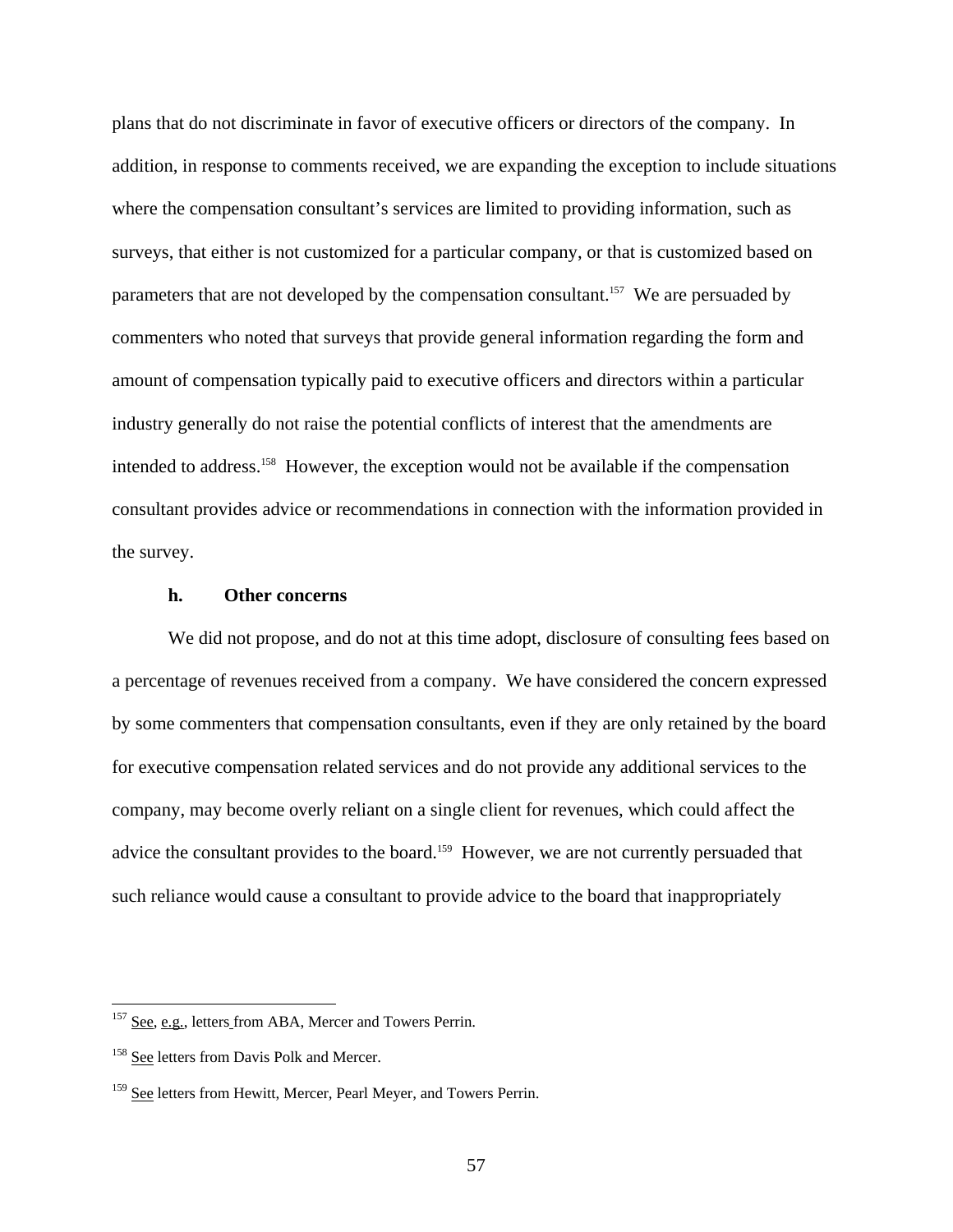reflects management's influence as a result of fees for additional services, which is the primary concern addressed by the final rule.

required to disclose various matters about the consideration of potential conflicts of interest.<sup>160</sup> We also considered the suggestion provided by these commenters that companies be We are not persuaded that we need to address this issue at this time and believe our final rule addresses our concerns without adding significant length to the disclosure or burdens on companies.

Our amendments as adopted are intended to facilitate investors' consideration of whether, in providing advice, a compensation consultant may have been influenced by a desire to retain other engagements from the company. This does not reflect a conclusion that we believe that a conflict of interest is present when disclosure is required under our new rule, or that a compensation committee or a company could not reasonably conclude that it is appropriate to engage a consultant that provides other services to the company requiring disclosure under our new rule. It also does not mean that we have concluded that there are no other circumstances that might present a conflict of interest for a compensation consultant retained by a compensation committee or company. Rather, the amendments are designed to provide context to investors in considering the compensation disclosures required to be provided under our rules, and, as explained above, are based on our understanding of the situations that are more likely to raise potential conflicts of interest concerns.

### **E. Reporting of Voting Results on Form 8-K**

 $\overline{a}$ 

not inappropriately influenced by the company's management. See letters from Hewitt, Mercer, Watson Wyatt, and <sup>160</sup> In their comment letters, several multi-service compensation consulting firms proposed an alternative disclosure requirement. Under their proposal, if the total fees paid to the consultant for all services provided to the company and its affiliates during the preceding fiscal year exceeded one-half of one percent of the total revenues of the consultant for that fiscal year, the company would be required to disclose, among other things, the protocols established by the compensation committee to ensure that the consultant is able to provide unbiased advice and is Towers Perrin.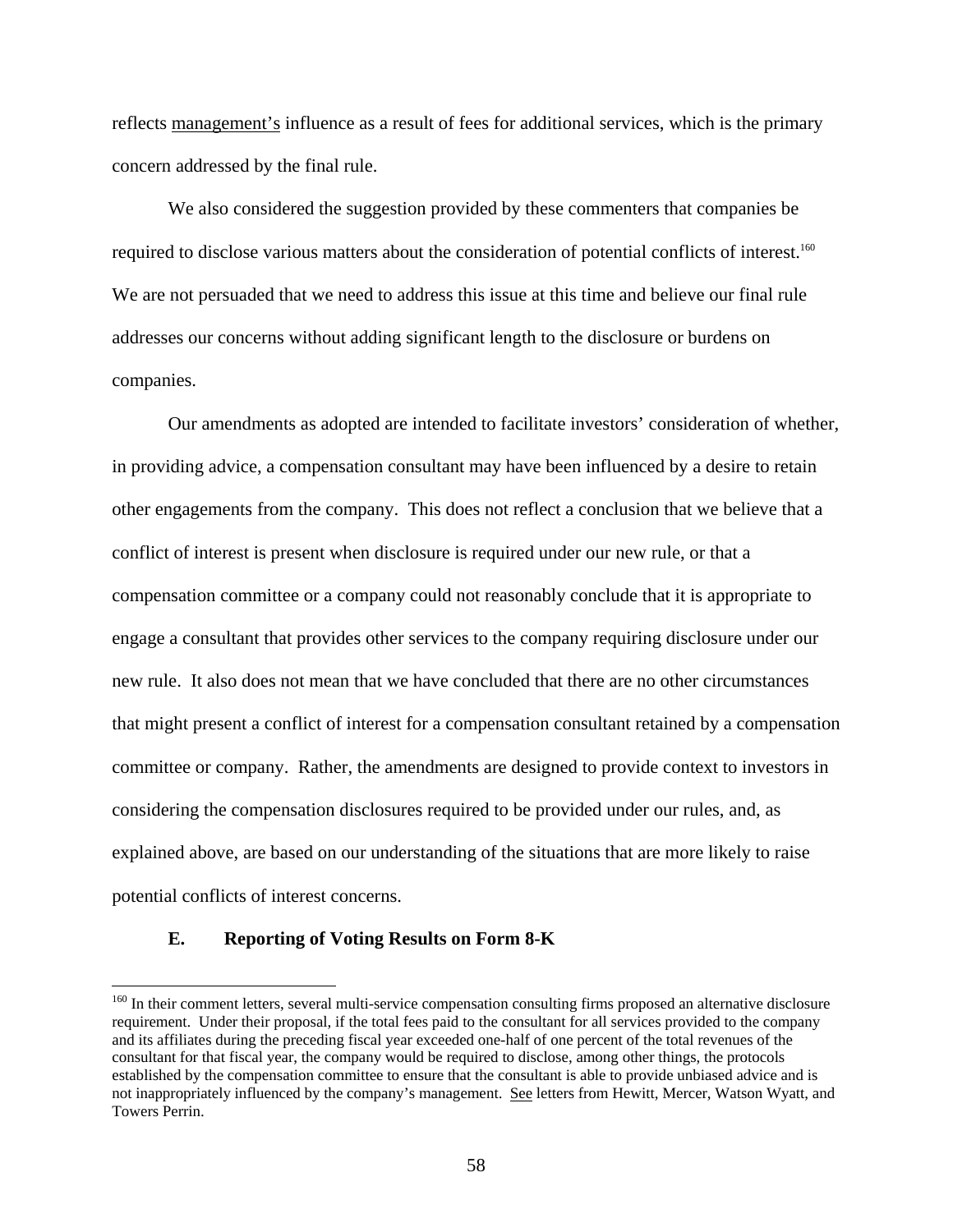We proposed to transfer the requirement to disclose shareholder vote results from Forms 10-Q and 10-K to Form 8-K, and to have that information filed within four business days after the end of the meeting at which the vote was held. We are adopting the proposal with some modifications in response to comments.

### **1. Proposed Amendments**

Currently, Item 4 in Part II of Form 10-Q and Item 4 in Form 10-K require the disclosure of the results of any matter that was submitted to a vote of shareholders during the fiscal quarter covered by either the Form 10-Q or Form 10-K with respect to the fourth fiscal quarter. The proposed amendments would delete this requirement from Forms 10-Q and 10-K and move it to Form 8-K. As a result, voting results would be required to be filed on Form 8-K within four business days after the end of the meeting at which the vote was held. To accommodate timing difficulties in contested elections, we proposed a new instruction to the form that stated that if the matter voted upon at the shareholders' meeting related to a contested election of directors and the voting results were not definitively determined at the end of the meeting, companies would be required to file the preliminary voting results within four business days after the preliminary voting results were determined, and then file an amended report on Form 8-K within four business days after the final voting results were certified.

### **2. Comments on the Proposed Amendments**

1

The majority of comments we received on the proposed amendments supported requiring the filing of voting results on Form 8-K. Many commenters believed that more timely disclosure of the voting result would benefit shareholders and investors.161 Some noted that matters submitted for shareholder vote involve issues that directly impact shareholder interests—for

<sup>&</sup>lt;sup>161</sup> See, e.g., letters from CalSTRS, CII, Hermes, IIA, Norges Bank, United Brotherhood of Carpenters and Walden.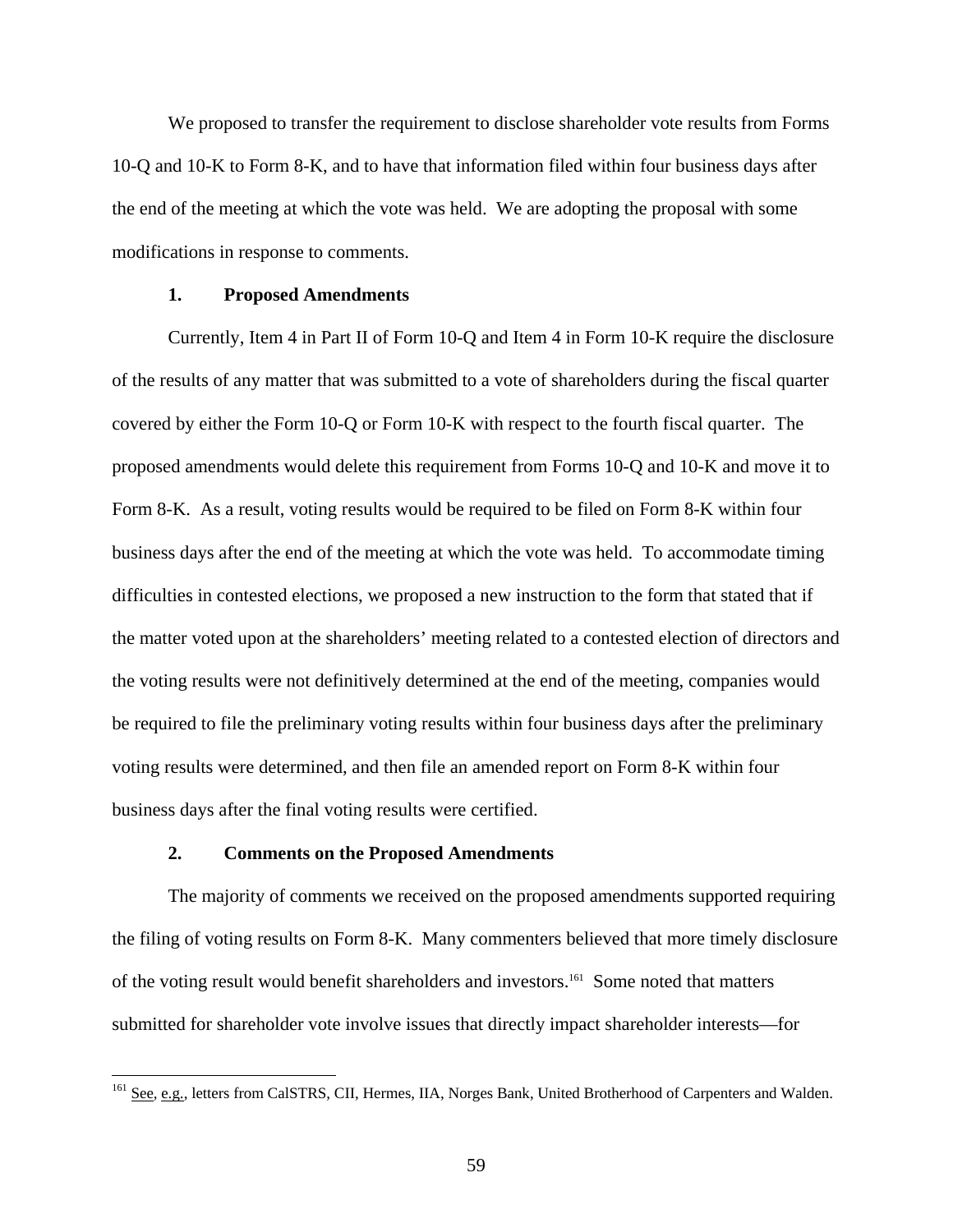example investment or divestments, changes in shareholder rights and capital changes—and that timely disclosure of voting results can be crucial.<sup>162</sup> One commenter believed that majority vote requirements for director elections have introduced greater accountability and uncertainty into uncontested director elections, making it increasingly important that these election outcomes be reported in a timely manner to shareholders.<sup>163</sup>

 Several commenters recommended modifications to the proposed amendments. Specifically, some commenters expressed concern that preliminary voting results should not be required to be disclosed because disclosure of preliminary results could mislead investors if the definitive results reflect a different outcome than what was disclosed initially.<sup>164</sup> Concerns were also expressed that the reporting of preliminary voting results could inadvertently influence voting if the disclosure is made at a time when the opportunity remains open for additional votes to be cast.<sup>165</sup> Commenters also believed that the four business day reporting requirement should not be tied to the end of the shareholders' meeting, but rather to the issuance of a certified report of an inspector of election.166 In addition, commenters suggested that the proposed instruction excepting the filing of voting results in contested elections of directors within four business days after the end of the shareholders' meeting should be expanded to cover any matter for which final voting results are not available or "too close to call" within four business days following the end of the shareholders' meeting.<sup>167</sup>

<sup>&</sup>lt;sup>162</sup> See, e.g., letters from CalSTRS and Norges Bank.

<sup>&</sup>lt;sup>163</sup> See letter from United Brotherhood of Carpenters.

<sup>&</sup>lt;sup>164</sup> See e.g., letter from Chadbourne.

<sup>&</sup>lt;sup>165</sup> See letter from ABA.

<sup>&</sup>lt;sup>166</sup> See letter from Allen Goolsby, et al.

<sup>&</sup>lt;sup>167</sup> See, e.g., letters from BorgWarner, Business Roundtable, SCSG, S&C and Southern.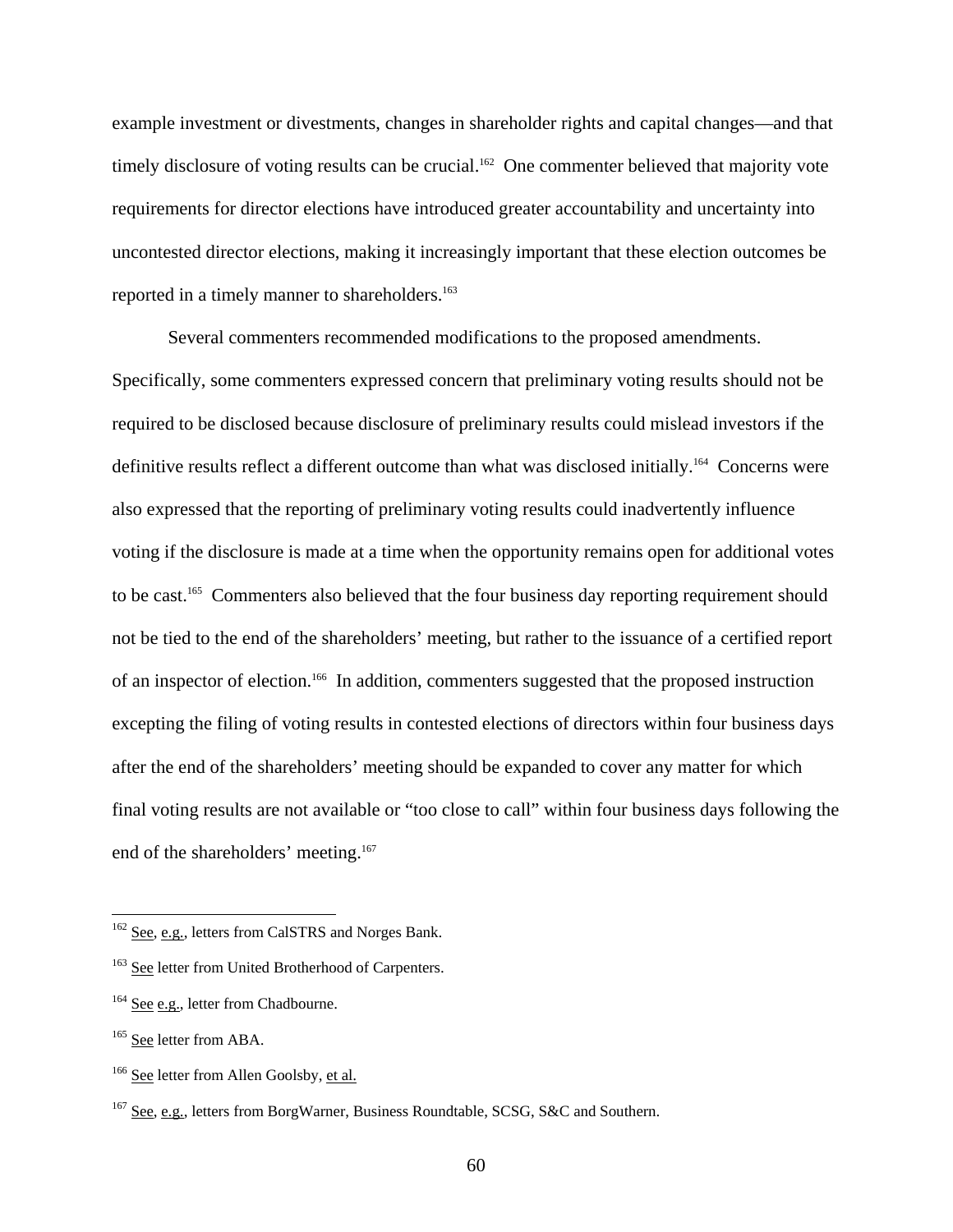A few commenters opposed the proposed amendments.<sup>168</sup> Commenters opposed to amendments expressed concern that it would be very difficult to meet the four business day filing requirement. One of these commenters noted that problems that stem from share lending and other practices can significantly delay the time that votes can be tabulated.<sup>169</sup>

days after the voting results become final.<sup>171</sup> Several commenters believed that the disclosure of the results of shareholder votes should be added to the list of items on Form 8-K that are currently excluded from liability under Section 10(b) of the Exchange Act and Exchange Act Rule 10b-5, and that do not result in a loss of Form S-3 eligibility under General Instruction I.A.3(b).<sup>170</sup> One commenter, however, believed that an amendment to General Instruction I.A.3(b) of Form S-3 to add an exception to the Form S-3 eligibility requirements for the reporting of voting results would not be necessary if we allowed preliminary voting results for contested elections and on proposals that are "too close to call" to be reported within four business days of the meeting and final voting results within four business

### **3. Final Rule**

After evaluating the comments received, we are adopting the proposed amendments to Form 8-K, and are eliminating the requirement to disclose shareholder voting results on Forms 10-Q and 10-K. Accordingly, new Item 5.07 to Form 8-K requires companies to disclose on the form the results of a shareholder vote and to have that information filed within four business days after the end of the meeting at which the vote was held. Tying the filing requirement to the end of the meeting will provide shareholders, investors and other users of this information with a

<sup>&</sup>lt;sup>168</sup> See, e.g., letters from Keith Bishop, NACD, RILA and SCC.

<sup>&</sup>lt;sup>169</sup> See letter from NACD.

<sup>&</sup>lt;sup>170</sup> See letters from ABA, Business Roundtable, Honeywell and S&C.

<sup>&</sup>lt;sup>171</sup> See letter from SCSGP.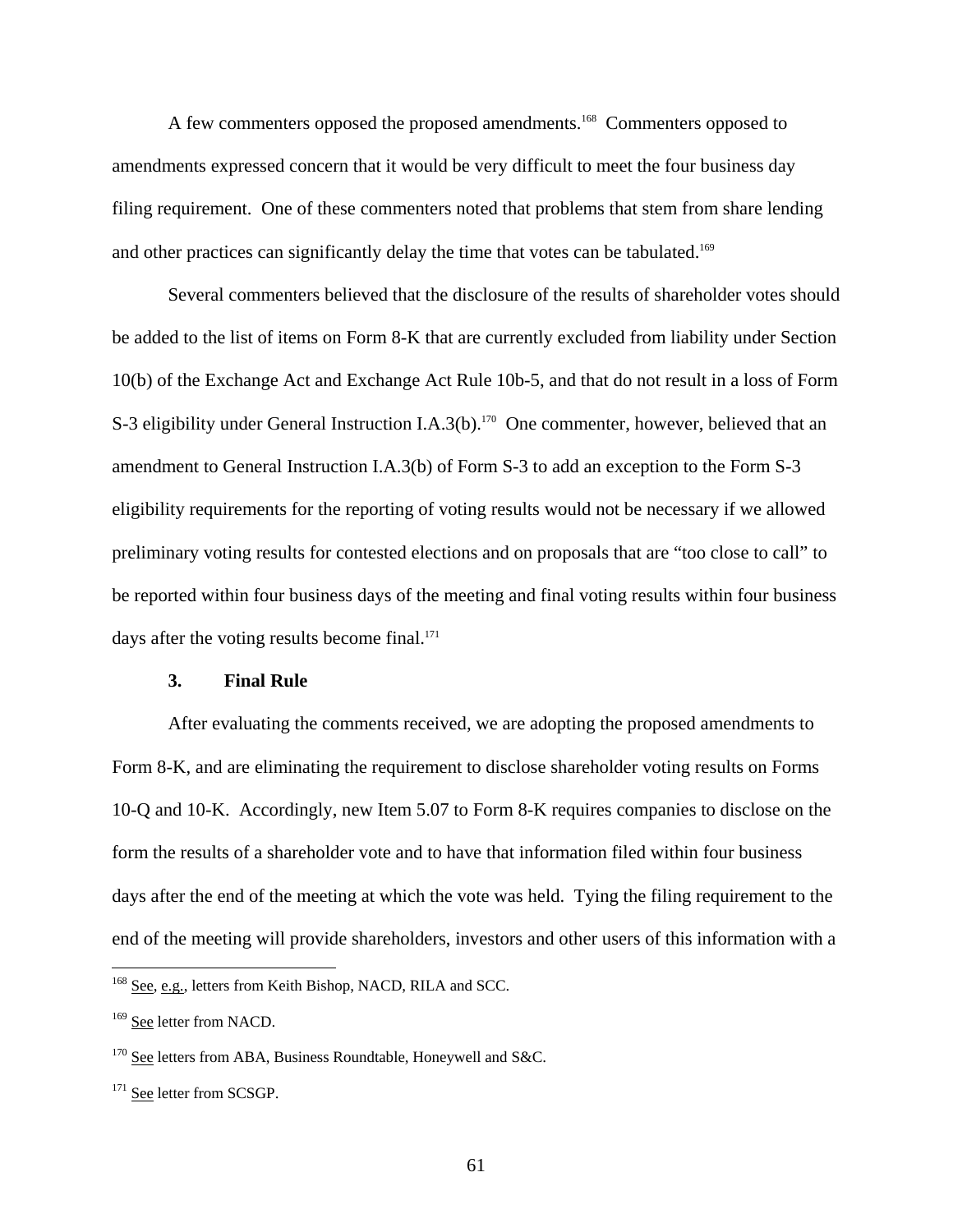readily identifiable and certain date upon which a company would be required to disclose information on the results of the vote. We believe more timely disclosure of the voting results from an annual or special meeting would benefit investors and the markets. Under our prior disclosure requirements, it could be a few months before voting results are disclosed in a Form 10-Q or 10-K. Often, matters submitted for a shareholder vote at an annual or special meeting involve issues that directly impact shareholder interests, such as the election of directors, changes in shareholder rights, investments or divestments, and capital changes. The delay between the end of an annual or special meeting of shareholders and when the voting results of the meeting are disclosed in a Form 10-Q or 10-K can make the information less useful to investors and the markets. We also understand that technological advances in shareholder communications and the growing use of third-party proxy services have increased the ability of companies to tabulate vote results and disseminate this information on a more expedited basis.

We agree with the suggestions of commenters that there may be situations other than contested elections where it may take a longer period of time to determine definitive voting results.172 As a result, we are expanding the instruction to Form 8-K as adopted to state that companies are required to file the preliminary voting results within four business days after the end of the shareholders' meeting, and then file an amended report on Form 8-K within four business days after the final voting results are known.<sup>173</sup> However, if a company obtains the definitive voting results before the preliminary voting results must be reported and decides to report its definitive results on Form 8-K, it will not be required to file the preliminary voting

 $172$  See, e.g., letters from Business Roundtable, S&C and Southern.

 $173$  See Instruction 1 to Item 5.07 of Form 8-K. We note that our amendments to Form 8-K are not intended to vote was taken and before filing the Form 8-K, without regard to whether the company webcast the meeting. preclude a company from announcing preliminary voting results during the meeting of shareholders at which the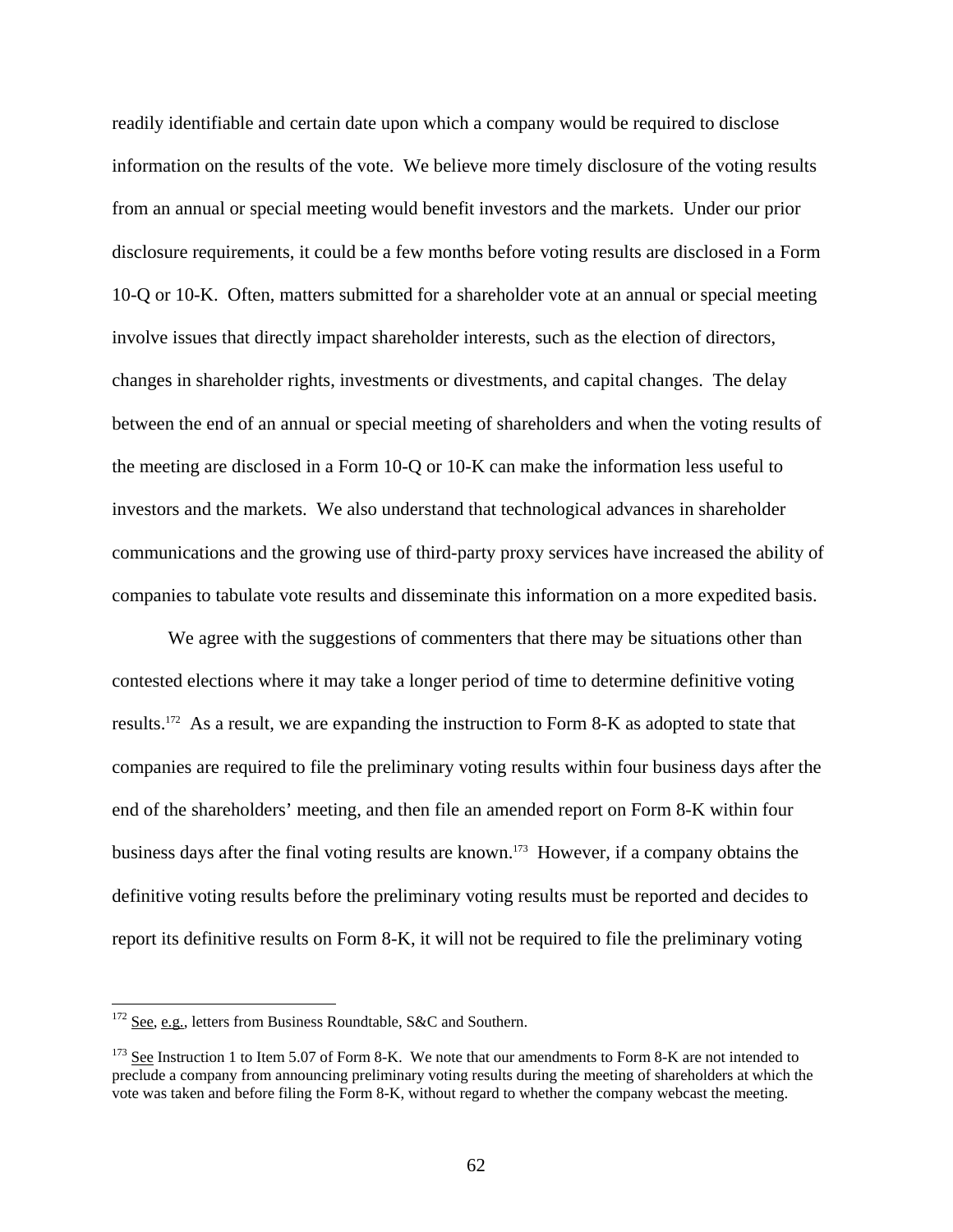results. For example, if a company obtains the definitive voting results two days after the end of the shareholders' meeting, it could report its definitive voting results on Form 8-K within four business days after the meeting and would not be required to file its preliminary voting results. To the extent that companies are concerned that the disclosure of preliminary voting results could be confusing to investors, they may include additional disclosure that helps to put the preliminary voting disclosure in a proper context.

In the Proposing Release, we requested comment on whether we should consider additional revisions to the requirement to report voting results, such as eliminating a portion of prior Instruction 4 to the disclosure item. One commenter responded by suggesting that we could consolidate and simplify some of the disclosure requirements and instructions to the item.174 We agree with the suggestions that were submitted, and believe that certain requirements and instructions to the Item can be simplified, without changing the substance of what is required to be reported. Accordingly, we are adopting the following revisions to new Item 5.07:

- Adding to paragraph (a) of the item a statement that the information required by the item need be provided only when a meeting of shareholders is involved;<sup>175</sup>
- Combining paragraphs (b) and (c) to the item into a single paragraph that requires disclosure of the quantitative results of each matter voted on at the meeting, and a brief description of each matter; and
- • Eliminating Instruction 3, Instruction 5 and Instruction 7 to the item, as well as deleting the first sentence of Instruction 4.

<sup>&</sup>lt;sup>174</sup> See letter of ABA.

 $175$  But see current Instruction 1 to Item 4 of Form 10-Q with respect to matters that have been submitted to a vote otherwise than at a meeting of shareholders, which we are not amending and which will be retained as Instruction 2 to new Item 5.07 of Form 8-K.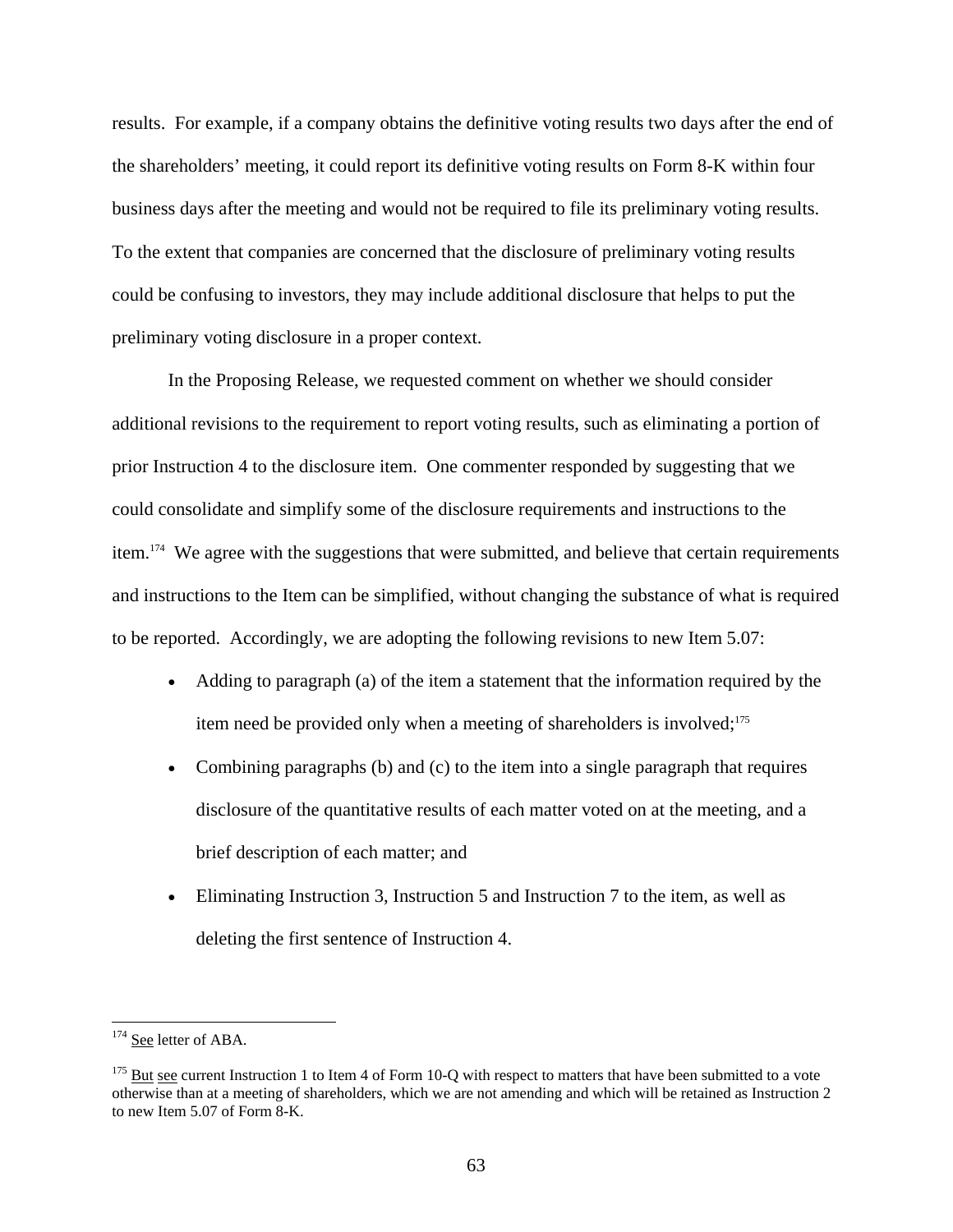## **III. PAPERWORK REDUCTION ACT**

#### **A. Background**

Certain provisions of the final amendments contain "collection of information" requirements within the meaning of the Paperwork Reduction Act of 1995 ("PRA").176 We published a notice requesting comment on the collection of information requirements in the proposing release for the rule amendments, and we submitted these requirements to the Office of Management and Budget ("OMB") for review in accordance with the PRA.<sup>177</sup> The titles for the collection of information are:

- (1) "Regulation 14A and Schedule 14A" (OMB Control No. 3235-0059);
- (2) "Regulation 14C and Schedule 14C" (OMB Control No. 3235-0057);
- (3) "Form 10-K" (OMB Control No. 3235-0063);
- (4) "Form 10-Q" (OMB Control No. 3235-0070);
- (5) "Form 10" (OMB Control No. 3235-0064);
- (6) "Form S-1" (OMB Control No. 3235-0065);
- (7) "Form S-4" (OMB Control No. 3235-0324);
- (8) "Form S-11" (OMB Control No. 3235-0067);
- (9) "Form 8-K" (OMB Control No. 3235-0060);
- (10) "Rule 20a-1 under the Investment Company Act of 1940, Solicitations of Proxies, Consents, and Authorizations" (OMB Control No. 3235-0158);
- (11) "Form N-1A" (OMB Control No. 3235-0307);
- (12) "Form N-2" (OMB Control No. 3235-0026);
- (13) "Form N-3" (OMB Control No. 3235-0316); and

<u>.</u>

 $176$  44 U.S.C. 3501 et seq.

<sup>&</sup>lt;sup>177</sup>44 U.S.C. 3507(d) and 5 CFR 1320.11.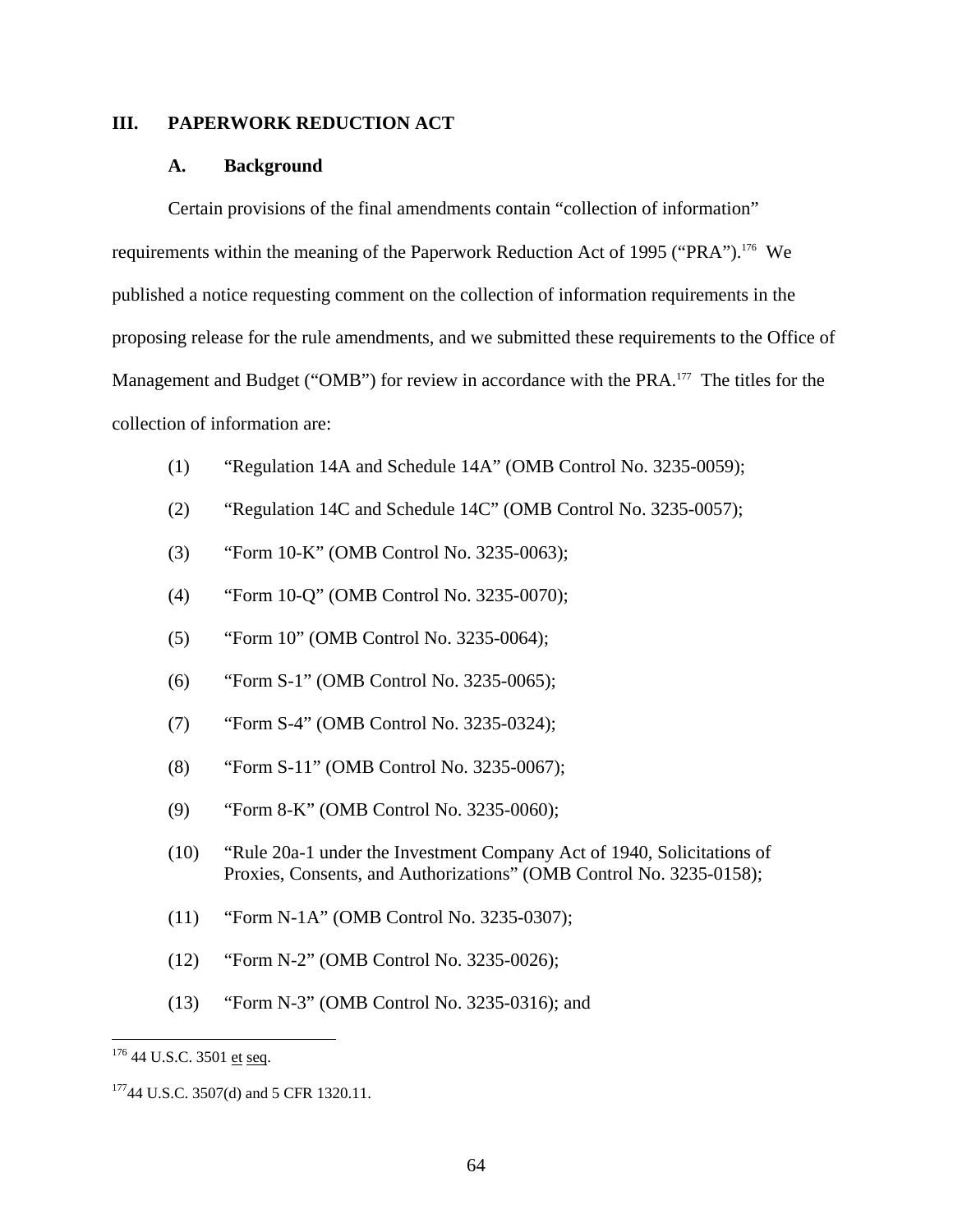### (14) "Regulation S-K" (OMB Control No. 3235-0071).

The regulations, schedules and forms were adopted under the Securities Act and the Exchange Act, except for Forms N-1A, N-2, and N-3, which we adopted pursuant to the Securities Act and the Investment Company Act, and Rule 20a-1, which we adopted pursuant to the Investment Company Act. The regulations, forms and schedules set forth the disclosure requirements for periodic reports, registration statements, and proxy and information statements filed by companies to help investors make informed investment and voting decisions. The hours and costs associated with preparing, filing and sending the form or schedule constitute reporting and cost burdens imposed by each collection of information. An agency may not conduct or sponsor, and a person is not required to respond to, a collection of information unless it displays a currently valid OMB control number. Compliance with the amendments is mandatory. Responses to the information collections will not be kept confidential and there is no mandatory retention period for the information disclosed.

### **B. Summary of the Final Rules**

As discussed in more detail above, the amendments that we are adopting will require:

- To the extent that risks arising from a company's compensation policies and practices for employees are reasonably likely to have a material adverse effect on the company, discussion of the company's compensation policies or practices as they relate to risk management and risk-taking incentives that can affect the company's risk and management of that risk;
- Reporting of the aggregate grant date fair value of stock awards and option awards granted in the fiscal year in the Summary Compensation Table and Director Compensation Table, computed in accordance with FASB ASC Topic 718, rather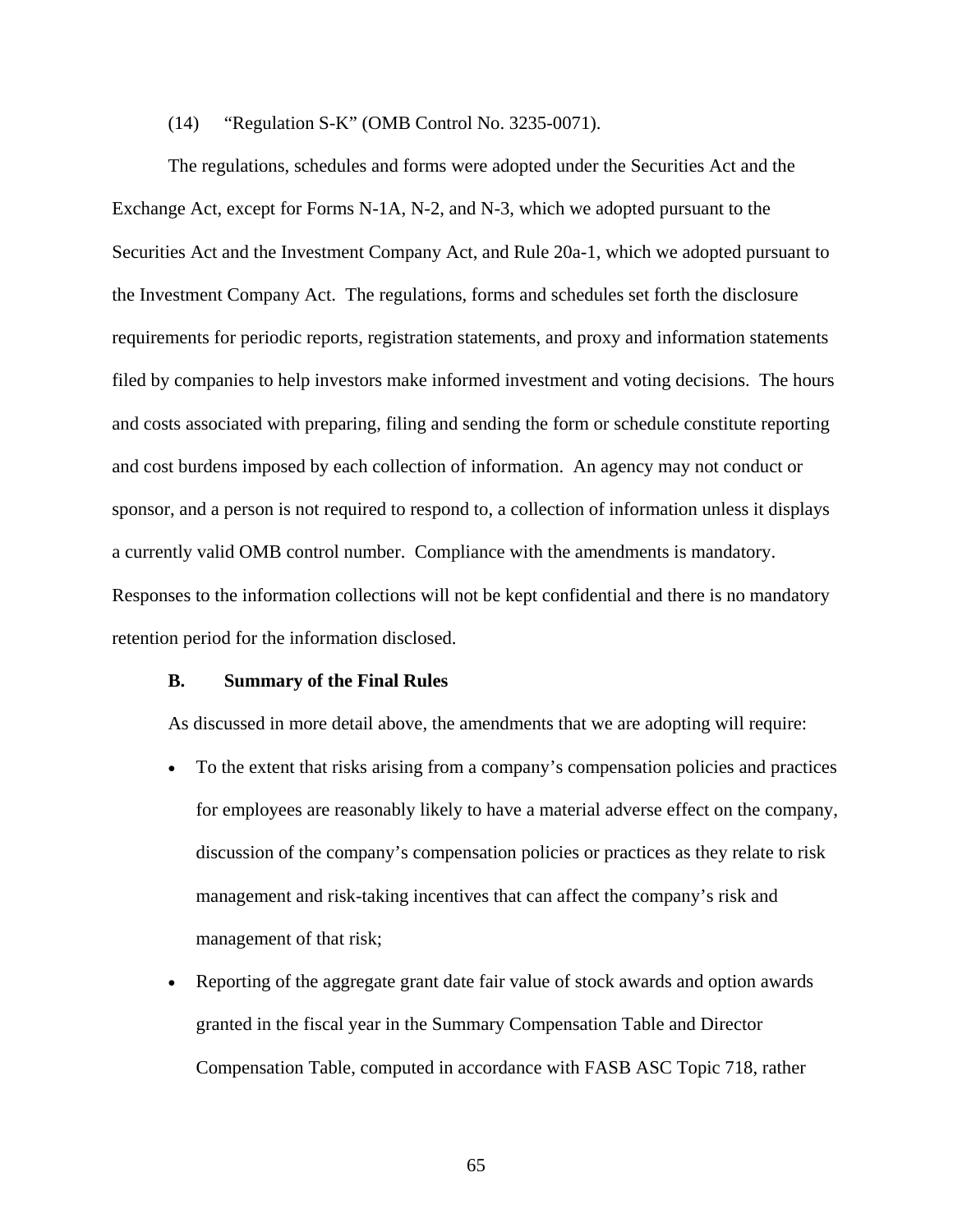than the dollar amount recognized for financial statement purposes for the fiscal year, with a special instruction for awards subject to performance conditions;

- New disclosure of the qualifications of directors and nominees for director, and the reasons why that person should serve as a director of the company at the time at which the relevant filing is made with the Commission;
- Additional disclosure of any directorships held by each director and nominee at any time during the past five years at any public company or registered management investment company;
- Additional disclosure of other legal actions involving a company's executive officers, directors, and nominees for director, and lengthening the time during which such disclosure is required from five to ten years;
- New disclosure regarding the consideration of diversity in the process by which candidates for director are considered for nomination by a company's nominating committee;
- New disclosure about a company's board leadership structure and the board's role in the oversight of risk;
- New disclosure about the fees paid to compensation consultants and their affiliates under certain circumstances; and
- Disclosure of the vote results from a meeting of shareholders on Form 8-K generally within four business days of the meeting.

The disclosure enhancements we are adopting will significantly improve the information companies provide to investors with regard to risk, governance and director qualifications and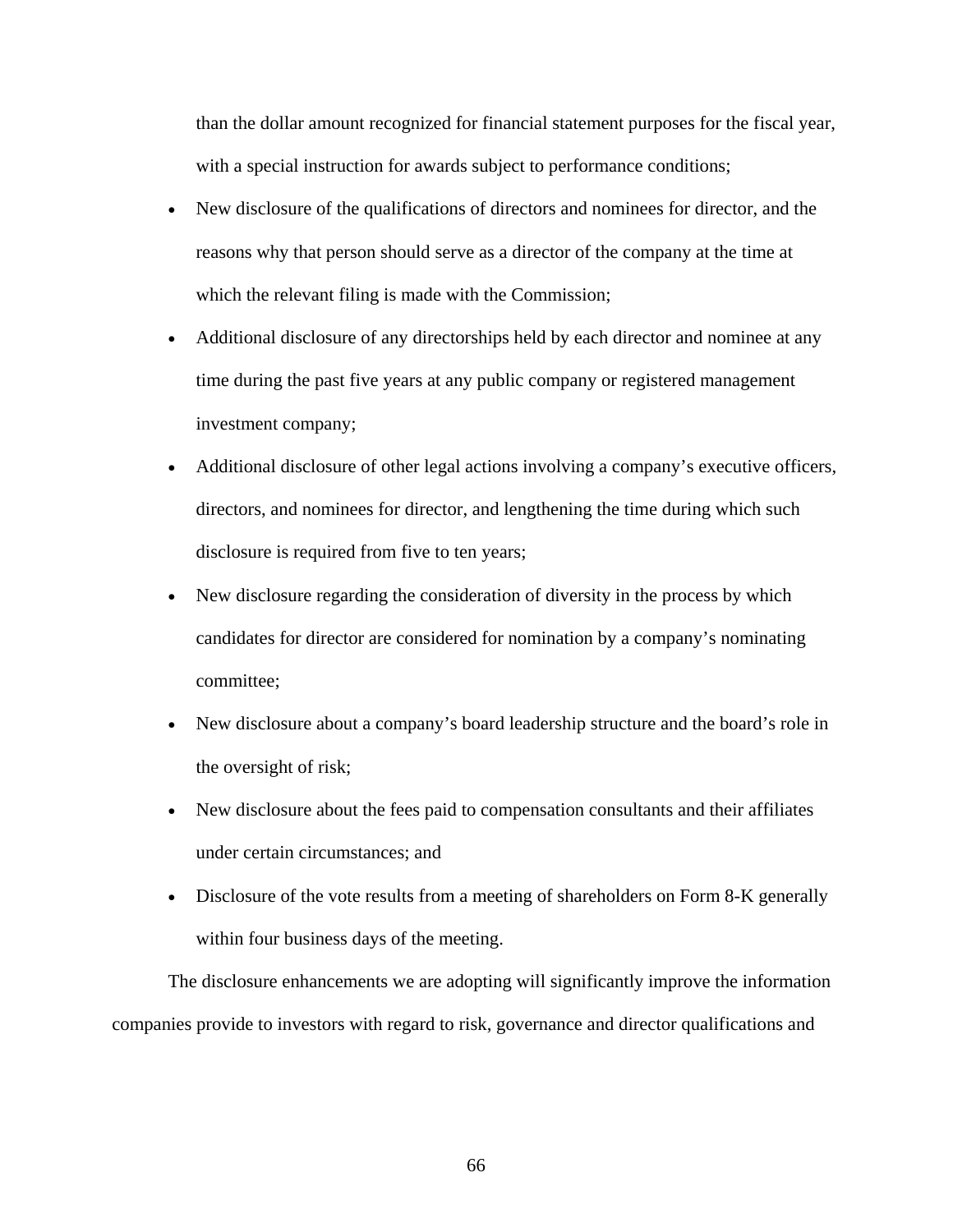compensation. We believe that providing a more transparent view of these matters will help investors make more informed voting and investment decisions.

### **C. Summary of Comment Letters and Revisions to Proposals**

In the Proposing Release, we requested comment on the PRA analysis. We received a response from one commenter that addressed our overall burden estimates for the proposed amendments. This commenter asserted that our PRA estimates underestimated the time and costs that companies would need to expend in complying with the proposed amendments.<sup>178</sup> This commenter asserted that companies would need to expend many additional hours to update their director and officer questionnaires to obtain more detailed information; director nominees would need to spend additional time responding to these questionnaires and providing companies with information about their backgrounds and qualifications; and companies would need to spend time analyzing the responses, deciding what information to disclose, and preparing the disclosures. This commenter, however, did not provide alternative cost estimates or cost estimates that could be applied generally to all companies. In response to comments and modifications to the amendments as proposed, we have revised our estimates as discussed more fully in Section D.

We have made several substantive modifications to the proposed amendments. First, new Item 402(s) of Regulation S-K requires a company to discuss its compensation policies and practices for employees if such policies and practices are reasonably likely to have a material adverse effect on the company. This change from the "may have a material effect" disclosure standard that was proposed should substantially mitigate some of the costs and burdens associated with the proposed amendments. By focusing on risks that are "reasonably likely to

<sup>&</sup>lt;sup>178</sup> See letter from Business Roundtable.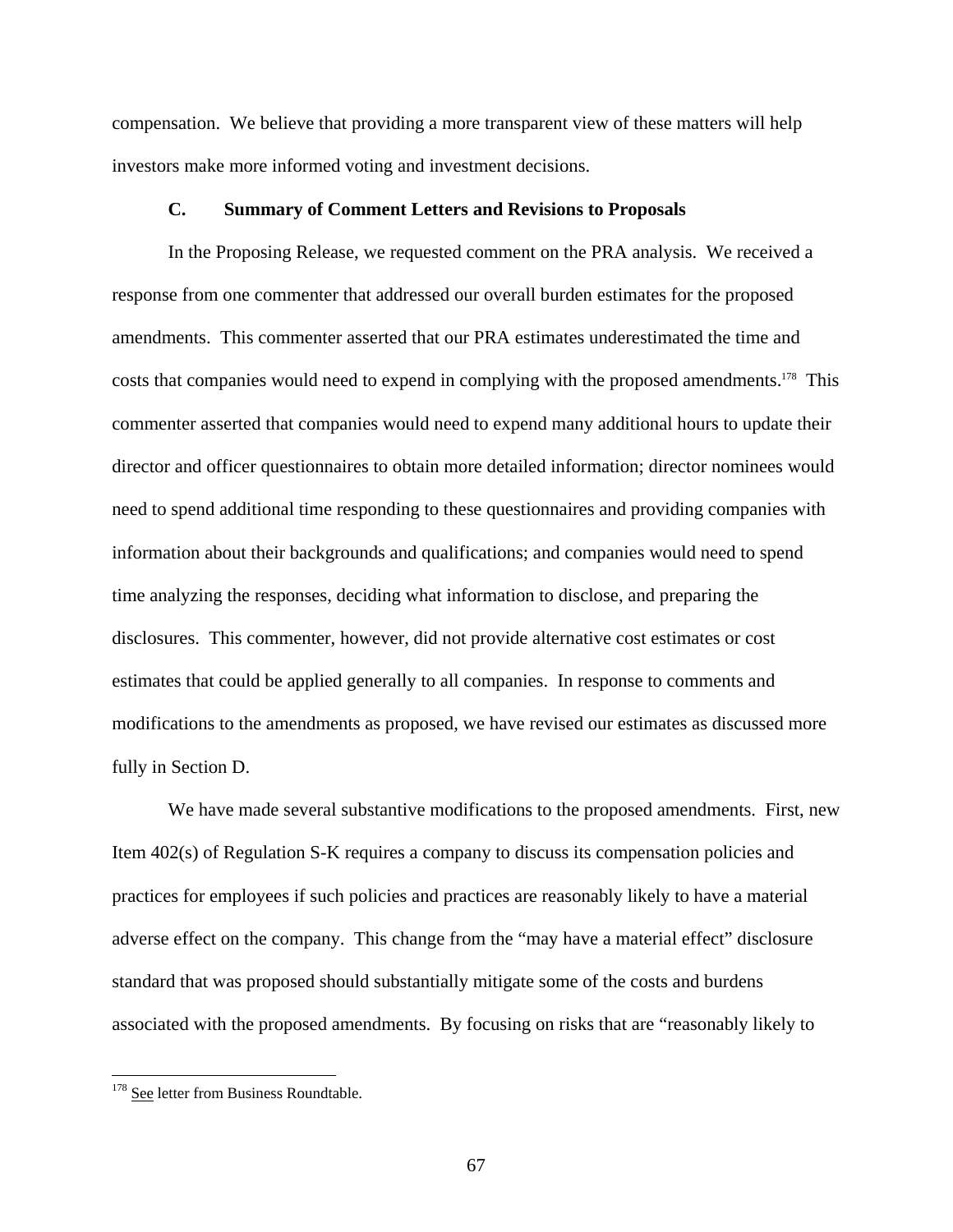have a material adverse effect" on the company, the amendments are designed to elicit disclosure on the company's compensation policies and practices that would be most relevant to investors. Second, we have adopted amendments to expand the list of legal proceedings involving directors, executive officers, and nominees covered under Item 401(f) of Regulation S-K. Third, disclosure will be required of whether (and if so, how) the nominating committee considers diversity in identifying nominees for director. Fourth, we have adopted a disclosure threshold under the compensation consultant disclosure amendments that excludes fee and related disclosure where the fees for non-executive compensation consulting services do not exceed \$120,000 for a company's fiscal year. In addition, disclosure of fees for consultants engaged by management would not be required if the compensation committee or board has its own compensation consultant.

### **D. Revisions to PRA Reporting and Cost Burden Estimates**

For purposes of the PRA, in the Proposing Release we estimated that the total annual increase in the paperwork burden for all companies (other than registered management investment companies) to prepare the disclosure that would be required under the proposed amendments would be approximately 247,773 hours of company personnel time and a cost of approximately \$47,413,161 for the services of outside professionals. We further estimated the total annual increase in paperwork burden for registered management investment companies under the proposed amendments to be approximately 14,041 hours of company personnel time and a cost of approximately \$7,048,900 for the services of outside professionals. As discussed above, we are revising the PRA burden and cost estimates that we originally submitted to the OMB in connection with the proposed amendments.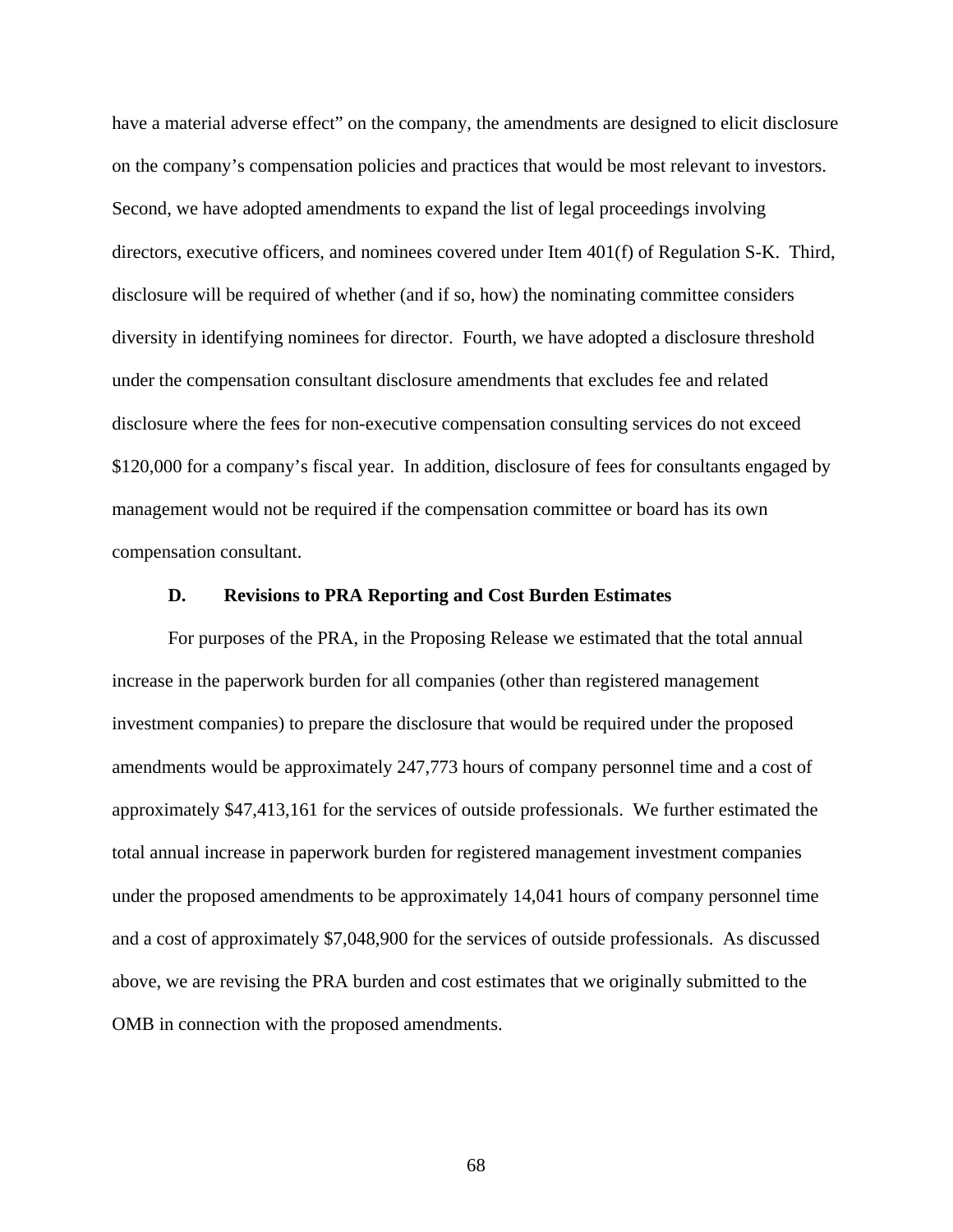We derived our new burden hour and cost estimates by estimating the total amount of time it would take a company to prepare and review the disclosure requirements contained in the final rules. This estimate represents the average burden for all companies, both large and small. Our estimates have been adjusted to reflect the fact that some of the amendments would be required in some but not all of the documents listed above in Section A, and would not apply to all companies. In deriving our estimates, we recognize that the burdens will likely vary among individual companies based on a number of factors, including the size and complexity of their organizations, and the nature of their operations. We believe that some companies will experience costs in excess of this average in the first year of compliance with the amendments and some companies may experience less than the average costs. We estimate the annual incremental paperwork burden for all companies (other than registered management investment companies) to be approximately 223,426 hours of company personnel time and a cost of approximately \$49,964,730 for the services of outside professionals. For registered management investment companies, we estimate the annual paperwork burden to be approximately 19,334 hours of company personnel time and a cost of approximately \$9,480,200 for the services of outside professionals. These estimates include the time and the cost of preparing and reviewing disclosure, filing documents and retaining records.

With respect to reporting companies (other than registered management investment companies), the new rules and amendments will increase the existing disclosure burdens associated with proxy and information statements, Forms 10, 10-K, 8-K, S-1, S-4 and S-11. However, the disclosure requirements under new Item 402(s) of Regulation S-K are not applicable to smaller reporting companies.<sup>179</sup> With respect to registered management investment

domestic companies are smaller reporting companies that have a public float of less than \$75 million.<br>69  $179$  Based on the number of proxy filings we received in the 2008 fiscal year, we estimate that approximately 3,922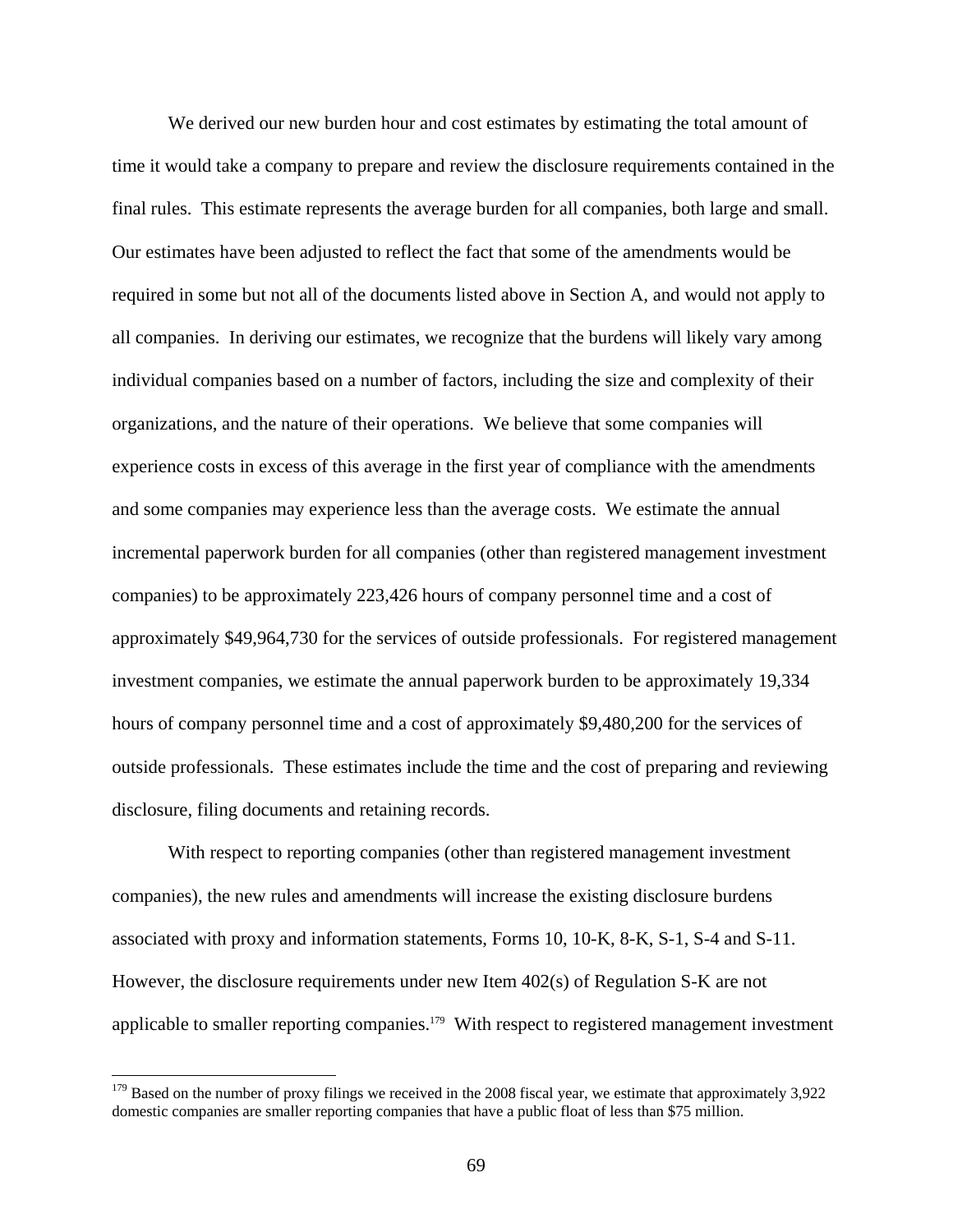companies, the revisions will be reflected in certain Regulation S-K items, Schedule 14A, and Forms N-1A, N-2 and N-3.

presented.<sup>183</sup> In the Proposing Release, we assumed that the burden hours of the amendments would be comparable to the burden hours related to similar disclosure requirements under existing reporting requirements, such as the disclosure of audit fees and non-audit services,<sup>180</sup> CD&A and executive compensation reporting,<sup>181</sup> and the disclosure of the activities of nominating committees.<sup>182</sup> We have made several adjustments to these estimates to reflect the revisions we made to the amendments and the responses of commenters. We increased the burden estimate for the enhanced director and nominee disclosure by four hours to reflect the additional disclosures that will be required, such as the new legal proceedings and diversity policy, and to address concerns that our initial estimate may have been understated. At the same time, we have decreased the burden estimate related to new Item 402(s) of Regulation S-K from sixteen to eight hours, as well as the burden estimate related to the new compensation consultant disclosure from four to three hours to reflect the revisions to the proposed amendments. However, we made no change in our assumption that substantially all of the burdens associated with the amendments to Items 401 and 402 of Regulation S-K would be associated with Schedules 14A and 14C, as these would be the primary disclosure documents where the new disclosures would be prepared and

<sup>&</sup>lt;sup>180</sup> Release No. 33-8183 (Jan. 28, 2003) [68 FR 6006] (which we estimated to be two hours).

 $^{181}$  Release No. 33-8732A (Aug. 29, 2006) [71 FR 53518] (which we estimated to be 95 hours).

 $182$  Release No. 33-8340 (Nov. 24, 2003) [68 FR 69204] (which we estimated to be three hours).

 be satisfied by either including the information directly in an annual report or incorporating the information by <sup>183</sup> The burden estimates for Form 10-K assume that the amendments to Items 401 and 402 of Regulation S-K would reference from the proxy statement or information statement on Schedule 14A or Schedule 14C. Our PRA estimates include an estimated 1 hour burden in the Form 10-K and schedules to account for the incorporation of the information that would be required under proposed amendments to Items 401 and 402 of Regulation S-K.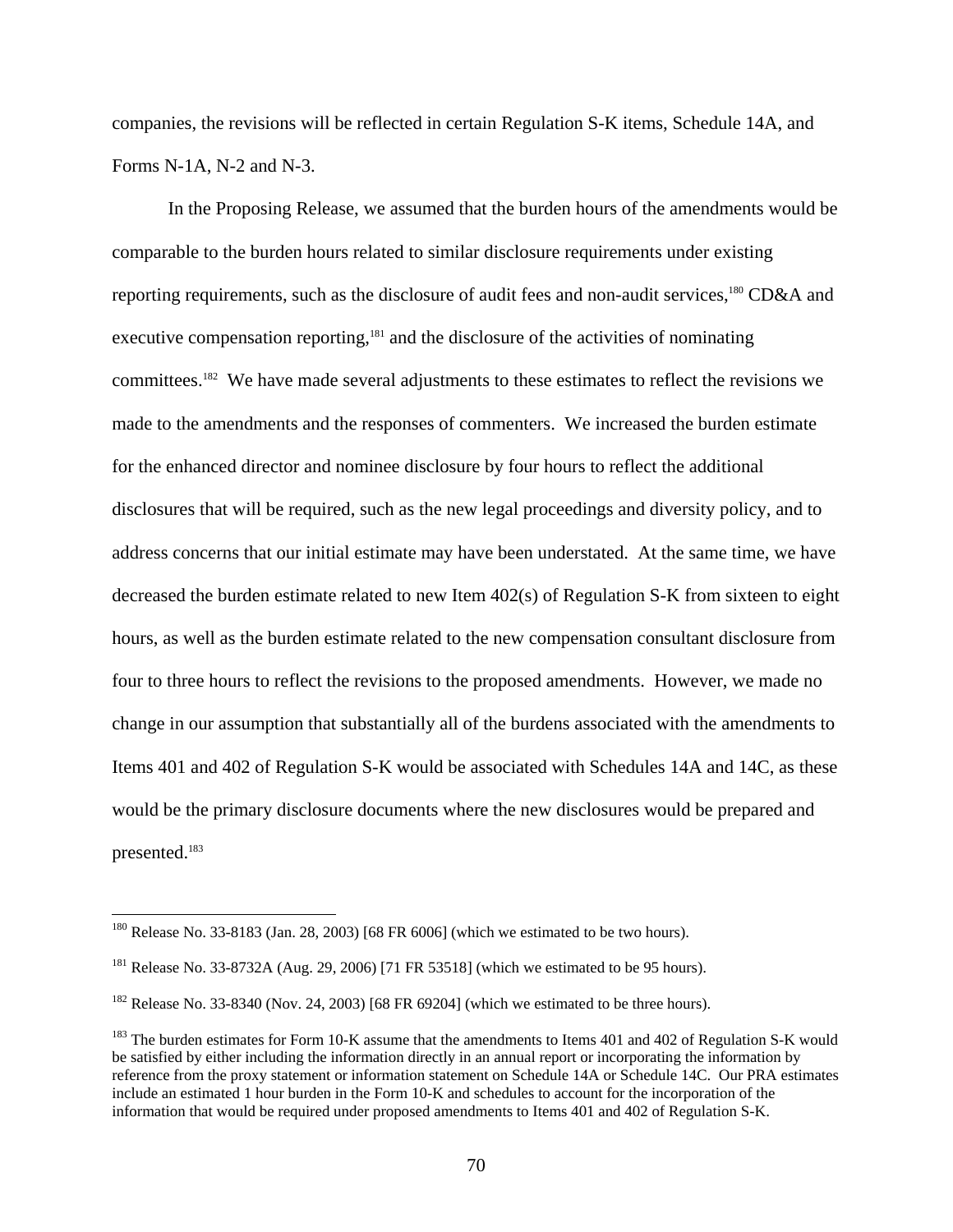We made no change in our estimate that there would be no annual incremental increase in the paperwork burden for companies to comply with the amendments to the Summary Compensation Table, Director Compensation Table, and Grants of Plan-Based Awards Table. We believe that the amendments to the Summary Compensation Table, Grants of Plan-Based Awards Table and Director Compensation Table will simplify executive compensation disclosure because companies no longer will need to report two separate measures of equity compensation in their compensation disclosure. For purposes of Item 402 disclosure, companies no longer will need to explain or analyze a second, separate measure of equity compensation that is based on financial statement recognition rather than compensation decisions. In addition, we believe it is likely that these amendments will make companies' identification of named executive officers more consistent from year-to-year, providing investors more meaningful disclosure and reducing executive compensation tracking burdens in determining which executive officers are the most highly compensated.

We have added a special instruction for equity awards subject to performance conditions calling for tabular disclosure of the value computed based upon the probable outcome of the performance conditions as of the grant date. Because this value is already required to be computed under the accounting literature,<sup>184</sup> it will not impose an incremental increase in paperwork burden. This instruction also requires footnote disclosure of the maximum value assuming the highest level of performance conditions is probable. We believe that any incremental burden associated with providing this footnote disclosure would be minimal.

For each reporting company (other than registered management investment companies), we estimate that the amendments would impose on average the following incremental burden hours:

<u>.</u>

<sup>&</sup>lt;sup>184</sup> FASB ASC Topic 718.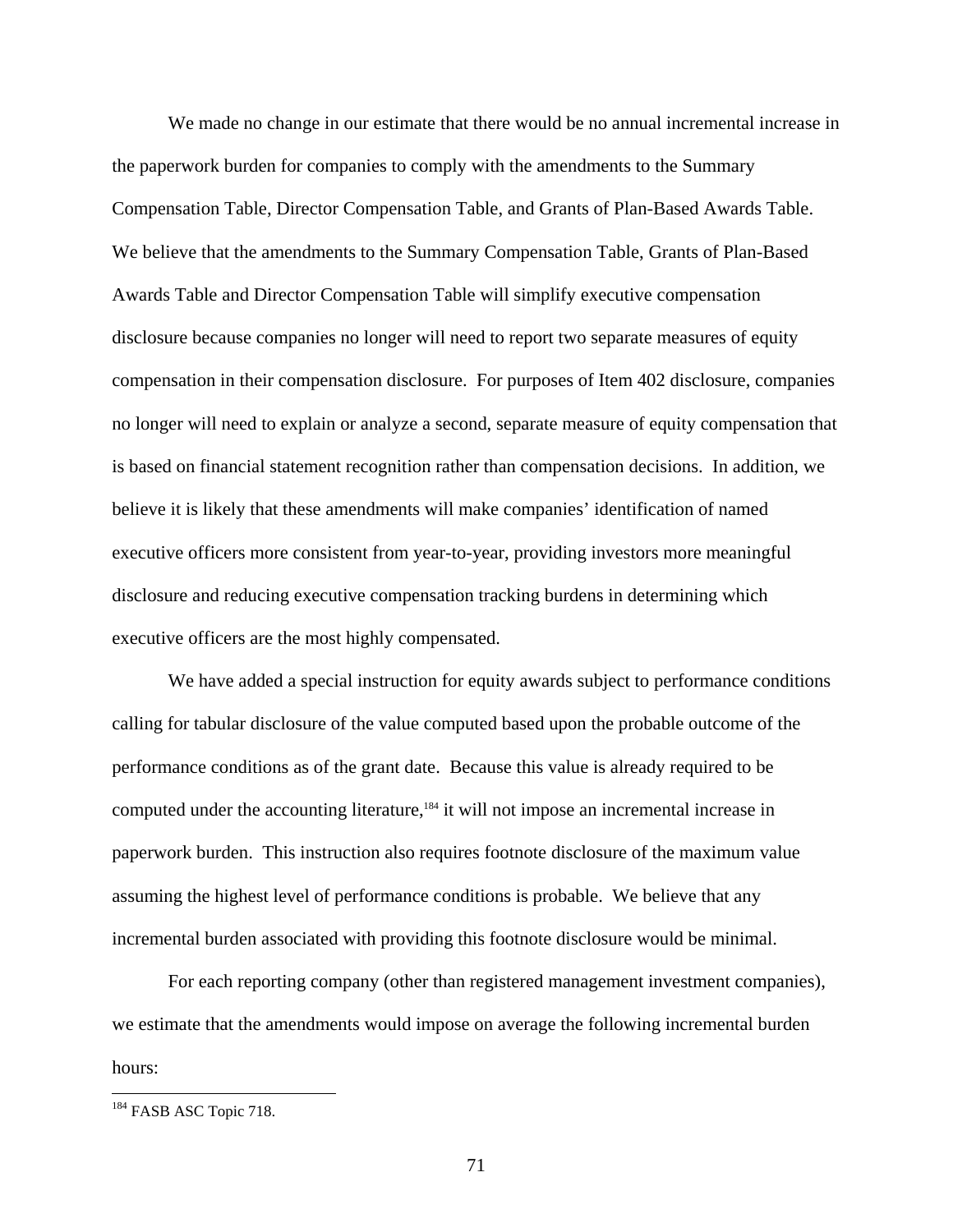- Eight hours related to the amendments to discuss compensation policies and practices as they relate to risk management;
- Eight hours for the enhanced director and nominee disclosure;
- Six hours for the disclosures about board leadership structure and the board's role in risk oversight;
- Three hours for the disclosures regarding compensation consultants; and
- One hour for the reporting of voting results on Form 8-K rather than on Forms 10-Q and 10-K.

With respect to registered management investment companies, the amendments to Forms

N-1A, N-2, and N-3 will increase existing disclosure burdens for such forms by requiring:

- New disclosure of the qualifications of directors and nominees for director, and the reasons why that person should serve as a director of the company at the time at which the relevant filing is made with the Commission;
- Additional disclosure of any directorships held by each director and nominee at any time during the past five years at public companies or registered management investment companies; and
- New disclosure about a fund's board leadership structure and the board's role in the oversight of risk.

We estimate that the amendments would impose on average the following incremental burden hours with respect to registered management investment companies: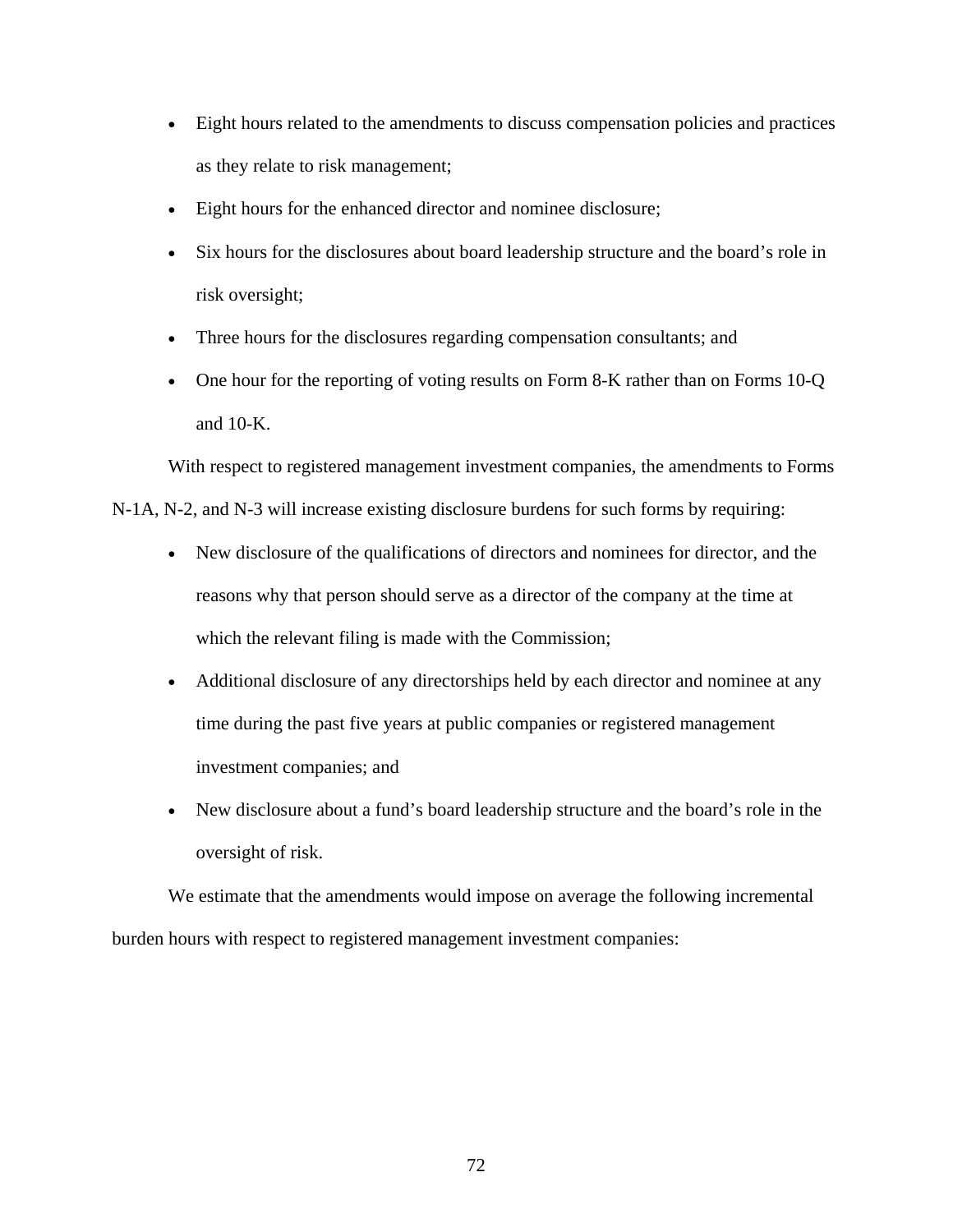- Eight hours for the enhanced director and nominee disclosure in proxy statements and six hours for such disclosure in registration statements;<sup>185</sup> and
- Six hours for the disclosures about company leadership structure and the board's role in risk management.

## **1. Proxy and Information Statements**

For purposes of the PRA, in the case of reporting companies (other than registered management investment companies) we estimate the annual incremental paperwork burden for proxy and information statements under the amendments would be approximately seventeen hours per form for companies that are smaller reporting companies, and twenty-five hours per form for companies that are either accelerated or large accelerated filers. In the case of registered management investment companies, we estimate the annual incremental paperwork burden for proxy and information statements under the amendments would be approximately fourteen hours per form. These estimates include the time and the cost of preparing disclosure that has been appropriately reviewed by management, in-house counsel, outside counsel, and members of the board of directors.

## **2. Exchange Act Periodic Reports**

1

For purposes of the PRA, we estimate the annual incremental paperwork burden for Form 10-K under the amendments would be approximately one hour per form. This estimate includes the time and the cost of preparing disclosure that has been appropriately reviewed by management, in-house counsel, outside counsel, and members of the board of directors.

 $185$  We estimate that the disclosure burden for registration statements on Forms N-1A, N-2, and N-3 is less than for proxy statements because the disclosures relating to involvement in legal proceedings for the past ten years applies only to proxy statements and not to registration statements.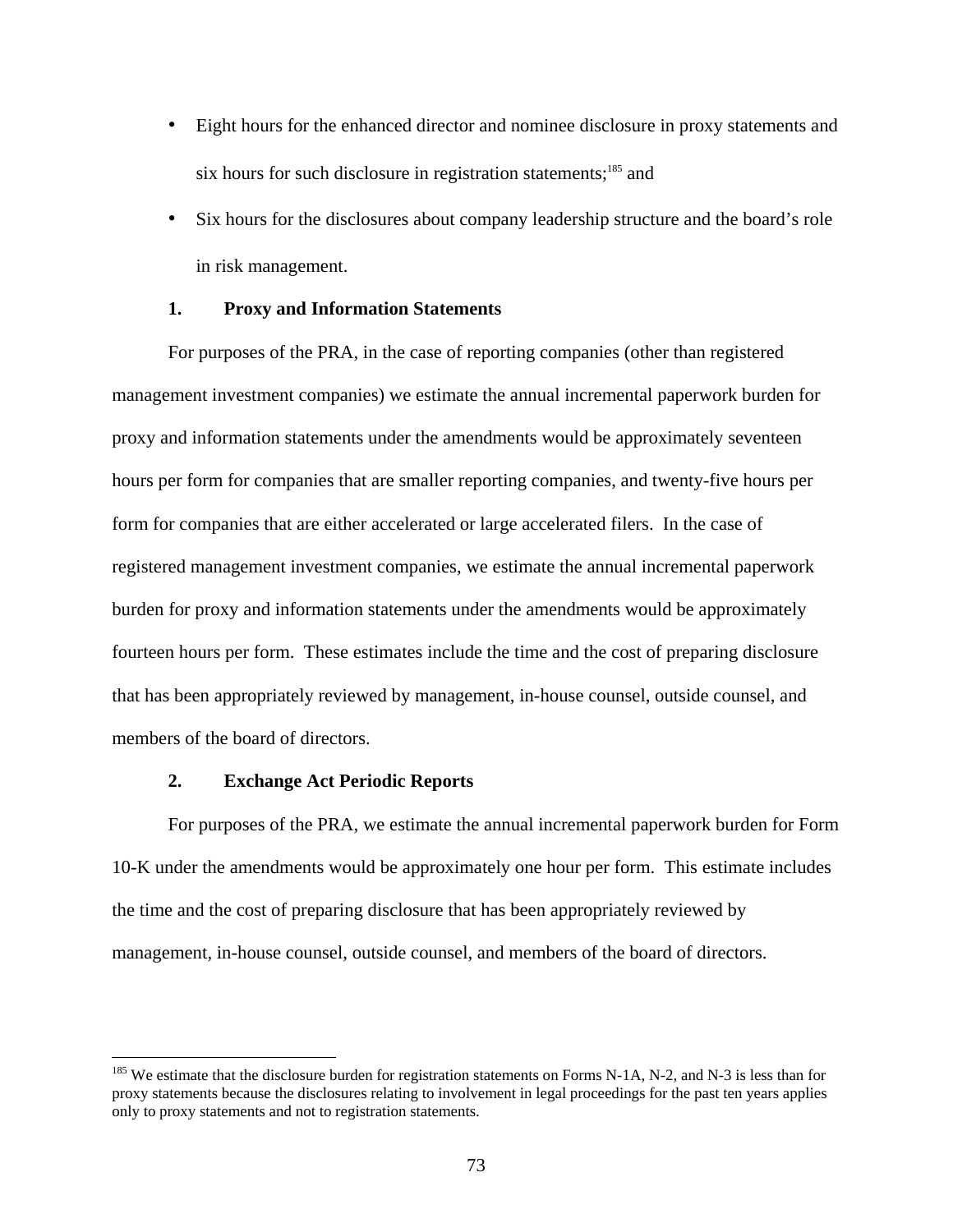## **3. Securities Act Registration Statements and Exchange Act Registration Statements**

For purposes of the PRA, in the case of reporting companies (other than registered management investment companies) we estimate the annual incremental paperwork burden for Securities Act registration statements under the amendments would be approximately sixteen hours per form.<sup>186</sup> For registered management investment companies, we estimate that the annual incremental paperwork burden under the amendments to Forms N-1A, N-2, and N-3 would be approximately twelve hours per form. These estimates include the time and the cost of preparing disclosure that has been appropriately reviewed by management, in-house counsel, outside counsel, and members of the board of directors.

The tables below illustrate the total annual compliance burden of the collection of information in hours and in cost under the amendments for annual reports; quarterly reports; current reports; proxy and information statements; Form 10; Forms S-1, S-4, S-11, N-1A, N-2, and N-3; and Regulation S-K.<sup>187</sup> The burden estimates were calculated by multiplying the estimated number of responses by the estimated average amount of time it would take a company to prepare and review the disclosure requirements. For the Exchange Act reports on Forms 10- K, 10-Q, and 8-K, and the proxy and information statements we estimate that 75% of the burden of preparation is carried by the company internally and that 25% of the burden of preparation is carried by outside professionals retained by the company at an average cost of \$400 per hour. For the registration statements on Forms 10, S-1, S-4, S-11, N-1A, N-2, and N-3, we estimate

 to eight hours for the enhanced director and nominee disclosure.  $186$  We calculated the sixteen hours by adding eight hours for the requirements under Item 402(s) of Regulation S-K

 $187$  Figures in both tables have been rounded to the nearest whole number.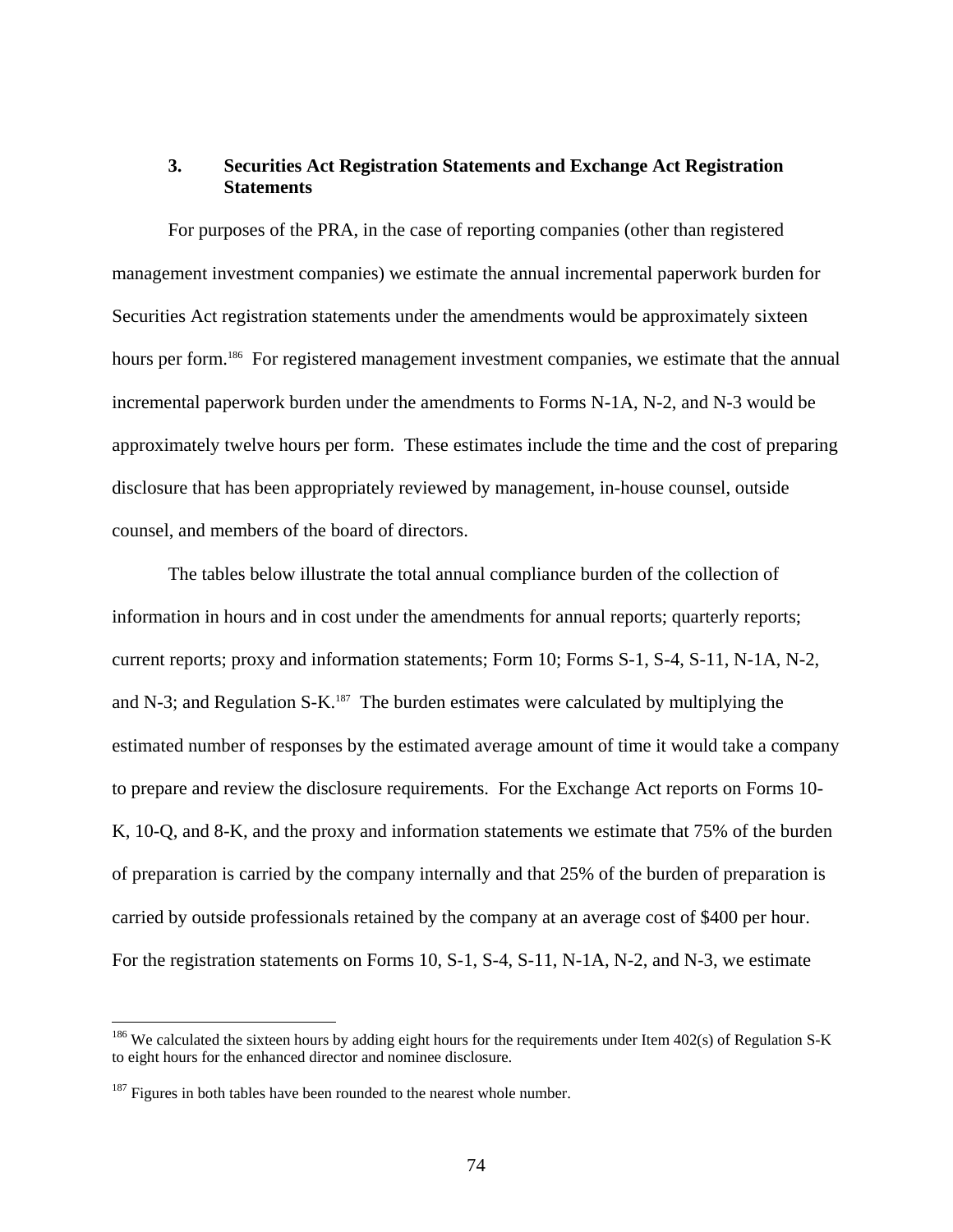that 25% of the burden of preparation is carried by the company internally and that 75% of the burden of preparation is carried by outside professionals retained by the company at an average cost of \$400 per hour. The portion of the burden carried by outside professionals is reflected as a cost, while the portion of the burden carried by the company internally is reflected in hours. There is no change to the estimated burden of the collections of information under Regulation S-K because the burdens that this regulation imposes are reflected in our revised estimates for the forms.

|                  | Number of               | Incremental      | Total               | 75% Company    | 25%            | Professional    |
|------------------|-------------------------|------------------|---------------------|----------------|----------------|-----------------|
|                  | Respones <sup>188</sup> | Burden           | Incremental         | $(D)=(C)*0.75$ | Professional   | Costs           |
|                  | (A)                     | Hours/Form       | <b>Burden Hours</b> |                | $(E)=(C)*0.25$ | $(F)=(E)*\$400$ |
|                  |                         | (B)              | $(C)=(A)*(B)$       |                |                |                 |
| $10-K$           | 13,545                  |                  | 13,545              | 10,159         | 3,386          | \$1,354,500     |
| $10-Q^{189}$     | 32,462                  | $\left(1\right)$ | (7,300)             | (5, 475)       | (1,825)        | \$(730,000)     |
| $8 - K^{190}$    | 117,255                 |                  | 117,255             | 87,941         | 29,314         | \$11,725,500    |
| Sch. $14A^{191}$ | 7,300                   |                  |                     |                |                |                 |
| Accel.           | 3.378                   | 25               | 84.450              | 63.338         | 21,113         | \$8,445,000     |
| Filers           |                         |                  |                     |                |                |                 |
| <b>SRC</b>       | 3.922                   | 17               | 66.674              | 50,006         | 16.669         | \$6,667,400     |

# **Table 1. Incremental Paperwork Burden under the amendments for annual reports; quarterly reports; proxy and information statements:**

 $190$  We have included an additional 7,300 responses to Form 8-K to reflect the additional Form 8-Ks that would be proxy statements filed in 2008. We adjusted this number upward by 20% to reflect our estimate of the additional Form 8-Ks that may be filed to report preliminary votes, and we have also included an additional 71 Form 8-Ks to election, which we based on the actual number of proxy statements involving contested elections that were filed filed to report final voting results. As explained in footnote 188 above, this number is based on the actual number of reflect the number of Form 8-Ks that would be filed to report preliminary voting results because of a contested with the Commission during the 2008 fiscal year.

 $\overline{a}$ <sup>188</sup> The number of responses reflected in the table equals the actual number of forms and schedules filed with the Commission during the 2008 fiscal year, except for Form 8-K. The number of responses for Form 8-K reflects the number of Form 8-Ks filed during the 2008 fiscal year plus an additional 8,831 filings. See footnote 190 below.

<sup>&</sup>lt;sup>189</sup> We calculated the reduction in the burden hours for Form 10-Q based on the number of proxy statements filed with the Commission during the 2008 fiscal year. We assumed that there would be, at a minimum, an equal number of Form 10-Qs filed to report the voting results from a meeting of shareholders. The reduction reflects the deletion of the disclosure of voting results from the form.

<sup>&</sup>lt;sup>191</sup> The estimates for Schedule 14A and Schedule 14C are separated to reflect our estimate of the burden hours and costs related to new Item 402(s) of Regulation S-K which is applicable to companies that are either accelerated or large accelerated filers, but not applicable to companies that are non-accelerated filers, including smaller reporting companies. We estimate that 3,378 Schedule 14A responses were filed by accelerated or large accelerated filers, and 315 Schedule 14C responses were filed by accelerated or large accelerated filers.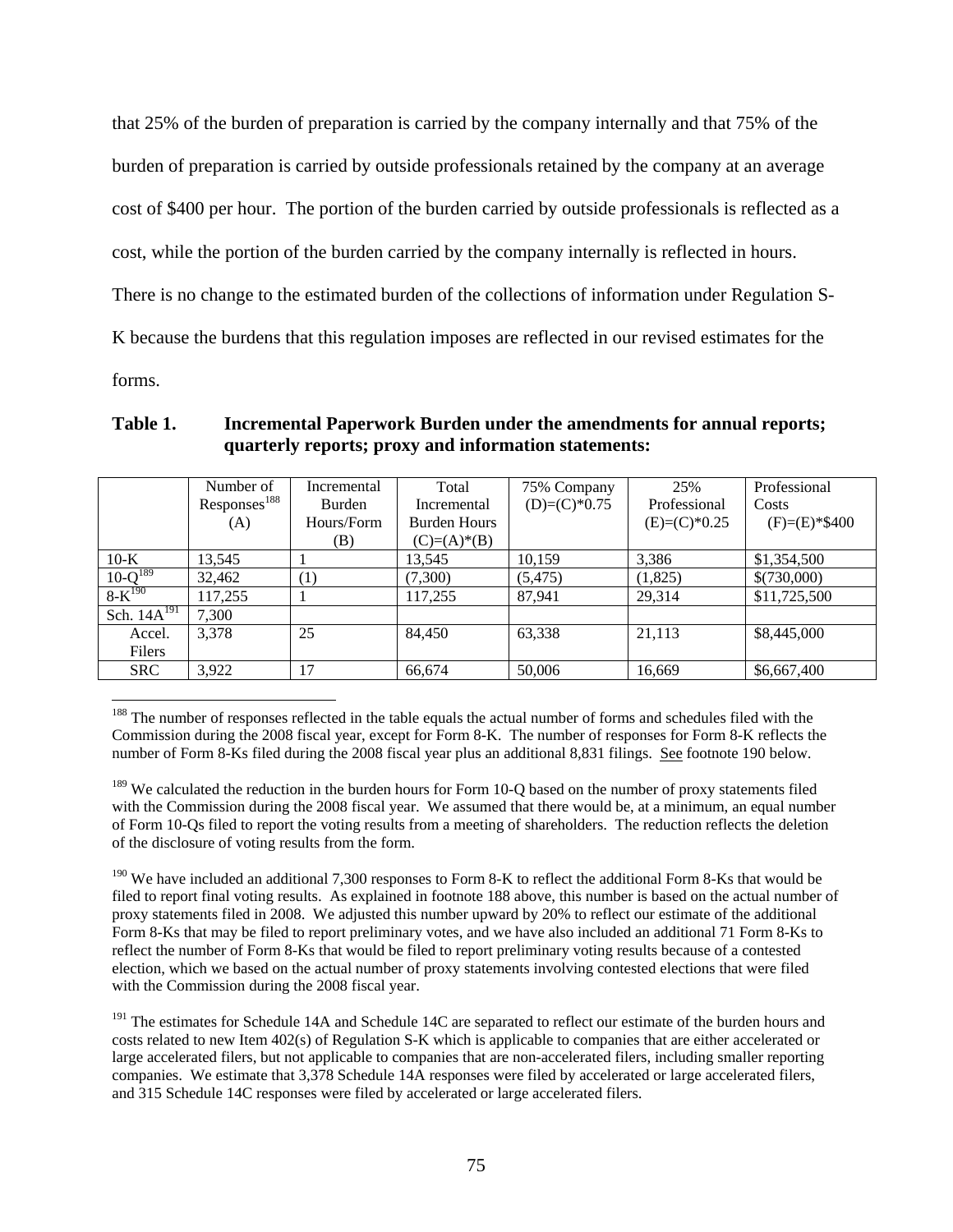| Filers               |       |     |         |        |       |              |
|----------------------|-------|-----|---------|--------|-------|--------------|
| Sch. 14C             | 680   |     |         |        |       |              |
| Accel.<br>Filers     | 315   | 25  | 7,867   | 5,900  | 1,967 | \$786,658    |
| <b>SRC</b><br>Filers | 365   | 17  | 6,211   | 4,658  | 1,553 | \$621,073    |
| Rule 20a-1           | 1,225 | 14  | 17,150  | 12,863 | 4,288 | \$1,715,000  |
| Reg. S-K             | N/A   | N/A | N/A     | N/A    | N/A   | N/A          |
| Total                |       |     | 305,851 |        |       | \$30,585,130 |

## **Table 2. Incremental Paperwork Burden under the amendments for registration statements:**

|           | Number of                | Incremental | Total               | 25% Company    | 75%            | Professional    |
|-----------|--------------------------|-------------|---------------------|----------------|----------------|-----------------|
|           | Responses <sup>192</sup> | Burden      | Incremental         | $(D)=(C)*0.25$ | Professional   | Costs           |
|           | (A)                      | Hours/Form  | <b>Burden Hours</b> |                | $(E)=(C)*0.75$ | $(F)=(E)*\$400$ |
|           |                          | (B)         | $(C)=(A)*(B)$       |                |                |                 |
| Form 10   | 238                      | 16          | 3,809               | 952            | 2,856          | \$1,142,500     |
| Form S-1  | 768                      | 16          | 12,288              | 3,072          | 9,216          | \$11,579,500    |
| Form S-4  | 619                      | 16          | 9,904               | 2,476          | 7,428          | \$3,686,400     |
| Form S-11 | 100                      | 16          | 1,600               | 400            | 1,200          | \$2,971,200     |
| Form N-1A | 1,935                    | 12          | 23,220              | 5,805          | 17,415         | \$6,966,000     |
| Form N-2  | 205                      | 12          | 2,460               | 615            | 1,845          | \$738,000       |
| Form N-3  | 17                       | 12          | 204                 | 51             | 153            | \$61,200        |
| Reg. S-K  | N/A                      | N/A         | N/A                 | N/A            | N/A            | N/A             |
| Total     |                          |             | 53,485              |                |                | \$27,144,800    |

## **IV. COST-BENEFIT ANALYSIS**

#### **A. Introduction**

 $\overline{a}$ 

We are adopting amendments to enhance the disclosures with respect to a company's overall compensation policy and its impact on risk taking, director and nominee qualifications and legal proceedings, board leadership structure and the board's role in risk oversight, and the interests of compensation consultants. In addition, we are adopting amendments to transfer the requirement to disclose voting results from Forms 10-Q and 10-K to Form 8-K.

We also are adopting amendments to the disclosure requirements for executive and director compensation to require stock awards and option awards reporting based on a measure

 during the 2008 fiscal year, except for Forms N-1A and N-3. The number of responses for Forms N-1A and N-3  $192$  The number of responses reflected in the table equals the actual number of forms filed with the Commission reflect the number of open-ended management investment companies registered with the Commission as of the end of the 2008 fiscal year.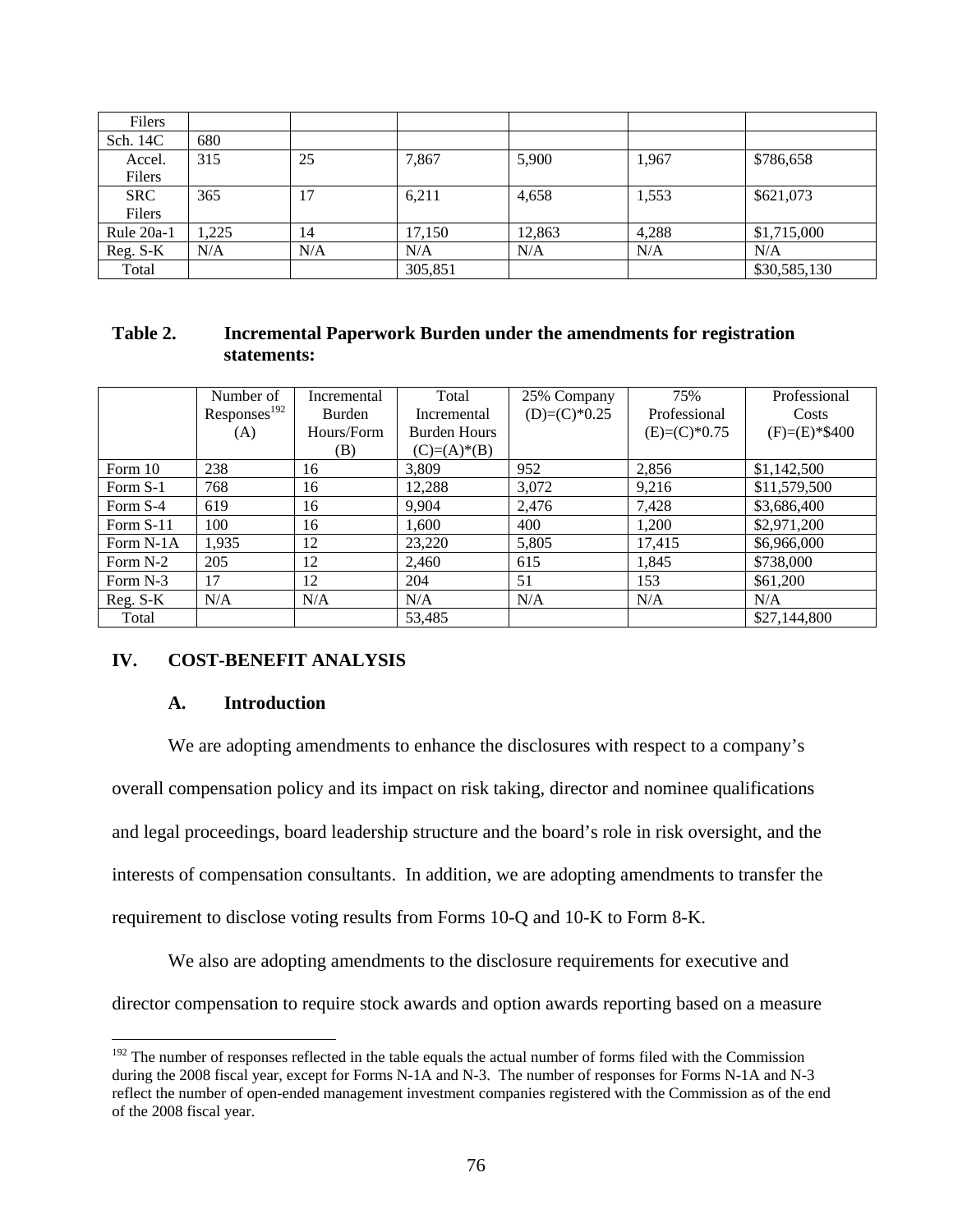commensurate with financial statement recognition of compensation costs. that will represent the aggregate grant date fair value of the compensation decision in the grant year, rather than the current rule, which allocates the grant date fair value over time

#### **B. Benefits**

The amendments are intended to enhance transparency of a company's compensation policies and its impact on risk taking; director and nominee qualifications; board leadership structure and the role of the board in risk oversight; potential conflicts of interest of compensation consultants; and voting results at annual and special meetings.

## **1. Benefits Related to the New Narrative Disclosure of the Company's Compensation Policies and Practices as They Relate to the Company's Risk Management**

Incentive arrangements and other compensation for employees may affect risk-taking behavior in the company's operations. To the extent that the risks arising from a company's compensation policies and practices for employees are reasonably likely to have a material adverse effect on the company, investors will benefit through an enhanced ability to monitor it. They would also potentially benefit from the ability to use this additional information in allocating capital across companies, toward companies where employee incentives appear better aligned with operational success and investors' appetite for risk. The new disclosure may also encourage the board and senior management to examine and improve incentive structures for management and employees of the company. These benefits may also lead to increased value to investors.

#### **2. Benefits Related to Revisions to Summary Compensation Table Disclosure**

As a result of the Summary Compensation Table and Director Compensation Table amendments, companies will no longer need to prepare and report the allocation of equity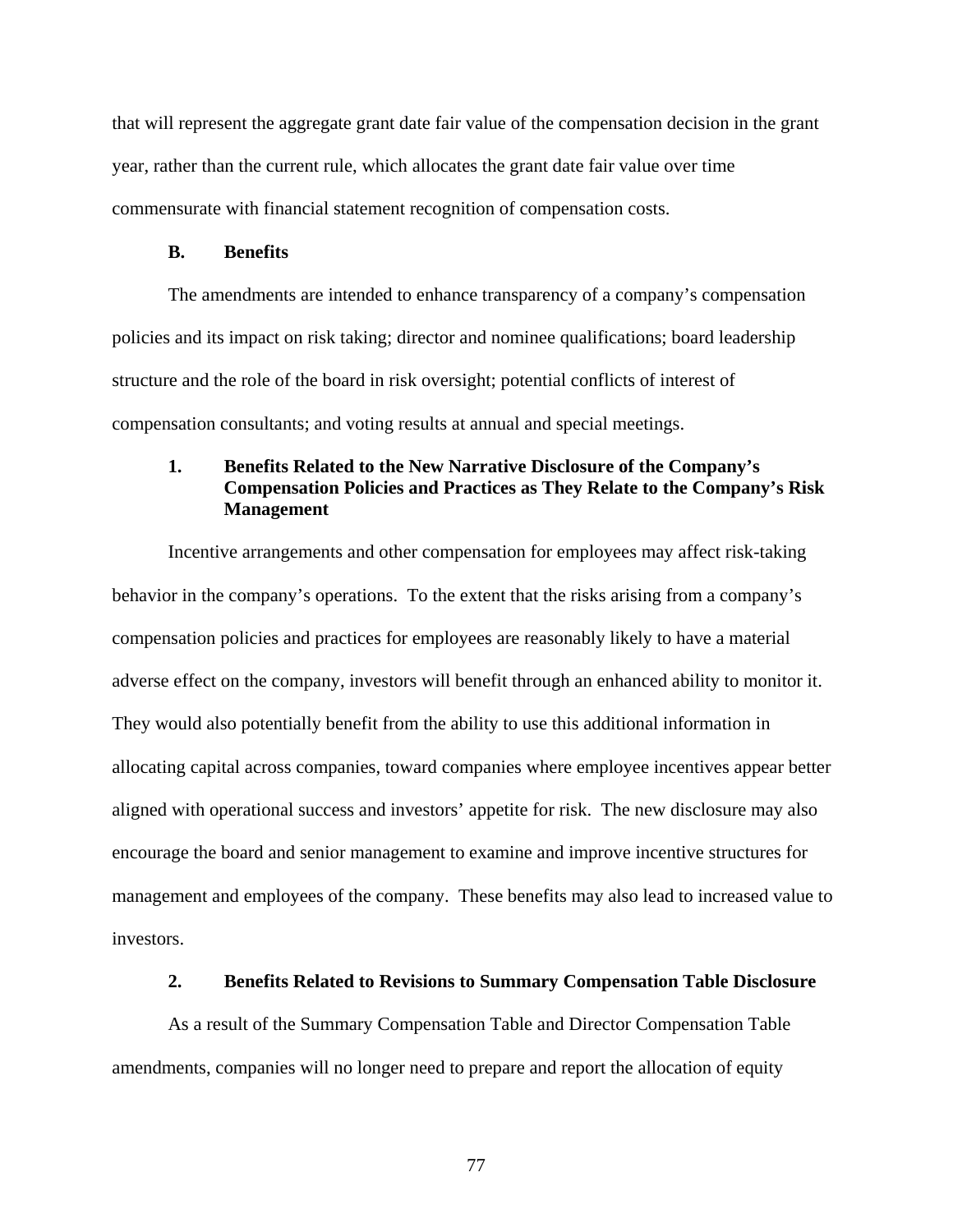awards' grant date fair value over time commensurate with financial statement recognition of compensation costs for executive and director compensation tabular reporting. Further, in preparing stock awards and option awards disclosure in the Summary Compensation Table and Director Compensation Table, companies no longer will need to incur additional costs to exclude the estimate for forfeitures related to service-based vesting used for financial statement reporting purposes. The elimination of costs of preparing and reporting this information is a benefit of the amendments.

The effects of the amendments in making information more readily available to investors may be useful to their voting and investment decisions. Reporting stock awards and option awards in the Summary Compensation Table based on aggregate grant date fair value is designed to make it easier for investors to assess compensation decisions and evaluate the decisions of the compensation committee. For example, under the amendments the Summary Compensation Table values will correspond to awards granted in the fiscal year, potentially allowing companies to better explain in CD&A how decisions with respect to awards granted for the year relate to other compensation decisions in the context of total compensation for the year. For awards subject to performance conditions, tabular disclosure will be based upon the probable outcome of the performance conditions as of the grant date. A special instruction for awards subject to performance conditions that requires footnote disclosure of the grant date fair value, assuming that the highest level of performance conditions will be achieved, will provide investors with further information as to the maximum potential payout of a particular grant. Further, the effect on total compensation of decisions to reprice options will be more evident because aggregate grant date fair value will be a component of total compensation reported in the Summary Compensation Table.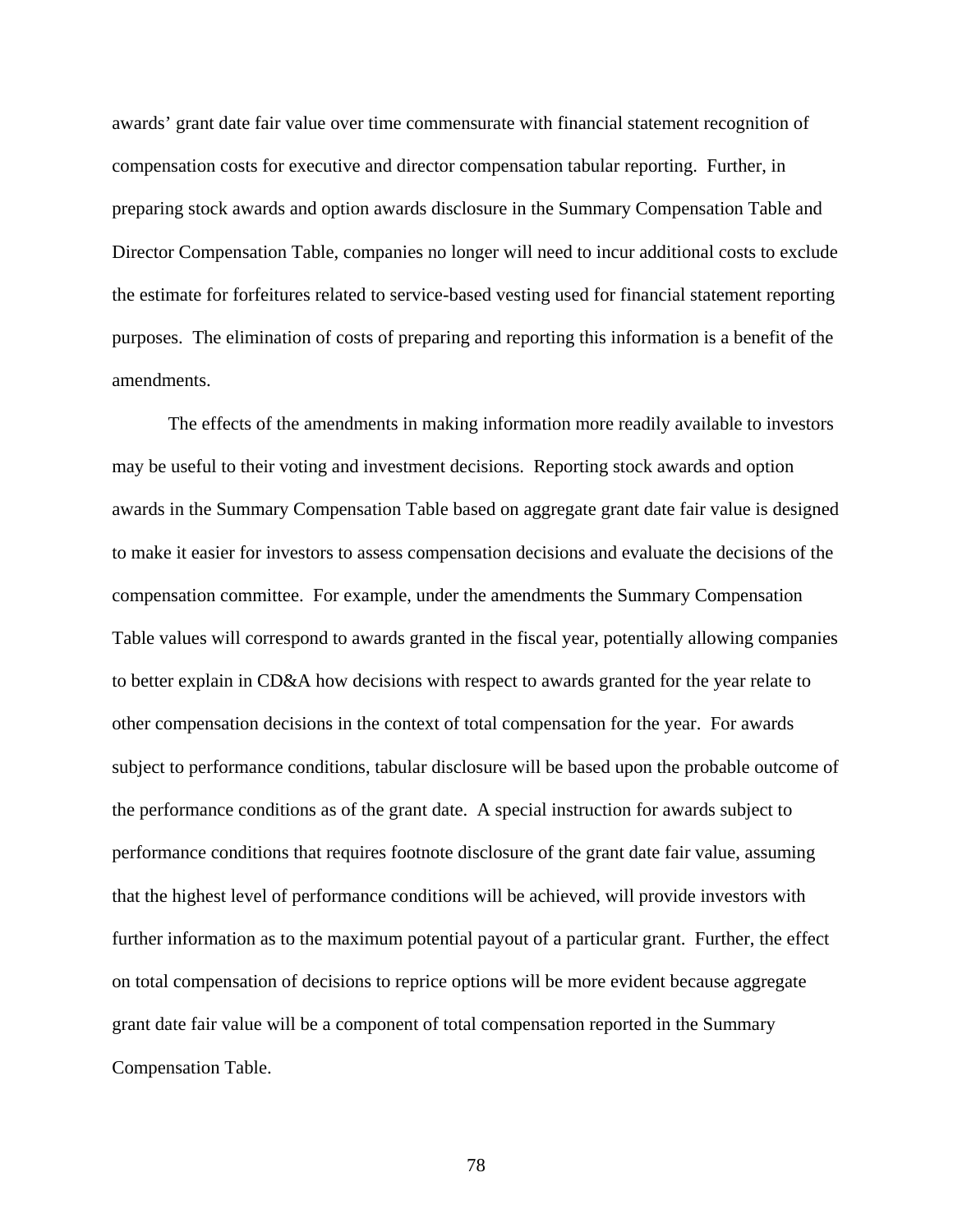Under the amendments, the identification of named executive officers based on total compensation for the last completed fiscal year will reflect the aggregate grant date fair value of equity awards granted in that year. As a result, the named executive officers other than the principal executive officer and principal financial officer may change. Investors may benefit from receiving compensation disclosure with respect to executives who would not have been named executive officers under the former rules. To the extent that this change better aligns the identification of named executive officers with compensation decisions for the year, it should make it easier for companies to track executive compensation for reporting purposes.

Although the amendments are not intended to steer behavior, changes in the way that executive compensation is represented in the Summary Compensation Table and other new, compensation-related disclosures may indirectly lead boards to reconsider pay structure, potentially changing the amount of pay in some cases.

Smaller reporting companies are not required to provide a Grants of Plan-Based Awards Table or a CD&A, but are required to provide a Summary Compensation Table and Director Compensation Table. Investors in these companies should benefit from reporting stock awards and option awards based on aggregate grant date fair value in the grant year, as opposed to the current reporting approach based on financial statement recognition of the awards.

#### **3. Benefits Related to Enhanced Director and Nominee Disclosure**

The amendments to Item 401 of Regulation S-K, Schedule 14A and Forms N-1A, N-2 and N-3 will potentially benefit investors by increasing the amount and quality of information that they receive concerning the background and skills of directors and nominees for director, enabling investors to make better-informed voting and investment decisions. Disclosure of board's or other proponents' rationale for their nominees' membership on the board may benefit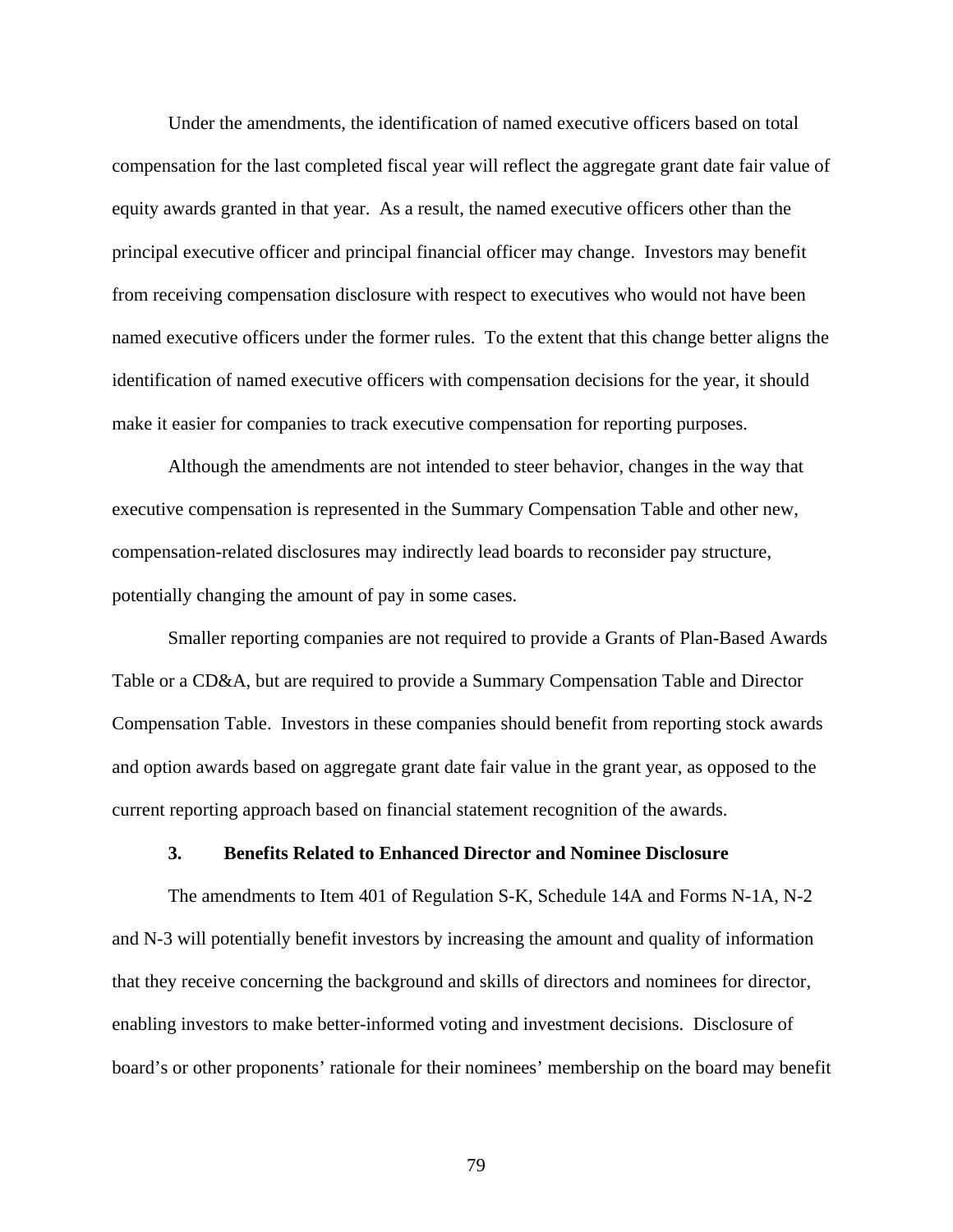investors by enabling them to better assess whether and why a particular nominee is an appropriate choice for a particular company. Investors would be able to make more informed voting decisions in electing directors. Investors would also be able to adjust their holdings, allocating more capital to companies in which they believe board members are most likely to be able to effectively fulfill their duties to shareholders. In particular, in cases that do not meet investors' expectations, investors may respond by attempting to exert more influence on management or the board than would occur otherwise, thereby enhancing shareholder value.

Required disclosure of whether, and if so, how a nominating committee (or the board) considers diversity in connection with identifying and evaluating persons for consideration as nominees for a position on the board of directors may also benefit investors. Board diversity policy is an important factor in the voting decisions of some investors.<sup>193</sup> Such investors will directly benefit from diversity policy disclosure to the extent the policy and the manner in which it is implemented is not otherwise clear from observing past and current board selections. Although the amendments are not intended to steer behavior, diversity policy disclosure may also induce beneficial changes in board composition. A board may determine, in connection with preparing its disclosure, that it is beneficial to disclose and follow a policy of seeking diversity. Such a policy may encourage boards to conduct broader director searches, evaluating a wider range of candidates and potentially improving board quality. To the extent that boards branch out from the set of candidates they would ordinarily consider, they may nominate directors who have fewer existing ties to the board or management and are, consequently, more independent. To the extent that a more independent board is desirable at a particular company, the resulting increase in board independence could potentially improve governance. In addition,

 $\overline{a}$ 

<sup>&</sup>lt;sup>193</sup> See, e.g., letters from Calvert, Trillium, Boston Common Asset Management, CII, Florida State Board of Administration, and Sisters of Charity BVM. See also letter from Lissa Lamkin Broome and Thomas Lee Hazen.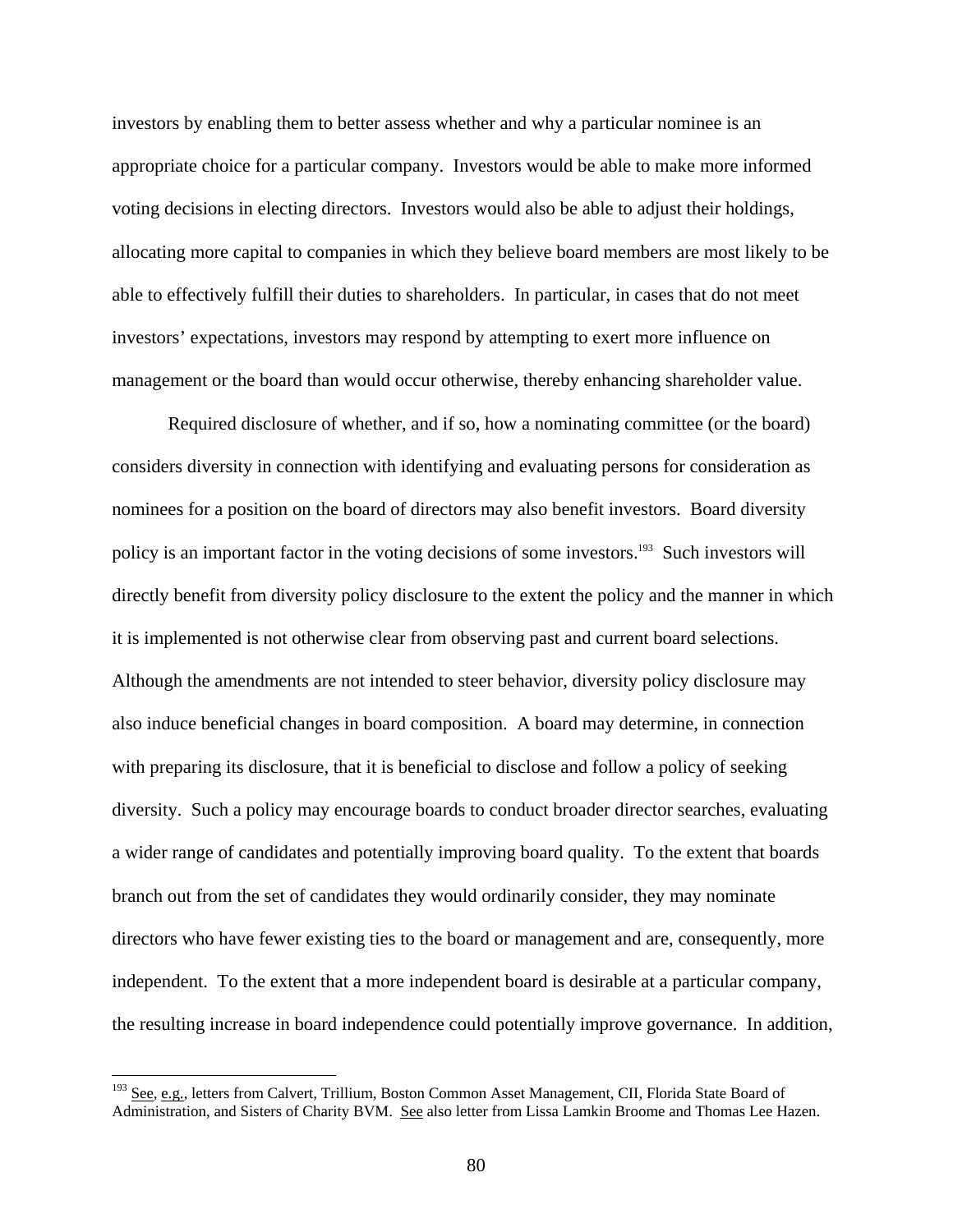in some companies a policy of increasing board diversity may also improve the board's decisionmaking process by encouraging consideration of a broader range of views.

Expanded disclosure of membership on previous corporate boards may also benefit investors by making it easier for them to evaluate whether nominees' past board memberships present potential conflicts of interest (such as membership on boards of major suppliers, customers, or competitors). Investors may also be able to more easily evaluate the performance, in both operations and governance, of the other companies on whose boards the nominees serve or have served. The public may also benefit from better understanding any potential positive or negative effects on corporate performance resulting from directors serving on other boards.

The expanded list of legal proceedings involving directors, nominees and executive officers that must be disclosed, as well as the expanded disclosure of these legal proceedings from the current five-year requirement to ten years, would benefit investors by providing more information by which they could determine the suitability of a director or nominee.

## **4. Benefits Related to New Disclosure about Board Leadership Structure and the Board's Role in Risk Oversight**

Investors may benefit from new disclosure about board leadership structure. In particular, they may benefit from understanding management's explanation regarding whether or not the principal executive officer serves as chairman of the board and, in the case of a registered management investment company, whether the chairman is an "interested person" of the fund. In deciding whether to separate principal executive officer and chairman positions, companies may consider several factors, including the effectiveness of communication with the board and the degree to which the board can exercise independent judgment about management performance, and shareholders may, in different cases, be best served by different decisions. Although the amendments are not intended to drive behavior, there may be possible benefits if a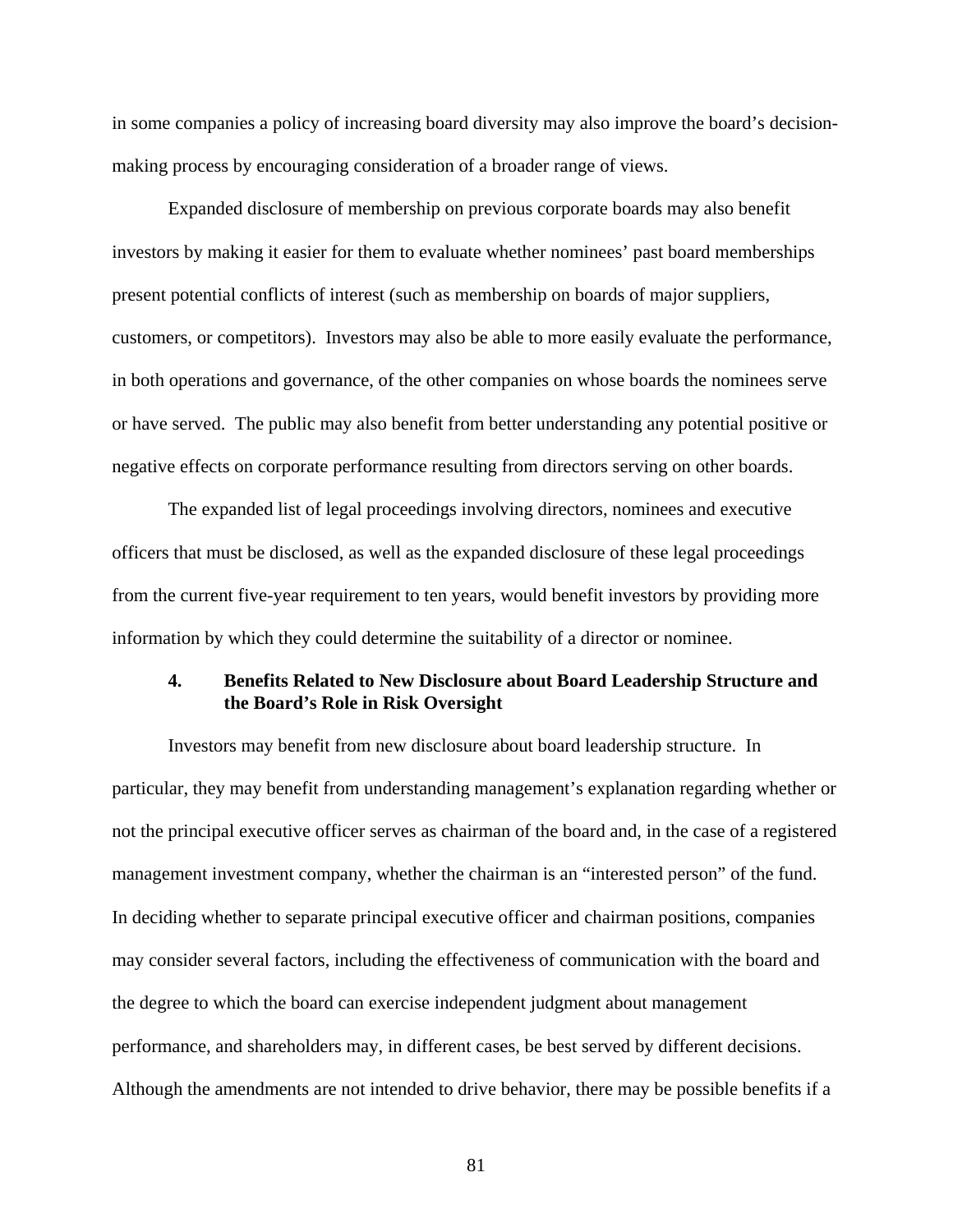company re-evaluates its leadership structure or the board's role in risk oversight and decides to make changes as a result.

Disclosures of the board's role in risk oversight may also benefit investors. Expanded disclosure of the board's role in risk oversight may enable investors to better evaluate whether the board is exercising appropriate oversight of risk. Investors would be able to adjust their holdings, allocating more capital to companies in which they believe the board is adequately focused on risks. Improved capital allocation will also benefit the financial markets by increasing market efficiency.

#### **5. Benefits Related to New Disclosure Regarding Compensation Consultants**

New disclosure regarding compensation consultants may benefit investors by illuminating potential conflicts of interest. Providing better, more complete information in cases where the value of non-executive compensation services is over \$120,000 for the last fiscal year will allow investors to determine for themselves whether there are concerns related to the compensation consultants' financial interests and objectivity. Compensation consultants may earn fees from other services to the company, including benefits administration, human resources consulting, and actuarial services. With an incentive to retain these significant additional revenue streams, they may face incentives to cater, to some degree, to management preferences in recommending executive compensation packages.<sup>194</sup> The House Committee on Oversight and Government Reform's Study on Executive Pay documented that 113 of 250 of the largest publicly traded companies hired compensation consultants that earned fees from other services, and that this practice was positively correlated with higher CEO pay.195 However, Cadman,

<u>.</u>

<sup>&</sup>lt;sup>194</sup> See letter from Mary Ellen Carter.

report on the role played by compensation consultants at large, publicly-traded companies (the "Waxman Report").<br>82 <sup>195</sup> In December 2007, the U.S. House of Representatives Committee on Oversight and Government Reform issued a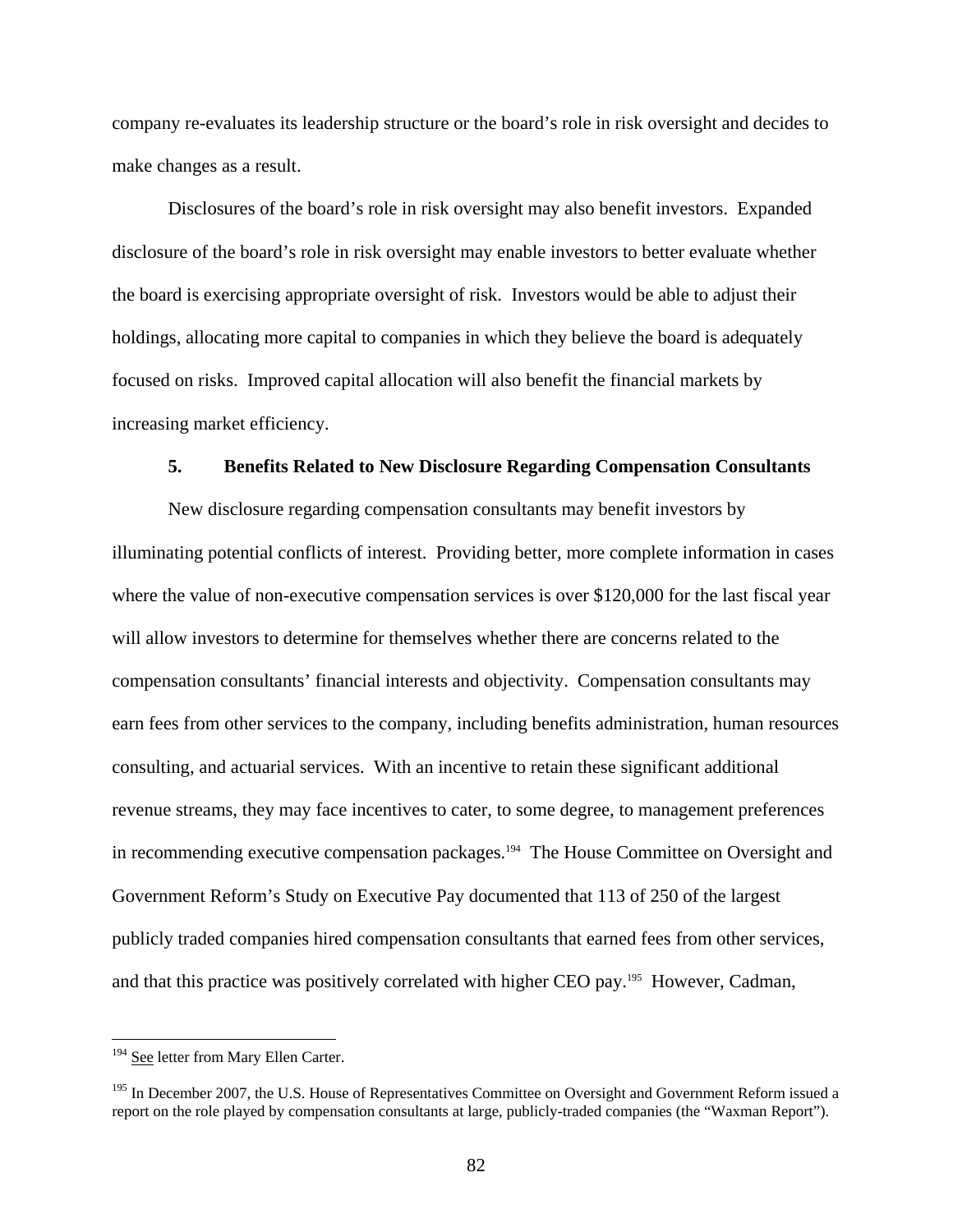Carter and Hilligeist (2009) studied a larger set of companies, but did not find statistically significant relations between certain factors thought to indicate conflicts of interest and the level of CEO pay.196 To the degree that these potential conflicts may be more transparent under the amendments, investors benefit through their ability to better monitor the process of setting executive pay. This potential conflict is substantially reduced when the compensation committee hires a compensation consultant that does not provide other services to the company. Benefits of the amendment may be limited to the degree that compensation consultants have other potential conflicts of interest not specifically enumerated in the amendments.

Disclosures about compensation consultants may have effects on competition in the compensation consulting industry, introducing potential relative costs and benefits to both multiservice consulting firms and consulting firms exclusively specializing in executive compensation. Specific potential effects on competition are discussed in Section V below. Broadly, the disclosures may affect the level of competition in the compensation consulting industry. Any increase in competition could reduce prices of consulting services, benefiting client companies. Changes in competition may also affect the content of advice provided to companies. As discussed more fully in Section C below, it is possible that, if the level of competition in the industry decreases, compensation consultants may be less inclined to make recommendations favorable to management. This could potentially benefit shareholders.

The Waxman Report found that the fees earned by compensation consultants for providing other services often far exceed those earned for advising on executive compensation, and that on average companies paid compensation consultants over \$2.3 million for other services and less than \$220,000 for executive compensation advice. See Staff of House Comm. on Oversight and Government Reform, 110<sup>th</sup> Cong., Report on Executive Pay: Conflicts of Interest Among Compensation Consultants (Comm. Print 2007).

<sup>&</sup>lt;sup>196</sup> Cadman, Carter and Hilligeist, 2009, The Incentives of Compensation Consultants and CEO Pay, Journal of Accounting and Economics (forthcoming) and provided with the letter submitted by Mary Ellen Carter.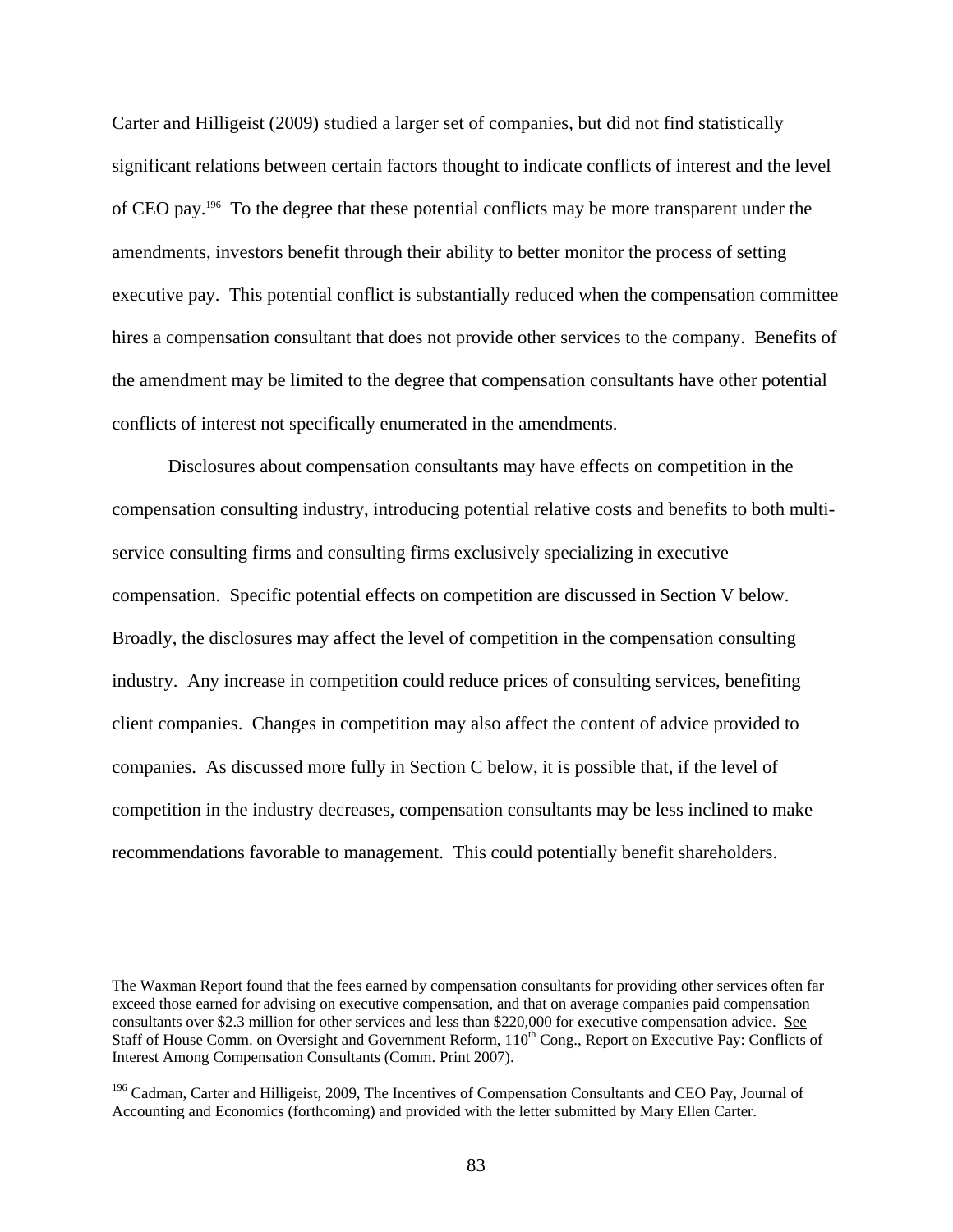#### **6. Benefits Related to Reporting of Voting Results on Form 8-K**

The amendments to Form 8-K will facilitate security holder access to faster disclosure of the vote results of a company's annual or special meeting. To find this information, investors no longer would need to wait for this information to be disclosed in a Form 10-Q or 10-K, which could be filed months after the end of the meeting.

#### **C. Costs**

The amendments will impose new disclosure requirements on companies. Some of the disclosures are designed to build upon existing requirements to elicit a more detailed discussion of director and nominee qualifications, legal proceedings, and the interests of compensation consultants. To the degree that the amendments require collecting information currently available, costs related to information collection will be limited.

## **1. Costs Related to the New Narrative Disclosure of the Company's Compensation Policies and Practices as They Relate to the Company's Risk Management**

We believe that there may be information gathering costs associated with the new disclosure of the company's compensation policies and practices as they relate to the company's risk management, even though the information required may be readily available, because this information may need to be reported up from business units and analyzed. Some commenters noted that the amendments would require companies to incur additional costs, such as costs related to conducting a risk analysis of compensation policies for all employees.<sup>197</sup> This could also include the cost of hiring additional advisors to assist in the analysis, as well as additional costs in drafting the new disclosure. Using our PRA burden estimates, we estimate the aggregate

 $197$  See, e.g., letters from Business Roundtable and Robert Ahrenholz.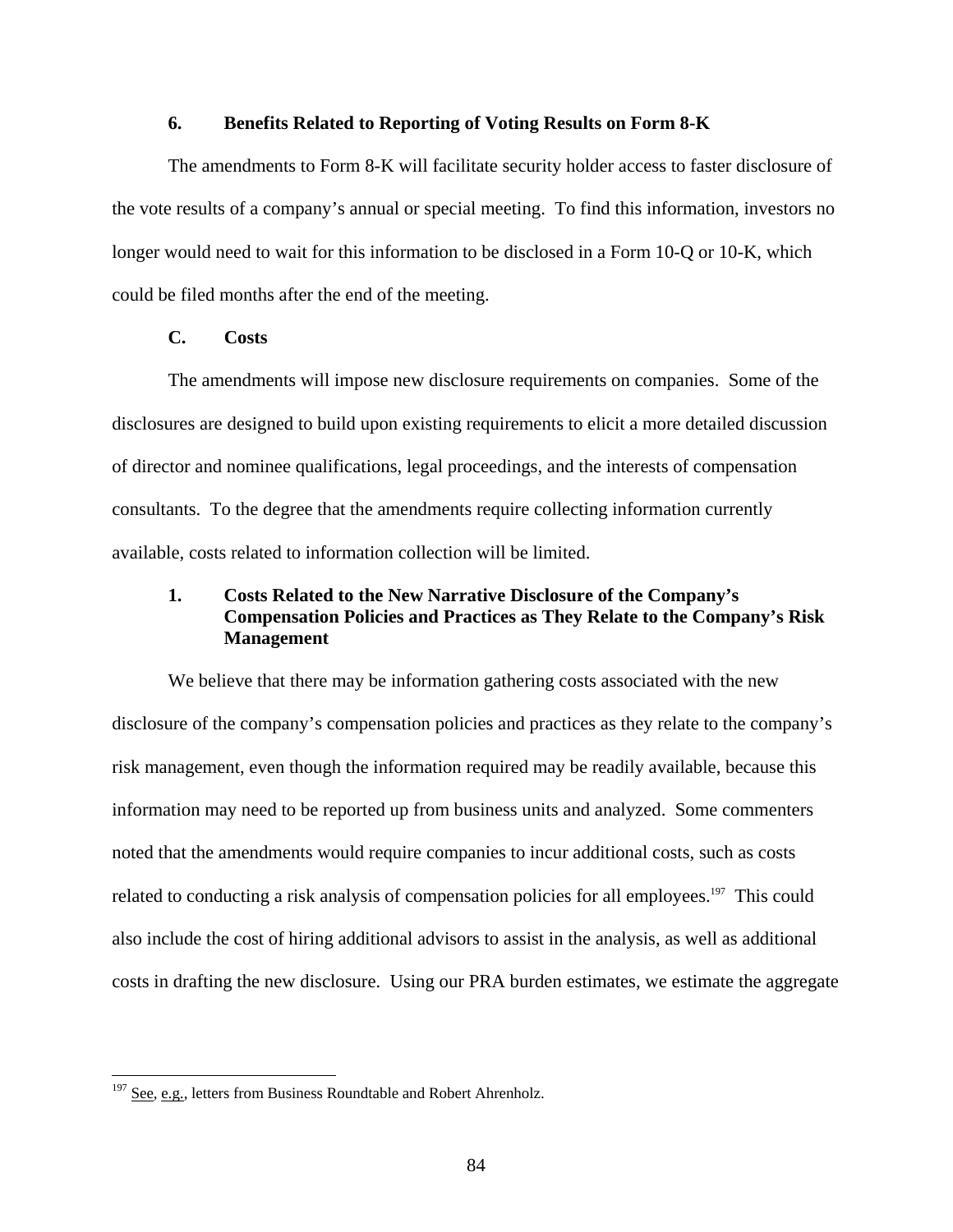annual cost of the amendments to be approximately \$12,215,326.<sup>198</sup> As previously discussed, the proposed amendments would have required discussion and analysis of compensation policies if risks arising from those compensation policies "may have a material effect on the company." We have revised the amendment to require a company to discuss its compensation policies and practices for employees if such policies and practices are "reasonably likely to have a material adverse effect" on the company. By focusing on risks that are "reasonably likely to have a material adverse effect" on the company, we believe the amendments will result in a smaller number of companies making this risk disclosure. This change from the "may have a material effect" disclosure should mitigate some of the costs and burdens associated with the amendments.

Companies may also face costs related to the disclosure of the company's compensation policies to the extent that it provides management with incentives to adopt risk-averse strategies that result in the abandonment of risky projects whose returns otherwise would compensate for the amount of additional risk. This could discourage beneficial risk-taking behavior.

#### **2. Costs Related to Revisions to Summary Compensation Table Disclosure**

Investors may face some costs related to revisions in executive compensation reporting. Under the amendments to the Summary Compensation Table and as noted in the Benefits section, the identification of named executive officers based on total compensation for the last completed fiscal year will reflect the aggregate grant date fair value of equity awards granted in that year, so that some executives subject to executive compensation disclosure may be different.

 and external professionals with respect to proxy and information statements, an assumed 25%/75% split of the rate of \$200 for internal staff time and \$400 for external professionals. <sup>198</sup> This estimate is based on the estimated total burden hours of the amendments associated with the schedules and forms that would include the new disclosure, an assumed 75%/25% split of the burden hours between internal staff burden hours between internal staff and external professionals with respect to registration statements, and an hourly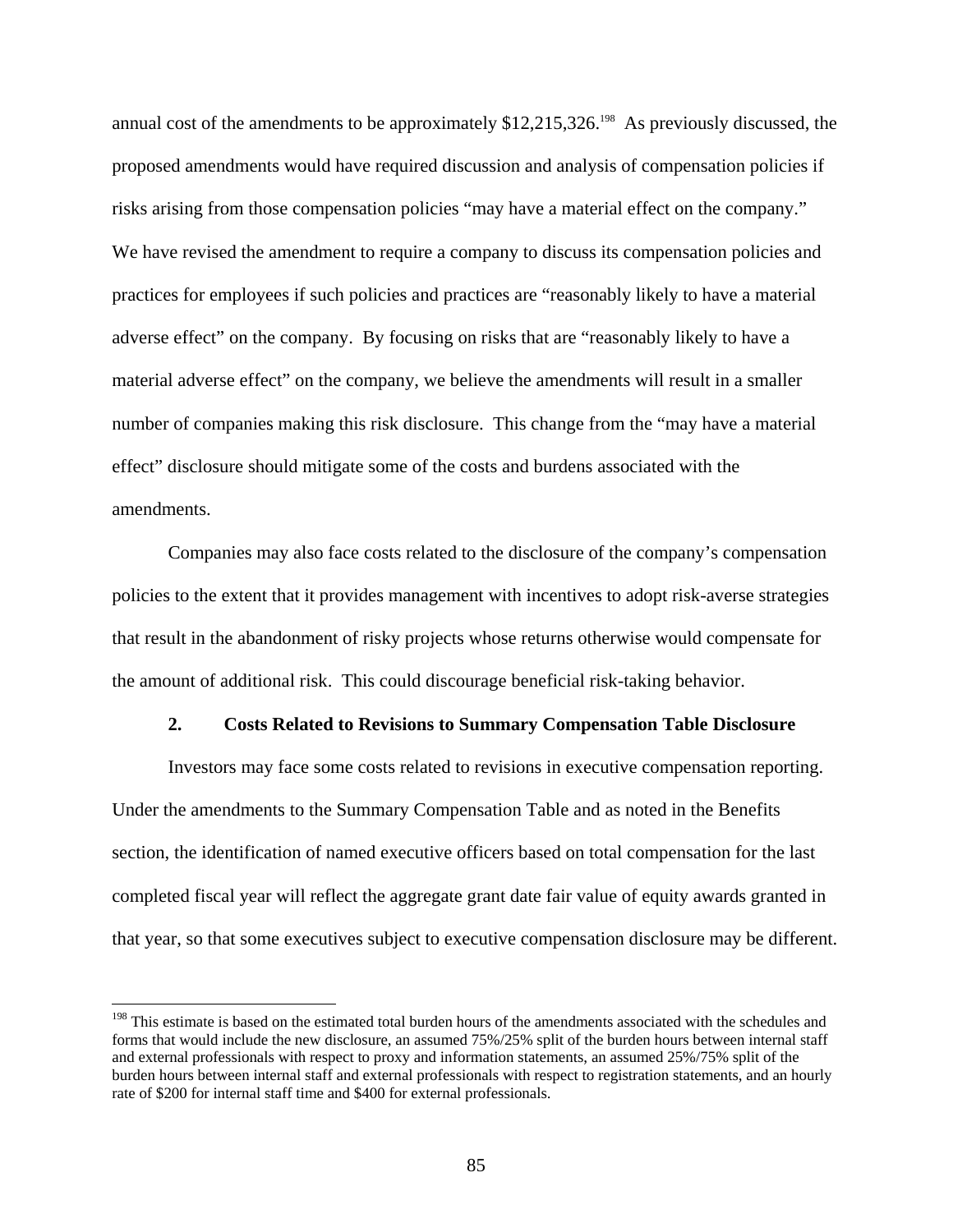Smaller reporting companies, which are not required to provide the Grants of Plan-Based Awards Table, may incur some costs on a transitional basis in switching from the previously required measure of stock awards and option awards to aggregate grant date fair value reporting. We expect that any such additional costs will be limited by the fact that grant date fair value information required under the amendments is also collected to comply with financial reporting purposes. Because companies other than smaller reporting companies previously were required to report the grant date fair value of individual equity awards in the Grants of Plan-Based Awards Table, we expect that they will incur only negligible costs in switching to the amended Summary Compensation Table and Director Compensation Table disclosure requirements.

Moreover, grant date fair value guidelines under FASB ASC Topic 718 call for management to exercise judgment in valuing stock options. For financial statement recognition purposes, the grant date fair value measure of compensation cost is expensed over the expected term of the option. Compensation cost for awards containing a performance-based vesting condition is recognized only if it is probable that the performance condition will be achieved. To the extent that an investor believes that Summary Compensation Table and Director Compensation Table disclosure of stock awards and option awards should be measured based on financial statement recognition principles to take into account potential adjustments, the amendments may entail a cost. The special instruction for awards subject to performance conditions mitigates this potential cost to some extent by providing that such awards are reported in the Summary Compensation Table and Director Compensation Table based upon the probable outcome of the performance condition(s) as of the grant date. This instruction also requires footnote disclosure of the maximum value assuming the highest level of performance conditions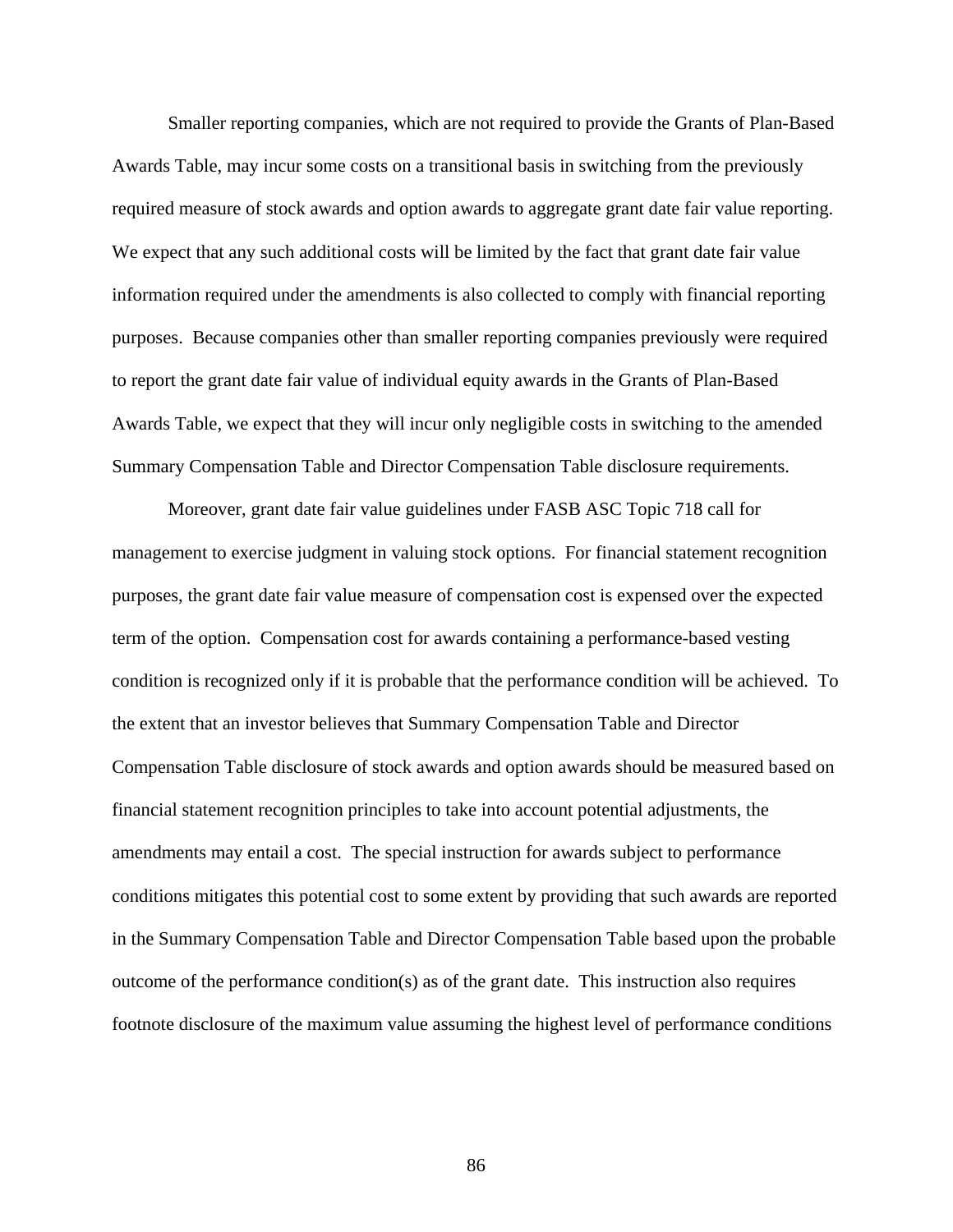is probable. We believe that any incremental cost associated with providing this footnote disclosure would be minimal.

#### **3. Costs Related to Enhanced Director and Nominee Disclosure**

estimate the aggregate annual cost to be approximately \$6,979,700.<sup>201</sup> Companies may face some information gathering and reporting costs related to enhanced director and nominee disclosure. One commenter noted that companies may face costs related to the amendments to the extent that companies will need to update their director and officer questionnaires to obtain more detailed information, and will need to spend additional time analyzing the information as well as preparing the disclosures.<sup>199</sup> Companies may also experience increased costs as it may be more difficult to find candidates willing to serve on boards if they do not want this information disclosed in a Commission filing. To the extent that information is available and verifiable through other sources, however, we expect the potential costs of the additional disclosure will be limited. Using our PRA burden estimates, we estimate the aggregate annual cost to operating companies to be approximately \$20,790,000.<sup>200</sup> With respect to our PRA burden estimates for registered management investment companies, we

In addition, although the amendments are not intended to steer behavior, a company may adopt a diversity policy in connection with preparing its disclosure regarding whether and, if so, how diversity is considered in connection with identifying and evaluating persons for

<sup>&</sup>lt;sup>199</sup> See letter from Business Roundtable.

 and external professionals with respect to proxy and information statements, an assumed 25%/75% split of the rate of \$200 for internal staff time and \$400 for external professionals. <sup>200</sup> This estimate is based on the estimated total burden hours of the amendments associated with the schedules and forms that would include the new disclosures, an assumed 75%/25% split of the burden hours between internal staff burden hours between internal staff and external professionals with respect to registration statements, and an hourly

 hourly rate of \$200 for internal staff time and \$400 for external professionals.  $201$  This estimate is based on the estimated total burden hours of 22,742, an assumed 75%/25% split of the burden hours between internal staff and external professionals with respect to proxy statements, an assumed 25%/75% split of the burden hours between internal staff and external professionals with respect to registration statements, and an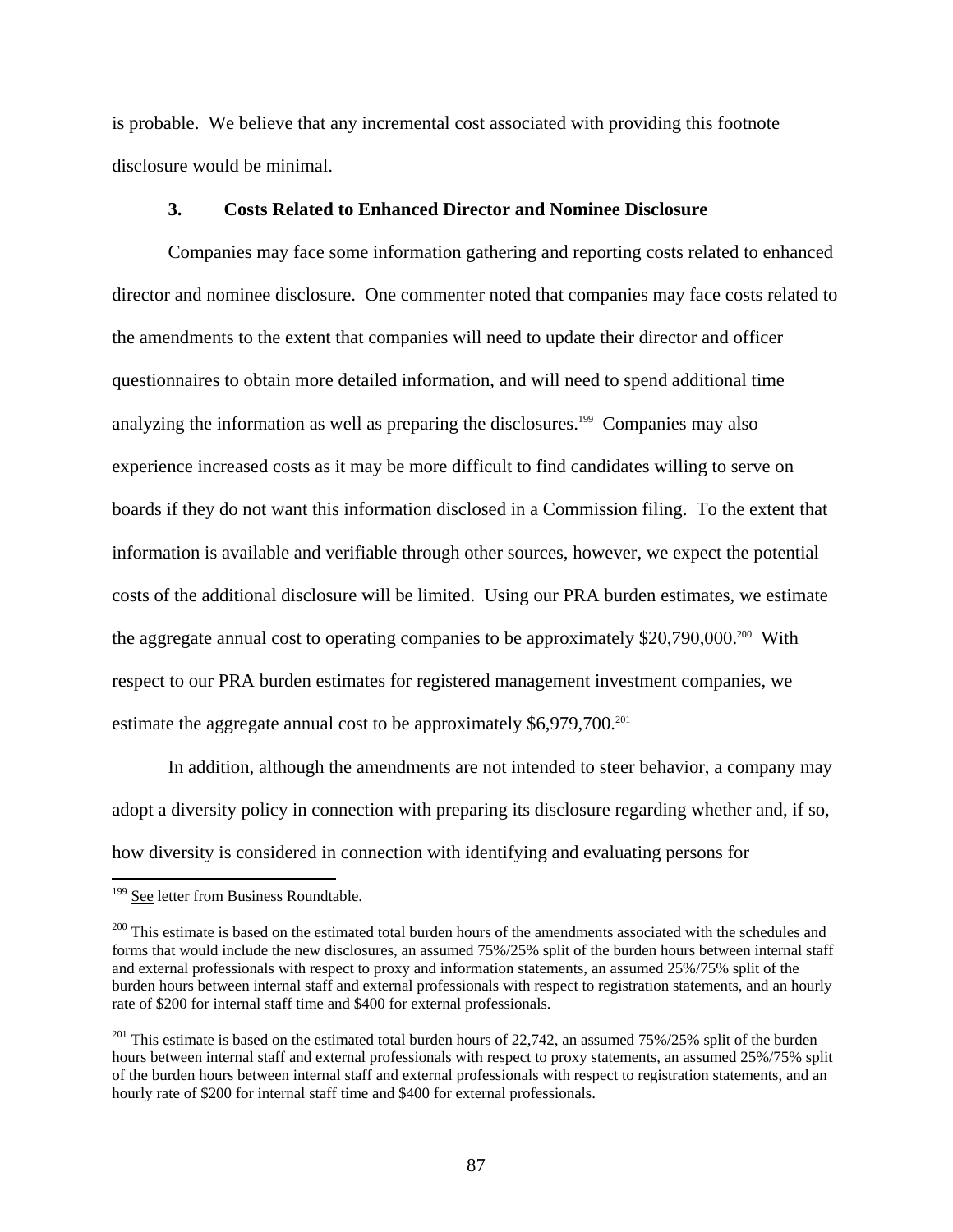consideration as nominees for a position on the board of directors. If this policy turns out to be difficult to implement, companies could incur economic costs as a result in the form of recruiting costs or otherwise.

# **4. Costs Related to New Disclosure about Board Leadership Structure and the Board's Role in Risk Oversight**

Companies may face some costs related to new disclosure about board leadership structure. Disclosure of the board's role in risk oversight may have some similar costs. The information gathering costs are likely to be less significant than the costs to prepare the disclosure. Using our PRA burden estimates, we estimate the aggregate annual cost to operating companies to be approximately \$11,970,000.202 With respect to our PRA burden estimates for registered management investment companies, we estimate the aggregate annual cost to be approximately  $$6,367,200$ <sup>203</sup> Although the amendments are not intended to drive behavior, there may be possible costs if a company re-evaluates its leadership structure or the board's role in risk oversight and decides to make changes as a result.

## **5. Costs Related to New Disclosure Regarding Compensation Consultants**

Companies may face some costs related to new disclosure about fees for compensation consulting and for other services provided by compensation consultants. Using our PRA burden estimates, we estimate the aggregate annual cost to be approximately \$5,985,000.<sup>204</sup> In addition,

 $202$  This estimate is based on the estimated total burden hours of the amendments associated with the schedules and forms that would include the new disclosures, an assumed 75%/25% split of the burden hours, and an hourly rate of \$200 for internal staff time and \$400 for external professionals.

 hourly rate of \$200 for internal staff time and \$400 for external professionals.  $203$  This estimate is based on the estimated total burden hours of 20,292, an assumed 75%/25% split of the burden hours between internal staff and external professionals with respect to proxy statements, an assumed 25%/75% split of the burden hours between internal staff and external professionals with respect to registration statements, and an

<sup>&</sup>lt;sup>204</sup> This estimate is based on the estimated total burden hours related to the amendments in connection to Schedules 14A and 14C, an assumed 75%/25% split of the burden hours, and an hourly rate of \$200 for internal staff time and \$400 for external professionals.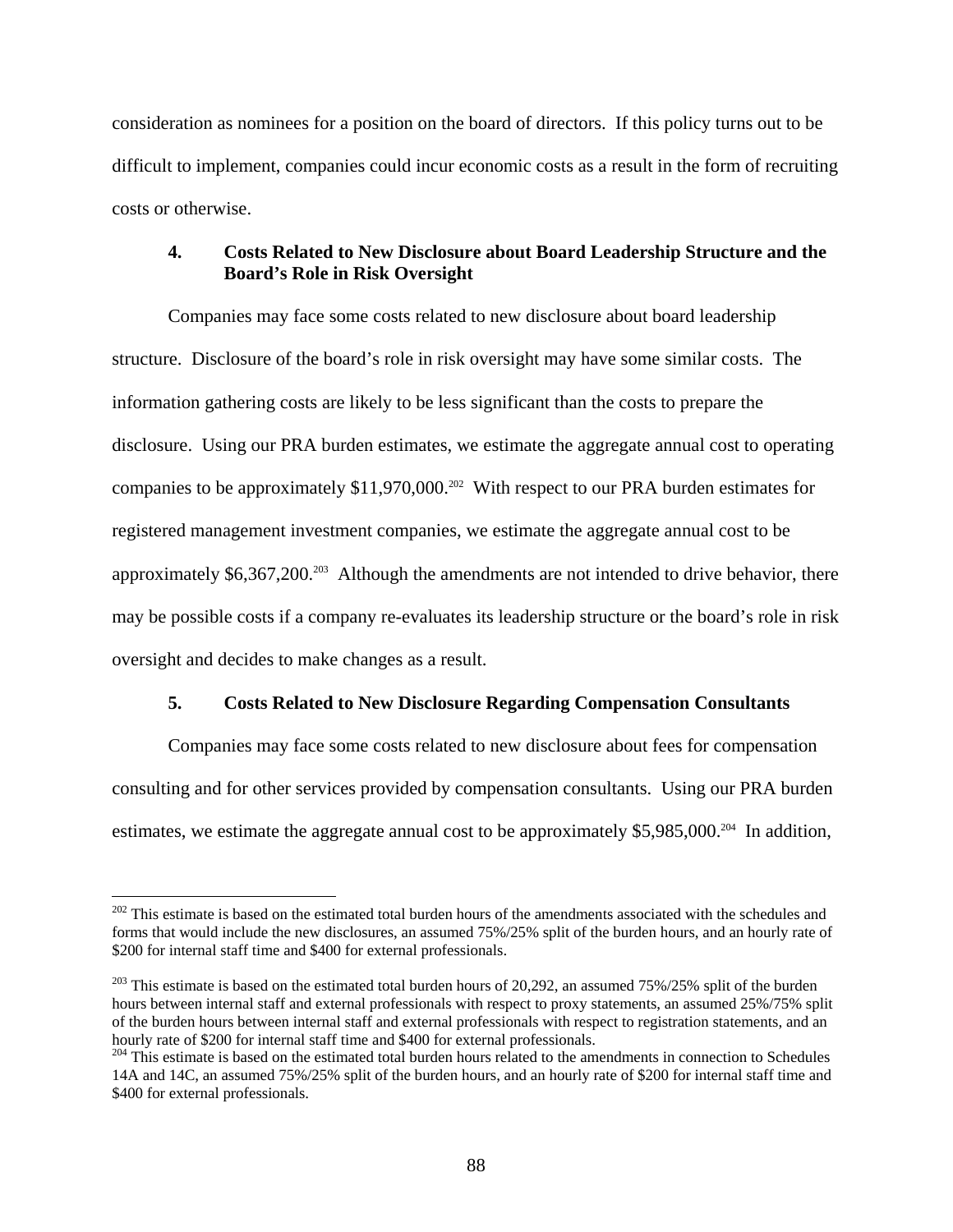the costs to a company in contracting with compensation consultants could be increased under these amendments, and compensation consultants also may alter their mix of services. For instance, costs may increase if companies decide to contract with multiple compensation consultants for services that had previously been provided by only one compensation consultant. Several commenters asserted that the amendments could discourage companies from using a single compensation consulting firm to provide executive compensation services and services other than executive compensation consulting.205 Possible increased costs might include the costs associated with the time each new compensation consultant will need to learn about the company and the decline in any economies of scale the compensation consultant may have factored into fees charged to the company. To the extent that compensation consulting firms exit compensation consulting to eliminate potential conflicts and mandatory fee disclosure, fewer experienced consultants may be available for hire. To the extent that the remaining consultants cannot scale operations sufficiently quickly to meet demand, then this could result in less qualified opinions from remaining consultants, with potential costs to shareholders. In the long run, however, industry capacity may increase, which would mitigate this effect.

Disclosures on compensation consultants may have effects on competition in the compensation consulting industry, introducing potential relative costs and benefits to multiservice consulting firms and consulting firms specializing in executive compensation. Specific potential effects on competition are discussed in the Section V below. As discussed in more detail in Section V, competition could conceivably decrease if some multi-service firms exit the executive compensation consulting industry. Any decrease in competition could increase prices of consulting services, potentially creating higher costs for client companies, while benefiting the compensation consulting industry as a whole. However, competition could increase, for

<u>.</u>

<sup>&</sup>lt;sup>205</sup> See, e.g., letters from Mercer, Towers Perrin and Watson Wyatt.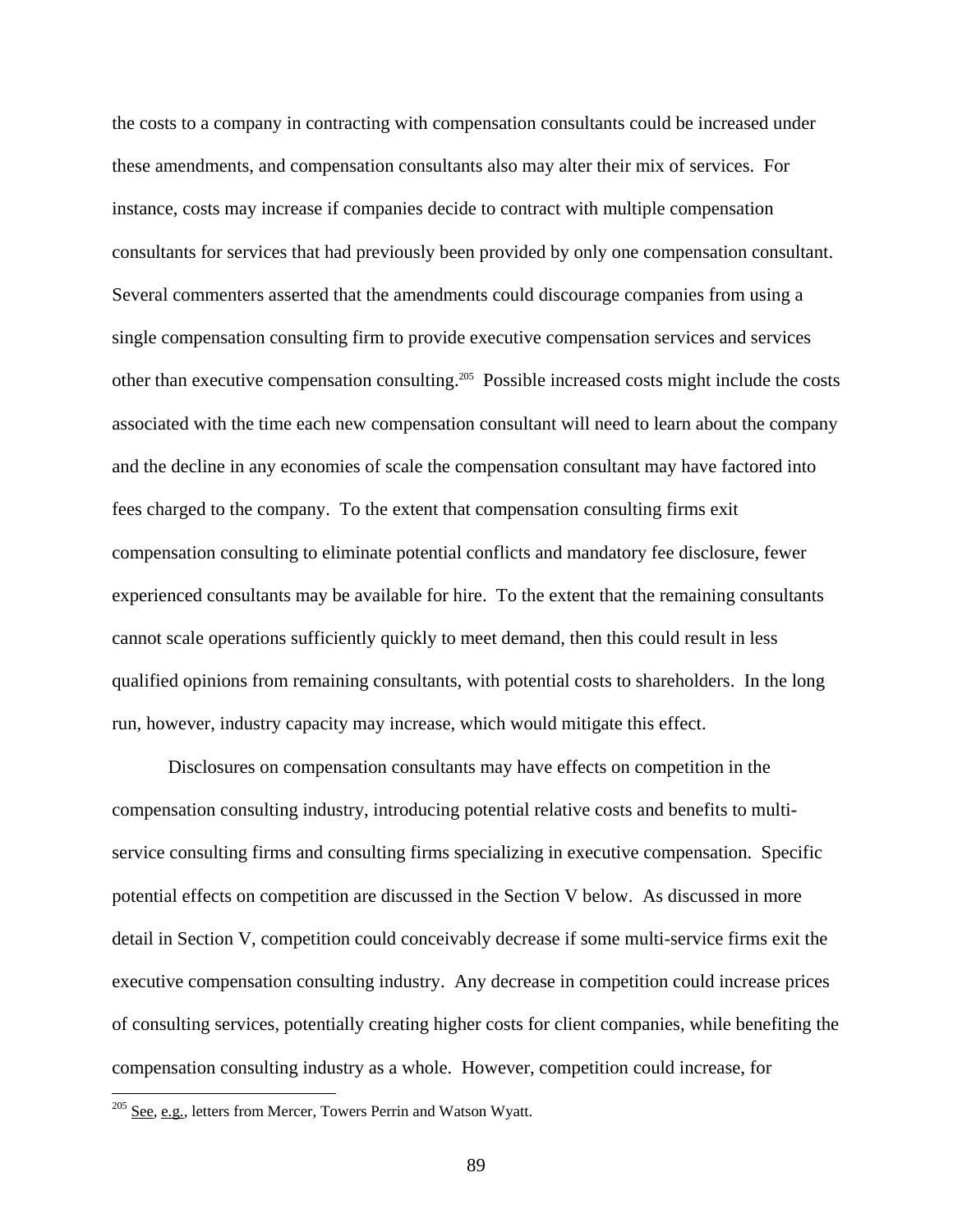example, to the extent that the amendments make smaller boutique firms more attractive to companies. If the amendments increase competitiveness of the industry, compensation consultants may charge lower fees. They may also, however, feel pressure to generate recommendations favorable to management in order to increase the likelihood of being retained in the future. Any decline in the objectivity of advice from compensation consultants would potentially be costly to shareholders.

## **6. Costs Related to Reporting of Voting Results on Form 8-K**

we estimate the aggregate annual cost to be approximately \$2,207,750.<sup>206</sup> Shareholders who are used to receiving this information in a Form 10-Q filing may incur costs of adapting their research practices to find this information in Form 8-K filings, which may involve searching through a number of filings. This adjustment may involve costs, in particular, to those investors who process this information using automated systems. A separate filing to report the information and potentially report both preliminary and final voting results may also increase direct costs to companies for filing fees, filing creation, and report dissemination because it may require two Form 8-K filings. However, the cost for preparing a quarterly report on Form 10-Q would be less because this disclosure would not appear in that Form. Companies that report preliminary voting results may face some additional information gathering and reporting costs because they would need to file a Form 8-K to disclose preliminary voting results and to file an amended Form 8-K to disclose final vote results. Using our PRA burden estimates,

<u>.</u>

 $206$  This estimate is based on the estimated 8,831 additional Form 8-K filings, an assumed 75%/25% split of one burden hour between internal staff and external professionals, and an hourly rate of \$200 for internal staff time and \$400 for external professionals.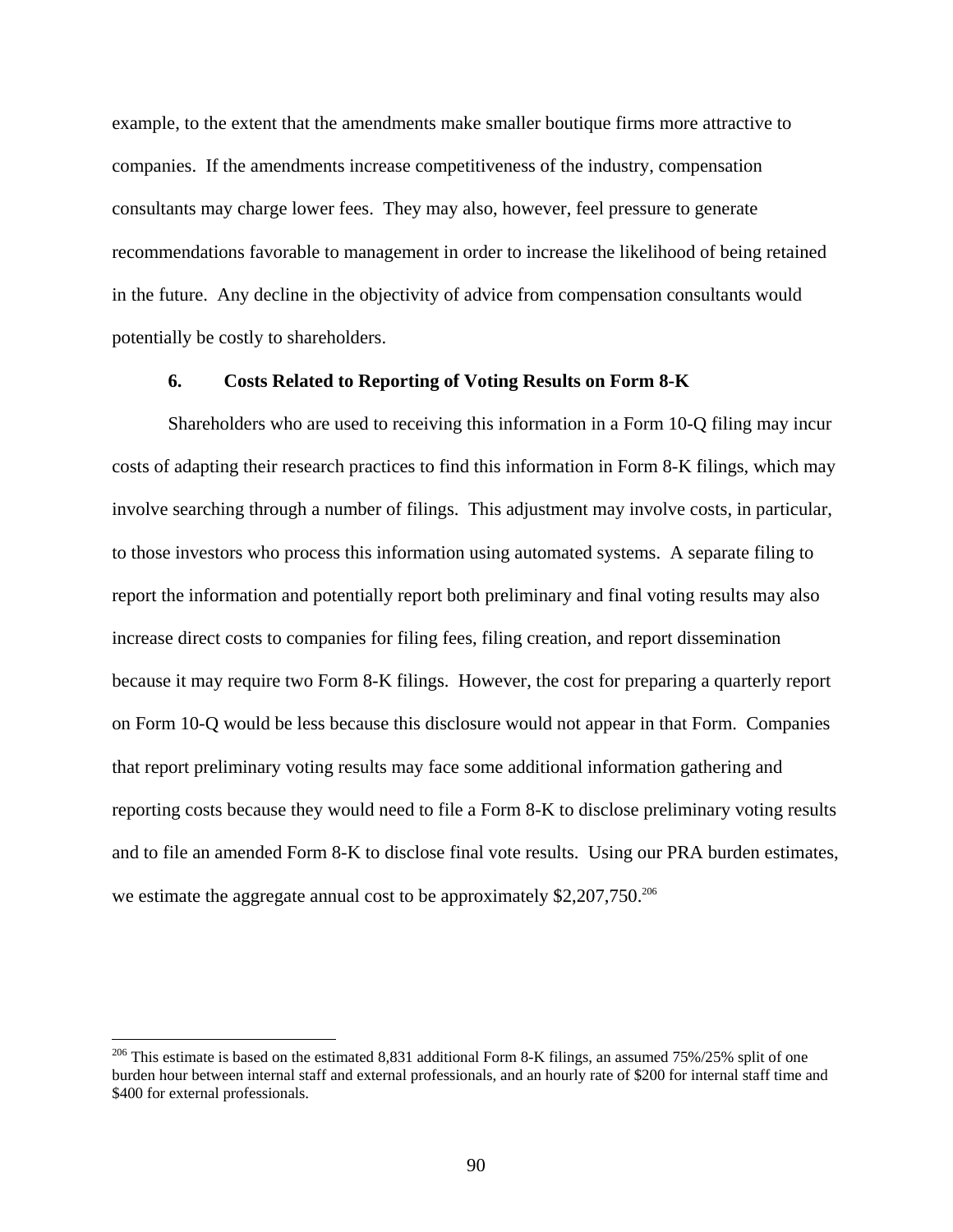# **V. CONSIDERATION OF IMPACT ON THE ECONOMY, BURDEN ON COMPETITION AND PROMOTION OF EFFICIENCY, COMPETITION AND CAPITAL FORMATION**

Section 23(a)(2) of the Exchange Act requires us,<sup>207</sup> when adopting rules under the Exchange Act, to consider the impact that any new rule would have on competition. In addition, Section 23(a)(2) prohibits us from adopting any rule that would impose a burden on competition not necessary or appropriate in furtherance of the purposes of the Exchange Act.

Section 2(b) of the Securities Act,<sup>208</sup> Section 3(f) of the Exchange Act,<sup>209</sup> and Section 2(c) of the Investment Company Act require us,<sup>210</sup> when engaging in rulemaking where we are required to consider or determine whether an action is necessary or appropriate in the public interest, to consider, in addition to the protection of investors, whether the action will promote efficiency, competition, and capital formation.

The amendments that we are adopting are designed to enhance the information companies provide to investors with regard to the following:

- Risk: by requiring disclosure about the board's role in oversight of risk and, to the extent that risks arising from a company's compensation policies and practices are reasonably likely to have a material adverse effect on the company, disclosure about such policies and practices as they relate to risk management;
- Governance and Director Qualifications: by requiring expanded disclosure of the background and qualifications of directors and director nominees and new disclosure

 $\overline{a}$ 

 $207$  15 U.S.C. 78w(a)(2).

<sup>208 15</sup> U.S.C. 77b(b).

 $209$ 15 U.S.C. 78c(f).

 $210$  15 U.S.C. 80a-2(c).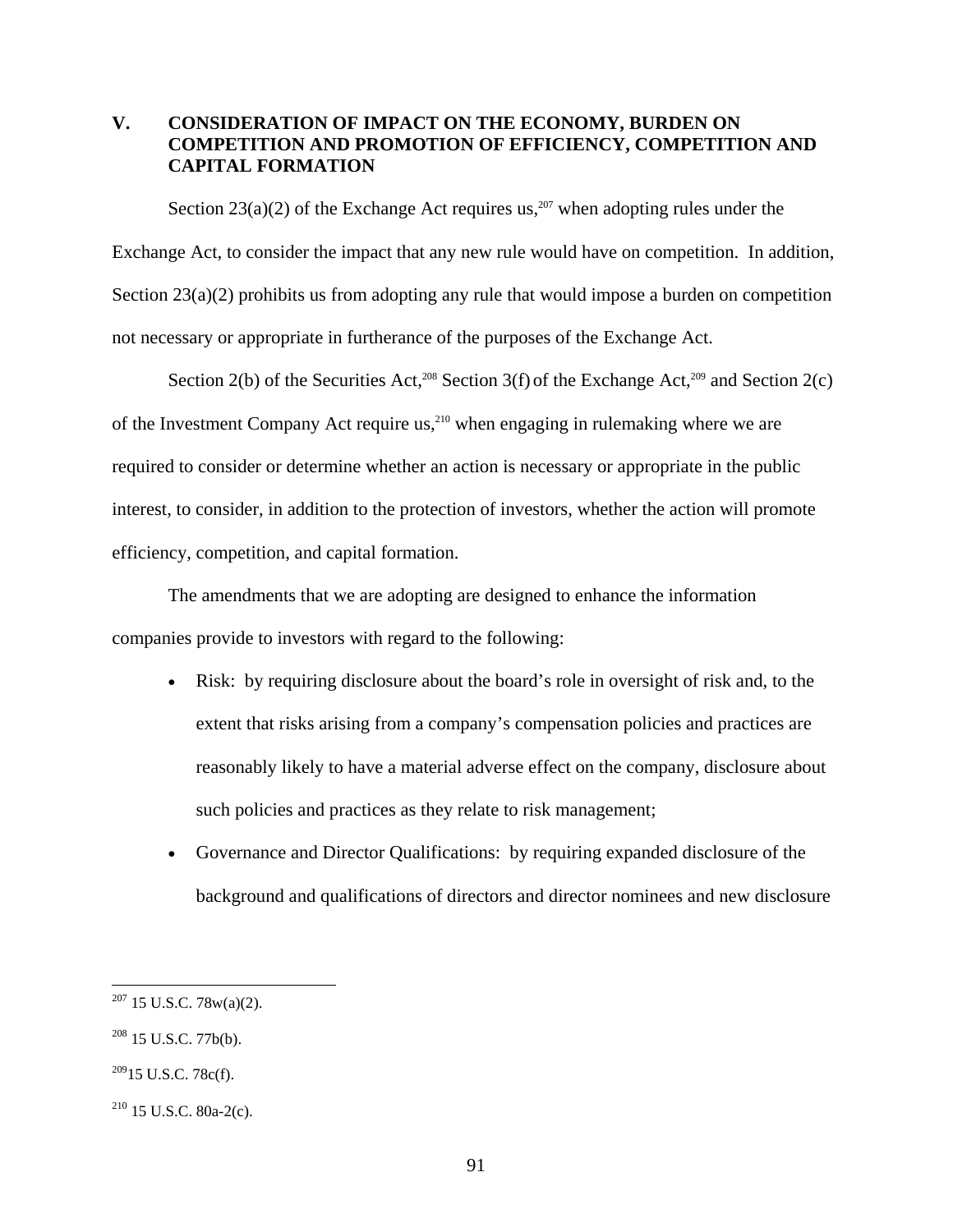about a company's board leadership structure, and accelerating the reporting of information regarding shareholder voting results; and

• Compensation: by revising the reporting of stock and option awards received by named executive officers, and requiring disclosure of potential conflicts of interest of compensation consultants in certain circumstances.

The amendments are designed to enable investors to make better informed voting and investment decisions. For example, several commenters noted that investors will be able to use the new risk disclosures to make more informed investment decisions.211 Improved investment decisions could lead to increased efficiency and competitiveness of the U.S. capital markets. Investors could allocate capital across companies, toward companies where the risk incentives are more aligned with an investor's risk preference. In this regard, the amendments may affect the relative ability of some companies to raise capital depending on how investors react to the disclosures they provide in response to the amendments. In addition, the amendments may improve the efficiency of information gathering by investors to the extent that disclosure provided in response to the amendments is easier to access through filings made with the Commission.

The amendments may affect competition, such as encouraging competition among companies to demonstrate superior risk oversight and improved incentive structures for management and the employees of the company. Several commenters indicated that the amendments requiring fee and other disclosures related to compensation consultants might have some effects on competition among firms in this industry. Some of these commenters believed the amendments could negatively impact competition among large multi-service compensation

 $\overline{a}$ 

<sup>&</sup>lt;sup>211</sup> See, e.g., letters from CalSTRS, CII, the General Board of Pension and Health Benefits of the United Methodist Church, and Hermes.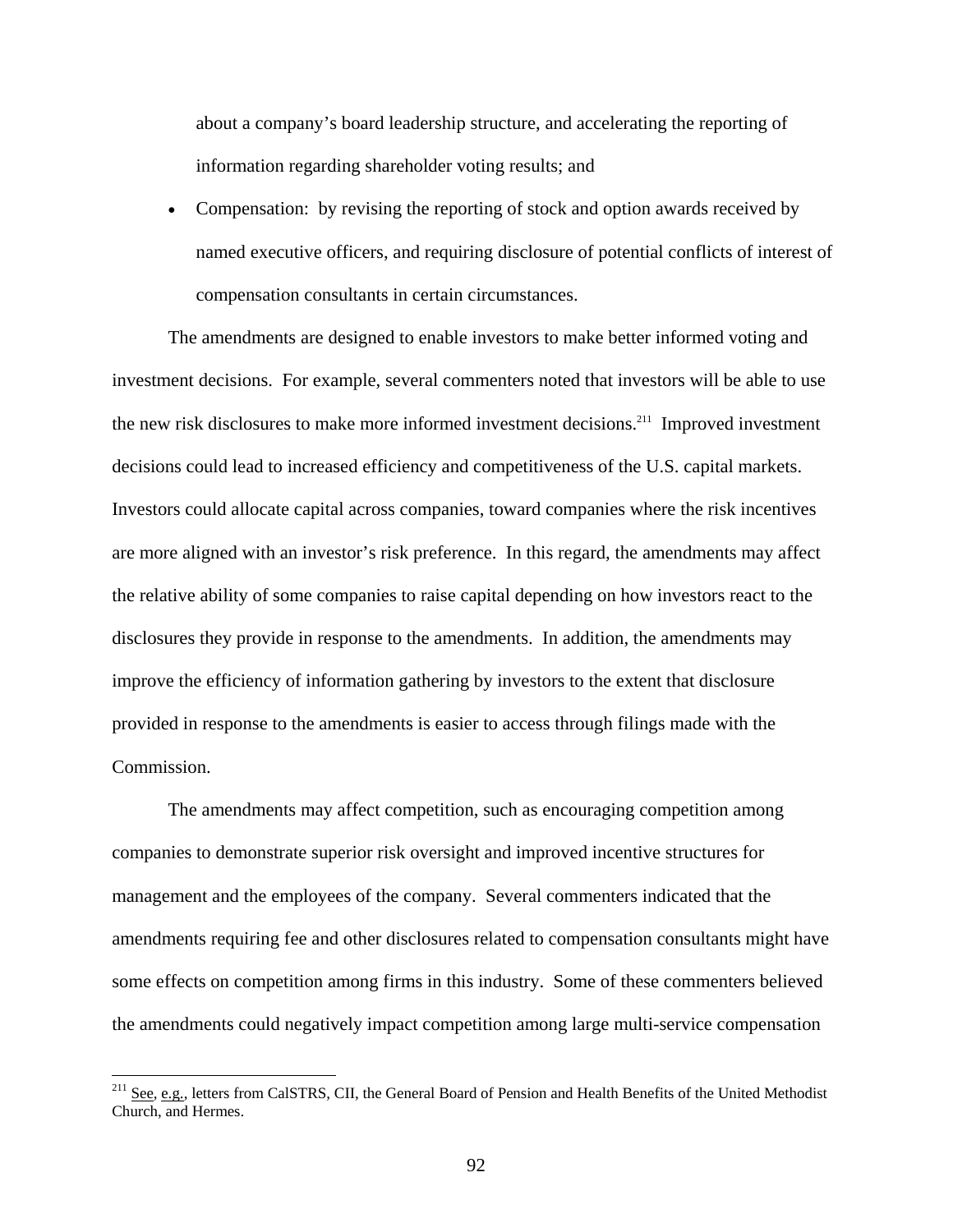consulting firms.212 Companies will face new disclosure requirements with respect to their use of compensation consulting firms in certain circumstances, but not with respect to compensation consulting firms who provide only executive compensation consulting services. To the extent that companies receiving compensation consulting services are reluctant to disclose the fees paid for advice on executive compensation, this may put some larger multi-service compensation consulting firms at a competitive disadvantage relative to smaller firms who focus on executive compensation consulting. In such cases, multi-service firms may be excluded from competing for compensation consulting services at companies where they already provide other nonexecutive compensation consulting services. However, this potential anti-competitive impact may be diminished to the extent that the potential opportunities lost to some multi-service firms would otherwise be available to other multi-service firms who do not provide non-executive compensation consulting services to the company. To the extent that this occurs, competition between multi-service firms could increase. In addition, the amendments provide a limited exception to the disclosure requirements for fees paid to other compensation consultants retained by the company if the board has retained its own consultant that reports to the board. This exception limits disclosure to circumstances that are more likely to present conflicts of interest, which should also address concerns about the competitive disadvantage faced by multi-service firms.

In some instances, the amendments may result in disclosure of pricing information that certain compensation consulting firms would prefer to remain private, which could affect some consulting firms' marginal cost of providing executive compensation and non-executive compensation services. Competition in the compensation consulting industry also may be

 $2^{12}$  See, e.g., letters from Hewitt, Mercer and Towers Perrin.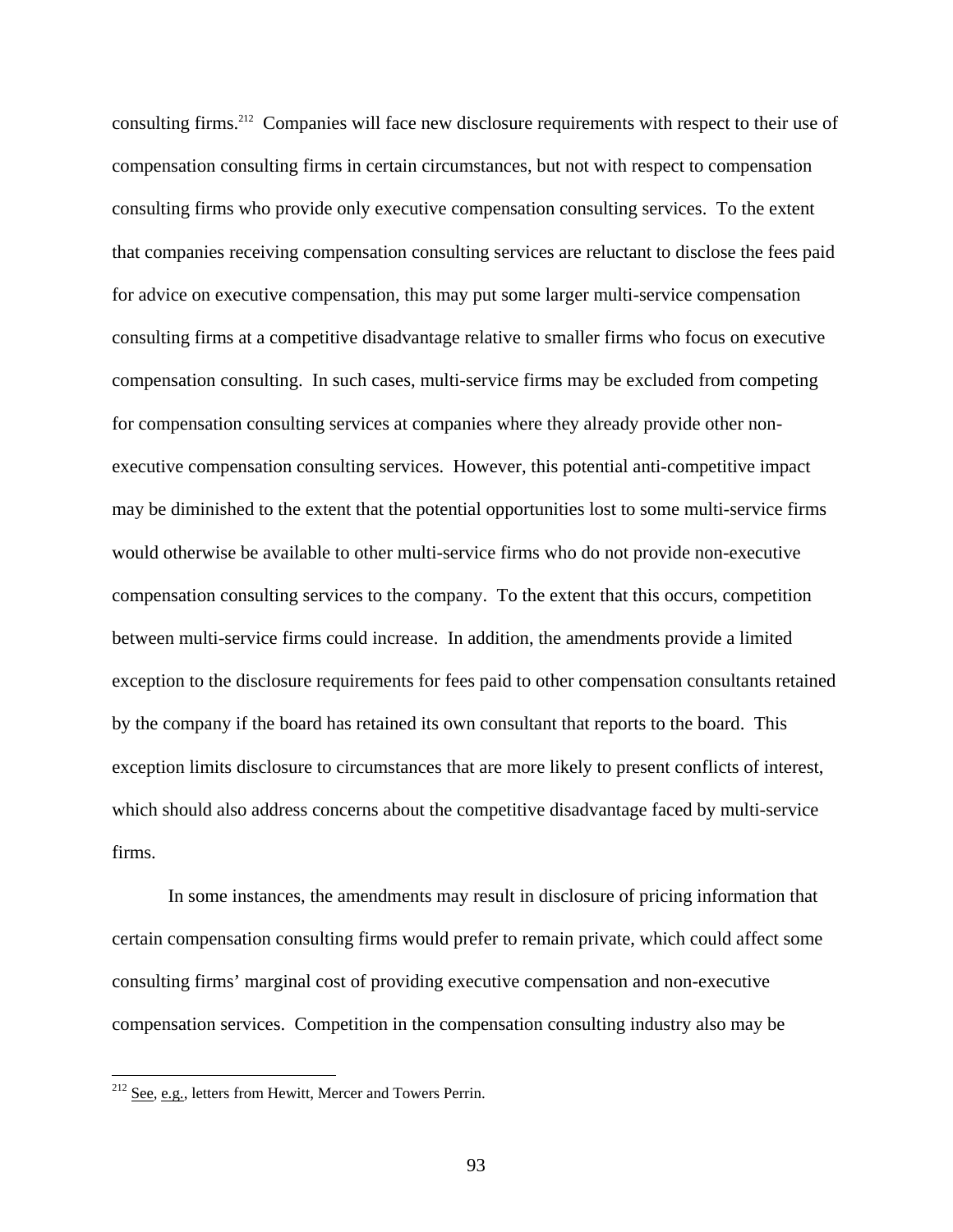affected if, for example, some compensation consulting firms choose not to provide executive compensation consulting services to avoid having to disclose fees on other, more critical aspects of their businesses. If multi-service compensation consulting firms currently use cross-selling synergies to subsidize their compensation consulting services for the purpose of soliciting other business, then their departure may result in an increase in fees, which may better approximate the stand-alone value of the services and promote competition from new market participants who could not otherwise subsidize compensation consulting services.

Conversely, the amendments may increase competition in the executive compensation consulting industry. If certain larger compensation consulting firms currently enjoy an advantage related to their ability to cross sell services, for example, where management is more likely to recommend to the board a compensation consultant with whom management has prior experience, the marginal cost of providing services may be lower, currently, than it is for smaller compensation consulting firms. In this circumstance, any additional marginal costs related to disclosure by multi-service firms may have the effect of making marginal costs faced by multiservice firms and boutique firms more equal, allowing boutique firms to compete more effectively. This may encourage entry into compensation consulting services by more firms, or at least make the threat of their entry more credible. If the number of multi-service compensation consulting firms is limited, relative to potential entrants, the level of effective competition in the industry may increase. The industry may also become more competitive for other reasons. For example, more public availability of aggregate fee disclosure, in general, may provide an informational advantage to companies as they negotiate with potential compensation consulting firms, effectively lowering the price of consulting services. Additionally, pricing disclosed, either publicly or in private negotiation, may more accurately reflect each particular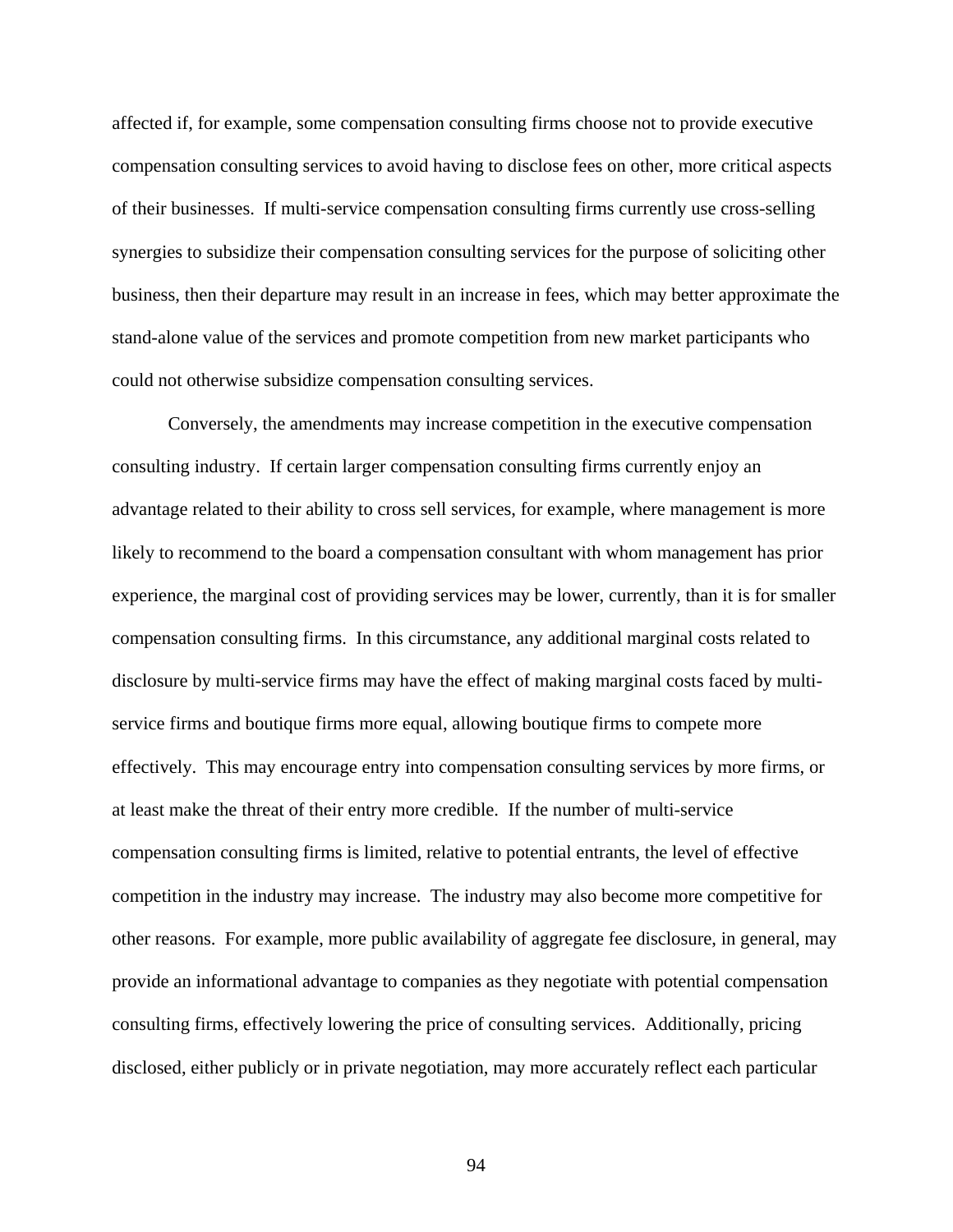service provided. If multi-service compensation consulting firms currently use cross-selling synergies to subsidize their compensation consulting services for the purpose of soliciting other business, then an increase in fees resulting from their departure may better approximate the stand-alone value of the services and promote competition from new market participants who could not otherwise subsidize compensation consulting services.

The size of the market for compensation consulting services is large; depending on the assumptions, we estimate that the total fee revenues of the compensation consulting market could be in the range of \$480 million to \$3.7 billion. The lower approximate bound is calculated using the \$200,000 average per firm fee for executive compensation advice paid by the 250 large companies studied in the Waxman Report, and an estimated 2,190 companies from the Russell 3000 index that report using an executive compensation consultant.<sup>213</sup> The lower estimate could be higher to the extent that non-Russell 3000 companies also hire compensation consultants, or lower to the extent that smaller companies pay less than \$200,000 for compensation consulting advice. The upper approximate bound is calculated from the periodic reports of the four largest multi-service compensation consulting firms: Towers Perrin, Mercer, Hewitt, and Watson Wyatt. These four firms reported 2008 fiscal year-end total revenues of \$9.9 billion, of which \$2.16 billion was disclosed as generated from compensation consulting activities, but which could include non-executive compensation consulting services.<sup>214</sup> Considering that these four firms

<sup>&</sup>lt;sup>213</sup> See letter from Mary Ellen Carter.

 reported \$550 million in consulting revenue from management and rewarding of employees, the design of remuneration programs, and improvement of human resource effectiveness; Watson Wyatt reported 10% of total <sup>214</sup> Hewitt reported 33% of total revenues (\$990 million) from Talent and Organizational Consulting; Mercer revenues (\$167 million) from its Human Capital Group, which included providing advice on compensation plans and other long-term incentive programs; Towers Perrin reported 26.6% of total revenues (\$450 million) from Talent and Rewards Consulting.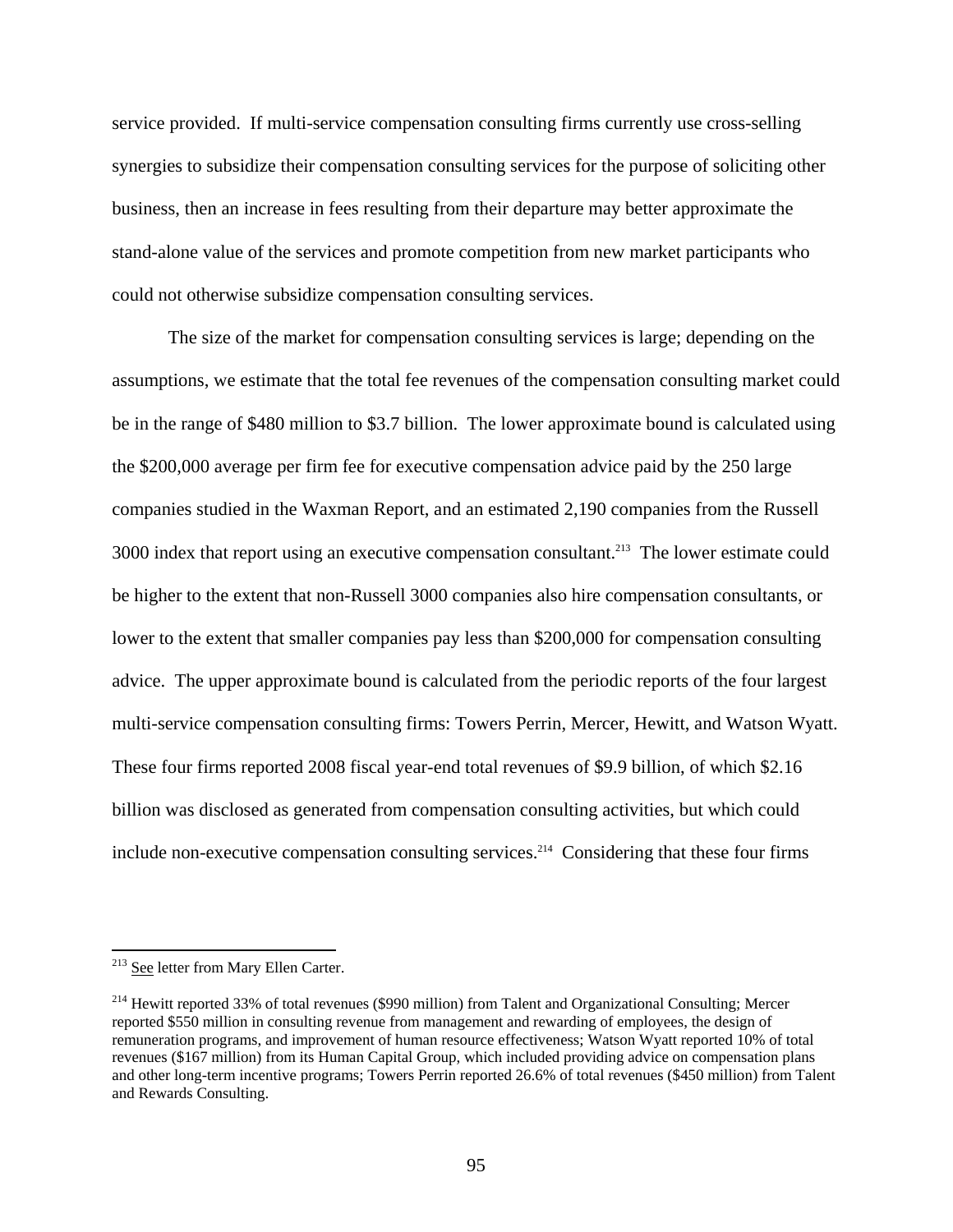represent approximately 58% of the compensation consulting market, $^{215}$  this indicates the total compensation consulting market could be \$3.7 billion.

# **VI. FINAL REGULATORY FLEXIBILITY ANALYSIS**

This Final Regulatory Flexibility Analysis ("FRFA") has been prepared in accordance with the Regulatory Flexibility Act.<sup>216</sup> This FRFA relates to amendments to Regulation S-K, Schedule 14A and Forms 8-K, 10-Q, and 10-K under the Exchange Act, and Forms N-1A, N-2, and N-3, under the Investment Company Act. The amendments will require the following:

- To the extent that risks arising from a company's compensation policies and practices for employees are reasonably likely to have a material adverse effect on the company, discussion of the company's compensation policies or practices as they relate to risk management and risk-taking incentives that can affect the company's risk and management of that risk;
- Reporting of the aggregate grant date fair value of stock awards and option awards granted in the fiscal year in the Summary Compensation Table and Director Compensation Table to be computed in accordance with FASB ASC Topic 718, with a special instruction for awards subject to performance conditions;
- New disclosure of the qualifications of directors and nominees for director, and the reasons why that person should serve as a director of the company at the time at which the relevant filing is made with the Commission; the same information would be required with respect to directors nominated by others;

 $\overline{a}$ 

<sup>&</sup>lt;sup>215</sup> See letter from Mary Ellen Carter.

<sup>&</sup>lt;sup>216</sup> 5 U.S.C. 601.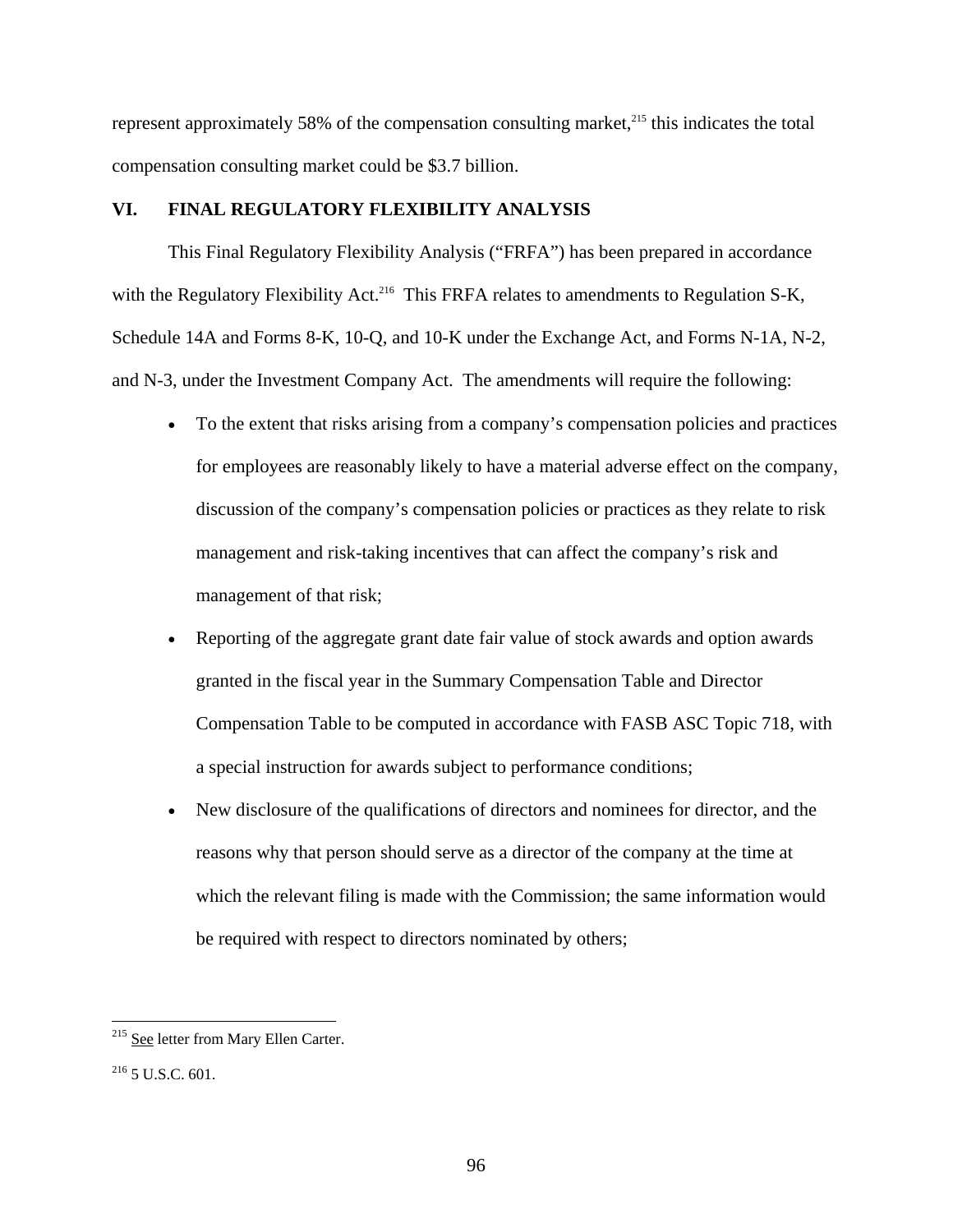- Additional disclosure of any directorships held by each director and nominee at any time during the past five years at any public company or registered investment company;
- Additional disclosure of other legal actions involving a company's executive officers, directors, and nominees for director, and lengthening the time during which such disclosure is required from five to ten years;
- New disclosure about a company's board leadership structure and the board's role in the oversight of risk;
- New disclosure regarding the consideration of diversity in the process by which candidates for director are considered for nomination by a company's nominating committee;
- New disclosure about the fees paid to compensation consultants and their affiliates under certain circumstances; and
- Reporting of the vote results from a meeting of shareholders on Form 8-K generally within four business days of the meeting.

An Initial Regulatory Flexibility Analysis ("IRFA") was prepared in accordance with the Regulatory Flexibility Act and included in the Proposing Release.

#### **A. Need for the Amendments**

As described both in this release and the Proposing Release, during the past few years, investors have increasingly focused on corporate accountability, and have expressed the desire for additional information that would enhance their ability to make informed voting and investment decisions. The amendments are intended to improve the disclosure shareholders of public companies receive regarding compensation and corporate governance, and facilitate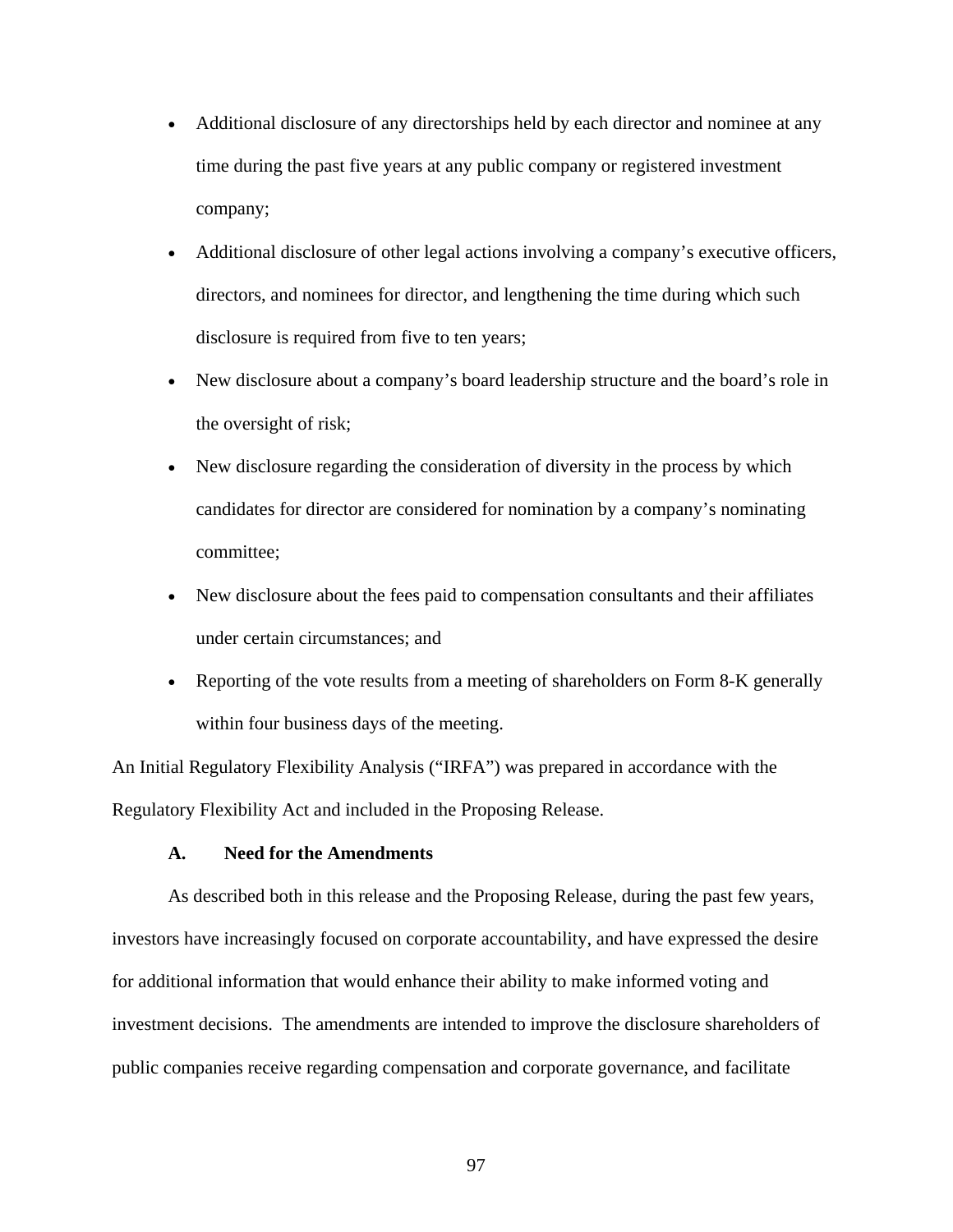communications relating to voting decisions. We believe the amendments will enhance the transparency of a company's compensation policies and practices, and the impact of such policies and practices on risk taking; director and nominee qualifications; board leadership structure; the potential conflicts of compensation consultants; and will provide investors with clearer and more meaningful executive compensation disclosure.

#### **B. Significant Issues Raised by Public Comments**

In the Proposing Release, we requested comment on any aspect of the IRFA, including the number of small entities that would be affected by the proposed amendments, the nature of the impact, how to quantify the number of small entities that would be affected, and how to quantify the impact of the proposed amendments. We did not receive comments specifically addressing the IFRA. However, several commenters addressed aspects of the proposed rule amendments that could potentially affect small entities. In particular, some commenters believed that compliance with the proposed amendments would impose a significant burden on smaller companies.217 Other commenters believed that smaller companies should be exempted from all or parts of the amendments.<sup>218</sup> Although we believe that a complete exemption from the amendments would not be appropriate because this would interfere with achieving the goal of enhancing the information provided to all investors, we have made revisions to the amendments that we believe will significantly reduce the impact of the amendments on reporting companies, including smaller companies. In addition, we did not propose, and we are not at this time adopting, a requirement that smaller companies discuss their compensation policies and practices

<sup>&</sup>lt;sup>217</sup> See letters from Keith Bishop and Theragenics.

Association and Theragenics. <sup>218</sup> See, e.g., letters from the Committee on Securities Law of the Business Law Section of the Maryland State Bar Association and Theragenics.<br>
98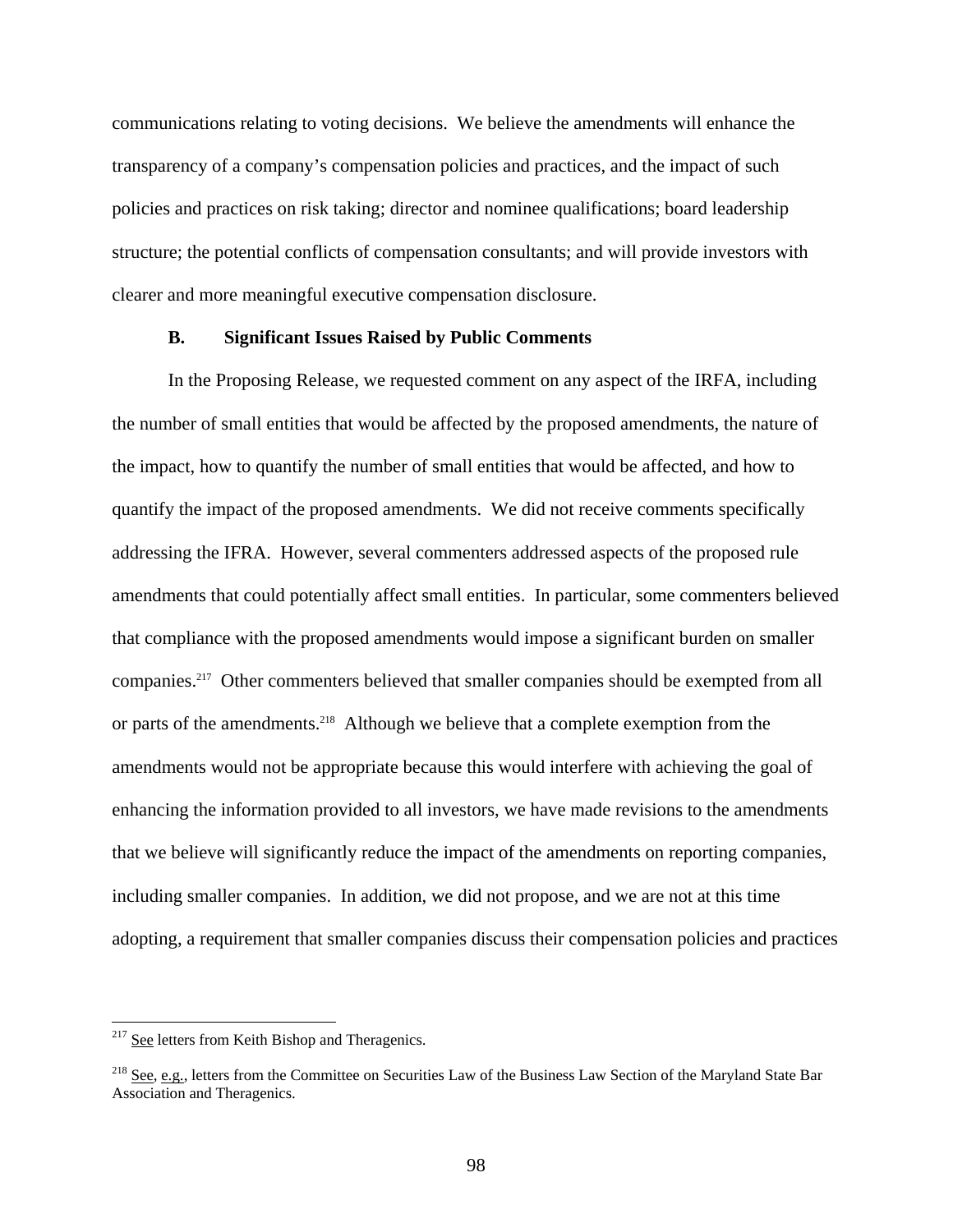for employees if such policies and practices are reasonably likely to have a material adverse effect.

## **C. Small Entities Subject to the Final Amendments**

The amendments will affect some companies that are small entities. The Regulatory Flexibility Act defines "small entity" to mean "small business," "small organization," or "small governmental jurisdiction."219 The Commission's rules define "small business" and "small organization" for purposes of the Regulatory Flexibility Act for each of the types of entities regulated by the Commission. Securities Act Rule  $157^{220}$  and Exchange Act Rule  $0-10(a)^{221}$ defines a company, other than an investment company, to be a "small business" or "small organization" if it had total assets of \$5 million or less on the last day of its most recent fiscal year. We estimate that there are approximately 1,229 companies, other than registered investment companies, that may be considered small entities. The amendments to Regulation S-K, Schedule 14A and Forms 8-K, 10-Q, and 10-K will affect any small entity that is subject to Exchange Act periodic and proxy reporting requirements. In addition, the amendments also will affect small entities that file a registration statement under the Securities Act.

An investment company is considered to be a "small business" if it, together with other investment companies in the same group of related investment companies, has net assets of \$50 million or less as of the end of its most recent fiscal year.<sup>222</sup> We believe that the amendments will affect small entities that are investment companies. We estimate that there are approximately 162 investment companies that may be considered small entities.

- <sup>220</sup> 17 CFR 230.157.
- <sup>221</sup> 17 CFR 240.0-10(a).
- $222$  17 CFR 270.0-10(a).

 $219$  5 U.S.C. 601(6).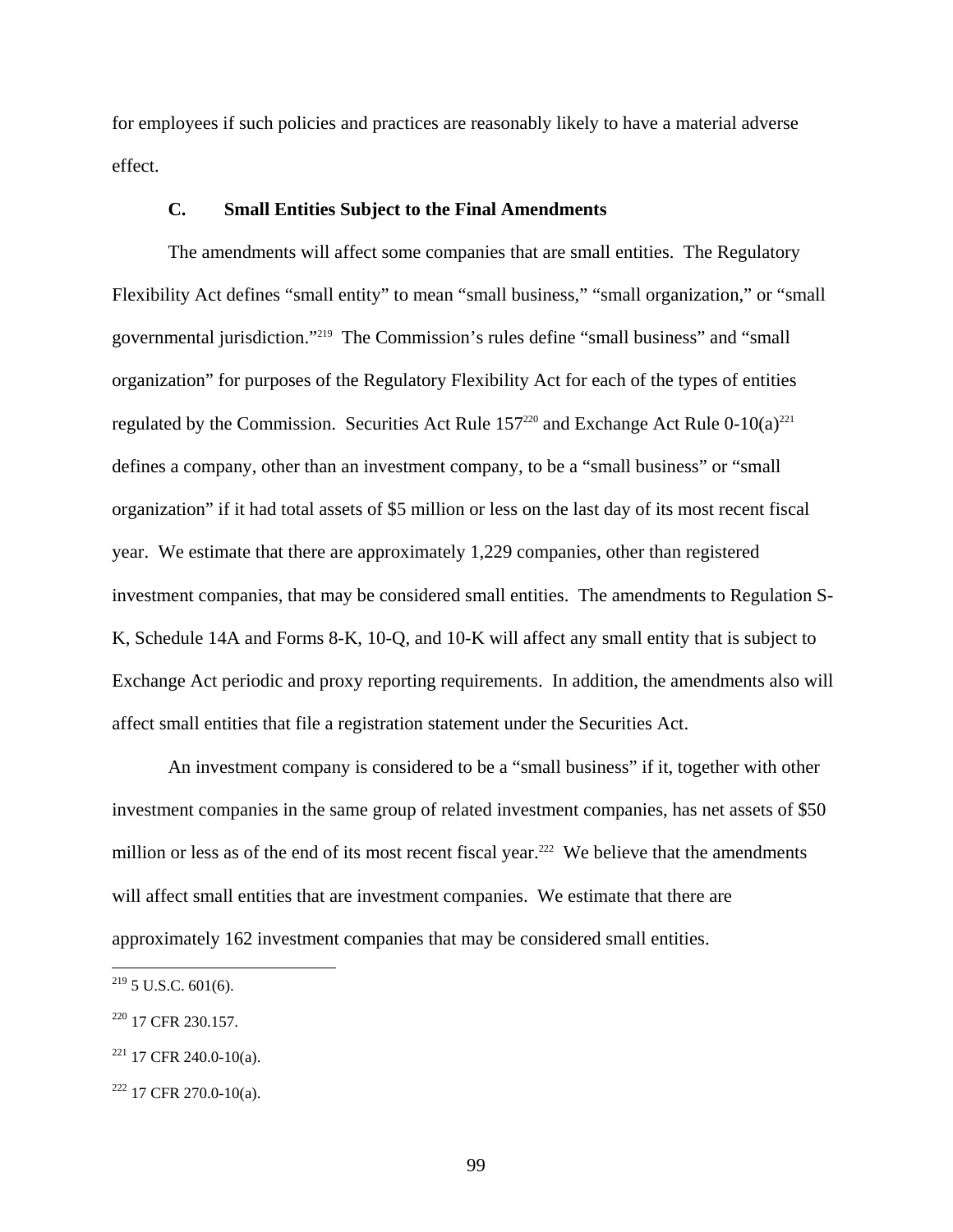#### **D. Reporting, Recordkeeping, and other Compliance Requirements**

The amendments are designed to enhance the transparency of boards of directors, provide investors with a better understanding of the functions and activities of boards, and to provide investors with clearer and more meaningful compensation disclosure. These amendments will require small entities that are operating companies to provide:

- Reporting stock awards and option awards in the Summary Compensation Table and Director Compensation Table based on aggregate grant date fair value;
- Disclosure of the qualifications of directors and nominees for director, and a brief discussion of the specific experience, qualifications, attributes or skills that led to the conclusion that the person should serve as a director for the company at the time the disclosure is made, in light of the company's business and structure;
- Additional disclosure concerning certain legal proceedings involving a company's directors, nominees for director and executive officers;
- Disclosure regarding the consideration of diversity in the process by which candidates for director are considered for nomination by a company's nominating committee;
- Additional disclosure, in certain instances, about compensation consultants retained by the board of directors; and
- Disclosure of the results of shareholder votes on Form 8-K generally within four business days after the end of the meeting.

In addition, these amendments would require small entities that are registered management investment companies to provide: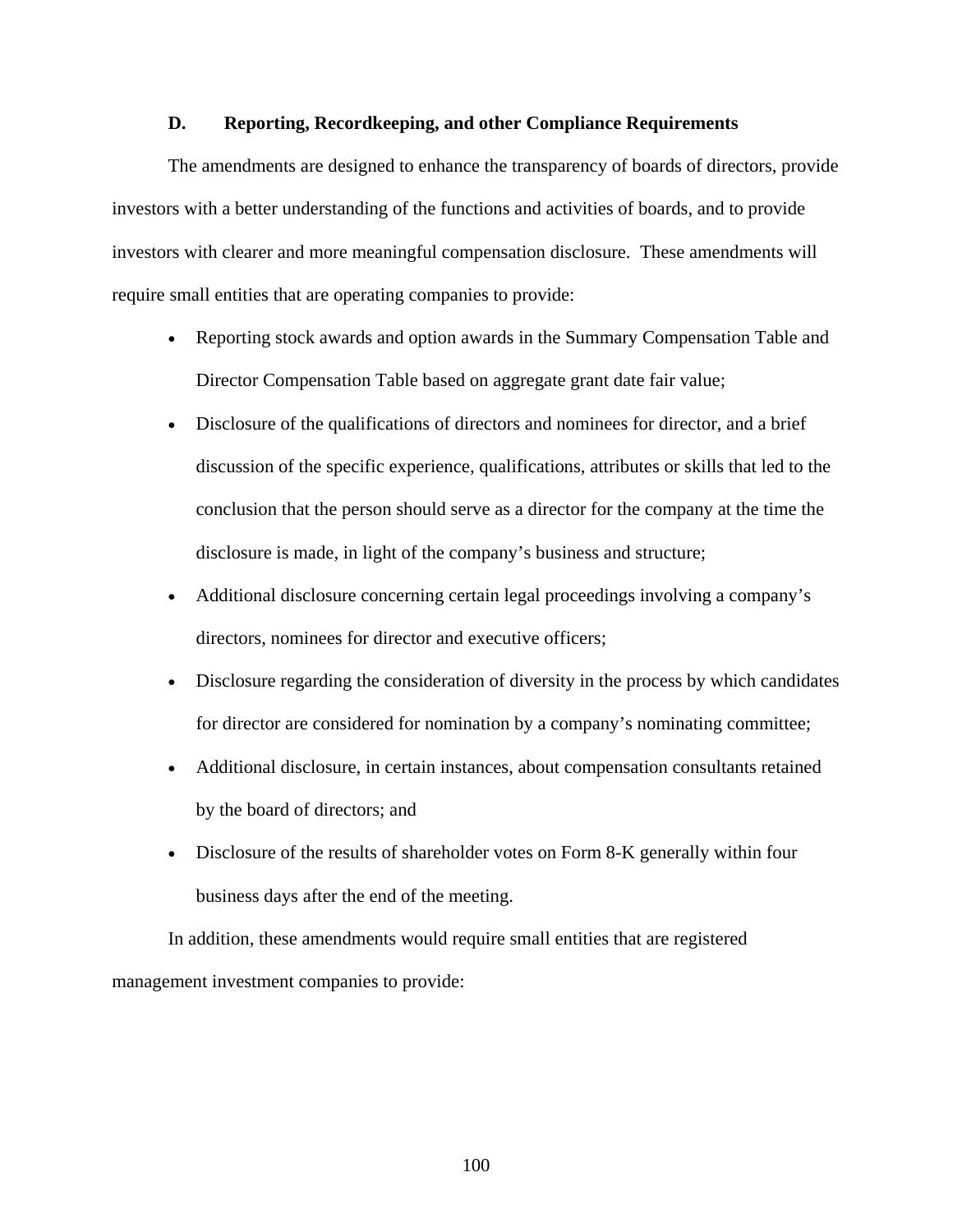- Disclosure of the qualifications of directors and nominees for director, and the reasons why that person should serve as a director of the company at the time at which the relevant filing is made with the Commission;
- Disclosure of any directorships held by each director and nominee at any time during the past five years at public companies or registered management investment companies; and
- Disclosure about a fund's board leadership structure and the board's role in the oversight of risk.

#### **E. Agency Action to Minimize Effect on Small Entities**

The Regulatory Flexibility Act directs us to consider alternatives that would accomplish our stated objectives, while minimizing any significant adverse impact on small entities. In connection with the disclosure amendments, we considered the following alternatives:

- Establishing different compliance or reporting requirements or timetables that take into account the resources available to small entities;
- Clarifying, consolidating or simplifying compliance and reporting requirements under the rules for small entities;
- Using performance rather than design standards; and
- Exempting small entities from all or part of the requirements.

In connection with the amendments, we considered alternatives, including establishing different compliance or reporting requirements that take into account the resources available to small entities, clarifying or simplifying compliance and reporting requirements under the amendments for small entities, using design rather than performance standards, and exempting small entities from all or part of the amendments.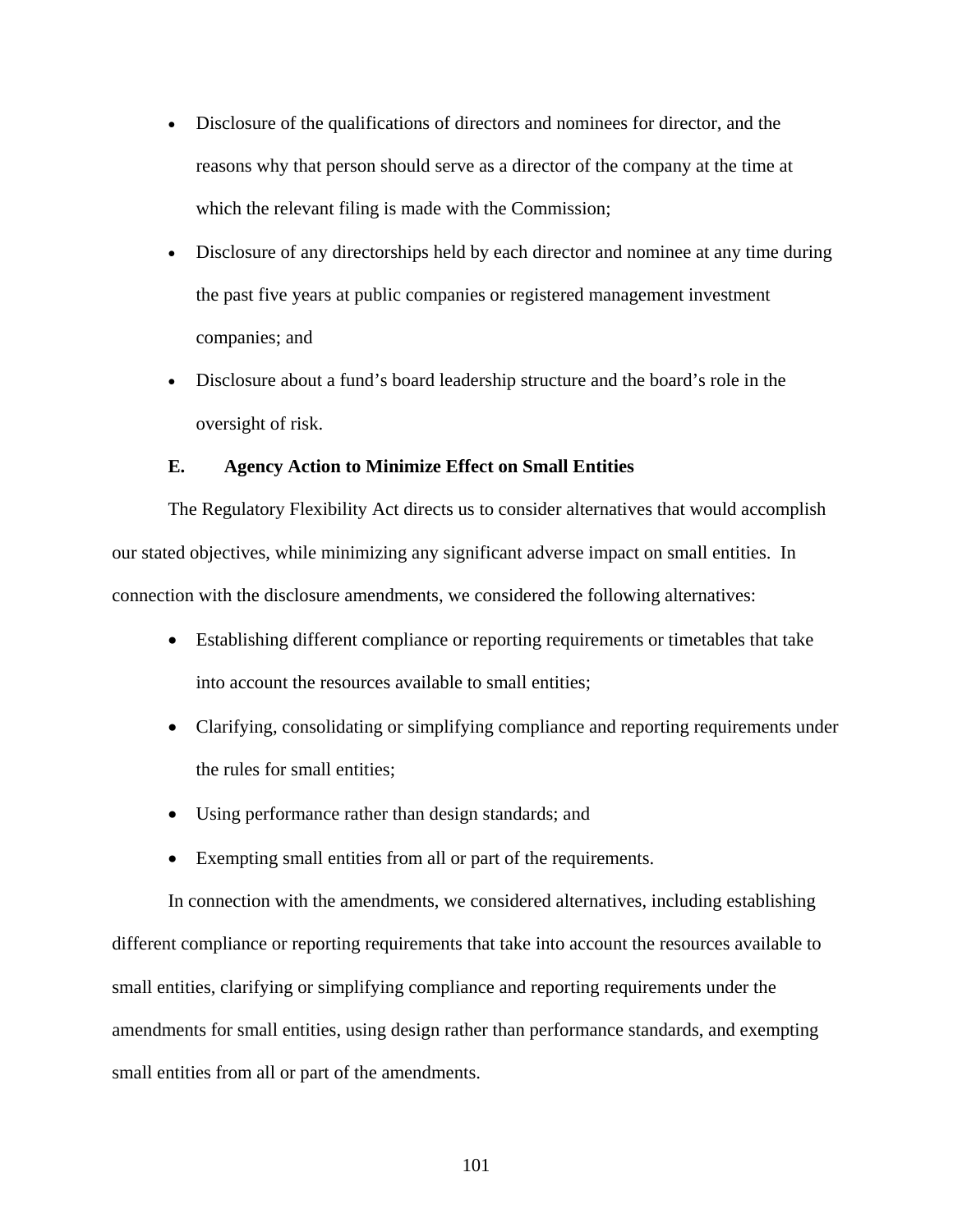Under our current rules, small entities are subject to some different compliance or reporting requirements under Regulation S-K, and the amendments do not alter these requirements. Under Regulation S-K, small entities are required to provide abbreviated compensation disclosure with respect to the principal executive officer and two most highly compensated executive officers for the last two completed fiscal years. Specifically, small entities may provide the executive compensation disclosure specified in Items 402(l) through (r) of Regulation S-K, rather than the corresponding disclosure specified in Items  $402(a)$  through (k) of Regulation S-K. Items 402(l) through (r) also do not require small entities to provide CD&A or the Grants of Plan-Based Awards Table. The amendments to the Summary Compensation Table and Director Compensation Table are unlikely to have a significant impact on small entities because their principal effect is to disclose stock and option awards based on grant date fair value, which small entities need to compute for financial reporting purposes. We did not propose, and we are not adopting, a requirement that smaller companies discuss their compensation policies and practices for employees if such policies and practices are reasonably likely to have a material adverse effect. In addition, the amendments to the Grants of Plan-Based Awards Table do not apply to small entities.

We considered, but did not establish additional different compliance requirements for small entities. We believe that investors in companies that are small entities may want and would benefit from the disclosures elicited by the amendments regarding director and nominee qualifications, as well as board leadership and risk oversight. For example, many commenters noted that our amendments to enhance director and nominee disclosure would provide investors with additional information that would allow them to make better informed investment and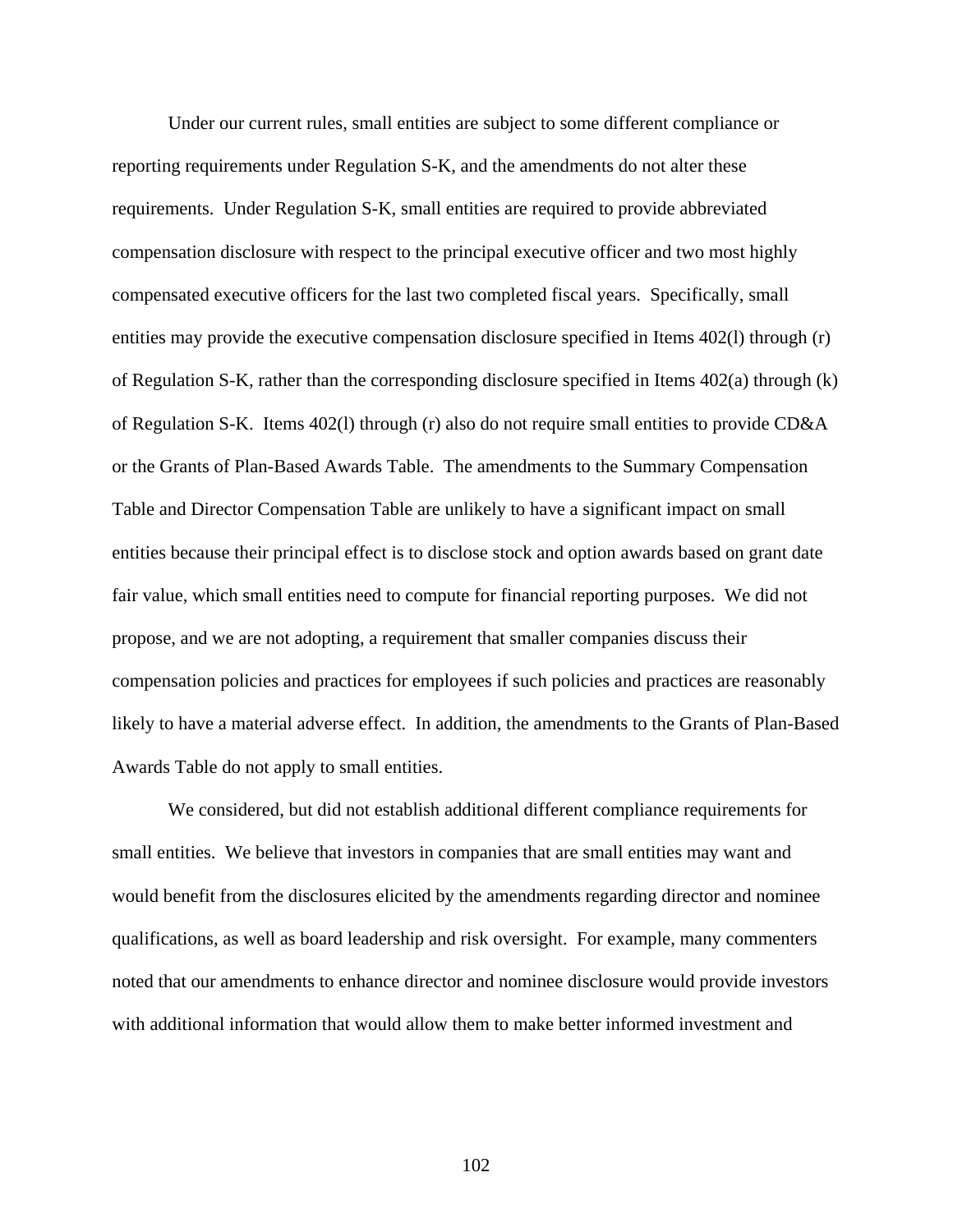voting decisions.<sup>223</sup> Different compliance requirements or an exemption for small entities would interfere with achieving the goal of enhancing the information provided to all investors. We believe that uniform and comparable disclosures across all companies will help investors and the markets.

We also considered, but did not establish, different disclosure thresholds for small entities under our amendments regarding compensation consultant disclosure. Although the disclosure exclusion provided in the amendment where the fees for non-executive compensation consulting services do not exceed \$120,000 for a company's fiscal year will reduce the compliance burdens for all companies, we believe this change will likely be more meaningful to companies that are small entities because these companies likely expend a lesser amount of their revenues on compensation consulting services.

The amendments clarify, consolidate and simplify the reporting requirements for all public companies including small entities. The amendments require clear and straightforward disclosure of director and nominee qualifications, board leadership structure and the potential conflicts of interest of compensation consultants. We have used a mix of design and performance standards in connection with the amendments. Based on our past experience, we believe the amendments will be more useful to investors if there are specific disclosure requirements, however, some of the new requirements provide companies flexibility in determining what information to disclose. The disclosures are intended to result in more comprehensive and clearer disclosure.

<sup>&</sup>lt;sup>223</sup> See, e.g., letters from Board of Directors Network, Forum of Executive Women, Integrated Governance Solutions, and Norges Bank.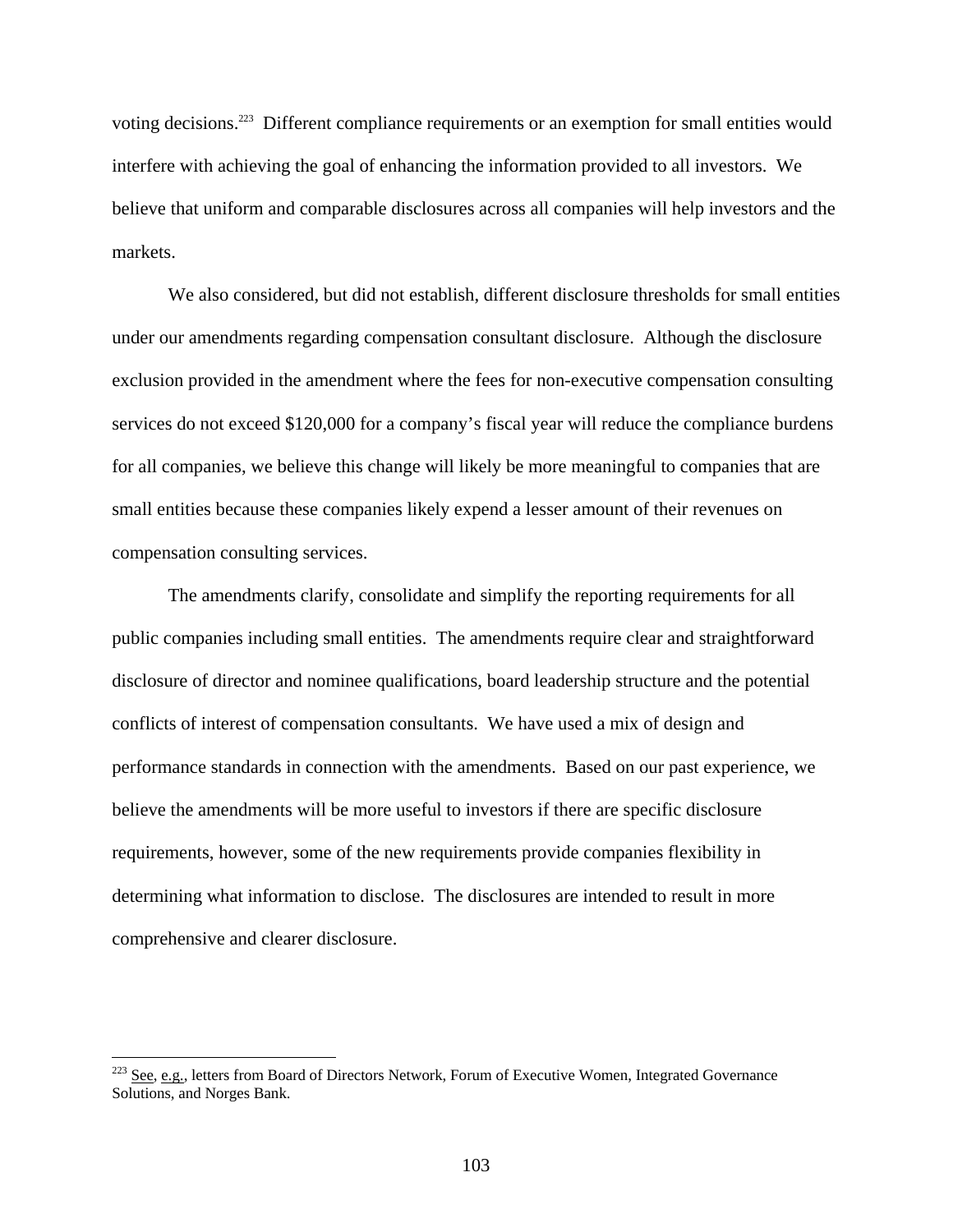## **VII. STATUTORY AUTHORITY AND TEXT OF THE AMENDMENTS**

The amendments contained in this release are being adopted under the authority set

forth in Sections 3(b), 6, 7, 10, and 19(a) of the Securities Act; Sections 12, 13, 14, 15(d) and

23(a) of the Exchange Act; and Sections 8, 20(a), 24(a), 30 and 38 of the Investment Company

Act.

## **List of Subjects**

17 CFR Parts 229, 239, 240, 249 and 274

Reporting and recordkeeping requirements, Securities.

# **TEXT OF THE AMENDMENTS**

For the reasons set out in the preamble, the Commission amends title 17, chapter II, of

the Code of Federal Regulations as follows:

## **PART 229 - STANDARD INSTRUCTIONS FOR FILING FORMS UNDER SECURITIES ACT OF 1933, SECURITIES EXCHANGE ACT OF 1934 AND ENERGY POLICY AND CONSERVATION ACT OF 1975 - REGULATION S-K**

1. The authority citation for part 229 continues to read in part as follows:

Authority: 15 U.S.C. 77e, 77f, 77g, 77h, 77j, 77k, 77s, 77z-2, 77z-3, 77aa(25), 77aa(26),

77ddd, 77eee, 77ggg, 77hhh, 777iii, 77jjj, 77nnn, 77sss, 78c, 78i, 78j, 78l, 78m, 78n, 78o, 78u-5,

78w, 78ll, 78mm, 80a-8, 80a-9, 80a-20, 80a-29, 80a-30, 80a-31(c), 80a-37, 80a-38(a), 80a-39,

80b-11, and 7201 et seq.; and 18 U.S.C. 1350, unless otherwise noted.

\* \* \* \* \*

- 2. Amend §229.401 by:
- a. revising paragraph  $(e)(1)$ ;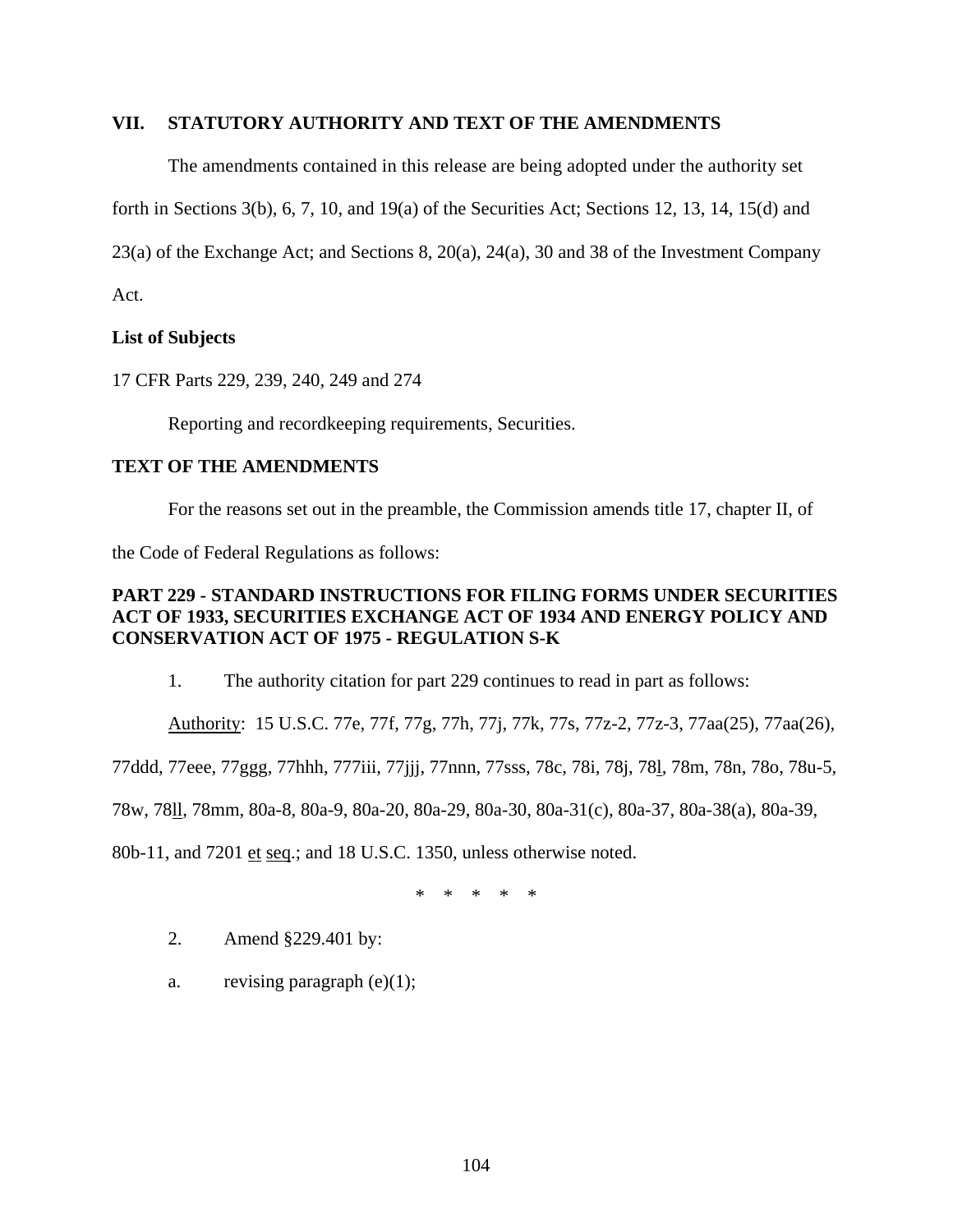b. in paragraph (e)(2) revising the phrase "Indicate any other directorships" to read "Indicate any other directorships held, including any other directorships held during the past five years,";

c. in paragraph (f), introductory text, revising the phrase "during the past five years" to read "during the past ten years";

d. removing the word "or" following the semi-colon at the end of paragraph  $(f)(4)$ ;

e. removing the period at the end of paragraphs  $(f)(5)$  and  $(f)(6)$  and adding in their place a semi-colon;

f. adding paragraphs  $(f)(7)$  and  $(f)(8)$  before the Instructions to paragraph  $(f)$ ;

g. in the Instruction 1 to paragraph (f) revise the phrase "For purposes of computing the five year period" to read "For purposes of computing the ten-year period"; and

h. adding Instruction 5 to the Instructions to paragraph (f).

The revisions and additions read as follows:

# **§229.401 (Item 401) Directors, executive officers, promoters and control persons**. \* \* \* \* \*

(e) Business experience. (1) Background. Briefly describe the business experience during the past five years of each director, executive officer, person nominated or chosen to become a director or executive officer, and each person named in answer to paragraph (c) of Item 401, including: each person's principal occupations and employment during the past five years; the name and principal business of any corporation or other organization in which such occupations and employment were carried on; and whether such corporation or organization is a parent, subsidiary or other affiliate of the registrant. In addition, for each director or person nominated or chosen to become a director, briefly discuss the specific experience, qualifications,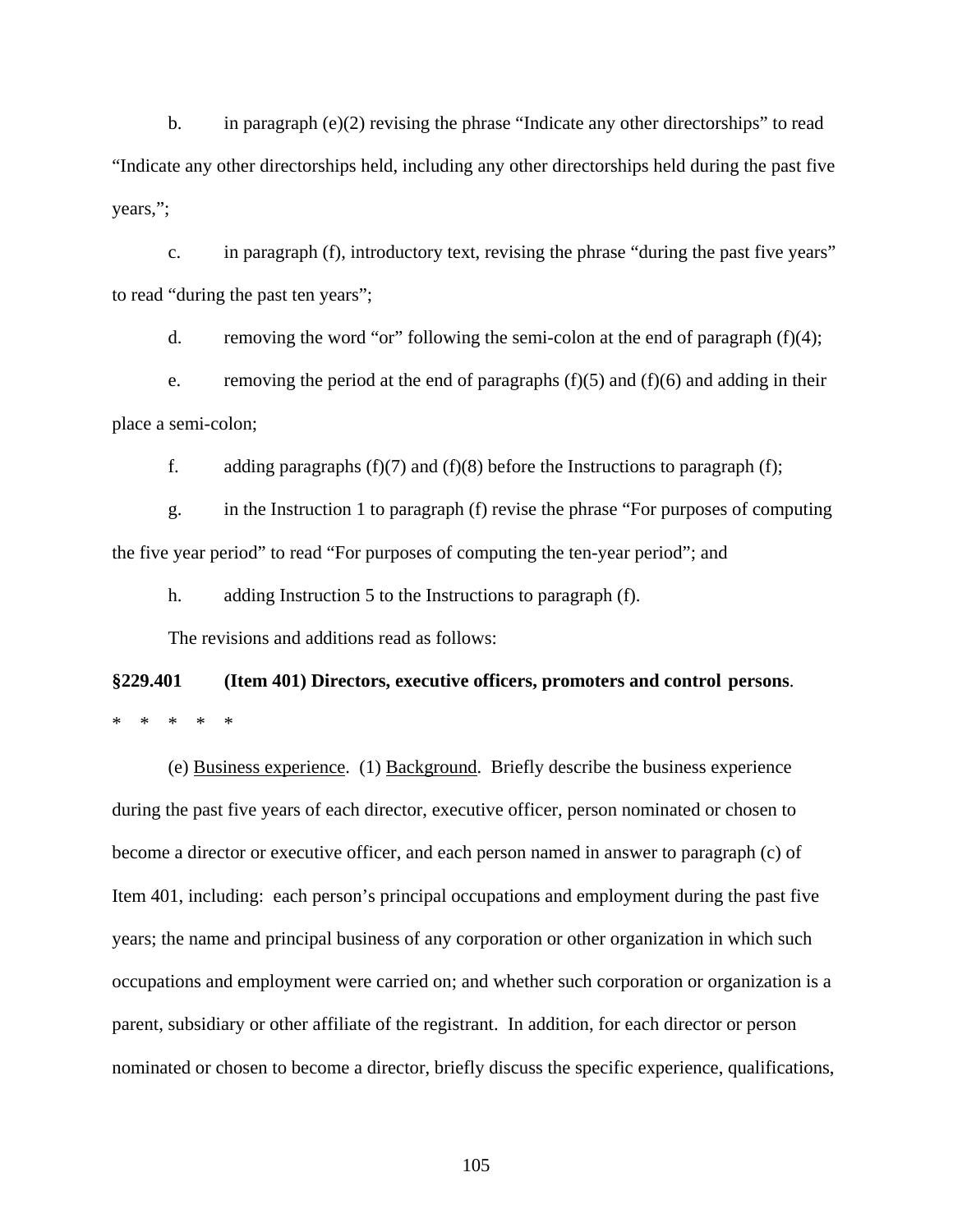attributes or skills that led to the conclusion that the person should serve as a director for the registrant at the time that the disclosure is made, in light of the registrant's business and structure. If material, this disclosure should cover more than the past five years, including information about the person's particular areas of expertise or other relevant qualifications. When an executive officer or person named in response to paragraph (c) of Item 401 has been employed by the registrant or a subsidiary of the registrant for less than five years, a brief explanation shall be included as to the nature of the responsibility undertaken by the individual in prior positions to provide adequate disclosure of his or her prior business experience. What is required is information relating to the level of his or her professional competence, which may include, depending upon the circumstances, such specific information as the size of the operation supervised.

\* \* \* \* \*

(f) \* \* \*

(7) Such person was the subject of, or a party to, any Federal or State judicial or administrative order, judgment, decree, or finding, not subsequently reversed, suspended or vacated, relating to an alleged violation of:

(i) Any Federal or State securities or commodities law or regulation; or

(ii) Any law or regulation respecting financial institutions or insurance companies including, but not limited to, a temporary or permanent injunction, order of disgorgement or restitution, civil money penalty or temporary or permanent cease-and-desist order, or removal or prohibition order; or

(iii) Any law or regulation prohibiting mail or wire fraud or fraud in connection with any business entity; or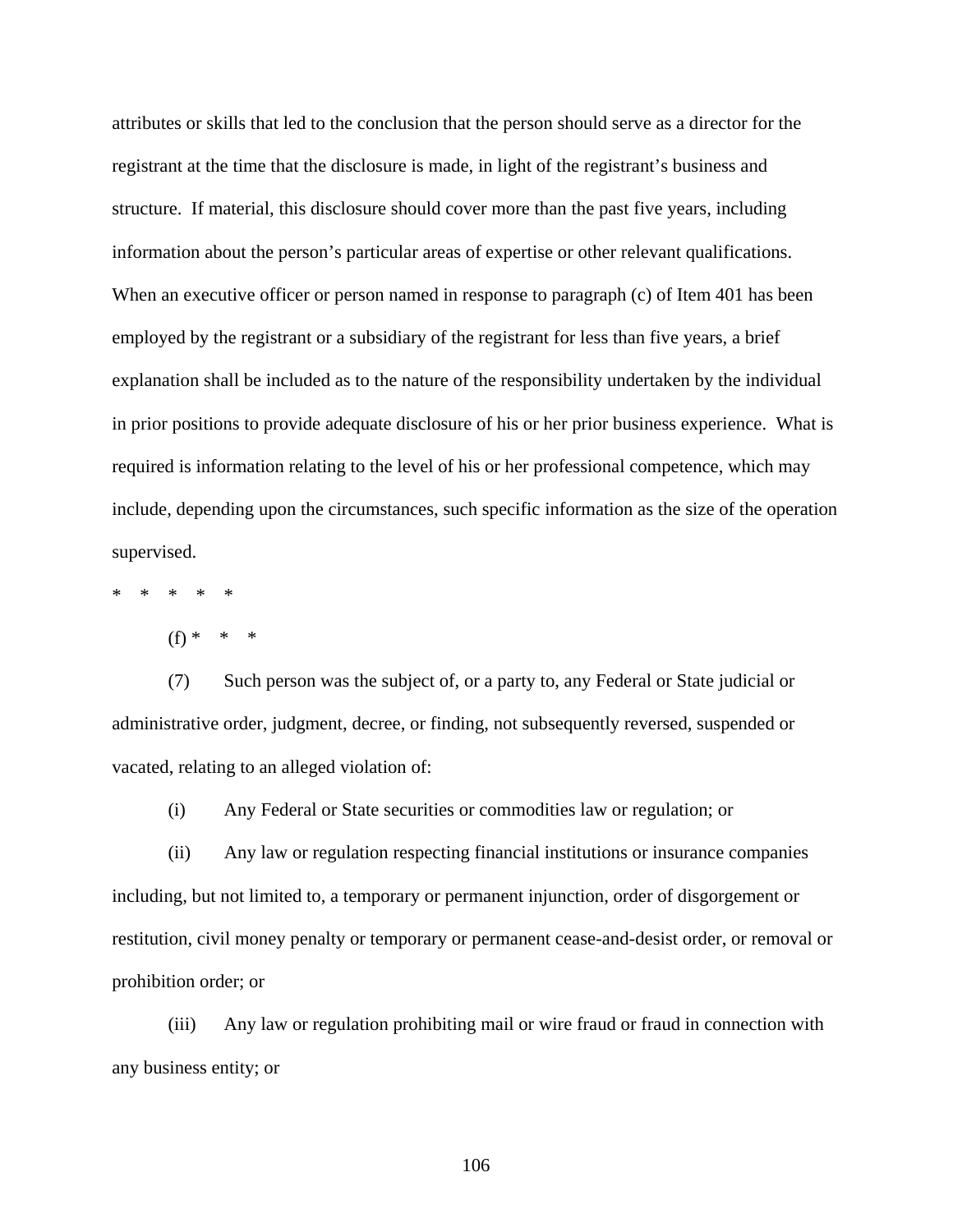(8) Such person was the subject of, or a party to, any sanction or order, not subsequently reversed, suspended or vacated, of any self-regulatory organization (as defined in Section 3(a)(26) of the Exchange Act (15 U.S.C. 78c(a)(26))), any registered entity (as defined in Section 1(a)(29) of the Commodity Exchange Act (7 U.S.C. 1(a)(29))), or any equivalent exchange, association, entity or organization that has disciplinary authority over its members or persons associated with a member.

#### Instructions to Paragraph (f) of Item 401:

\* \* \* \* \*

5. This paragraph (f)(7) shall not apply to any settlement of a civil proceeding among private litigants.

\* \* \* \* \*

3. Amend §229.402 by:

a. revising paragraphs  $(c)(2)(v)$  and  $(c)(2)(vi)$ , and paragraph  $(c)(2)(ix)(G);$ 

b. removing the Instruction to Item  $(c)(2)(v)$  and  $(vi)$ , and adding in its place

Instructions 1, 2, and 3 to Item  $(c)(2)(v)$  and  $(vi)$  before paragraph  $(c)(2)(vi)$ ;

c. removing the period at the end of paragraphs  $(d)(2)(iii)$  and  $(d)(2)(iv)$  and adding a semi-colon in their place;

d. adding Instruction 8 to Item 402(d);

e. revising paragraphs  $(k)(2)(iii)$  and  $(k)(2)(iv)$ ;

f. revising paragraph  $(k)(2)(vi)(I)$  and Instruction to Item 402 $(k)$ ;

g. in paragraph (l) revising the phrase "paragraphs (a) through (k)" to read "paragraphs (a) through (k) and (s)";

h. revising paragraphs  $(n)(2)(v)$  and  $(n)(2)(vi)$ ;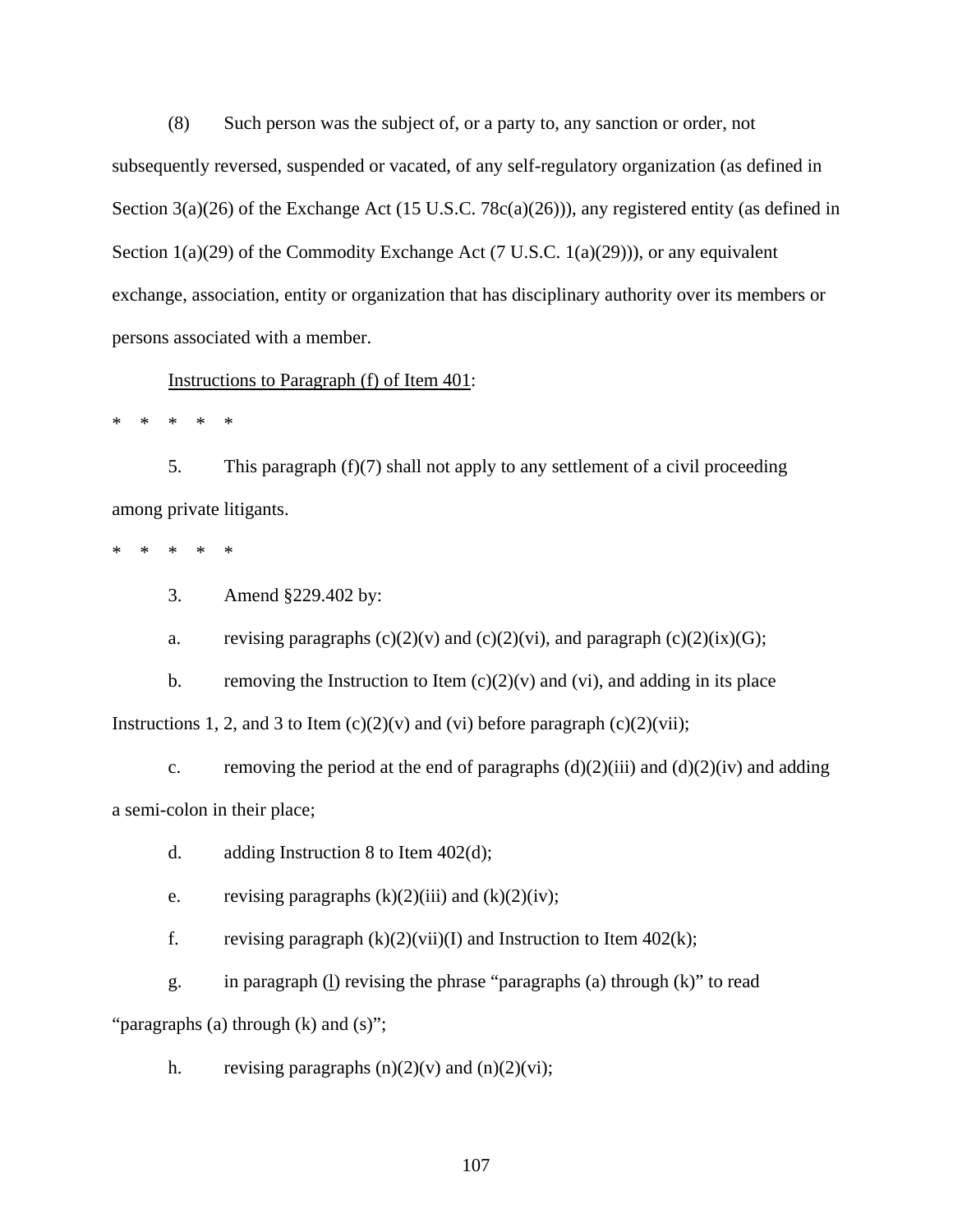i. removing the Instruction to Item  $402(n)(2)(v)$  and (vi), and adding in its place Instructions 1, 2, and 3 to Item  $402(n)(2)(v)$  and (vi) before paragraph (n)(2)(vii);

j. revising paragraph  $(n)(2)(ix)(G);$ 

k. revising paragraphs  $(r)(2)(iii)$ ,  $(r)(2)(iv)$  and  $(r)(2)(vii)(I)$ , and Instruction to Item  $402(r)$ ; and

l. adding paragraph (s) before the Instructions to Item 402.

The revisions and additions read as follows:

#### **§229.402 (Item 402) Executive compensation.**

- \* \* \* \* \*
	- $(c) * * * *$
	- $(2) * * * *$

(v) For awards of stock, the aggregate grant date fair value computed in accordance with FASB ASC Topic 718 (column (e));

(vi) For awards of options, with or without tandem SARs (including awards that subsequently have been transferred), the aggregate grant date fair value computed in accordance with FASB ASC Topic 718 (column (f));

Instruction 1 to Item  $402(c)(2)(v)$  and (vi). For awards reported in columns (e) and (f), include a footnote disclosing all assumptions made in the valuation by reference to a discussion of those assumptions in the registrant's financial statements, footnotes to the financial statements, or discussion in the Management's Discussion and Analysis. The sections so referenced are deemed part of the disclosure provided pursuant to this Item.

Instruction 2 to Item  $402(c)(2)(v)$  and (vi). If at any time during the last completed fiscal year, the registrant has adjusted or amended the exercise price of options or SARs previously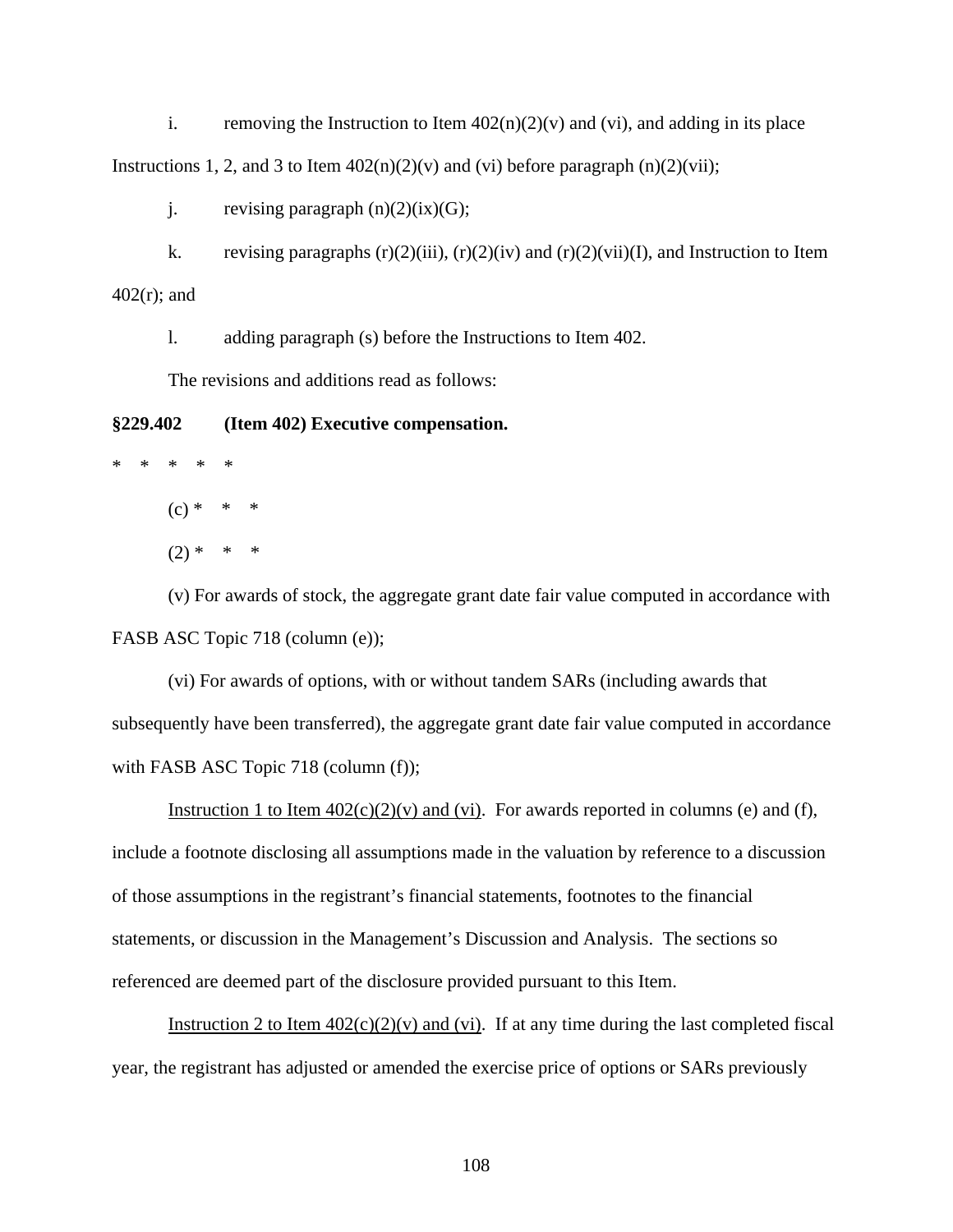awarded to a named executive officer, whether through amendment, cancellation or replacement grants, or any other means ("repriced"), or otherwise has materially modified such awards, the registrant shall include, as awards required to be reported in column (f), the incremental fair value, computed as of the repricing or modification date in accordance with FASB ASC Topic 718, with respect to that repriced or modified award.

Instruction 3 to Item  $402(c)(2)(v)$  and (vi). For any awards that are subject to performance conditions, report the value at the grant date based upon the probable outcome of such conditions. This amount should be consistent with the estimate of aggregate compensation cost to be recognized over the service period determined as of the grant date under FASB ASC Topic 718, excluding the effect of estimated forfeitures. In a footnote to the table, disclose the value of the award at the grant date assuming that the highest level of performance conditions will be achieved if an amount less than the maximum was included in the table.

\* \* \* \* \*

 $(ix) * * * *$ 

(G) The dollar value of any dividends or other earnings paid on stock or option awards, when those amounts were not factored into the grant date fair value required to be reported for the stock or option award in column (e) or (f); and

\* \* \* \* \*

 $(d) * *$ 

### Instructions to Item 402(d).

\* \* \* \* \*

8. For any equity awards that are subject to performance conditions, report in column (l) the value at the grant date based upon the probable outcome of such conditions. This amount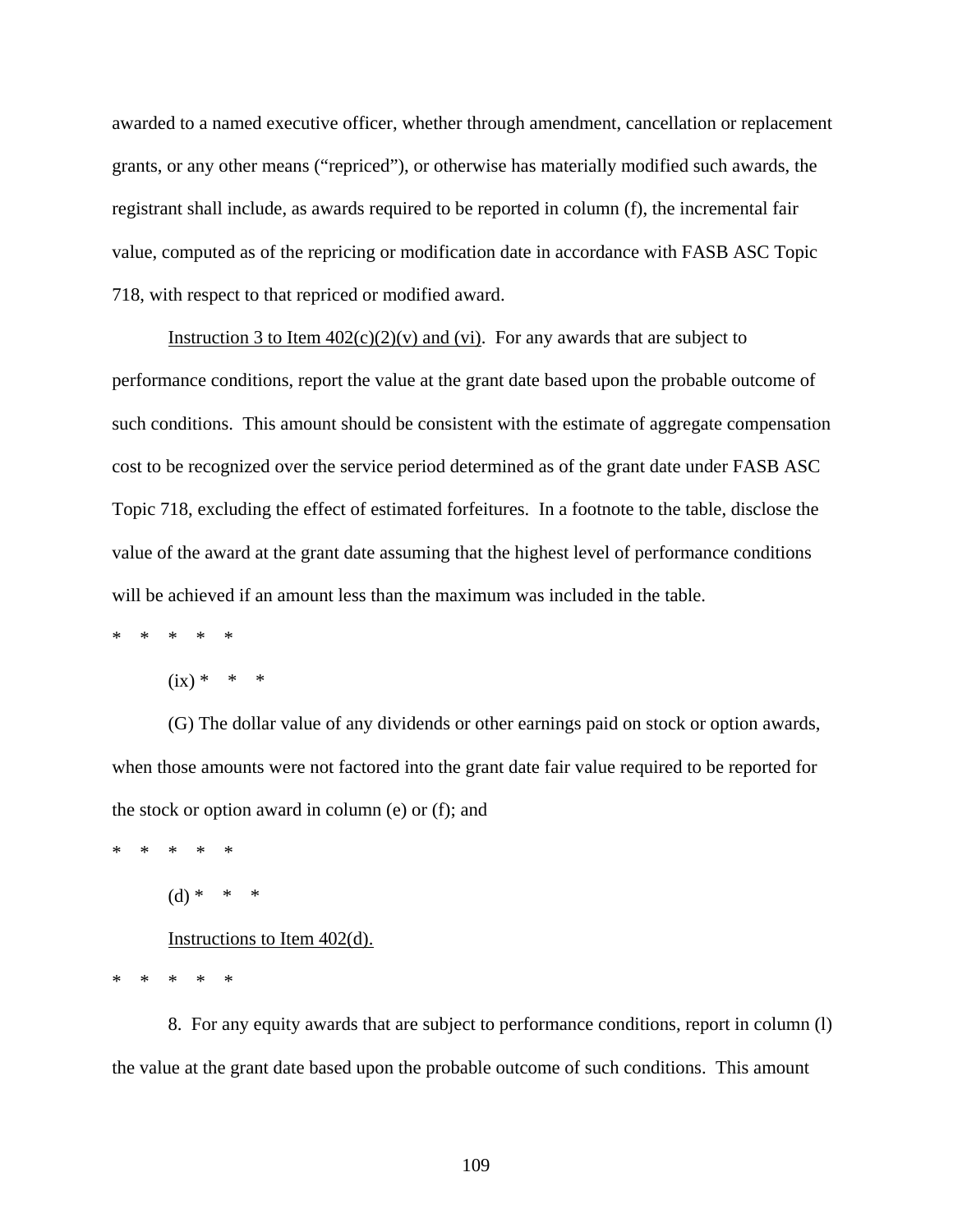should be consistent with the estimate of aggregate compensation cost to be recognized over the service period determined as of the grant date under FASB ASC Topic 718, excluding the effect of estimated forfeitures.

\* \* \* \* \*

(k) \* \* \*

 $(2) * * * *$ 

(iii) For awards of stock, the aggregate grant date fair value computed in accordance with FASB ASC Topic 718 (column (c));

(iv) For awards of options, with or without tandem SARs (including awards that subsequently have been transferred), the aggregate grant date fair value computed in accordance with FASB ASC Topic 718 (column (d));

\* \* \* \* \*

 $(vii) * * * *$ 

(I) The dollar value of any dividends or other earnings paid on stock or option awards, when those amounts were not factored into the grant date fair value required to be reported for the stock or option award in column (c) or (d); and

\* \* \* \* \*

Instruction to Item  $402(k)$ . In addition to the Instruction to paragraphs  $(k)(2)(iii)$  and (iv) and the Instructions to paragraph  $(k)(2)(vi)$  of this Item, the following apply equally to paragraph (k) of this Item: Instructions 2 and 4 to paragraph (c) of this Item; Instructions to paragraphs  $(c)(2)(iii)$  and (iv) of this Item; Instructions to paragraphs  $(c)(2)(v)$  and (vi) of this Item; Instructions to paragraph  $(c)(2)(vi)$  of this Item; Instructions to paragraph  $(c)(2)(viii)$  of this Item; and Instructions 1 and 5 to paragraph  $(c)(2)(ix)$  of this Item. These Instructions apply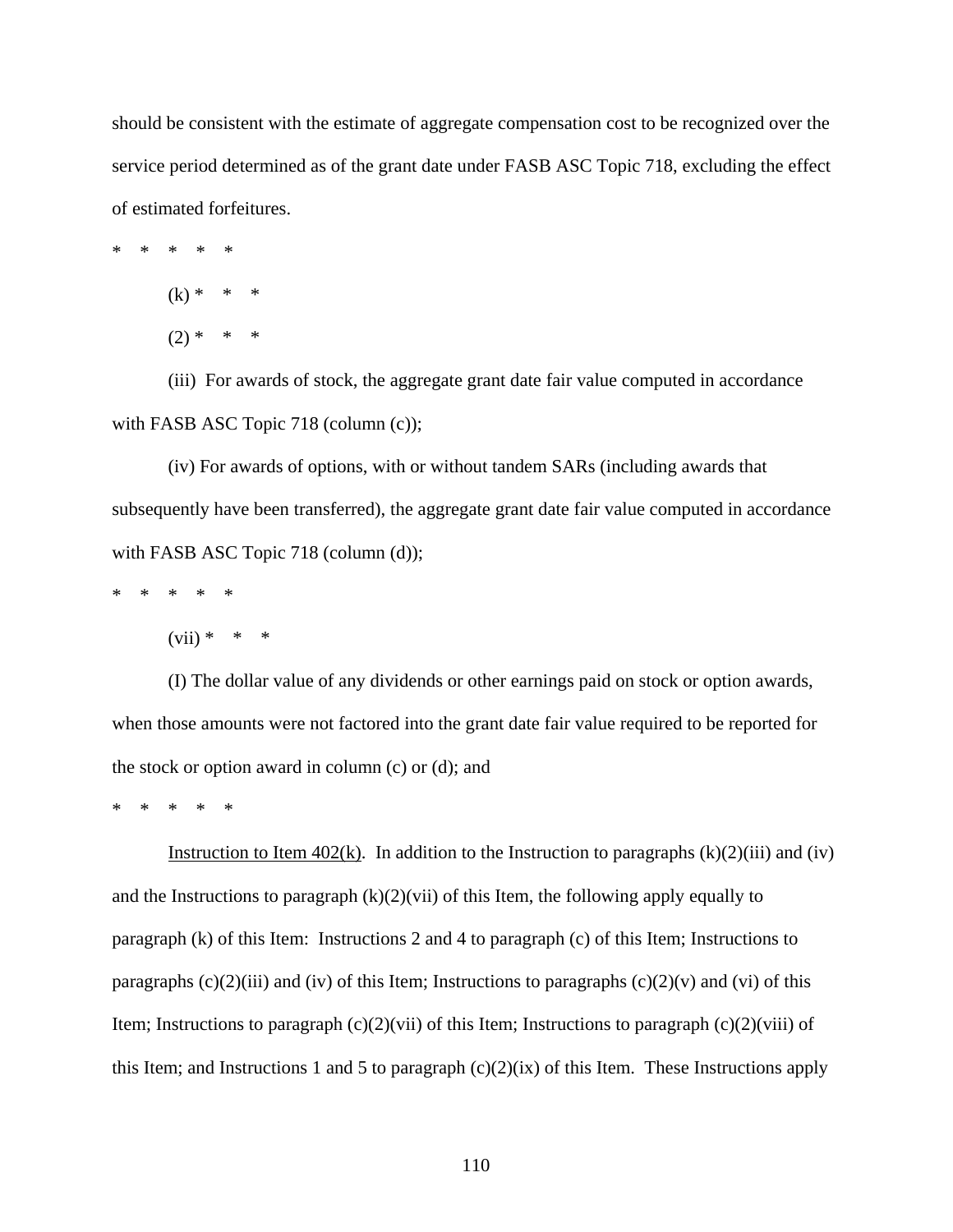to the columns in the Director Compensation Table that are analogous to the columns in the Summary Compensation Table to which they refer and to disclosures under paragraph (k) of this Item that correspond to analogous disclosures provided for in paragraph (c) of this Item to which they refer.

\* \* \* \* \*

(n) \* \* \*

 $(2)$  \* \* \*

FASB ASC Topic  $718$  (column  $(e)$ ); (v) For awards of stock, the aggregate grant date fair value computed in accordance with

(vi) For awards of options, with or without tandem SARs (including awards that subsequently have been transferred), the aggregate grant date fair value computed in accordance with FASB ASC Topic 718 (column (f));

Instruction 1 to Item  $402(n)(2)(v)$  and  $(n)(2)(vi)$ . For awards reported in columns (e) and (f), include a footnote disclosing all assumptions made in the valuation by reference to a discussion of those assumptions in the smaller reporting company's financial statements, footnotes to the financial statements, or discussion in the Management's Discussion and Analysis. The sections so referenced are deemed part of the disclosure provided pursuant to this Item.

Instruction 2 to Item  $402(n)(2)(v)$  and  $(n)(2)(vi)$ . If at any time during the last completed fiscal year, the smaller reporting company has adjusted or amended the exercise price of options or SARs previously awarded to a named executive officer, whether through amendment, cancellation or replacement grants, or any other means ("repriced"), or otherwise has materially modified such awards, the smaller reporting company shall include, as awards required to be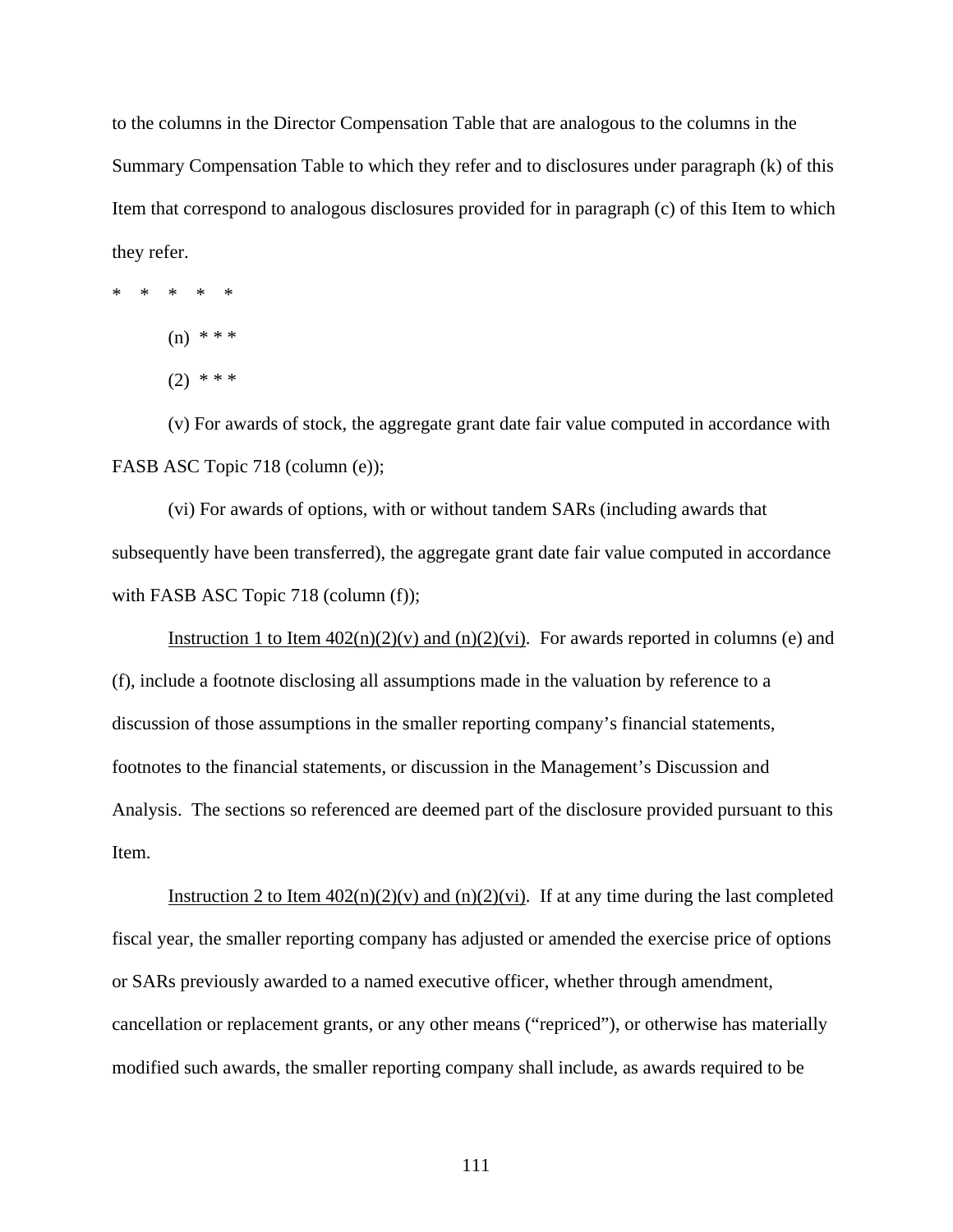reported in column (f), the incremental fair value, computed as of the repricing or modification date in accordance with FASB ASC Topic 718, with respect to that repriced or modified award.

Instruction 3 to Item  $402(n)(2)(v)$  and (vi). For any awards that are subject to performance conditions, report the value at the grant date based upon the probable outcome of such conditions. This amount should be consistent with the estimate of aggregate compensation cost to be recognized over the service period determined as of the grant date under FASB ASC Topic 718, excluding the effect of estimated forfeitures. In a footnote to the table, disclose the value of the award at the grant date assuming that the highest level of performance conditions will be achieved if an amount less than the maximum was included in the table.

\* \* \* \* \*

 $(ix) * * *$ 

(G) The dollar value of any dividends or other earnings paid on stock or option awards, when those amounts were not factored into the grant date fair value required to be reported for the stock or option award in column (e) or (f); and

\* \* \* \* \*

(r) \* \* \*

 $(2)$  \* \* \*

(iii) For awards of stock, the aggregate grant date fair value computed in accordance with FASB ASC Topic 718 (column (c));

(iv) For awards of options, with or without tandem SARs (including awards that subsequently have been transferred), the aggregate grant date fair value computed in accordance with FASB ASC Topic 718 (column (d));

\* \* \* \* \*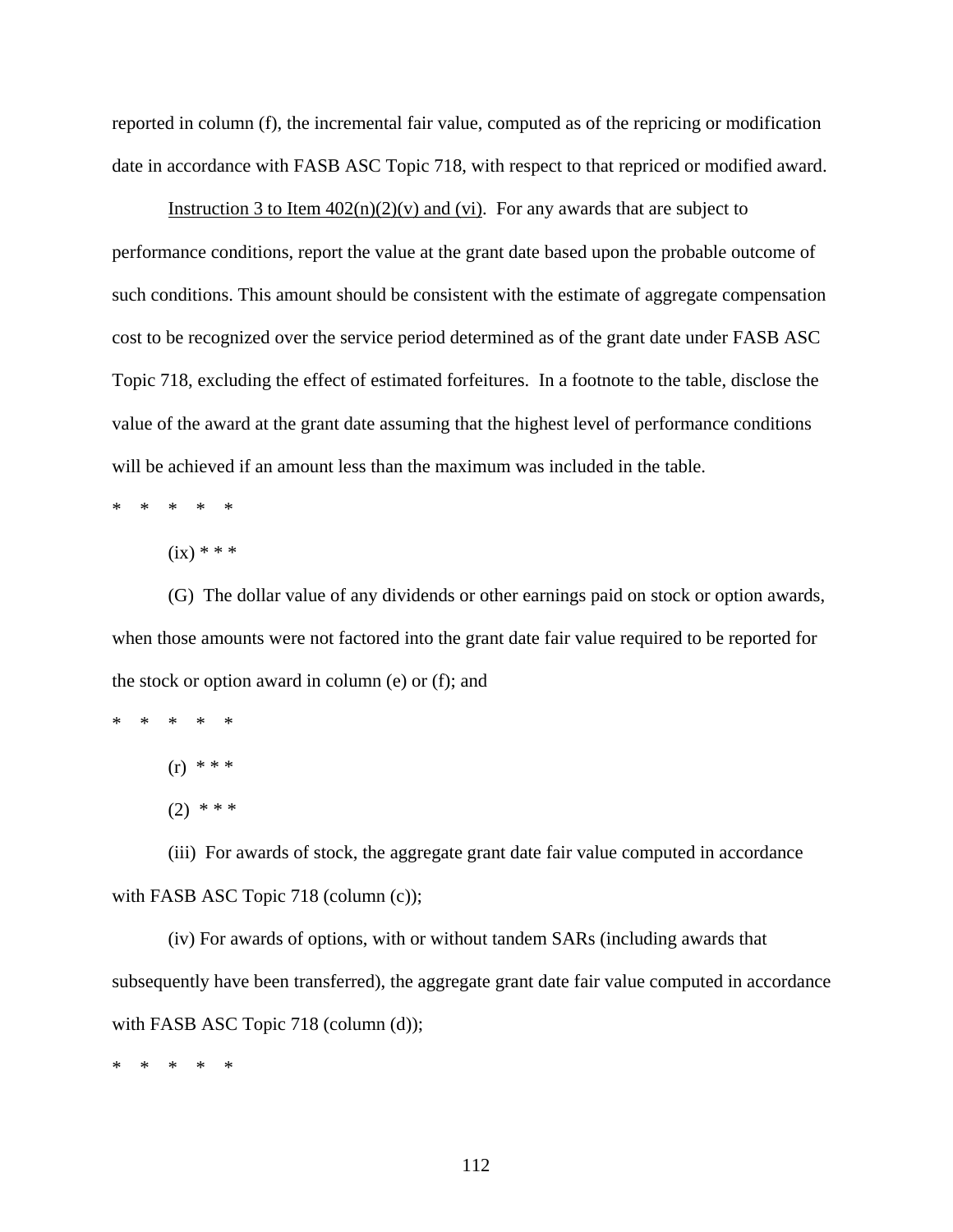$(vii) * * * *$ 

(I) The dollar value of any dividends or other earnings paid on stock or option awards, when those amounts were not factored into the grant date fair value required to be reported for the stock or option award in column (c) or (d); and

\* \* \* \* \*

Instruction to Item  $402(r)$ . In addition to the Instruction to paragraph  $(r)(2)(vi)$  of this Item, the following apply equally to paragraph (r) of this Item: Instructions 2 and 4 to paragraph (n) of this Item; the Instructions to paragraphs  $(n)(2)(iii)$  and (iv) of this Item; the Instructions to paragraphs  $(n)(2)(v)$  and  $(vi)$  of this Item; the Instructions to paragraph  $(n)(2)(vi)$  of this Item; the Instruction to paragraph  $(n)(2)(viii)$  of this Item; the Instructions to paragraph  $(n)(2)(ix)$  of this Item; and paragraph  $(o)(7)$  of this Item. These Instructions apply to the columns in the Director Compensation Table that are analogous to the columns in the Summary Compensation Table to which they refer and to disclosures under paragraph (r) of this Item that correspond to analogous disclosures provided for in paragraph (n) of this Item to which they refer.

\* \* \* \* \*

(s) Narrative disclosure of the registrant's compensation policies and practices as they relate to the registrant's risk management. To the extent that risks arising from the registrant's compensation policies and practices for its employees are reasonably likely to have a material adverse effect on the registrant, discuss the registrant's policies and practices of compensating its employees, including non-executive officers, as they relate to risk management practices and risk-taking incentives. While the situations requiring disclosure will vary depending on the particular registrant and compensation policies and practices, situations that may trigger disclosure include, among others, compensation policies and practices: at a business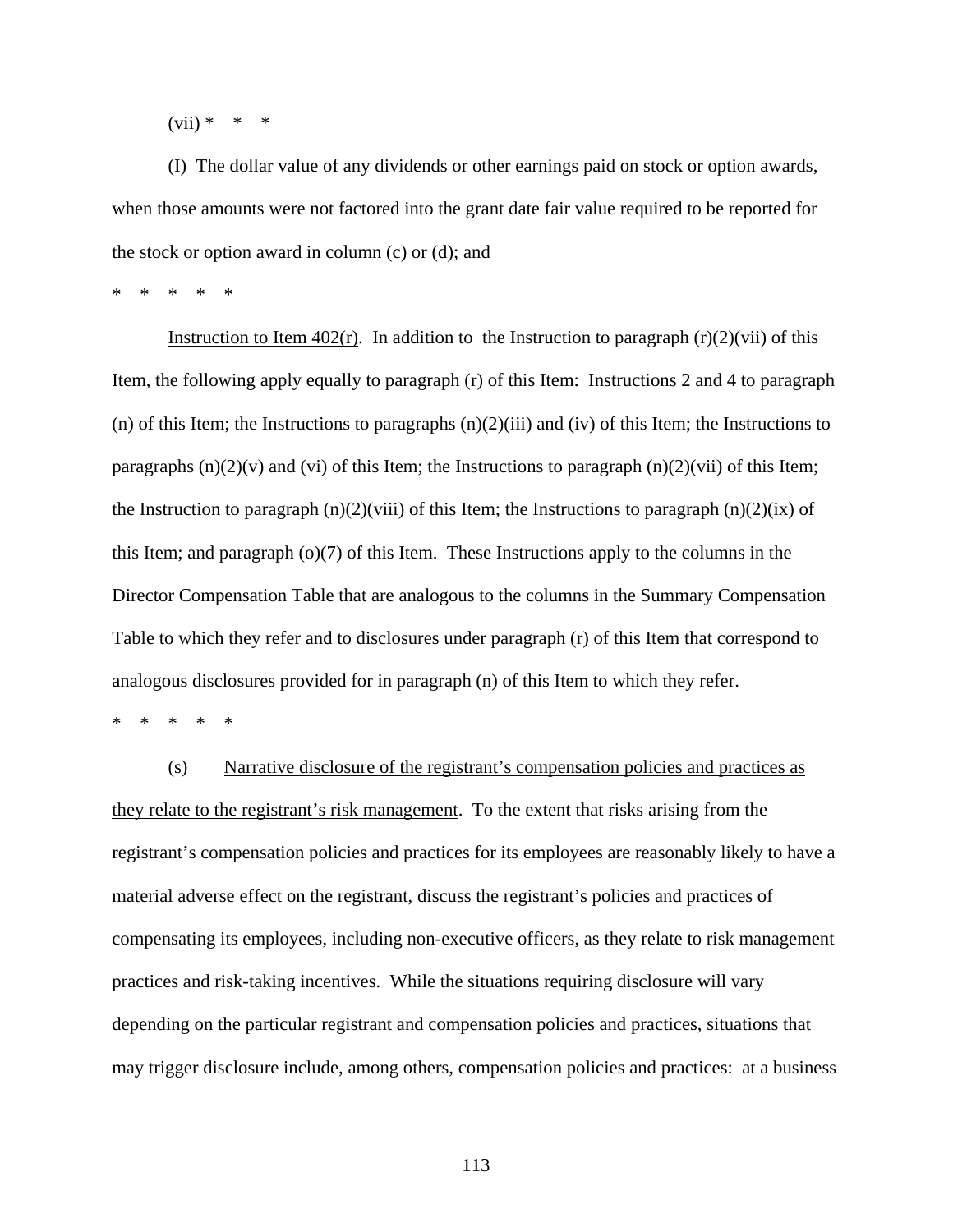unit of the company that carries a significant portion of the registrant's risk profile; at a business unit with compensation structured significantly differently than other units within the registrant; at a business unit that is significantly more profitable than others within the registrant; at a business unit where compensation expense is a significant percentage of the unit's revenues; and that vary significantly from the overall risk and reward structure of the registrant, such as when bonuses are awarded upon accomplishment of a task, while the income and risk to the registrant from the task extend over a significantly longer period of time. The purpose of this paragraph (s) is to provide investors material information concerning how the registrant compensates and incentivizes its employees that may create risks that are reasonably likely to have a material adverse effect on the registrant. While the information to be disclosed pursuant to this paragraph (s) will vary depending upon the nature of the registrant's business and the compensation approach, the following are examples of the issues that the registrant may need to address for the business units or employees discussed:

(1) The general design philosophy of the registrant's compensation policies and practices for employees whose behavior would be most affected by the incentives established by the policies and practices, as such policies and practices relate to or affect risk taking by employees on behalf of the registrant, and the manner of their implementation;

(2) The registrant's risk assessment or incentive considerations, if any, in structuring its compensation policies and practices or in awarding and paying compensation;

(3) How the registrant's compensation policies and practices relate to the realization of risks resulting from the actions of employees in both the short term and the long term, such as through policies requiring claw backs or imposing holding periods;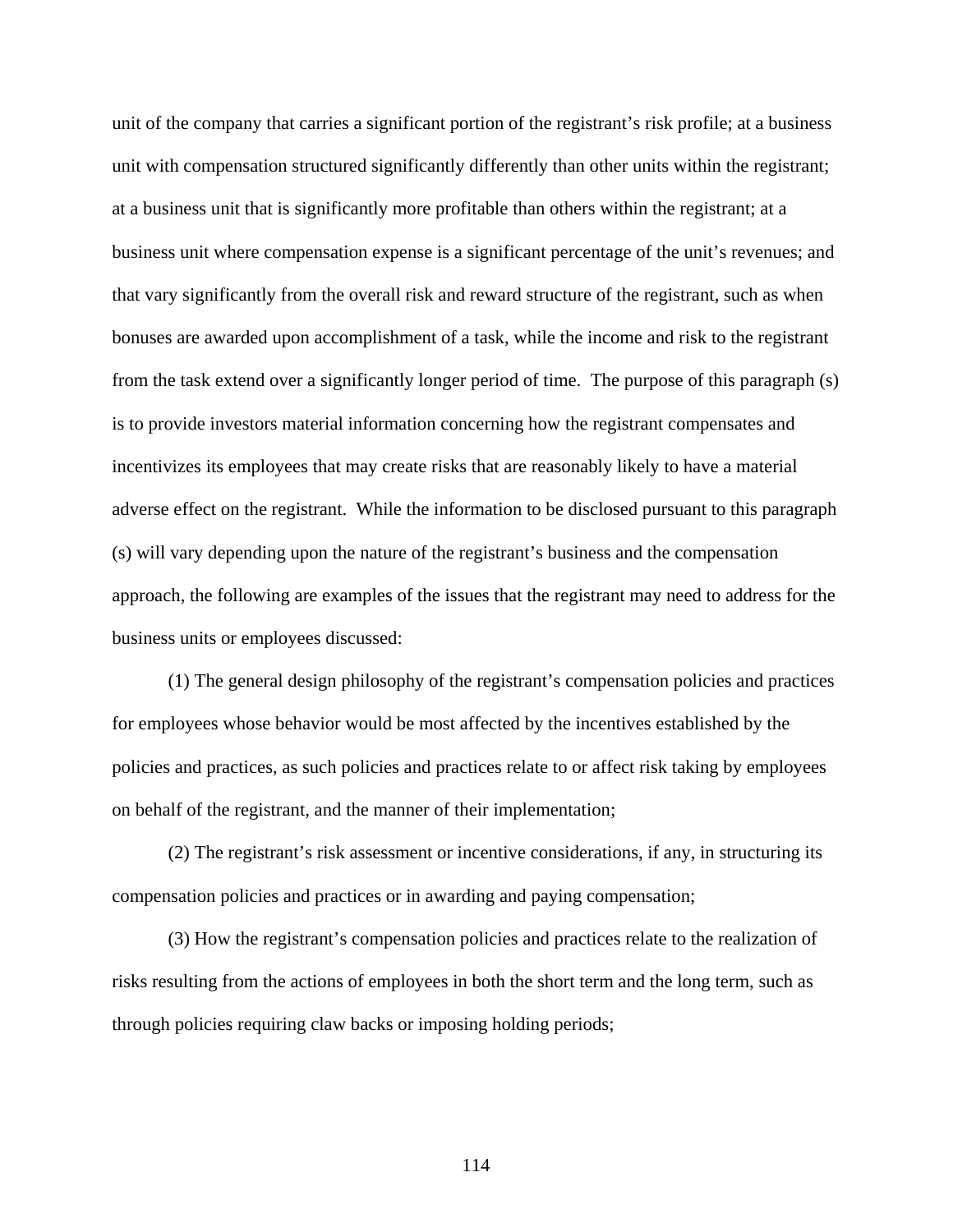(4) The registrant's policies regarding adjustments to its compensation policies and practices to address changes in its risk profile;

(5) Material adjustments the registrant has made to its compensation policies and practices as a result of changes in its risk profile; and

(6) The extent to which the registrant monitors its compensation policies and practices to determine whether its risk management objectives are being met with respect to incentivizing its employees.

\* \* \* \* \*

4. Amend §229.407 by:

a. revising paragraph  $(c)(2)(vi)$ ;

b. revising paragraph  $(e)(3)(iii)$ ; and

c. adding paragraph (h) before the Instructions to Item 407.

The revisions and additions read as follows:

#### **§229.407 (Item 407) Corporate governance.**

- \* \* \* \* \*
	- $(c) * * * *$
	- $(2) * * * *$

(vi) Describe the nominating committee's process for identifying and evaluating nominees for director, including nominees recommended by security holders, and any differences in the manner in which the nominating committee evaluates nominees for director based on whether the nominee is recommended by a security holder, and whether, and if so how, the nominating committee (or the board) considers diversity in identifying nominees for director. If the nominating committee (or the board) has a policy with regard to the consideration of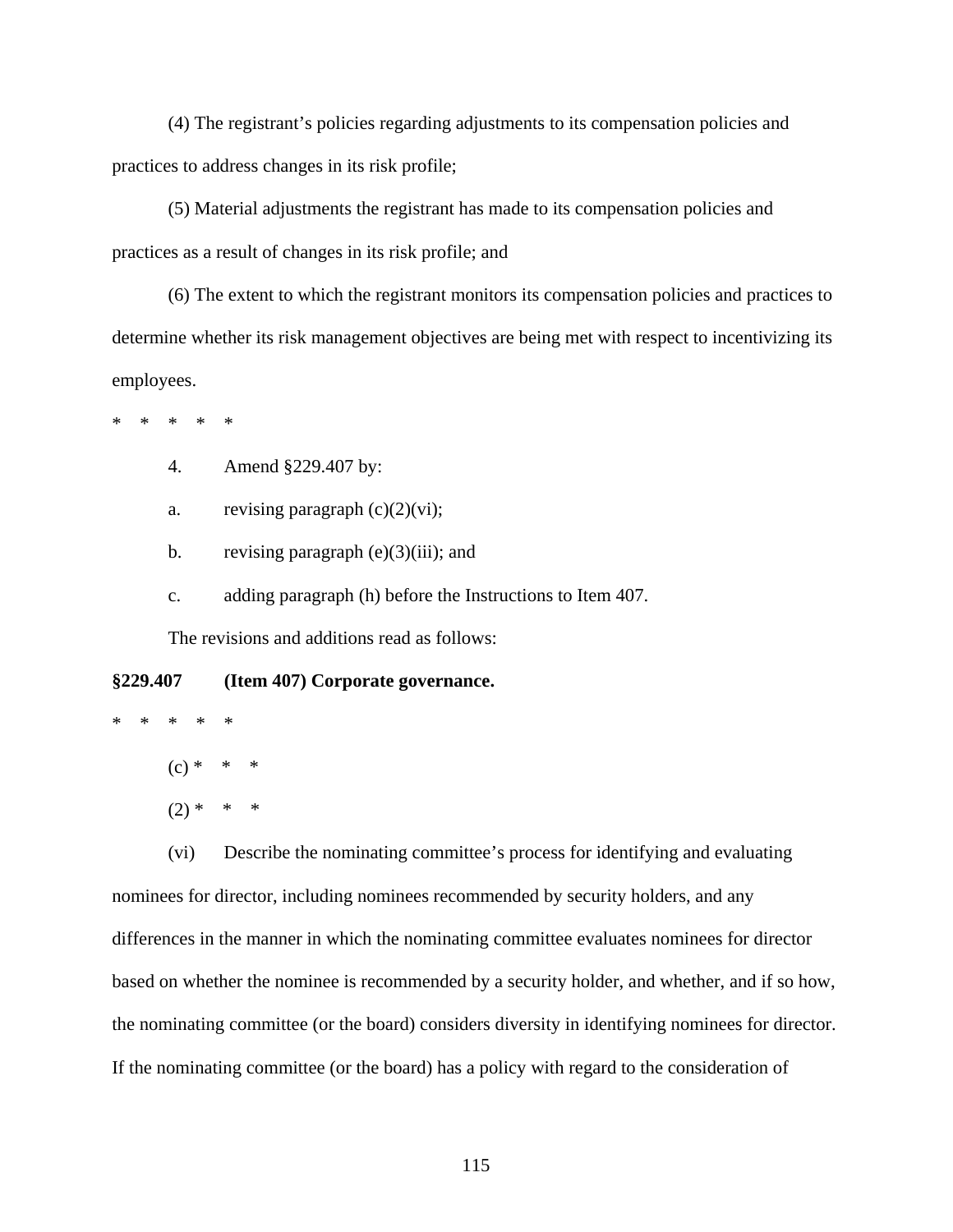diversity in identifying director nominees, describe how this policy is implemented, as well as how the nominating committee (or the board) assesses the effectiveness of its policy;

\* \* \* \* \*

 $(e) * * * * *$ 

 $(3) * * * * *$ 

(iii) Any role of compensation consultants in determining or recommending the amount or form of executive and director compensation (other than any role limited to consulting on any broad-based plan that does not discriminate in scope, terms, or operation, in favor of executive officers or directors of the registrant, and that is available generally to all salaried employees; or providing information that either is not customized for a particular registrant or that is customized based on parameters that are not developed by the compensation consultant, and about which the compensation consultant does not provide advice) during the registrant's last completed fiscal year, identifying such consultants, stating whether such consultants were engaged directly by the compensation committee (or persons performing the equivalent functions) or any other person, describing the nature and scope of their assignment, and the material elements of the instructions or directions given to the consultants with respect to the performance of their duties under the engagement:

(A) If such compensation consultant was engaged by the compensation committee (or persons performing the equivalent functions) to provide advice or recommendations on the amount or form of executive and director compensation (other than any role limited to consulting on any broad-based plan that does not discriminate in scope, terms, or operation, in favor of executive officers or directors of the registrant, and that is available generally to all salaried employees; or providing information that either is not customized for a particular registrant or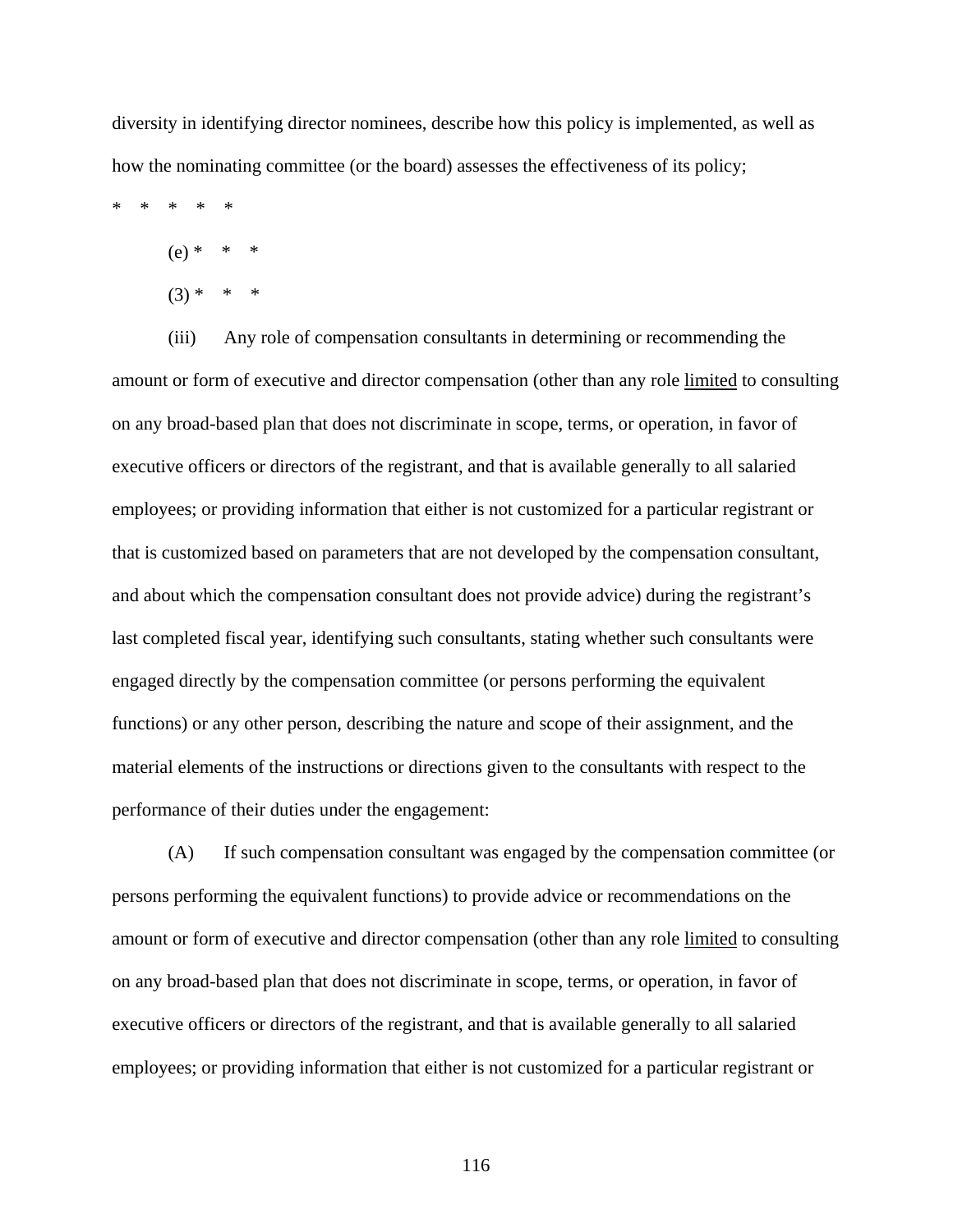that is customized based on parameters that are not developed by the compensation consultant, and about which the compensation consultant does not provide advice) and the compensation consultant or its affiliates also provided additional services to the registrant or its affiliates in an amount in excess of \$120,000 during the registrant's last completed fiscal year, then disclose the aggregate fees for determining or recommending the amount or form of executive and director compensation and the aggregate fees for such additional services. Disclose whether the decision to engage the compensation consultant or its affiliates for these other services was made, or recommended, by management, and whether the compensation committee or the board approved such other services of the compensation consultant or its affiliates.

(B) If the compensation committee (or persons performing the equivalent functions) has not engaged a compensation consultant, but management has engaged a compensation consultant to provide advice or recommendations on the amount or form of executive and director compensation (other than any role limited to consulting on any broad-based plan that does not discriminate in scope, terms, or operation, in favor of executive officers or directors of the registrant, and that is available generally to all salaried employees; or providing information that either is not customized for a particular registrant or that is customized based on parameters that are not developed by the compensation consultant, and about which the compensation consultant does not provide advice) and such compensation consultant or its affiliates has provided additional services to the registrant in an amount in excess of \$120,000 during the registrant's last completed fiscal year, then disclose the aggregate fees for determining or recommending the amount or form of executive and director compensation and the aggregate fees for any additional services provided by the compensation consultant or its affiliates. \* \* \* \* \*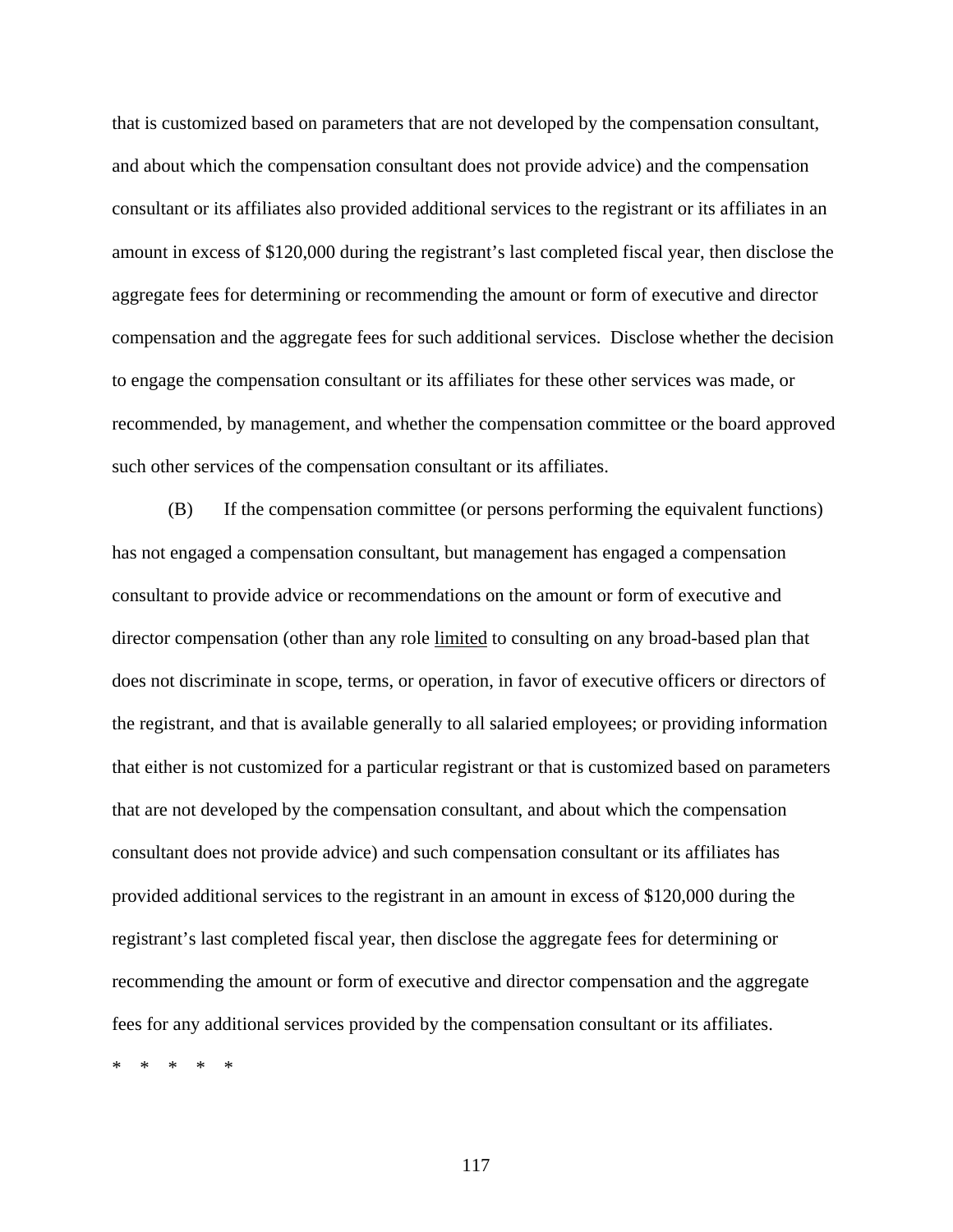(h) Board leadership structure and role in risk oversight. Briefly describe the leadership structure of the registrant's board, such as whether the same person serves as both principal executive officer and chairman of the board, or whether two individuals serve in those positions, and, in the case of a registrant that is an investment company, whether the chairman of the board is an "interested person" of the registrant as defined in section  $2(a)(19)$  of the Investment Company Act (15 U.S.C. 80a-2(a)(19)). If one person serves as both principal executive officer and chairman of the board, or if the chairman of the board of a registrant that is an investment company is an "interested person" of the registrant, disclose whether the registrant has a lead independent director and what specific role the lead independent director plays in the leadership of the board. This disclosure should indicate why the registrant has determined that its leadership structure is appropriate given the specific characteristics or circumstances of the registrant. In addition, disclose the extent of the board's role in the risk oversight of the registrant, such as how the board administers its oversight function, and the effect that this has on the board's leadership structure.

\* \* \* \* \*

#### **PART 239 — FORMS PRESCRIBED UNDER THE SECURITIES ACT OF 1933**

5. The authority citation for Part 239 continues to read in part as follows:

Authority: 15 U.S.C. 77f, 77g, 77h, 77j, 77s, 77z–2, 77z–3, 77sss, 78c, 78l, 78m, 78n, 78o(d), 78u–5, 78w(a), 78ll, 78mm, 80a–2(a), 80a–3, 80a–8, 80a–9, 80a–10, 80a–13, 80a–24, 80a–26, 80a–29, 80a–30, and 80a–37, unless otherwise noted.

\* \* \* \* \*

# **PART 240 – GENERAL RULES AND REGULATIONS, SECURITIES EXCHANGE ACT OF 1934**

6. The authority citation for Part 240 is revised to read as follows: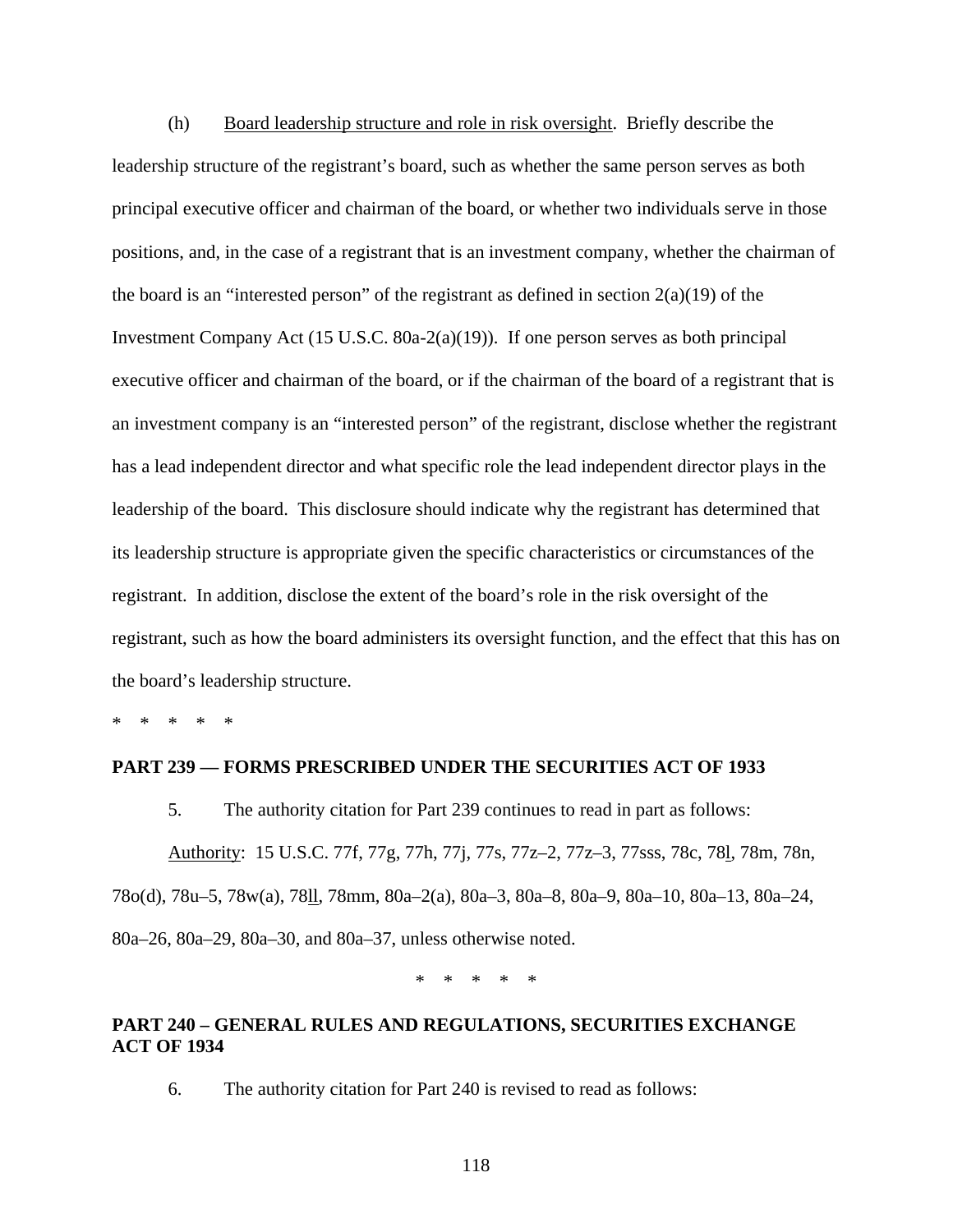Authority: 15 U.S.C. 77c, 77d, 77g, 77j, 77s, 77z-2, 77z-3, 77eee, 77ggg, 77nnn, 77sss, 77ttt, 78c, 78d, 78e, 78f, 78g, 78i, 78j, 78j-1, 78k, 78k-1, 78l, 78m, 78n, 78o, 78p, 78q, 78s, 78u-5, 78w, 78x, 78ll, 78mm, 80a-20, 80a-23, 80a-29, 80a-37, 80b-3, 80b-4, 80b-11, and 7201 et seq.; and 18 U.S.C. 1350 and 12 U.S.C. 5221(e)(3) unless otherwise noted.

\* \* \* \* \*

- 7. Amend §240.14a-101 by:
- a. revising paragraph (b) of Item 7;
- b. in Item 22:
	- i. redesignating paragraph  $(b)(3)$  as paragraph  $(b)(3)(ii)$ ;
	- ii. adding new paragraph  $(b)(3)(i)$ ; and
	- iii. redesignating Instruction to paragraph  $(b)(3)$  as Instruction to paragraph
- $(b)(3)(ii);$ 
	- iv. redesignating paragraph (b)(4), introductory text, and paragraph  $(b)(4)(i)$
- through paragraph  $(b)(4)(iv)$  as new paragraph  $(b)(4)(i)$ , introductory text, and paragraph

 $(b)(4)(i)(A)$  through paragraph  $(b)(4)(i)(D);$ 

- v. adding new paragraph  $(b)(4)(ii)$ ; and
- vi. revising paragraph (b)(11) before the Instruction.

The revisions and additions read as follows:

# **§240.14a-101 Schedule 14A. Information required in proxy statement.**

 $*$ \* \* \* \* \*

Item 7. Directors and executive officers.

\* \* \* \* \*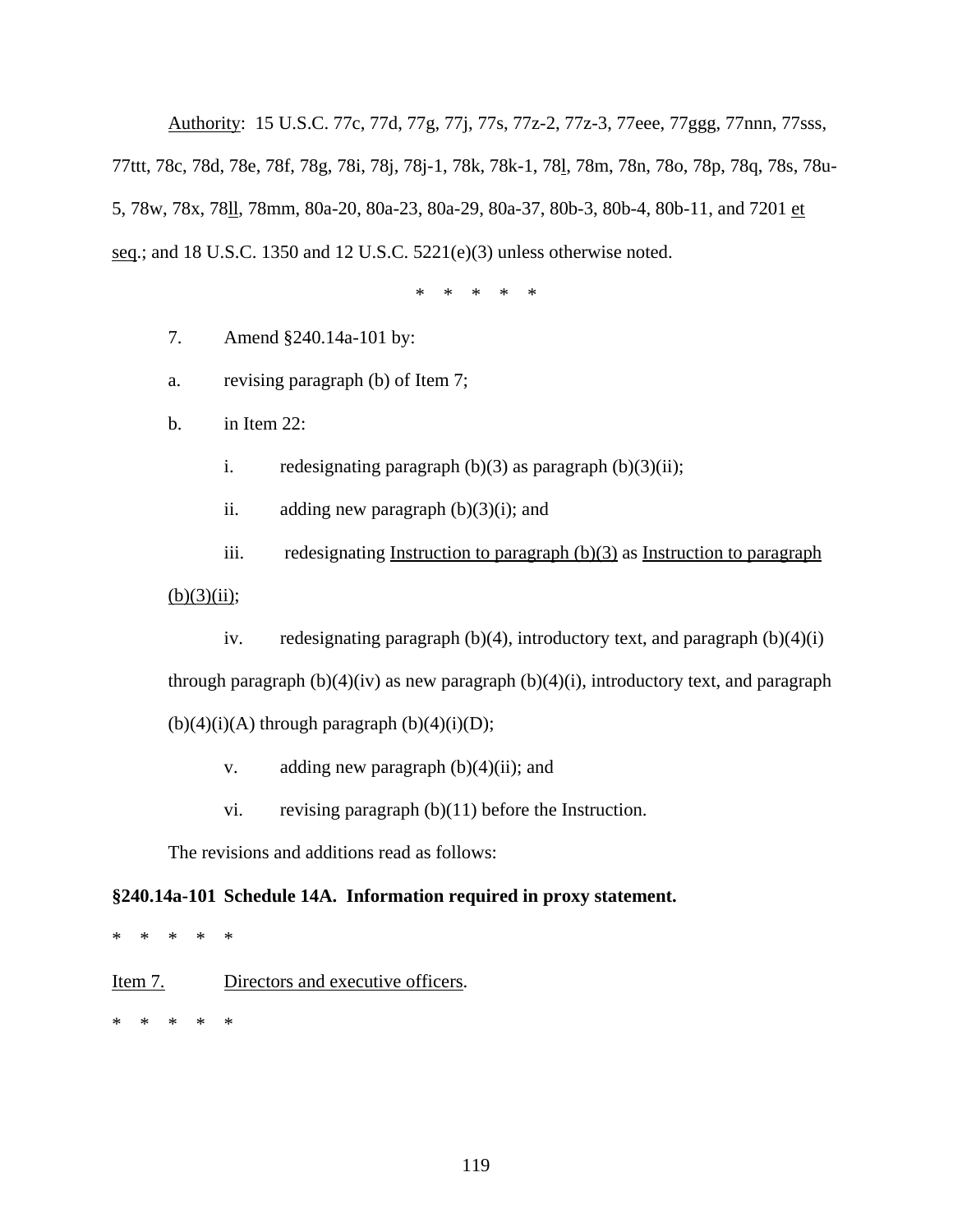(b) The information required by Items 401, 404(a) and (b), 405 and 407(d)(4), (d)(5) and (h) of Regulation S–K (§229.401, §229.404(a) and (b), §229.405 and §229.407(d)(4), (d)(5) and (h) of this chapter).

\* \* \* \* \*

Item 22. Information required in investment company proxy statement. \* \* \* \* \*

(b) Election of Directors.  $* * * *$ 

(3)(i) For each director or nominee for election as director, briefly discuss the specific experience, qualifications, attributes, or skills that led to the conclusion that the person should serve as a director for the Fund at the time that the disclosure is made in light of the Fund's business and structure. If material, this disclosure should cover more than the past five years, including information about the person's particular areas of expertise or other relevant qualifications.

\* \* \* \* \*

 $(4) * * * *$ 

(ii) Unless disclosed in the table required by paragraph  $(b)(1)$  of this Item or in response to paragraph  $(b)(4)(i)$  of this Item, indicate any directorships held during the past five years by each director or nominee for election as director in any company with a class of securities registered pursuant to section 12 of the Exchange Act (15 U.S.C. 78l) or subject to the requirements of section 15(d) of the Exchange Act (15 U.S.C. 78o(d)) or any company registered as an investment company under the Investment Company Act of 1940 (15 U.S.C. 80a-1 et seq.), as amended, and name the companies in which the directorships were held.

\* \* \* \* \*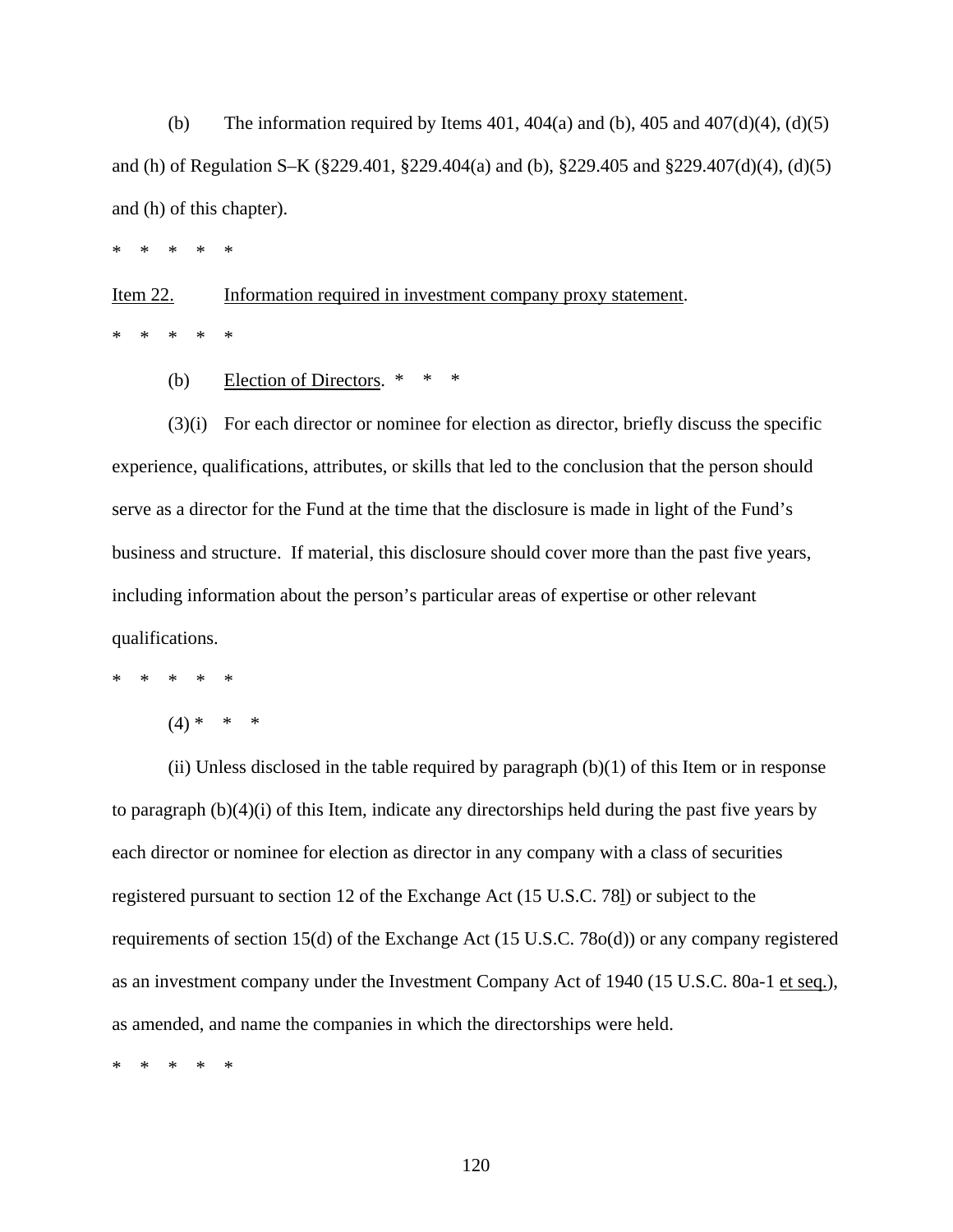(11) Provide in tabular form, to the extent practicable, the information required by Items 401(f) and (g), 404(a), 405, and 407(h) of Regulation S-K (§§229.401(f) and (g), 229.404(a), 229.405, and 229.407(h) of this chapter).

Instruction to paragraph  $22(b)(11)$ . Information provided under paragraph (b)(8) of this Item 22 is deemed to satisfy the requirements of Item  $404(a)$  of Regulation S-K for information about directors, nominees for election as directors, and Immediate Family Members of directors and nominees, and need not be provided under this paragraph (b)(11).

# **PART 249 -- FORMS, SECURITIES EXCHANGE ACT OF 1934**

8. The authority citation for part 249 continues to read in part as follows:

Authority: 15 U.S.C. 78a et seq. and 7201 et seq.; and 18 U.S.C. 1350, unless otherwise noted.

\* \* \* \* \*

9. Amend Form 8-K (referenced in §249.308) by adding Item 5.07 under the caption

"Information to Be Included in the Report" after the General Instructions read as follows:

**Note: The text of Form 8-K does not, and this amendment will not, appear in the Code of Federal Regulations.** 

# **Form 8-K**

\* \* \* \* \*

# **General Instructions**

 $\ast$ \* \* \* \* \*

# **Information to Be Included in the Report**

 $*$ \* \* \* \* \*

**Item 5.07 Submission of Matters to a Vote of Security Holders.**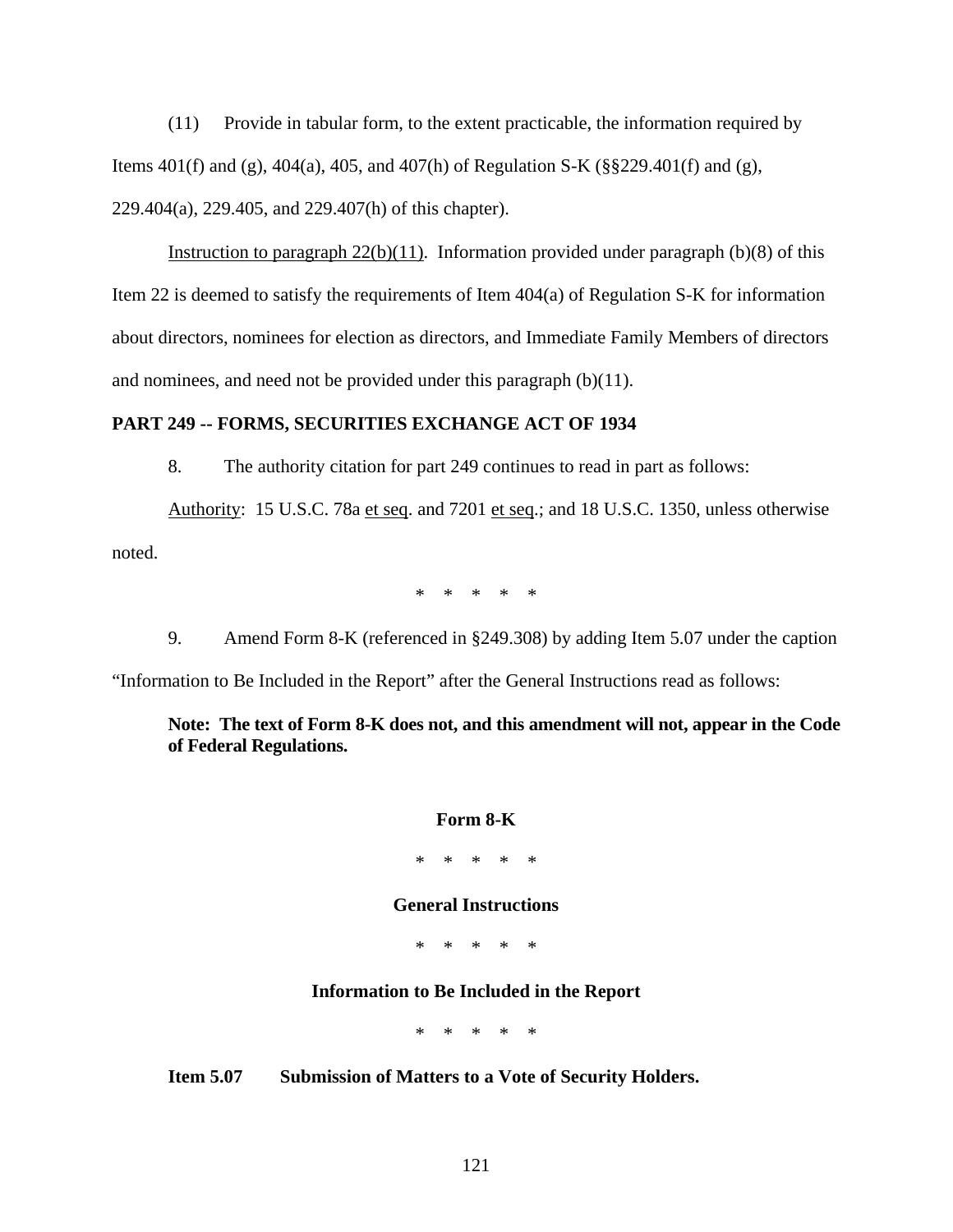If any matter was submitted to a vote of security holders, through the solicitation of proxies or otherwise, provide the following information:

(a) The date of the meeting and whether it was an annual or special meeting.

(b) If the meeting involved the election of directors, the name of each director elected at the meeting, as well as a brief description of each other matter voted upon at the meeting; and state the number of votes cast for, against or withheld, as well as the number of abstentions and broker non-votes as to each such matter, including a separate tabulation with respect to each nominee for office.

(c) A description of the terms of any settlement between the registrant and any other participant (as defined in Instruction 3 to Item 4 of Schedule 14A (17 CFR 240.14a-101)) terminating any solicitation subject to Rule 14a-12(c), including the cost or anticipated cost to the registrant.

Instruction 1 to Item 5.07. The four business day period for reporting the event under this Item 5.07 shall begin to run on the day on which the meeting ended. The registrant shall disclose on Form 8-K under this Item 5.07 the preliminary voting results. The registrant shall file an amended report on Form 8-K under this Item 5.07 to disclose the final voting results within four business days after the final voting results are known. However, no preliminary voting results need be disclosed under this Item 5.07 if the registrant has disclosed final voting results on Form 8-K under this Item.

Instruction 2 to Item 5.07. If any matter has been submitted to a vote of security holders otherwise than at a meeting of such security holders, corresponding information with respect to such submission shall be provided. The solicitation of any authorization or consent (other than a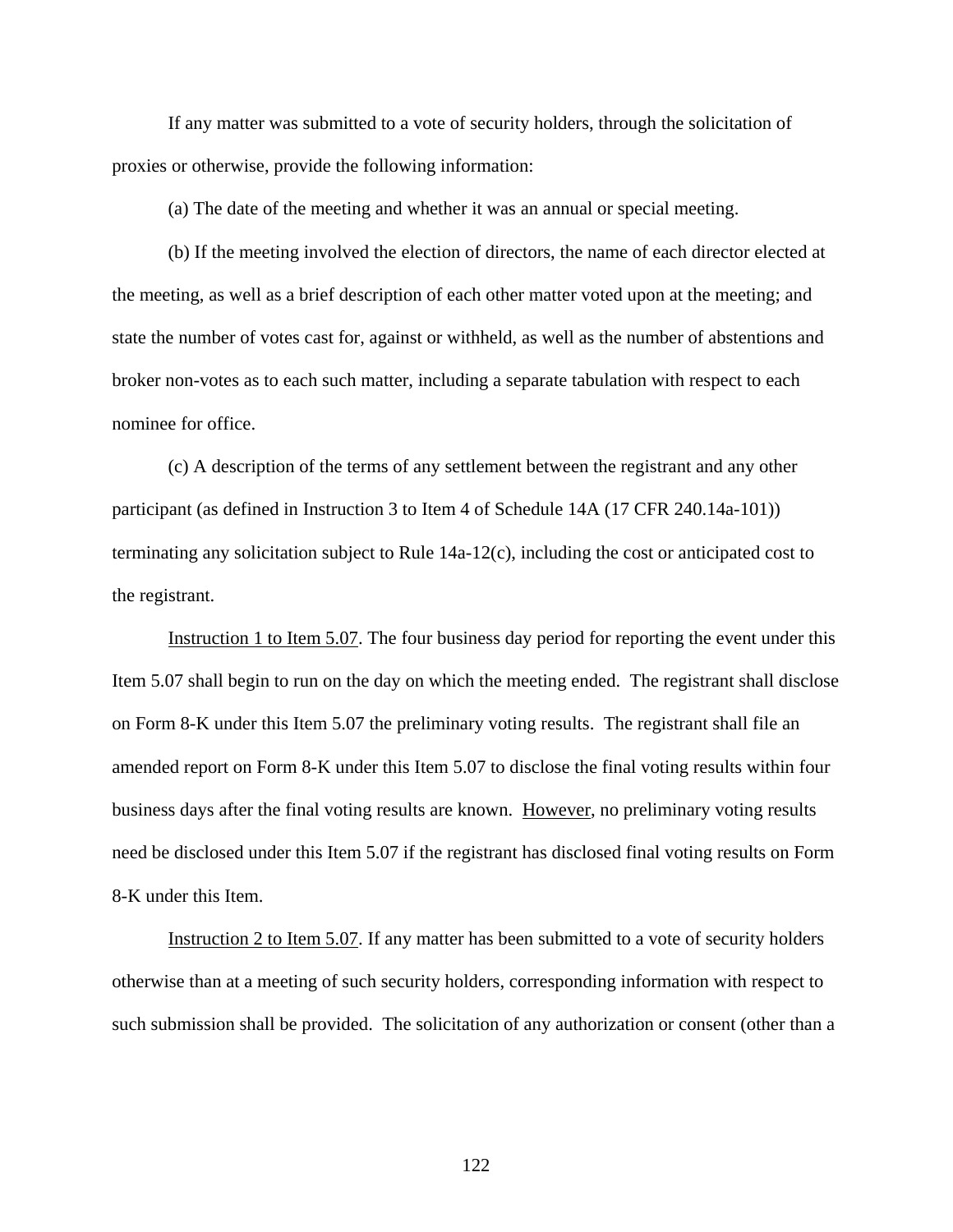proxy to vote at a stockholders' meeting) with respect to any matter shall be deemed a submission of such matter to a vote of security holders within the meaning of this item.

Instruction 3 to Item 5.07. If the registrant did not solicit proxies and the board of directors as previously reported to the Commission was re-elected in its entirety, a statement to that effect in answer to paragraph (b) will suffice as an answer thereto.

Instruction 4 to Item 5.07. If the registrant has furnished to its security holders proxy soliciting material containing the information called for by paragraph (c), the paragraph may be answered by reference to the information contained in such material.

Instruction 5 to Item 5.07. If the registrant has published a report containing all the information called for by this item, the item may be answered by a reference to the information contained in such report.

\* \* \* \* \*

10. Amend Form 10-Q (referenced in §249.308a) by removing Item 4 in Part II— Other Information, and redesignating Items 5 and 6 as Items 4 and 5.

11. Amend Form 10-K (referenced in §249.310) by removing Item 4 in Part I, and redesignating Items 5 through 15 as Items 4 through 14.

**Note: The text of Forms 10-Q and 10-K do not, and these amendments will not, appear in the Code of Federal Regulations.** 

## **PART 239 — FORMS PRESCRIBED UNDER THE SECURITIES ACT OF 1933**

# **PART 274 — FORMS PRESCRIBED UNDER THE INVESTMENT COMPANY ACT OF 1940**

12. The authority citation for Part 274 continues to read in part as follows:

Authority: 15 U.S.C. 77f, 77g, 77h, 77j, 77s, 78c(b), 78l, 78m, 78n, 78o(d), 80a-8, 80a-

24, 80a-26, and 80a-29, unless otherwise noted.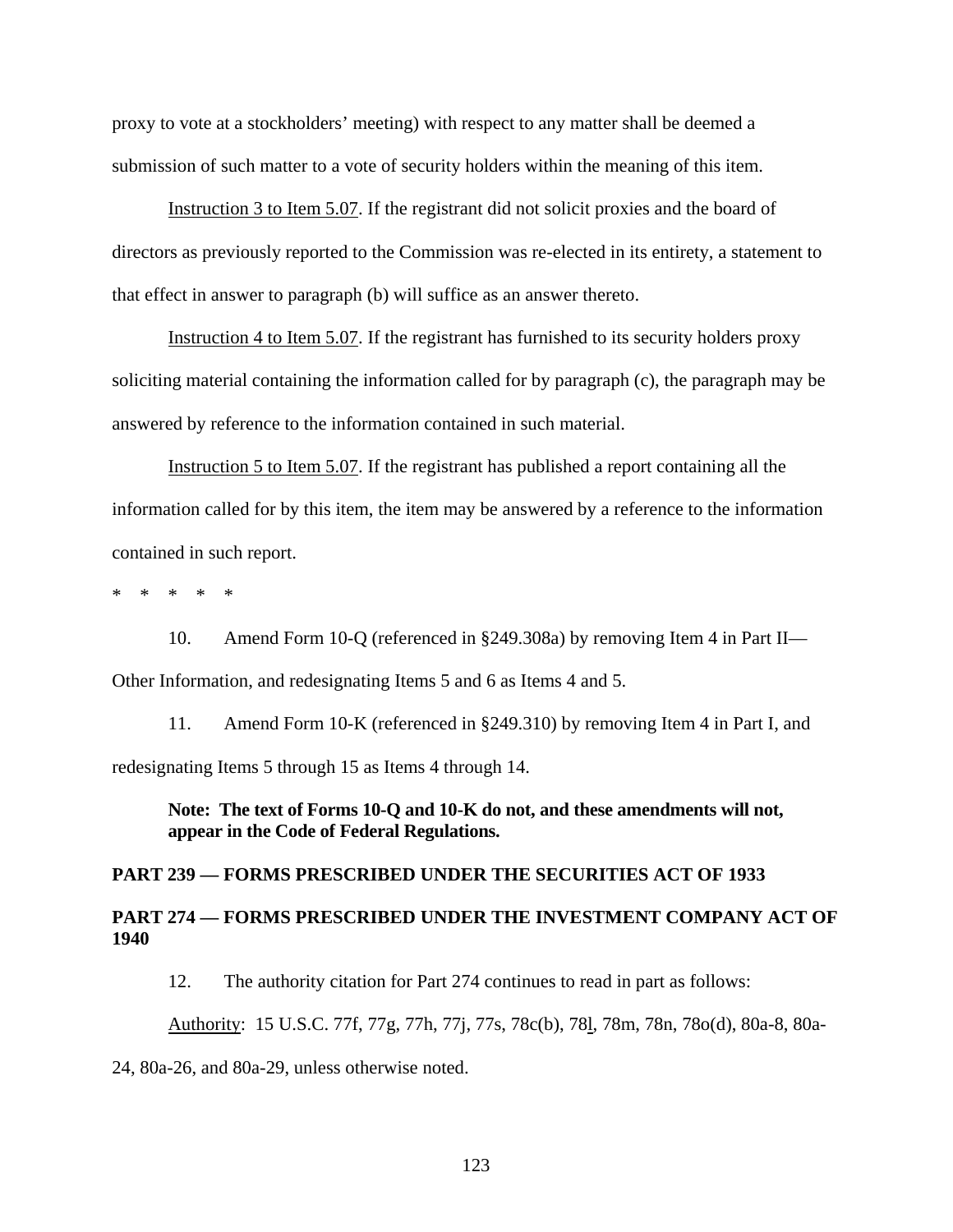\* \* \* \* \*

- 13. Form N-1A (referenced in §§239.15A and 274.11A), Item 17 is amended by:
- a. revising the heading to paragraph (b);
- b. revising paragraph  $(b)(1)$ ;
- c. redesignating paragraph  $(b)(3)$ , introductory text, and paragraph  $(b)(3)(i)$  through

paragraph  $(b)(3)(iv)$  as paragraph  $(b)(3)(i)$ , introductory text, and paragraph  $(b)(3)(i)(A)$  through

paragraph  $(b)(3)(i)(D);$ 

- d. adding new paragraph  $(b)(3)(ii)$ ; and
- e. adding paragraph (b)(10).

The revisions and additions read as follows:

# **Note: The text of Form N-1A does not, and these amendments will not, appear in the Code of Federal Regulations.**

### **Form N-1A**

\* \* \* \* \*

### **Item 17. Management of the Fund**

 $\ast$ \* \* \* \* \*

(b) Leadership Structure and Board of Directors.

(1) Briefly describe the leadership structure of the Fund's board, including the responsibilities of the board of directors with respect to the Fund's management and whether the chairman of the board is an interested person of the Fund. If the chairman of the board is an interested person of the Fund, disclose whether the Fund has a lead independent director and what specific role the lead independent director plays in the leadership of the Fund. This disclosure should indicate why the Fund has determined that its leadership structure is appropriate given the specific characteristics or circumstances of the Fund. In addition, disclose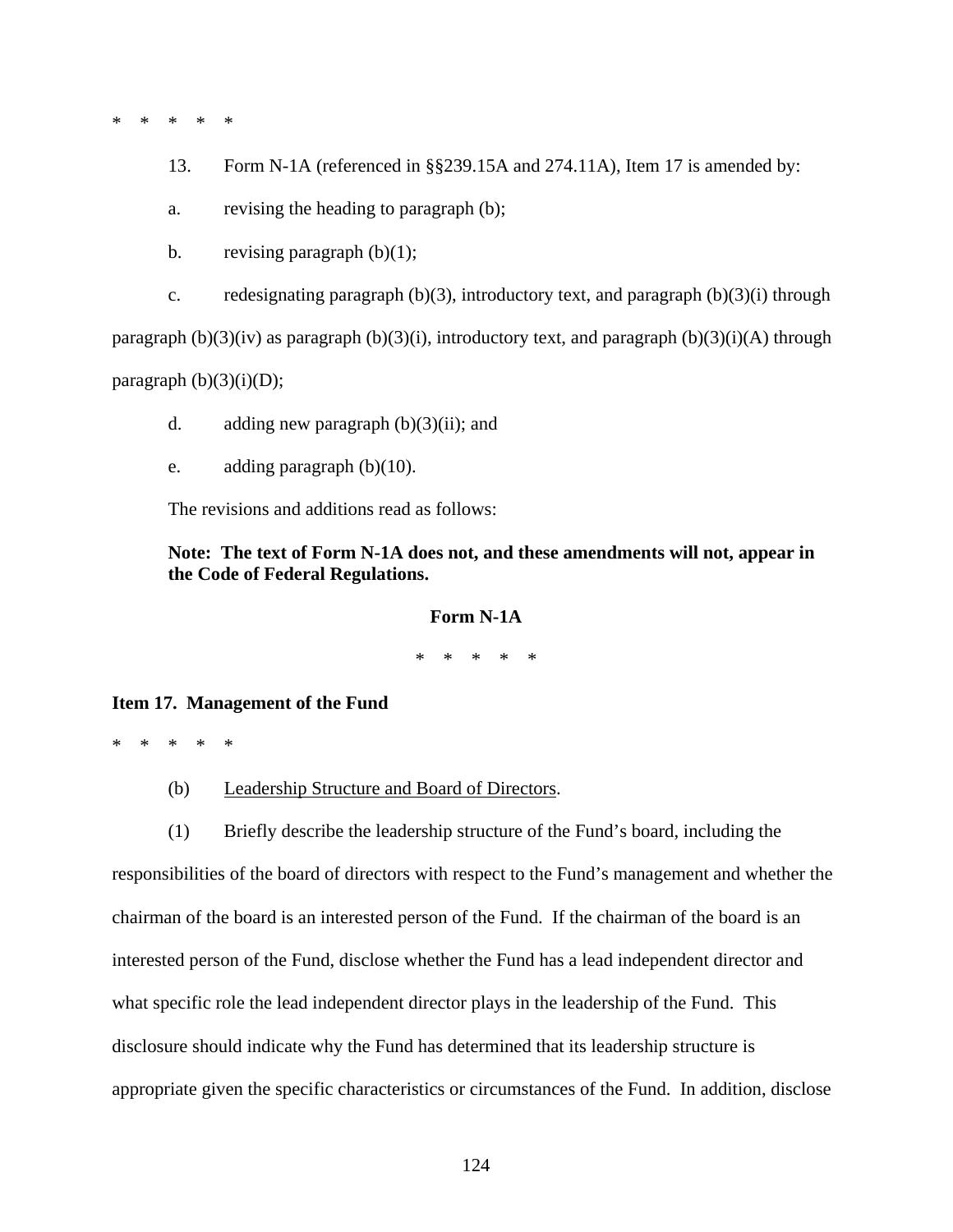the extent of the board's role in the risk oversight of the Fund, such as how the board administers its oversight function and the effect that this has on the board's leadership structure.

\* \* \* \* \*

(3) \* \* \*

(ii) Unless disclosed in the table required by paragraph  $(a)(1)$  of this Item 17 or in response to paragraph (b)(3)(i) of this Item 17, indicate any directorships held during the past five years by each director in any company with a class of securities registered pursuant to section 12 of the Securities Exchange Act (15 U.S.C. 78l) or subject to the requirements of section 15(d) of the Securities Exchange Act (15 U.S.C. 78o(d)) or any company registered as an investment company under the Investment Company Act, and name the companies in which the directorships were held.

\* \* \* \* \*

(10) For each director, briefly discuss the specific experience, qualifications, attributes, or skills that led to the conclusion that the person should serve as a director for the Fund at the time that the disclosure is made, in light of the Fund's business and structure. If material, this disclosure should cover more than the past five years, including information about the person's particular areas of expertise or other relevant qualifications.

\* \* \* \* \*

14. Form N-2 (referenced in §§239.14 and 274.11a-1), Item 18 is amended by:

a. redesignating paragraph 5, introductory text, and paragraph 5(a) through paragraph 5(d) as paragraph 5(b), introductory text, and paragraph 5(b)(1) through paragraph  $5(b)(4);$ 

b. adding new paragraph  $5(a)$ ;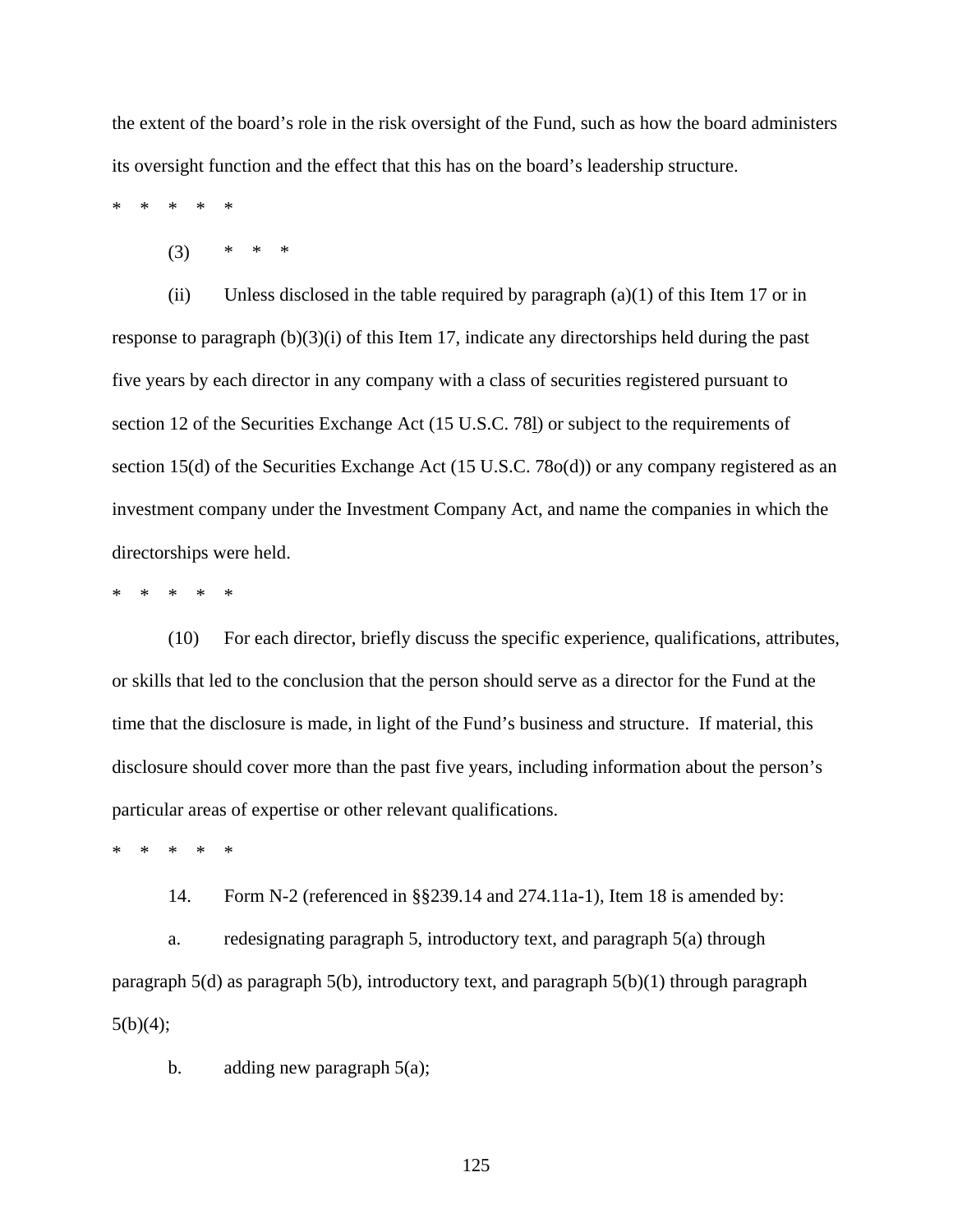c. redesignating paragraph 6, introductory text, and paragraph 6(a) through

paragraph 6(d) as paragraph 6(a), introductory text, and paragraph 6(a)(1) through paragraph

 $6(a)(4);$ 

d. adding new paragraph 6(b); and

e. adding paragraph 17 after the instructions.

The additions read as follows:

# **Note: The text of Form N-2 does not, and these amendments will not, appear in the Code of Federal Regulations.**

## **Form N-2**

\* \* \* \* \*

### **Item 18. Management**

\* \* \* \* \*

5.(a) Briefly describe the leadership structure of the Registrant's board, including whether the chairman of the board is an interested person of the Registrant, as defined in section  $2(a)(19)$  of the 1940 Act (15 U.S.C. 80a-2(a)(19)). If the chairman of the board is an interested person of the Registrant, disclose whether the Registrant has a lead independent director and what specific role the lead independent director plays in the leadership of the Registrant. This disclosure should indicate why the Registrant has determined that its leadership structure is appropriate given the specific characteristics or circumstances of the Registrant. In addition, disclose the extent of the board's role in the risk oversight of the Registrant, such as how the board administers its oversight function, and the effect that this has on the board's leadership structure.

 $*$ \* \* \* \* \*

6. \* \* \*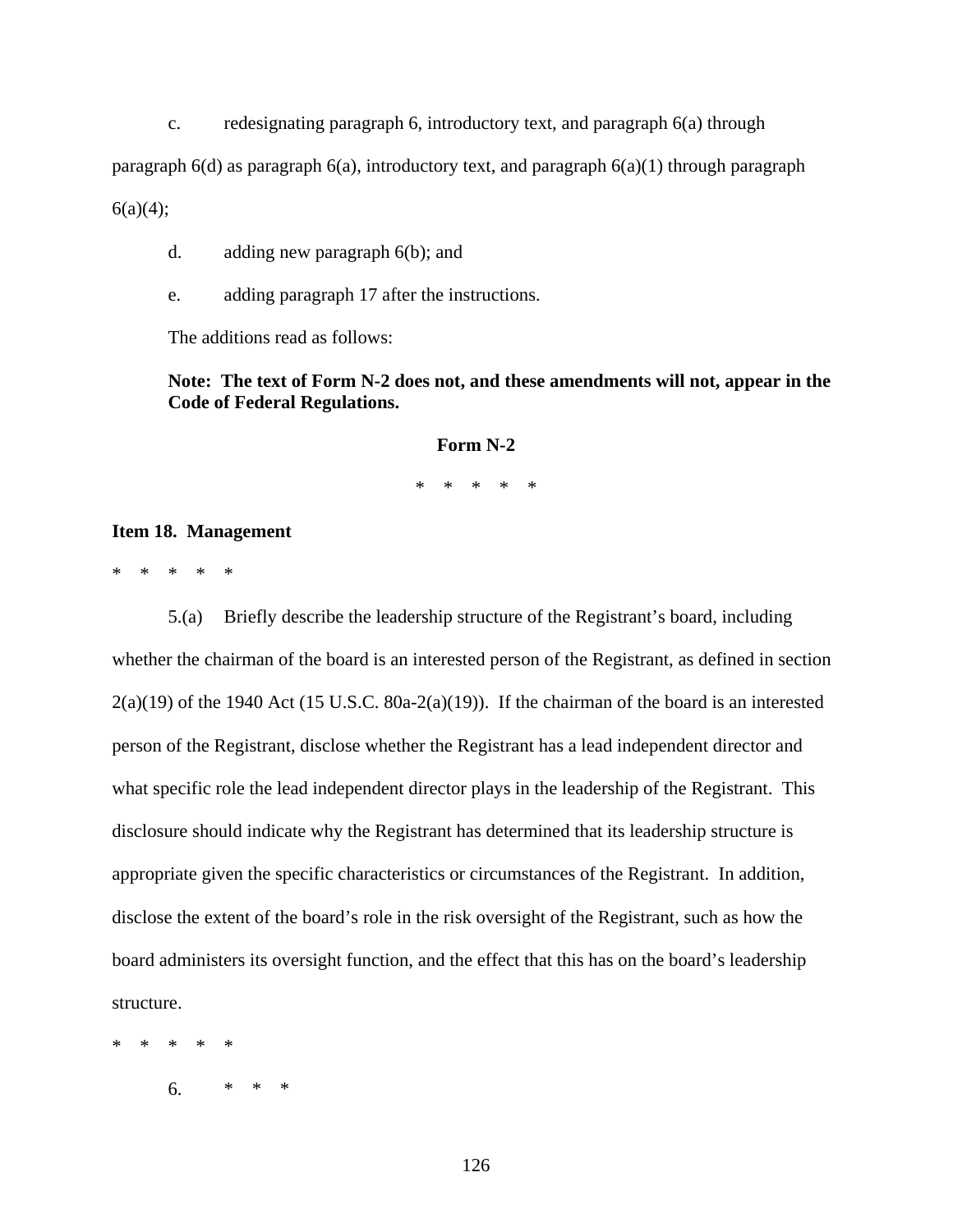(b) Unless disclosed in the table required by paragraph 1 of this Item 18 or in response to paragraph  $6(a)$  of this Item 18, indicate any directorships held during the past five years by each director in any company with a class of securities registered pursuant to section 12 of the Exchange Act (15 U.S.C. 78l) or subject to the requirements of section 15(d) of the Exchange Act (15 U.S.C. 78o(d)) or any company registered as an investment company under the 1940 Act, and name the companies in which the directorships were held.

 $\ast$ \* \* \* \* \*

17. For each director, briefly discuss the specific experience, qualifications, attributes, or skills that led to the conclusion that the person should serve as a director for the Registrant at the time that the disclosure is made, in light of the Registrant's business and structure. If material, this disclosure should cover more than the past five years, including information about the person's particular areas of expertise or other relevant qualifications.

\* \* \* \* \*

15. Form N-3 (referenced in §§239.17a and 274.11b), Item 20 is amended by:

a. redesignating paragraph (d), introductory text, and paragraph  $(d)(i)$  through paragraph (d)(iv) as paragraph (d)(ii), introductory text, and paragraph (d)(ii)(A) through paragraph  $(d)(ii)(D)$ ;

b. adding new paragraph  $(d)(i)$ ;

c. redesignating paragraph (e), introductory text, and paragraph (e)(i) through paragraph (e)(iv) as paragraph (e)(i), introductory text, and paragraph (e)(i)(A) through paragraph  $(e)(i)(D)$ ;

d. adding new paragraph  $(e)(ii)$ ; and

e. adding paragraph (o) after the instructions.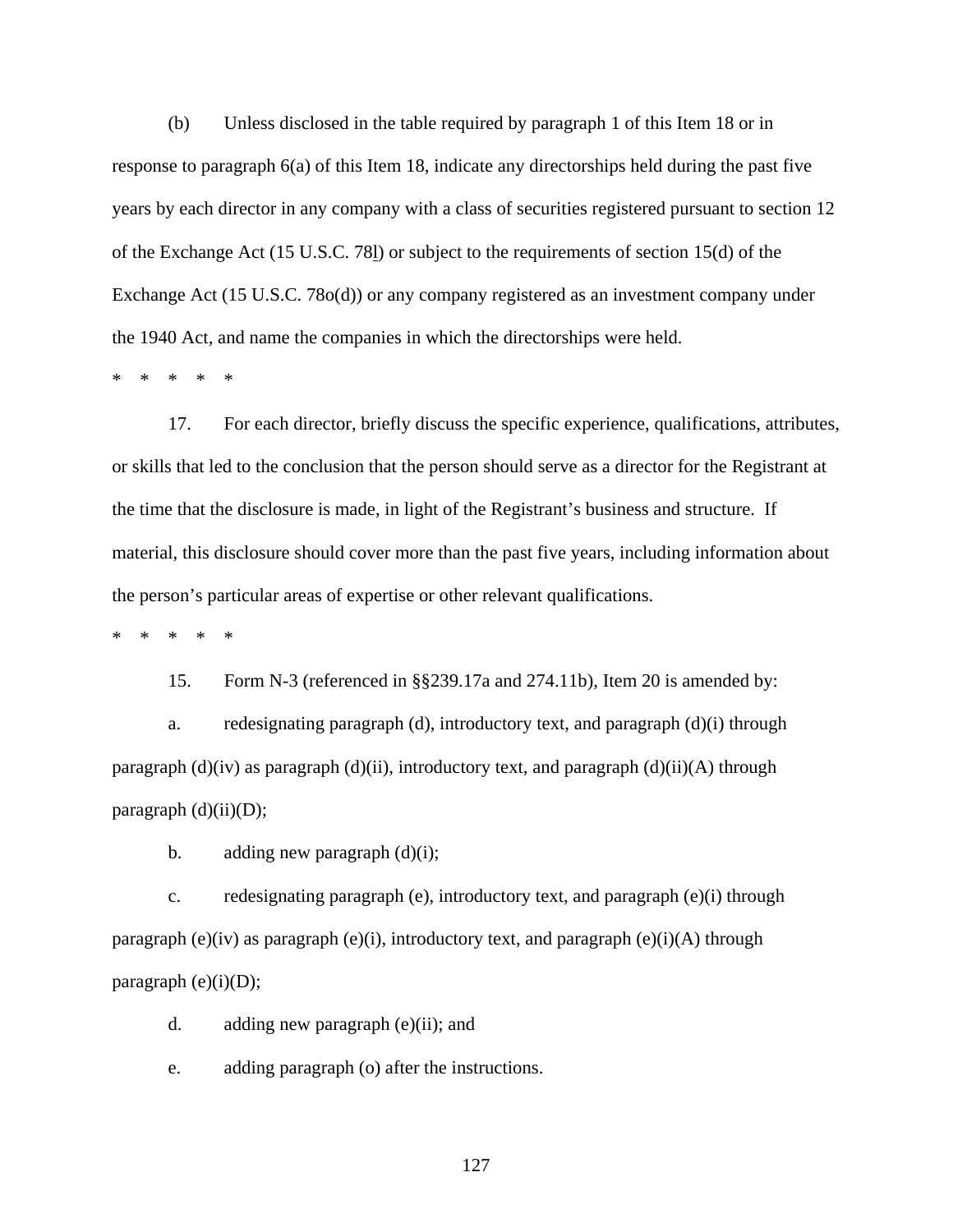The additions read as follows:

## **Note: The text of Form N-3 does not, and these amendments will not, appear in the Code of Federal Regulations.**

## **Form N-3**

\* \* \* \* \*

### **Item 20. Management**

\* \* \* \* \*

(d)(i) Briefly describe the leadership structure of the Registrant's board, including whether the chairman of the board is an interested person of the Registrant, as defined in Section  $2(a)(19)$  of the 1940 Act (15 U.S.C. 80a-2(a)(19)) and the rules thereunder. If the chairman of the board is an interested person of the Registrant, disclose whether the Registrant has a lead independent director and what specific role the lead independent director plays in the leadership of the Registrant. This disclosure should indicate why the Registrant has determined that its leadership structure is appropriate given the specific characteristics or circumstances of the Registrant. In addition, disclose the extent of the board's role in the risk oversight of the Registrant, such as how the board administers its risk oversight function, and the effect that this has on the board's leadership structure.

 $(e)$ 

(ii) Unless disclosed in the table required by paragraph (a) of this Item 20 or in response to paragraph (e)(i) of this Item 20, indicate any directorships held during the past five years by each director in any company with a class of securities registered pursuant to section 12 of the Exchange Act (15 U.S.C. 78l) or subject to the requirements of Section 15(d) of the Exchange Act (15 U.S.C. 78o(d)) or any company registered as an investment company under the 1940 Act, and name the companies in which the directorships were held.